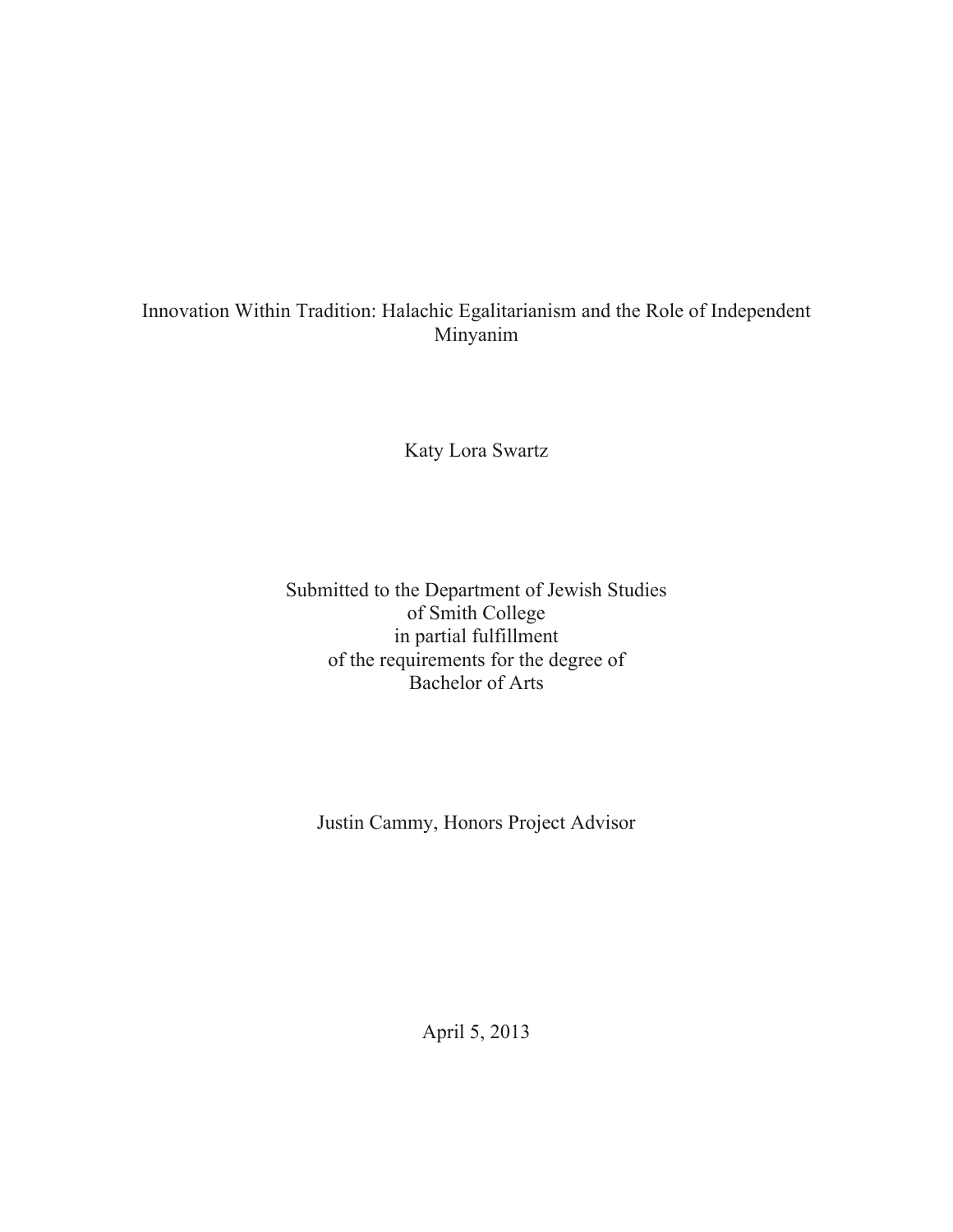# **Table of Contents**

| Chapter 3: Case Studies on Two Independent Minyanim |  |
|-----------------------------------------------------|--|
|                                                     |  |
|                                                     |  |
|                                                     |  |
|                                                     |  |
|                                                     |  |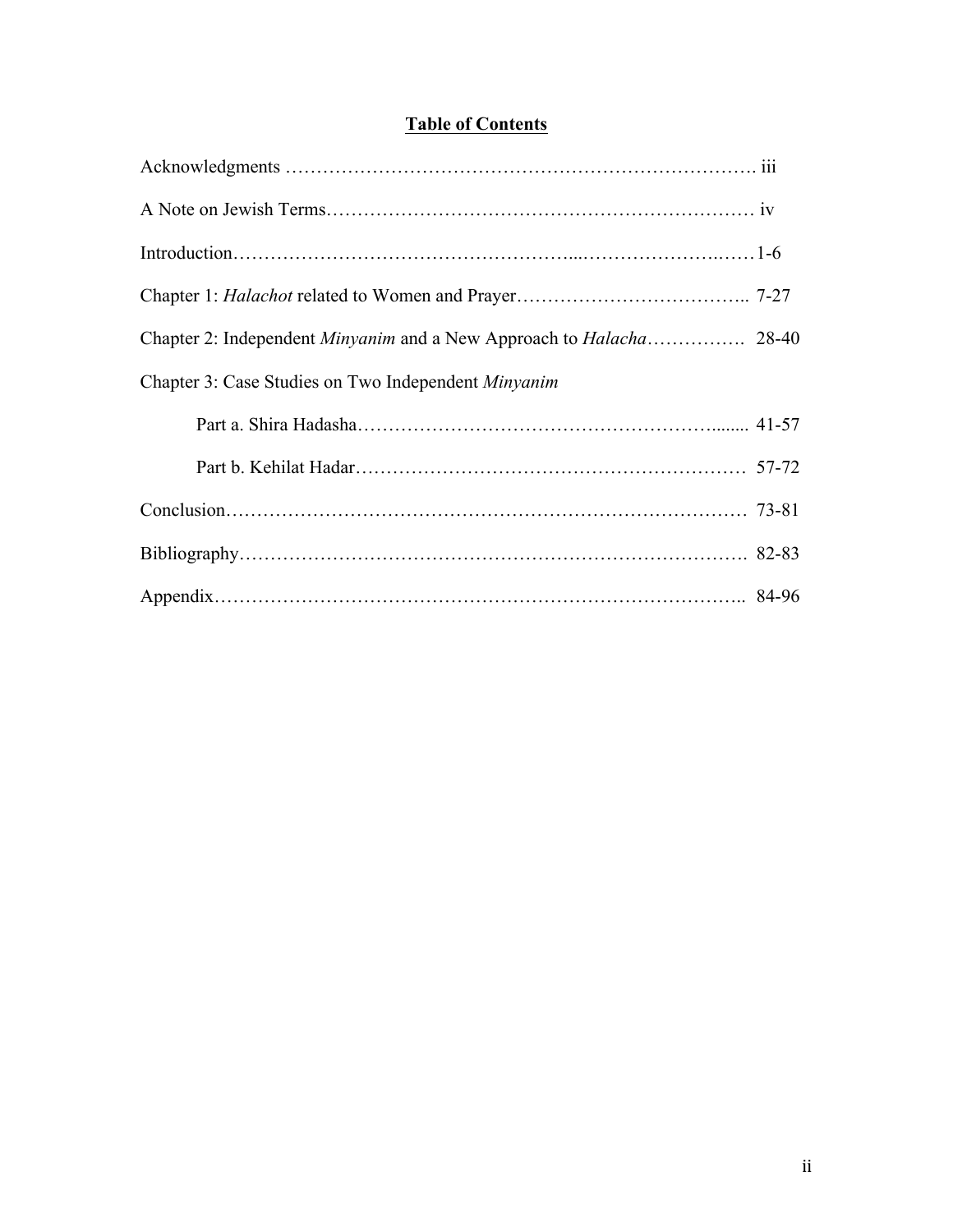#### **Acknowledgements**

This thesis would not have been possible without the support and guidance of my advisor, Justin Cammy. His careful revisions and comments on each draft of this work brought it from a mere paper to a true honors thesis. As both my major and minor advisor, Professor Cammy has shaped my entire experience at Smith, ensuring four unforgettable years.

Many other people have helped bring this work to fruition. My second reader, Joel Kaminsky, taught me the practical skills necessary to be a successful thesis writer, and proved an invaluable resource in checking my biblical sources and quotations. Rahel Berkovits, my teacher and mentor from the Pardes Institute of Jewish Studies in Jerusalem, provided many of the Rabbinic sources and translations in this study, and spoke with honesty and openness about the founding of the partnership *minyan* Shira Hadasha. The other people I interviewed, whether mentioned by name in this thesis or not, have all helped immensely with my case studies and ethnographic research of the two specific *minyanim* I analyze in the discussion that follows. Additionally, my close friend and former roommate Laynie Soloman deserves specific mention for her ability to answer nearly any question I had related to Jewish practice, *halacha*, or women's roles in Judaism. I remain grateful to her and the many friends of mine who stayed up late to read and revise my thesis when they surely had other commitments.

And finally, I would not be here if not for my parents, Lynn and Jim Swartz. They instilled in me both a strong Jewish identity and the desire to challenge everything in the world around me. Both factors contributed to my initial interest in this project, and my desire to continue questioning the status quo in all aspects of life.

iii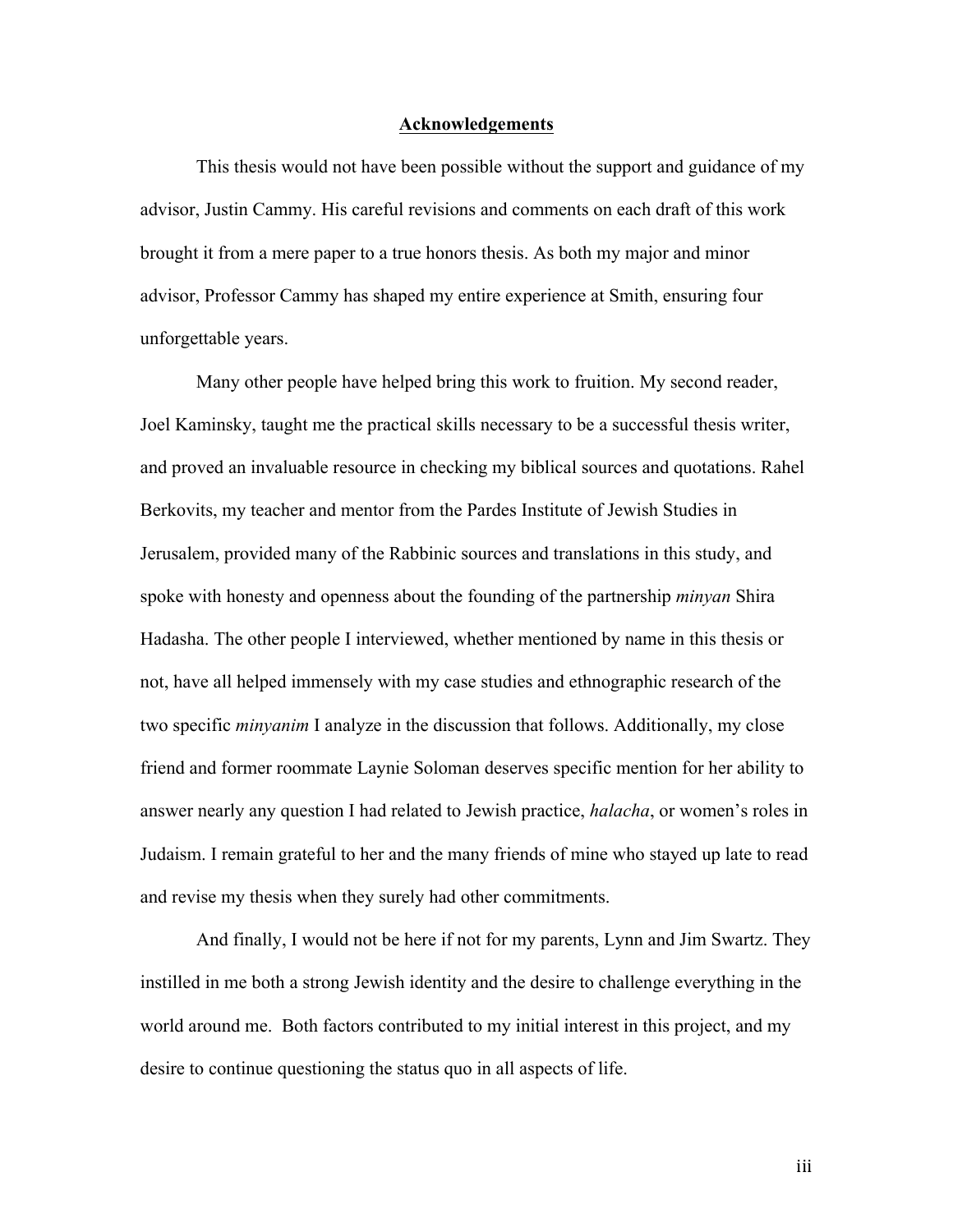#### **A Note on Jewish Terms**

There are many different ways to translate—and transliterate—Jewish religious terms into English. In Judaism, many words that deal with religious or ritual matters are rendered in *loshn-kodesh* (lit. Holy Tongue) of Hebrew, or they utilize the language of the Talmud, Aramaic. They are then also adapted into other Jewish languages such as Yiddish. These terms are particularly difficult to translate, let alone transliterate consistently, since there is no single official system of transliteration from *loshn-kodesh* into English, and often no available English referent for the ritual or practice in question.

In this thesis, I have chosen to italicize each word that comes from a language other than English, except for those which are of common usage such as Torah and Talmud. Additionally, words that form part of an institution's name, such as Shira Hadasha or Kehilat Hadar are not italicized. In the quotations I have selected, I have replicated the transliteration of the author or translator whenever possible (and noted when I changed or added any portions). Thus, there are certain words that appear in my writing in different form than when they are cited as part of a quotation, such as *halachah*  and *halakhah*. However, the desire to maintain the transliteration choices of the various interpreters outweighs my desire for uniformity.

An appendix defining major terms, concepts, and historical figures appears at the end of the thesis for the benefit of the reader.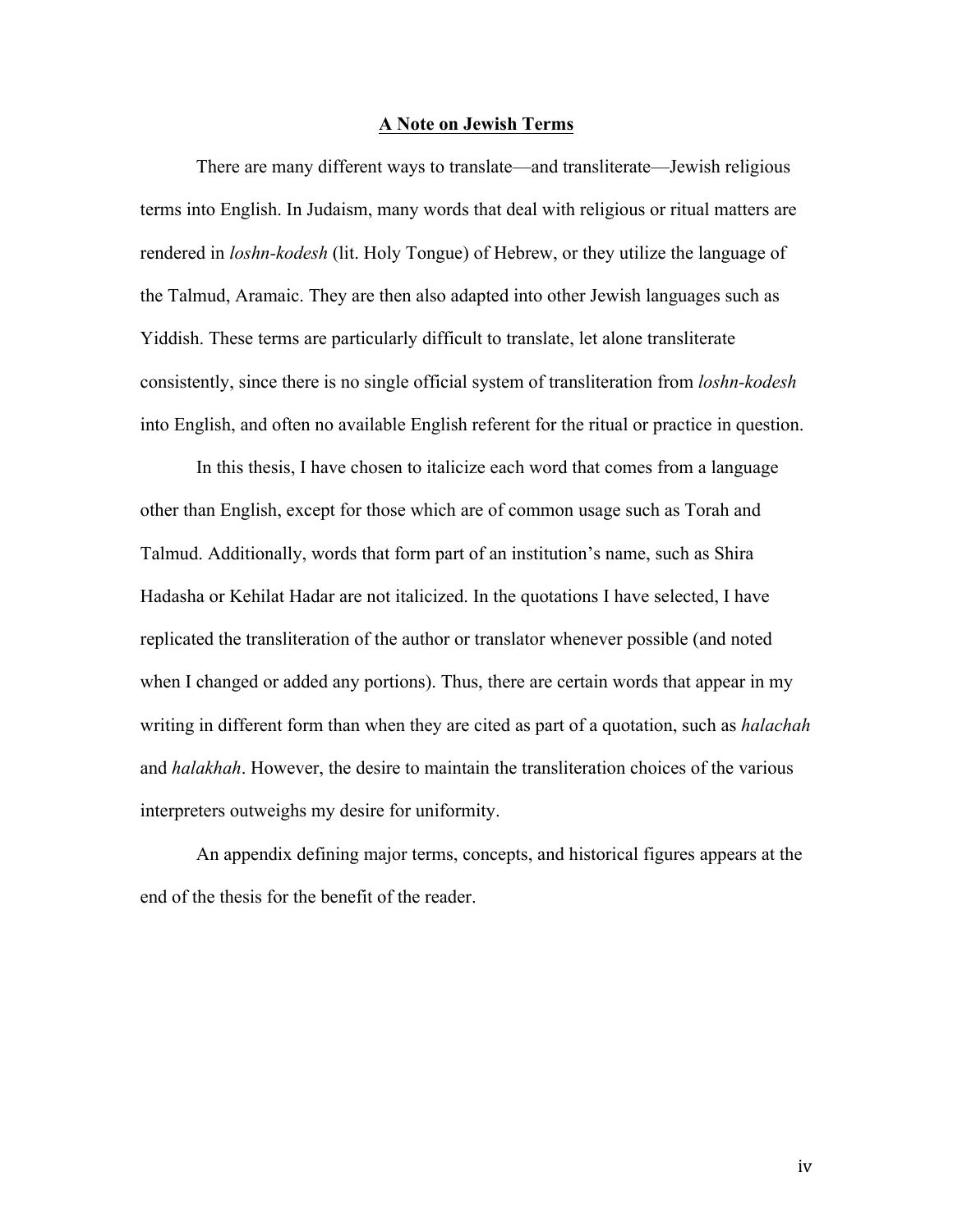### **Introduction**

*"Tradition is the living faith of the dead; traditionalism is the dead faith of the living. Tradition lives in conversation with the past, while remembering we are where and when we are and that it is we who have to decide. Traditionalism supposes that nothing should ever be done for the first time, so all that is needed to solve any problem is to arrive at the supposedly unanimous testimony of this homogenized tradition."*<sup>1</sup> -Jaroslav Pelikan, 1989

While Jaroslav Pelikan, renowned scholar of Christian history, made this remark when commenting upon traditionalism within Christianity, it resonates more broadly with the struggle that every religion faces to remain true to its past while engaging with a changing contemporary world. Within Judaism, this tension has led to the emergence of distinct modern movements that either reimagine traditional practices or retain customs that have existed for centuries. One division among (and within) the movements has been the debate surrounding the desire for greater equality among the sexes in the leadership of public prayer. Within the more liberal branches of American Judaism, this issue was settled in the last forty years, while within Orthodoxy it remains a topic of contentious debate still today.

The Reform, Reconstructionist, and most recently, Conservative movements, believe that all adult members of their communities—men and women—should be counted in prayer, able to serve as Rabbis, and permitted to lead all segments of the prayer and Torah service. For those who put a premium on egalitarianism, various aspects of Jewish law must be adjusted or in some instances discarded entirely to meet this goal. While these movements comprise the majority of American Jewish communities, there are particular challenges confronted by Jews who identify as

<sup>&</sup>lt;sup>1</sup> "Christianity as an Enfolding Circle: Conversation with Jaroslav Pelikan," by Joseph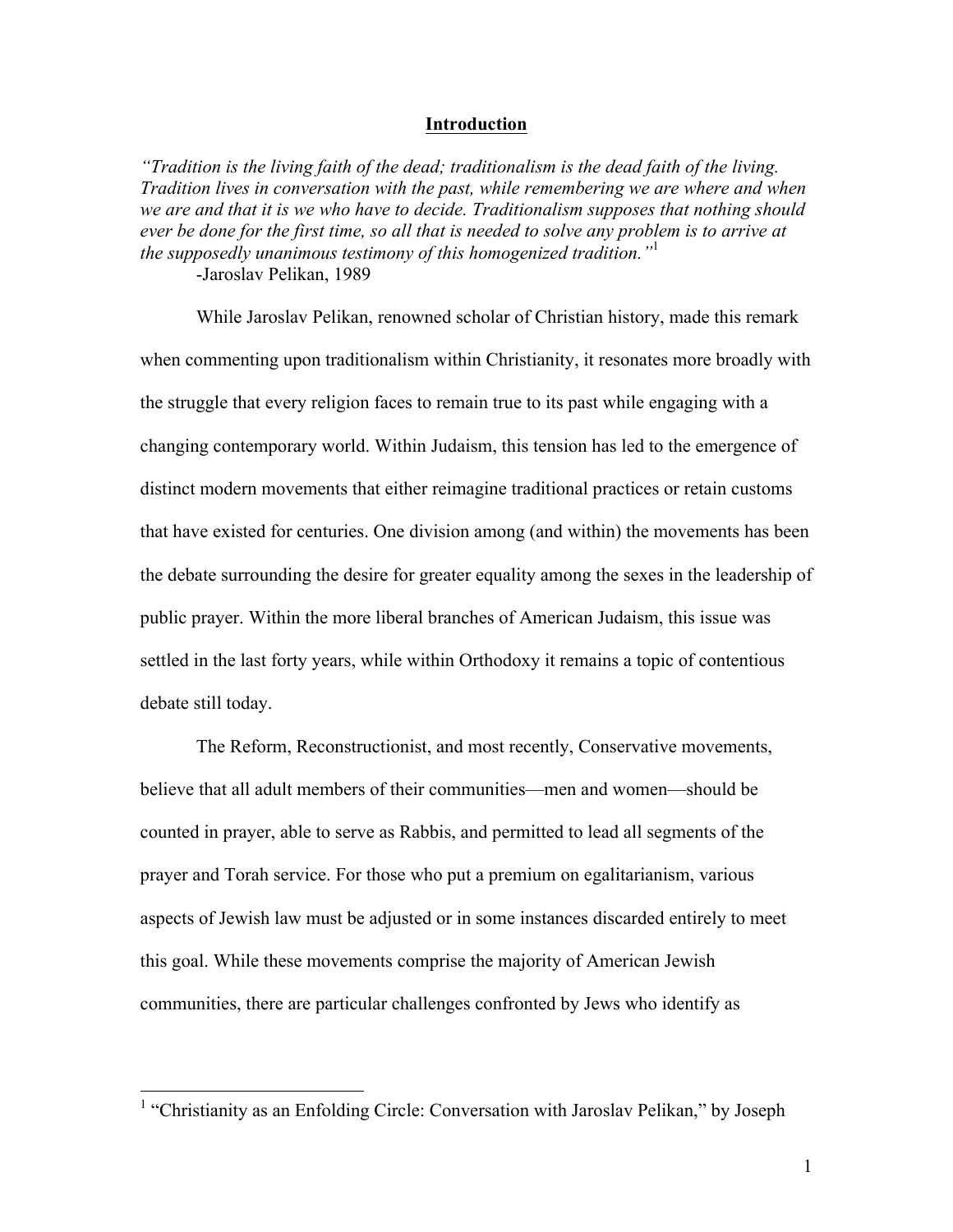Orthodox regarding women's equality in the prayer service and their obligation in *mitzvot.*

For the individuals living within the framework of Jewish law (*halacha),* there is a struggle to confront modernity while remaining true to the tradition of their ancestors. A majority of the Orthodox (and ultra-Orthodox) world today remains static in its practices and beliefs about women's roles within religious tradition. Yet, a group of individuals who remain dedicated to *halacha* and to greater women's inclusiveness are challenging the status quo within Orthodox Judaism and finding support for such practices in Jewish law. These individuals come from the more liberal branches of Orthodoxy known as Modern Orthodoxy, and oftentimes also the Conservative movement, rather than ultra-Orthodoxy. It is within the context of this group of people dedicated to both women's rights and *halacha* that we begin our discussion of independent *minyanim.*

My first interaction with independent *minyanim*<sup>2</sup> occurred while living in Jerusalem during my junior year of college. Eager to experience the various communal prayer<sup>3</sup> options in the city, I especially enjoyed the services at communities that met in non-normative locations, such as schools or even in bomb shelters. These Orthodox *minyanim*, whose services followed the liturgy of the Orthodox *siddur* (prayer book),

<sup>2</sup> A *minyan*, in its general translation, is the traditional prayer quorum of ten required for prayer. A *minyan* can also refer to prayer groups that meet on a regular basis, or that follow specific ideals set by a group of worshippers. *Minyanim* is the Hebrew plural for *minyan*.

<sup>3</sup> Communal prayer in Judaism refers to any prayer community that prays in a *minyan*. There are certain prayers that can only be said in the presence of a *minyan*, a subject discussed throughout this work.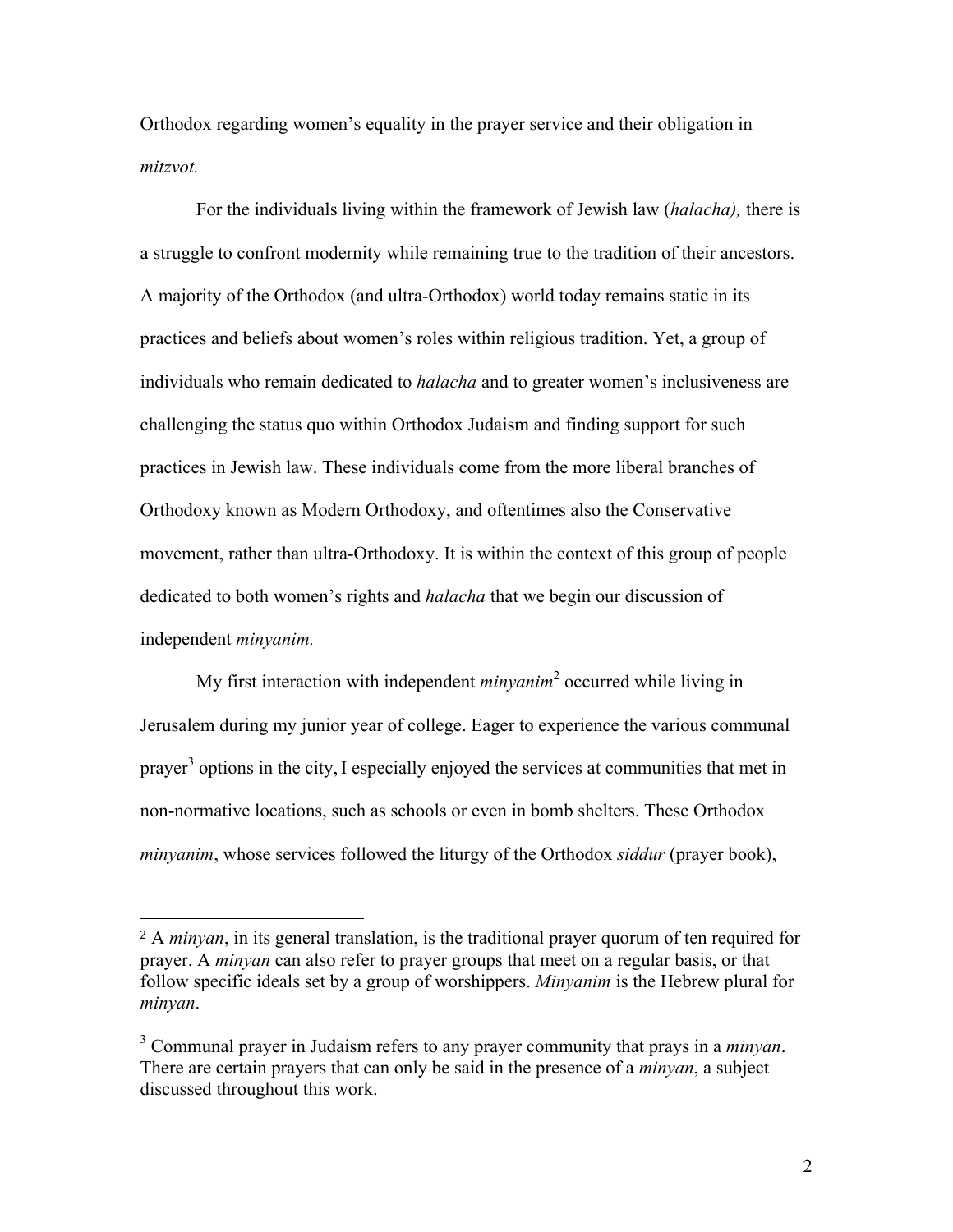provided meaningful prayer services regardless of the physical space around them, and every attendee actively engaged with the melodies and tunes of the prayers. However, while I found the services at these spaces both moving and inspiring, I often felt excluded due to my status as a woman sitting on the 'wrong' side of the *mechitza* (the physical separation between men and women in Orthodox synagogues). At the urging of my roommate, therefore, I decided to attend services at the nearby 'partnership *minyan.*' The first Friday night services I attended were so engaging that I decided to learn more about the religious permissibility of this type of prayer service. Not only were women and men seamlessly switching between leadership roles (a complicated task, considering the *mechitza* was in the middle of the room), but also the women's side was bigger and sometimes more engaged with the prayer service than the men's.

After studying some of the sources that provided justification for this manner of Orthodox prayer, I learned more about other prayer communities that sought to approach *halacha* (Jewish law) with a lens toward greater inclusion of women's prayer. The aforementioned *minyan* (and the others I will discuss in this thesis) is considered an 'independent *minyan*' because it lies outside the scope of the existing denominational structure in Jewish religious life while continuing to engage seriously with Jewish law.

Independent *minyanim*, while not specifically intended as such, are a challenge to the traditional movements that follow *halacha* as they often blur the lines between what was previously understood as Orthodox and what was seen as 'beyond the pale'. For those who live within the *halachic* framework, attempting to step outside the community norms in order to create more inclusive prayer services may not have seemed feasible before independent *minyanim*. For others, entering into a community that self-identifies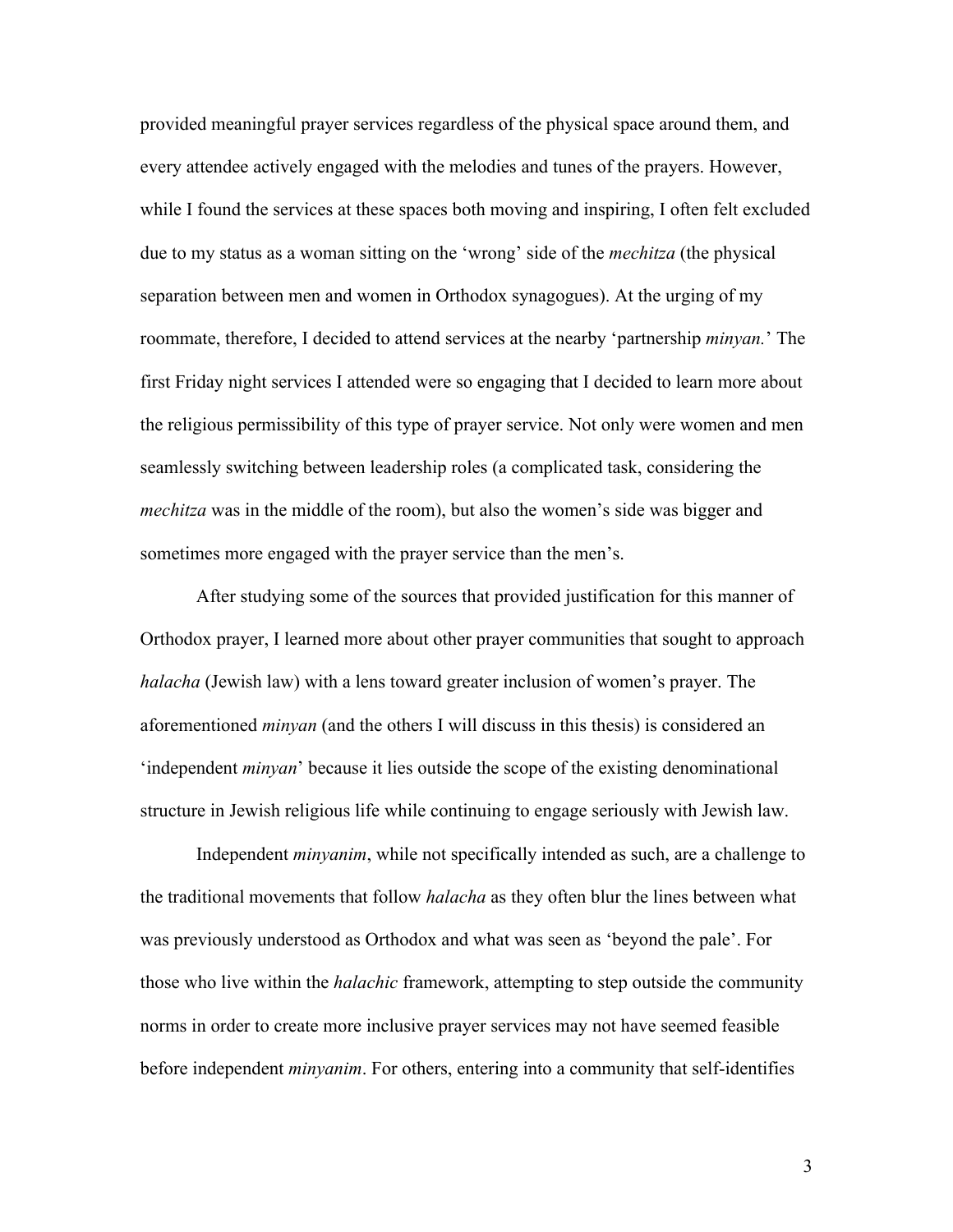as *halachic* seemed impossible, as they (erroneously) viewed *halacha* as archaic, unchanging, and ultimately unable to accommodate the greater inclusion of women in communal prayer services. Independent *minyanim* approach members from both sides of this spectrum, and provide these individuals and their families with meaningful prayer experience and a strong sense of community in ways that explore the limits of *halacha*.

The first chapter in this thesis will analyze the specific *halachot* and legal opinions that are often invoked when discussing women and prayer and explore the limitations and possibilities suggested by these sources. As Jewish tradition evolved over hundreds of years, Rabbinic authorities crafted specific laws or *halachot* related to women with regard to their eligibility for prayer, participation in public *Torah* reading, and status in a *minyan*. Within more modern communities in the *halachic* world, the influence of secular feminism and the egalitarianism of liberal movements of Judaism has inspired efforts among certain Orthodox communities towards greater inclusion of women while remaining within the bounds of *halacha*. These efforts continue today, and certain communities are now opening up more avenues for women's participation. This chapter reveals the innate flexibility and evolution of the *halachic* system by showing how these *halachic* communities find grounds within the relevant legal sources to authorize various changes they make in the roles women play in communal prayer.

The second chapter focuses on the background and history of independent *minyanim*. There have been many influences on the eventual founding of independent *minyanim*, including the changing Jewish demographics in late  $20<sup>th</sup>$  and early  $21<sup>st</sup>$  century America, as well as the legacy of women's prayer groups in Orthodox synagogues. The *havurah* movement, popular in the 1960's and 1970's, is also discussed as a potential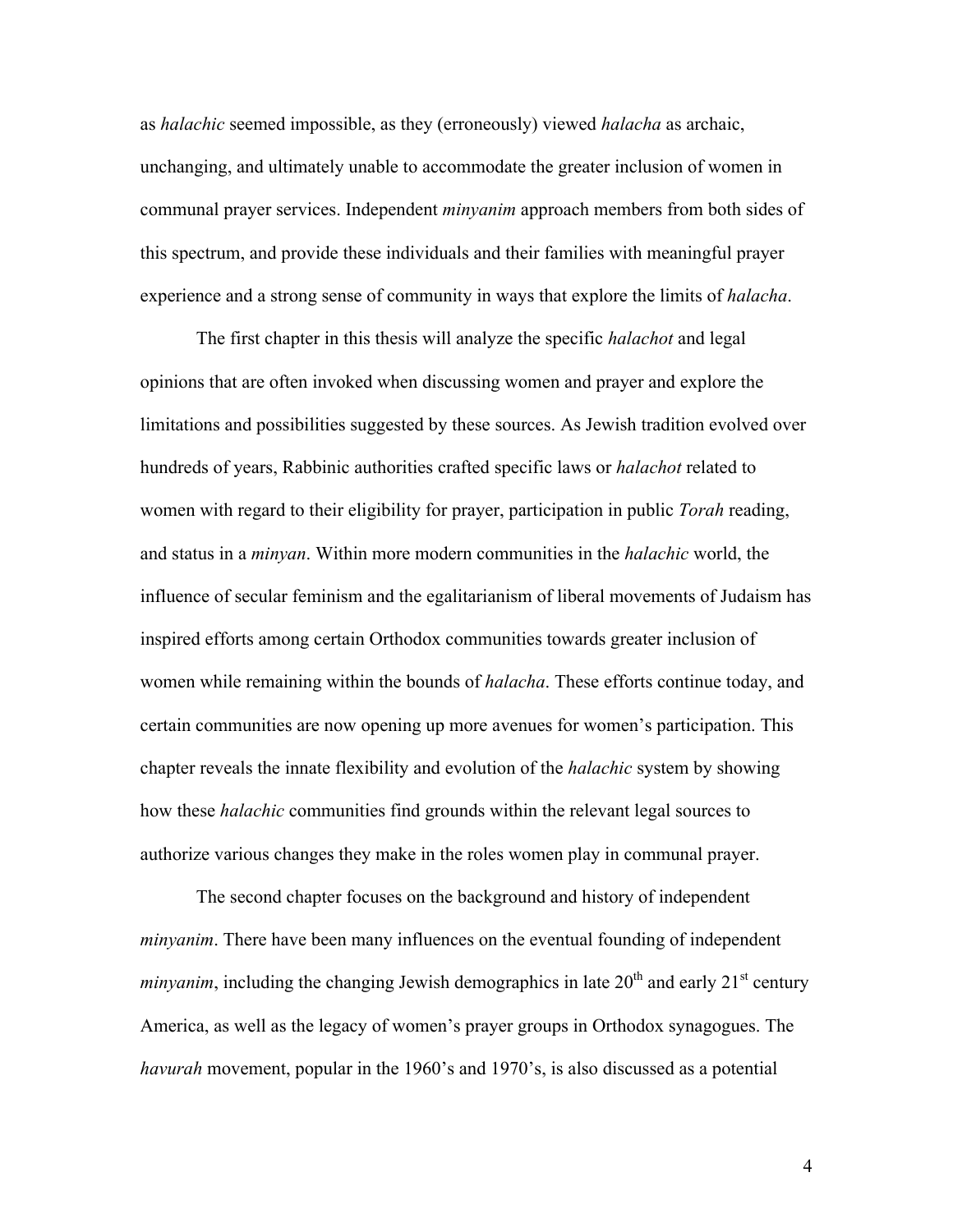precursor to this new group of *minyanim*. In this chapter and the case studies that follow in Chapter 3, I examine two specific types of independent *minyanim* in-depth. The first type, 'partnership *minyanim*', provides a unique community to Orthodox individuals who believe there are many avenues for women's leadership within the existing frameworks of the Orthodox movement, while remaining true to *halacha*. They have made a significant impact within Orthodoxy, as they show how a few dedicated individuals can influence an entire movement, even though their efforts have yet to be accepted by mainstream Orthodox communities. By contrast, '*halachic*-egalitarian *minyanim*', which do not align with a particular movement, allow full equality for women within the prayer service (including mixed-gender seating) and attempt to provide *halachic* justification for this full-gender equality.

The third chapter offers two case studies of independent *minyanim* and their attempts to provide a more inclusive, egalitarian framework for women within a traditional prayer community. The first, Shira Hadasha, is a partnership *minyan* in Jerusalem, while the second, Kehilat Hadar, is a *halachic*-egalitarian minyan on New York's Upper West Side. Each case study provides a brief ethnography of its members, as well as a discussion of the prayer experience of its participants. The *halachic*  justification for the practice and prayer service of each *minyan* is considered, as is the influence each community has had on Modern Orthodoxy and the larger Jewish world.

In so doing, this thesis shows that independent *minyanim* within the traditional world are an important phenomenon that provides extensive insight into the continued dynamism of the *halachic* process. These *minyanim* engage the variety of opinions within *halachic* literature related to women and prayer, and argue that even the most negative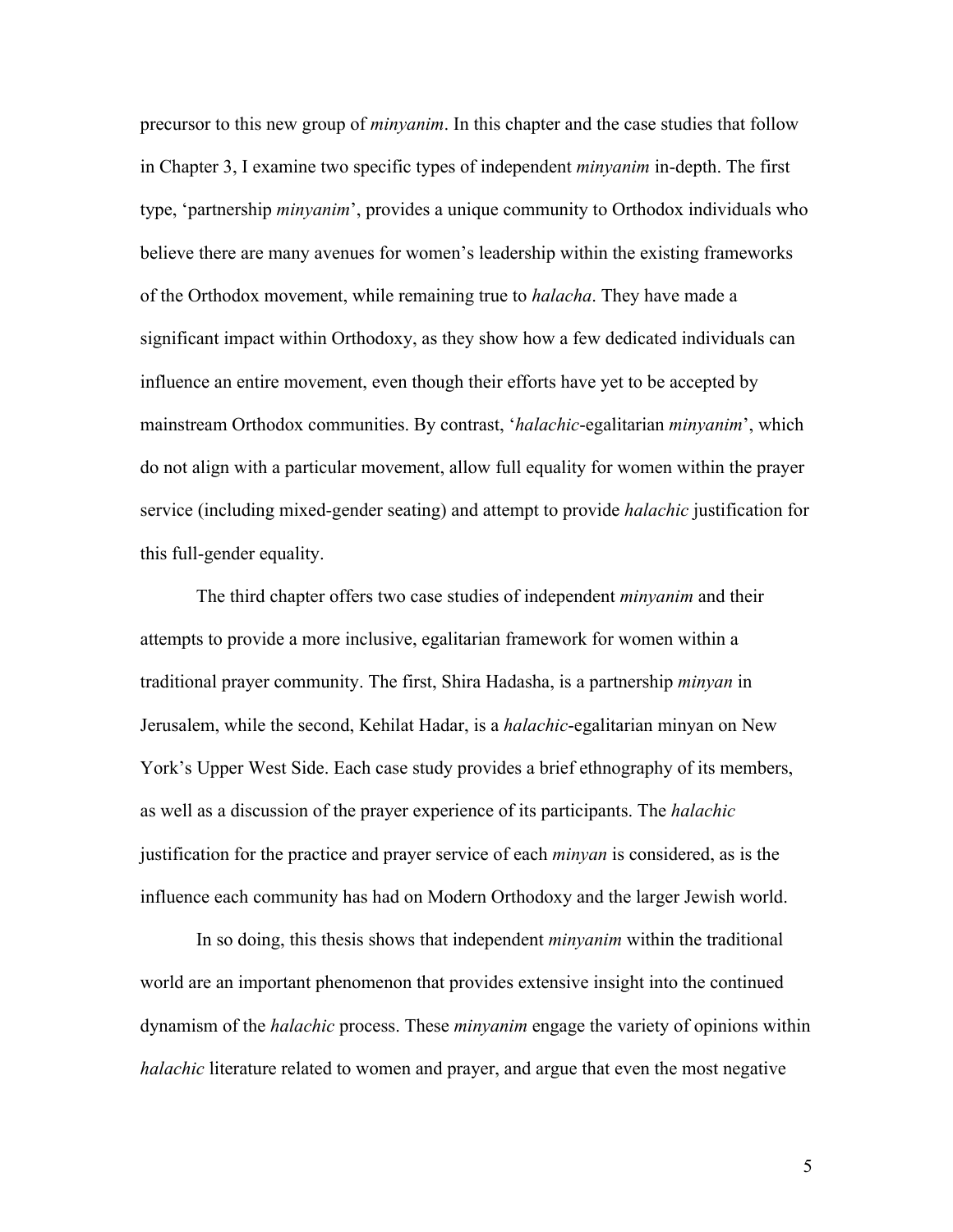legal statements regarding women may be more limited in their *halachic* ramifications than many people realize. Furthermore, this thesis reveals that the Jewish legal tradition has developed over time in response to shifting communal needs and changing societal norms. Thus it demonstrates that contemporary efforts to create a more egalitarian prayer service while seeking to remain within the bounds of halacha are simply new instances of the ongoing task of continually applying and updating *halacha* to changing sociohistorical circumstances.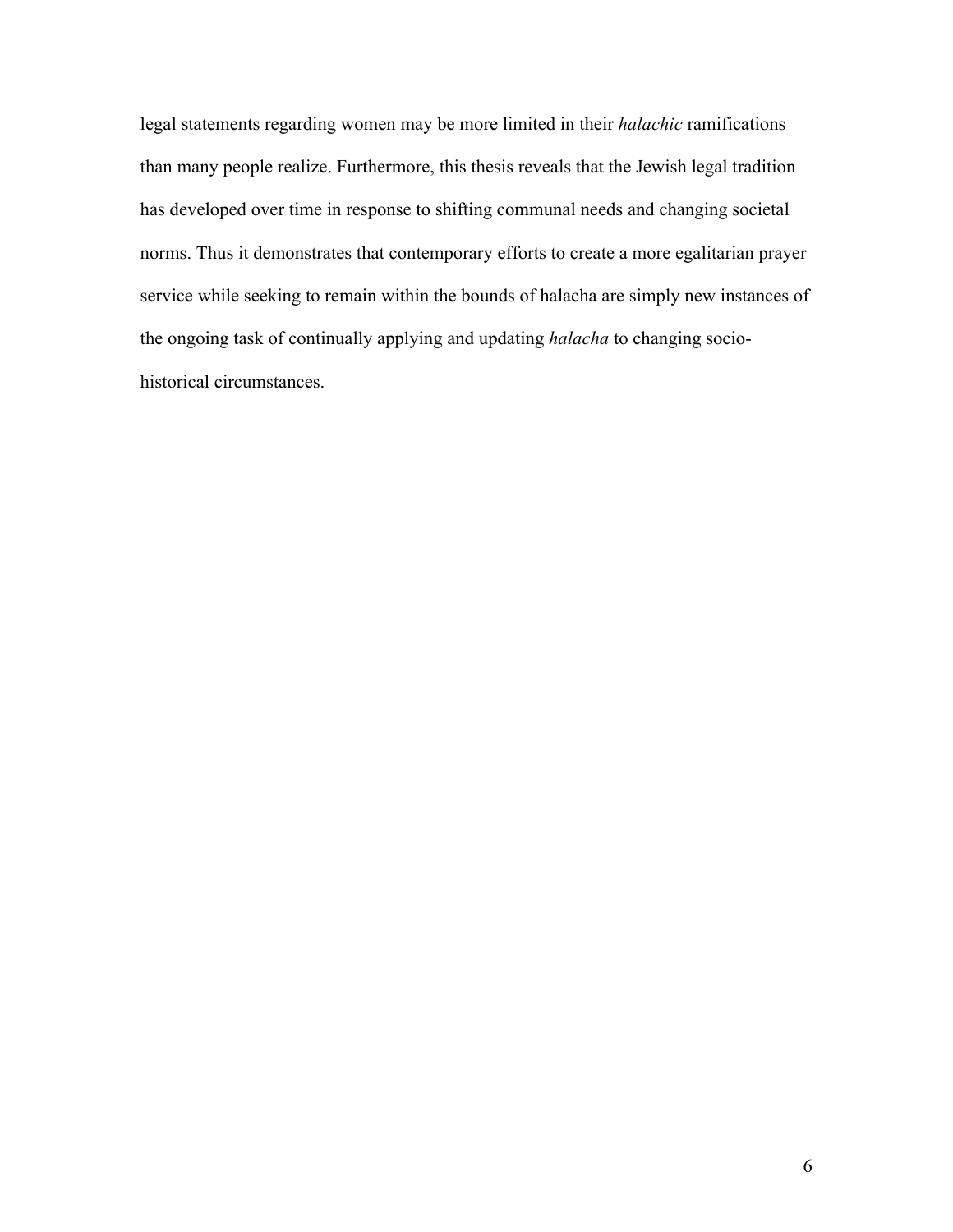# **Chapter 1** *Halachot* **related to Women and Prayer**

Within traditional Judaism, the idea of obligation is a very important concept, since those who observe *halacha* are bound by laws that govern every aspect of their lives, from the time of prayer to sexual relations between a man and his wife to the materials used in one's clothing. <sup>4</sup> Women in traditional Judaism are in a different *halachic* category than men, and thus a central concern is the question of whether women can perform certain obligations that are incumbent only on men. The status of selfobligation, or the consequences of a woman taking on a *mitzvah* for which she is not obligated, is a subsequent consideration. In this chapter, I explore the question of whether or not a woman can publically perform certain halachic obligations that she willingly assumes in the presence of other women, or also for the benefit of men. Those living within the bounds of *halacha* view it as all-encompassing, and therefore any changes that are proposed to the status quo have a large impact on the community and the individuals who adhere to its standards.

#### I. Obligation in Mitzvot

The *Mishnah* (the earliest rabbinic legal compilation, ca. 200 CE) first articulated the different *mitzvot*-based obligations for men and women. Most Rabbinic authorities have taken a conditional stance towards women's obligation, stating that women are

 <sup>4</sup> Babylonian Talmud (Henceforth abbreviated as B.T.) *Berachot* 26b; Leviticus 18:19; Leviticus 19:19; Deuteronomy 22:11.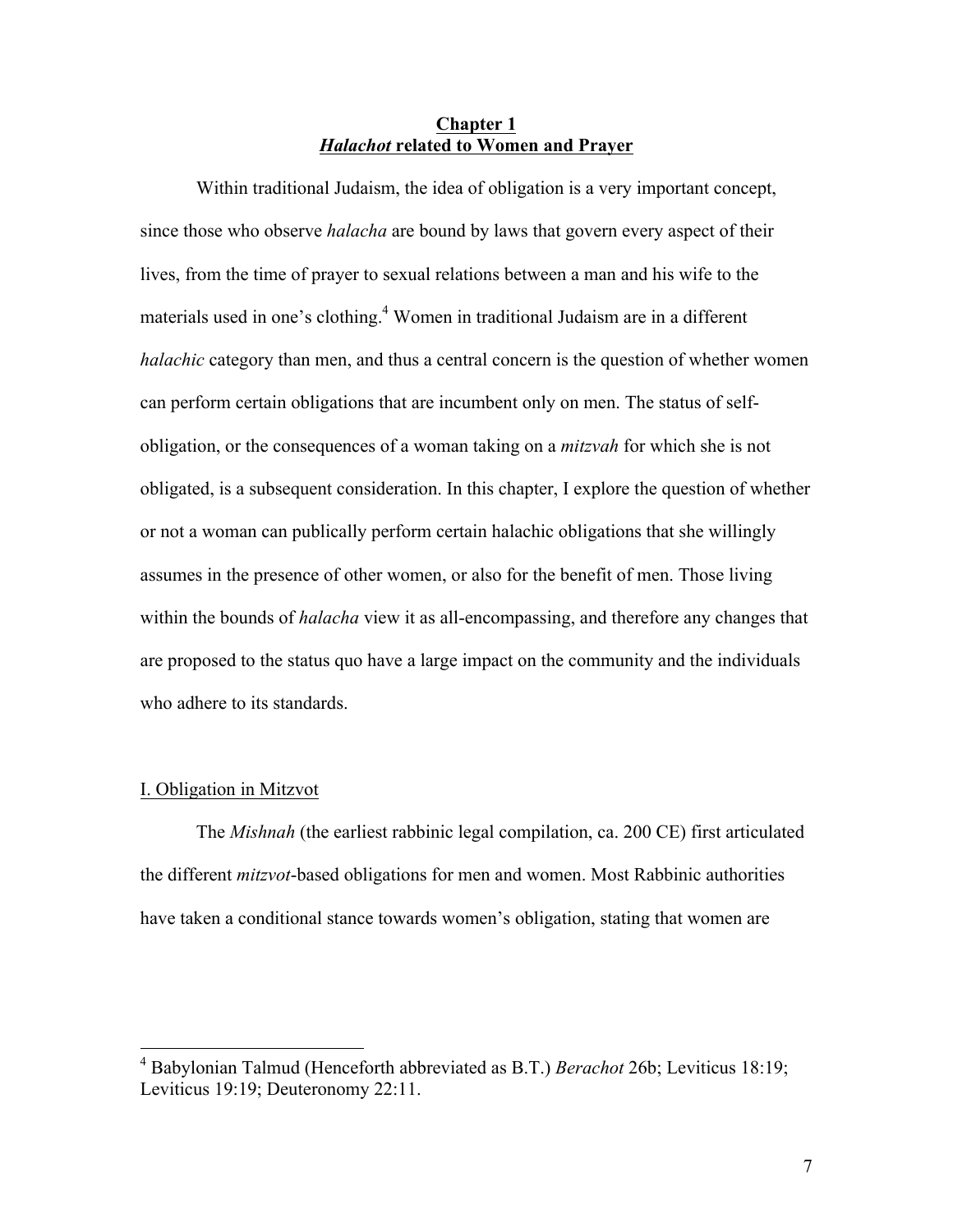obligated in all *mitzvot* except for positive 'time-bound' (גרמה הזמן (mitzvot. <sup>5</sup> Of the 613 *mitzvot* in the Torah, positive *mitzvot* comprise those which Jewish people are commanded to do, whereas negative *mitzvot* are those which they are commanded not to do. Examples of positive *mitzvot* include honoring one's parents, giving charity and acknowledging only one God. Negative *mitzvot* include not worshipping idols, not committing adultery, and not stealing. Time-bound *mitzvot*, either negative or positive, are those that must be fulfilled during a certain window of time, including, for example, praying at certain times and hearing the *shofar* on the Jewish New Year. These *mitzvot*  contrast with ones that should be followed in a general sense (non-time-bound positive *mitzvot*). The following *mishnah*<sup> $6$ </sup> describes the exemption of women from positive timebound *mitzvot*:

Every positive mitzvah that is time-bound, men are obligated [to perform] and women are exempt. Every positive mitzvah that is not time-bound both men and women are obligated [to perform]. All negative mitzvot, time-bound or not, apply to both men and women except for [those which only pertain to men due to biological differences such as cutting one's beard and the laws relating to Kohanim, or high priests $l^7$ 

 **<sup>5</sup>** A better translation of the Hebrew would be time-caused, as there is a difference between those which must be completed within a specific amount of time (time-bound), and those that are caused by the normal progression of time, i.e. the laws of Shabbat working for six days and resting on the seventh. But it is now conventional to speak of "time-bound" commandments—hence we use this language.

<sup>6</sup> *Mishnah* can refer either to the entire work of Jewish law or to a specific quotation or section of the work, also called 'a *mishnah.*'

<sup>7</sup> Mishnah *Kiddushin* 1:7, translated by Isaac Sassoon in *The Status of Women in Jewish Tradition* (Cambridge: Cambridge University Press, 2011), 41. Laws pertaining specifically to men, such as the prohibition against shaving one's beard, and a prohibition against using a razor, are both found in Leviticus 19:27: "You shall not round off the corners of your head, and you shall not destroy the edge of your beard." The prohibitions directed towards *Kohanim* (Hebrew for priests) are due to the fact that *Kohanim* were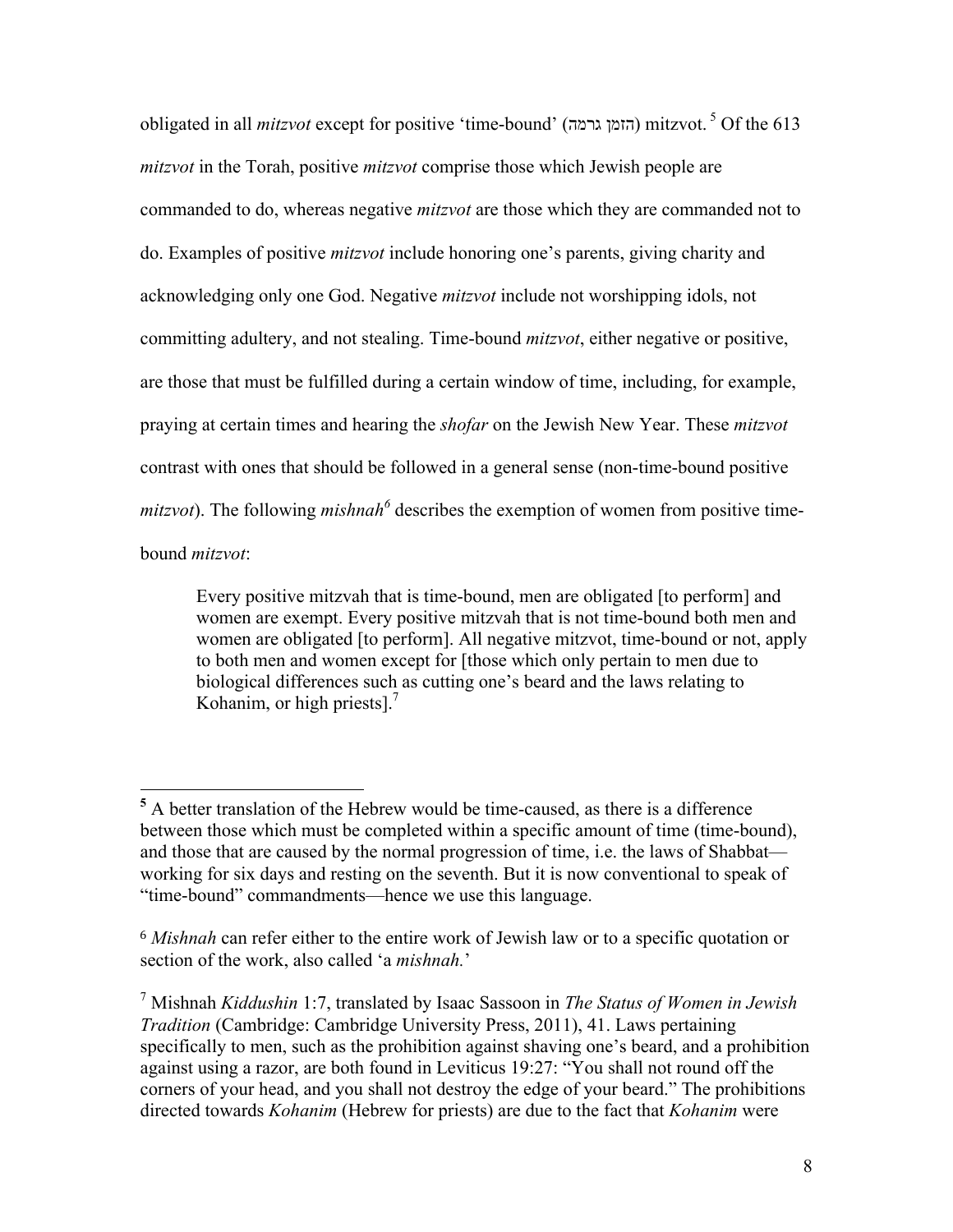This quote distinguishes between men's and women's obligations, exempting women from positive time-bound *mitzvot*, but obligating them in positive *mitzvot* not caused by time (i.e. general *mitzvot* that govern life such as acknowledging the oneness of God, giving charity). Men and women are equally obligated in negative *mitzvot* (i.e. do not kill, do not commit adultery, do not worship idols), regardless of the time-bound status, except for those specifically pertaining to men. One of the early commentators to write a justification for women's overall obligation is the Avudraham, a scholar from  $14<sup>th</sup>$ century Spain, who wrote the following about why women have fewer obligations:

The reason women were excused from time-bound mitzvot was because a woman is subject to her husband to attend to his needs. Were she under obligation to carry out the time-bound positive mitzvot, it might happen that while in the process of performing one of them, her husband orders her to do his bidding. Were she then to persist in doing the mitzvah of the Creator and neglect her husband, woe is she on account of her husband. Were she, on the other hand, to do his bidding and drop the mitzvah of the Creator, woe is she on account of her Maker. Therefore, the Creator excused her from his commandments in order that she will have peace with her husband  $8$ 

Avudraham provides context to the reason women were exempt from positive time-

bound *mitzvot*: he believed that there would be an internal conflict within a woman's life

if she were constantly forced to interrupt her duties towards her husband in order to honor

God. Therefore, to prevent a woman from being forced to choose between pleasing her

husband and honoring God, the Talmud<sup>9</sup> exempted her from certain obligations.

priests in the temple in Jerusalem and had specific laws that governed their lives. To this day, Priests are males who are direct patrilineal descendants of Aaron, Moses' brother.

<u> 1989 - Andrea San Andrea San Andrea San Andrea San Andrea San Andrea San Andrea San Andrea San Andrea San An</u>

<sup>8</sup> Avudraham, Laws of *Birkat ha-Mitzvot*, translated by Isaac Sassoon, *Women in Jewish Tradition*, 45.

<sup>9</sup> The Talmud contains two components: the *Mishnah* (published ca. 200 CE) and the *Gemara* (published ca. 300-700 CE). Talmud and *Gemara* are often used interchangeably. There are two independent works of Talmud that were created due to the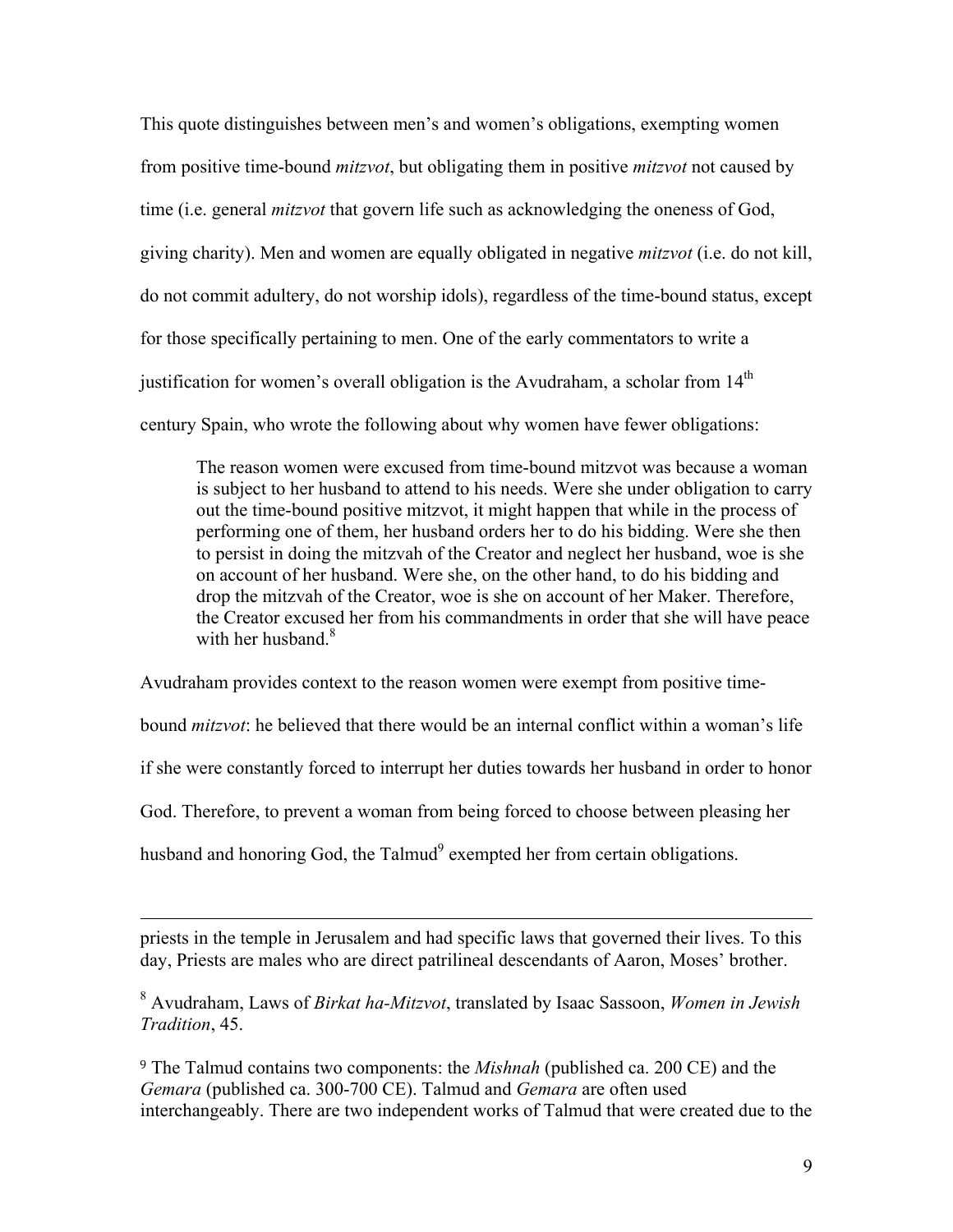It is relatively easy, however, to find positive time-bound *mitzvot* for which women are unequivocally obligated, such as keeping Shabbat and fasting on *Yom Kippur*. These instances provide the exception and not the rule, yet some scholars believe the notion of 'time-bound' *mitzvot* is irrelevant and inconsequential. Maimonides, the preeminent medieval legal scholar, philosopher, and author of the *Mishneh* Torah, refutes the assumption that "time-bound" categorization is the justification for exempting women from certain commandments. Rather, he believes that the distinction between positive commandments obligating women and those that do not "is a matter determined not by any rule but rather…transmitted orally […and] handed down by tradition.<sup> $10$ </sup> The majority of Jewish scholars do not agree with this assertion, choosing instead to follow the rule of time-bound *mitzvot* and the justification that women were originally exempted from these *mitzvot* due to their obligation to take care of the home and children.

The Talmud provides an additional explanation sometimes utilized by traditional Judaism for the different roles and obligations given to men and women, stating that women are "endowed with a greater degree of understanding than men"<sup>11</sup> and that they are closer to the divine. It additionally states "Israel was redeemed from Egypt because of

spread of Jewry at the time of writing. The Jerusalem Talmud *(Talmud Yerushalmi)*, written in the Land of Israel, is the less accepted version than the Babylonian Talmud *(Talmud Bavli),* and it is the latter one that is viewed as normative. When Jewish works mention the Talmud without any additional clarifying information, it is understood to refer to the Babylonian Talmud.

<u> 1989 - Andrea San Andrea San Andrea San Andrea San Andrea San Andrea San Andrea San Andrea San Andrea San An</u>

<sup>10</sup> Maimonides, Comment on *Kiddushin* 1:7, as found in Sassoon, *The Status of Women in Jewish Tradition,* 46.

<sup>11</sup> B.T. *Niddah* 45b.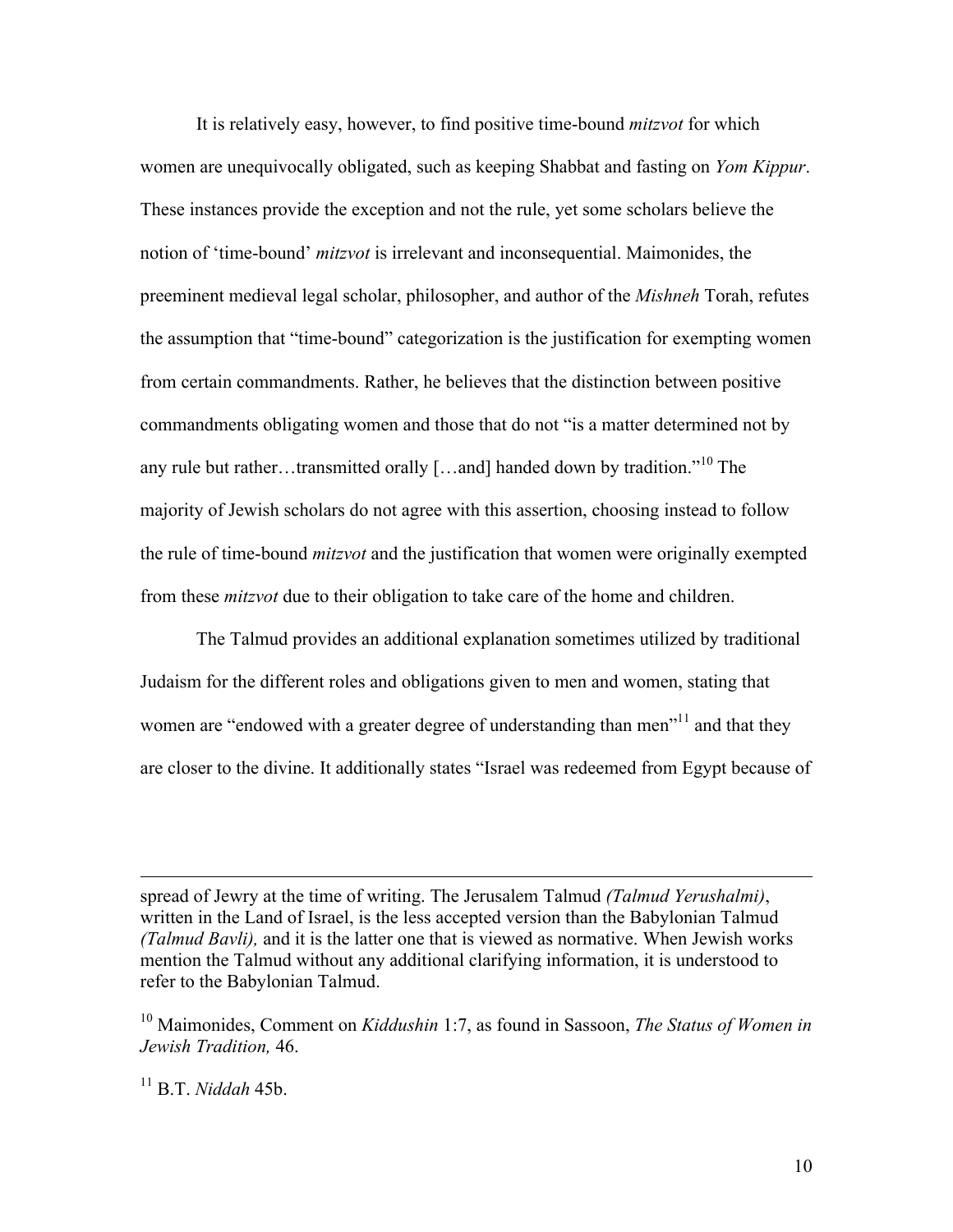its righteous women."12 Hence, since women are seen as innately more spiritual and holy than men, their *mitzvot* obligations are seen as less necessary to connect with God.

Regardless of the justification given for women's obligation, it has become accepted that there are certain *mitzvot* women are required to follow and others they are not. The question of whether or not they can take on the *mitzvot* optionally is one that will be studied in the next section.

## *Self-Obligation*

Many *halachic* sources have been utilized to show that women are exempt from certain *mitzvot*. However, this has not stopped historical and contemporary religious scholars from asking an important related question: even if a woman is not obligated in a specific *mitzvah*, is it permissible for her to carry it out? That is, can a woman assume the obligation of a *mitzvah* even if it is not incumbent upon her to do so? And if she decides to take on such a *mitzvah*, is she henceforth obligated in it to the same degree as men are, or is there flexibility in her observance, due to the nature of the obligation (i.e. she is electing to perform it out of her own free will)?

The following two Talmudic examples claim that women can indeed take on *mitzvot* for which they are not obligated:

An objection was raised: [it is written]: "Speak unto the sons of Israel, and he shall lay his hands [on the sacrifice]" (Leviticus 1). The *sons* of Israel {place their} hands on but the *daughters* of Israel {place their} hands on {the sacrifice}. R. Yose and R. Shimon say, the daughters {place} their hands optionally. R Yose said Abba Eleazar told me: Once we had a calf which was a peace-sacrifice, and we brought it to the Women's Court and the women laid their hands on it. Not

 <sup>12</sup> B.T. *Sotah* 11b.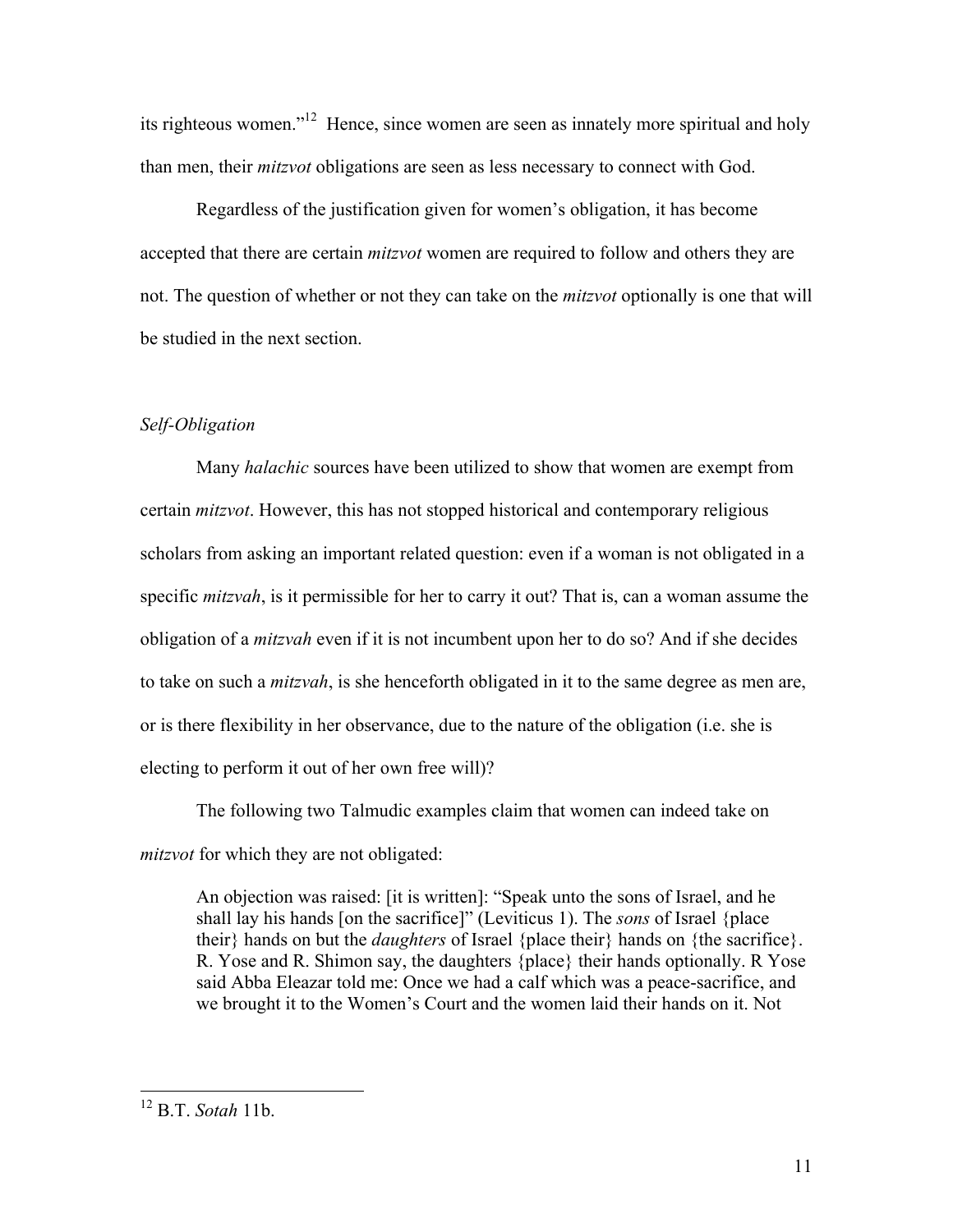that women are required to lay hands but in order to make *nahat ruah* for women $13$ 

In this text, it is shown that the rabbis allowed women to participate in a ritual within the temple that was traditionally reserved for men. The explanation given for why the Rabbis sanctioned this act is for *nahat ruah*, or 'peace of spirit' in relation to the women. The notion of 'peace of spirit' becomes important in providing potential justification for further women's participation in today's synagogue service. Indeed, this example becomes the paradigm for all other cases in which a question is raised as to whether women can perform *mitzvot* and become self-obligated for commandments they are not obligated to fulfill. Since a woman receives 'peace of spirit' (derives some sort of enjoyment from the act), the Talmud allows her to lay hands on the sacrifice, and further examples show women in rabbinic literature that have taken on the obligation of certain *mitzvot* without the rabbis objecting.

Michal the daughter of Kushi would wear *tefillin* and the Rabbis did not prevent her. Yona's wife would go up to the Temple on festivals and the Rabbis did not prevent her.<sup>14</sup>

These women were truly revolutionary for their time, as we know that women wearing *tefillin* today or entering a traditionally male-dominated space is seen as potentially wrong or immoral by many Jewish Orthodox groups, even if there is evidence of such activities in the rabbinic texts (for example, there was a women's courtyard in the Temple). What has become the norm in observant communities is sometimes more a result of social expectations than based on textual evidence. Essentially, even if it is

 <sup>13</sup> B.T. *Hagigah* 16b, as translated by Rahel Berkovits in "Women and *Mitzvot*,*"* Pardes Institute of Jewish Studies, January 2012, 5. {Brackets} mine.

**<sup>14</sup>** B.T. *Eruvin* 96a, as translated by Rahel Berkovits, "Women and *Mitzvot*," 5.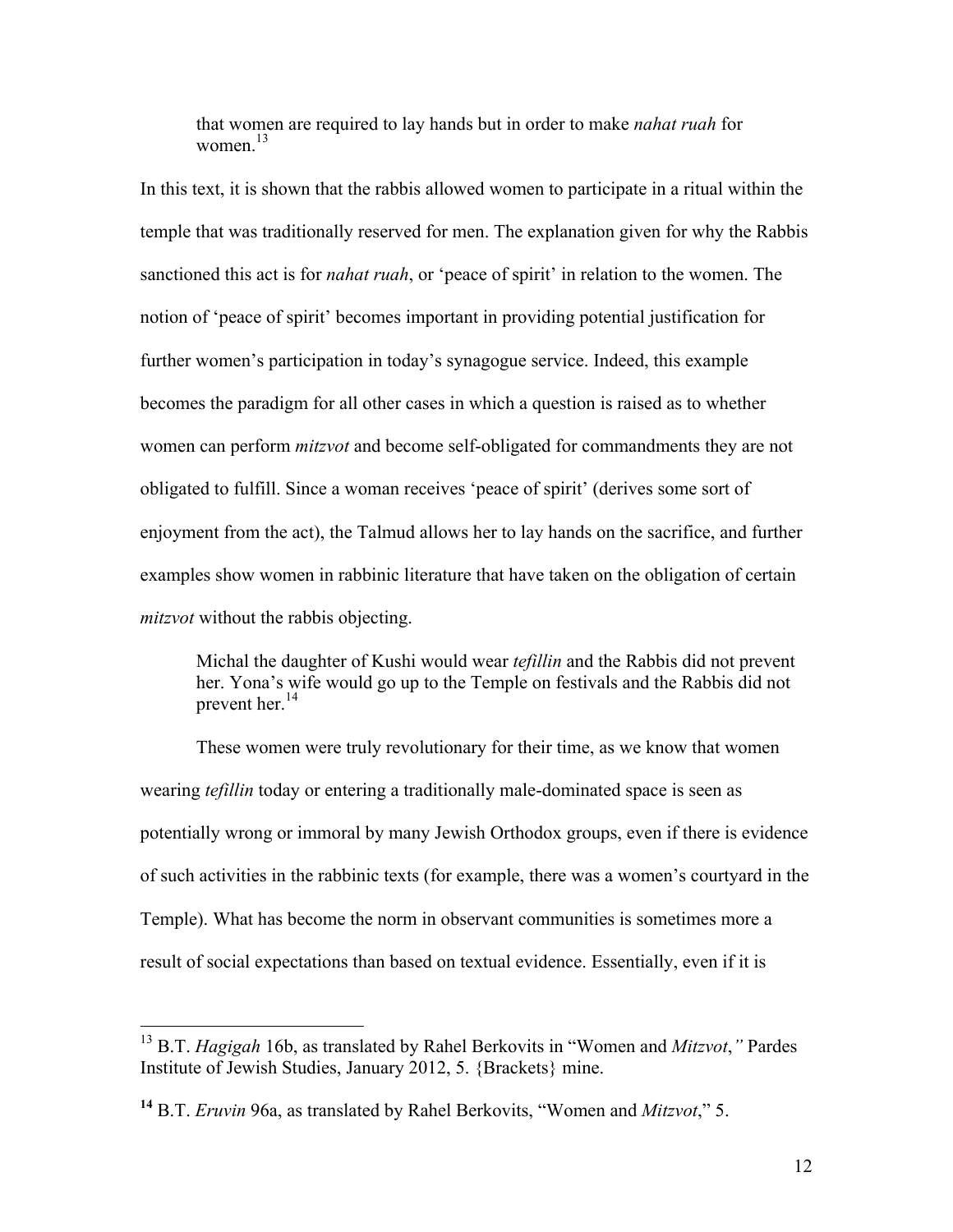permissible for a woman to wear *tefillin*, it is considered unacceptable by many communities because it is seen as immodest and emasculating to the men. However, in communities that are willing to challenge the norm and move outside the status quo, the textual evidence provided here could potentially expand the roles of observant women in their communal religious lives.

## II. Torah Reading

A central aspect of the Jewish prayer service is the Torah service, and it is read publicly in front of the congregation three times a week—every Monday, Thursday and Shabbat (Saturday). On Shabbat mornings, the Torah portion is separated into seven sections, or *aliyot,* and a person is called up to read each *aliyah,* literally 'ascending' to the Torah.<sup>15</sup> On Monday and Thursday mornings, and Shabbat afternoons, the upcoming week's portion is read and divided into three *aliyot*. Even if it is permissible for a woman to study the Torah privately, it is not necessarily permissible for her to read it aloud in front of the congregation. Three issues arise with her potentially reading in public: first, fulfilling an obligation for others when one is exempt, second, the prohibition against *kol isha* ('a woman's voice'), and third, the notion of *kevod ha-tzibbur* ('honor of the congregation'), all discussed below.

The following Talmudic quotation describes women's main exemption from Torah reading:

<sup>&</sup>lt;sup>15</sup> Before and after each *aliyah*, the reader or someone who has been asked to do so recites a blessing over the reading. The person who recites this blessing is considered to 'have an *aliyah'*; whoever reads the Torah portion is the 'reader'.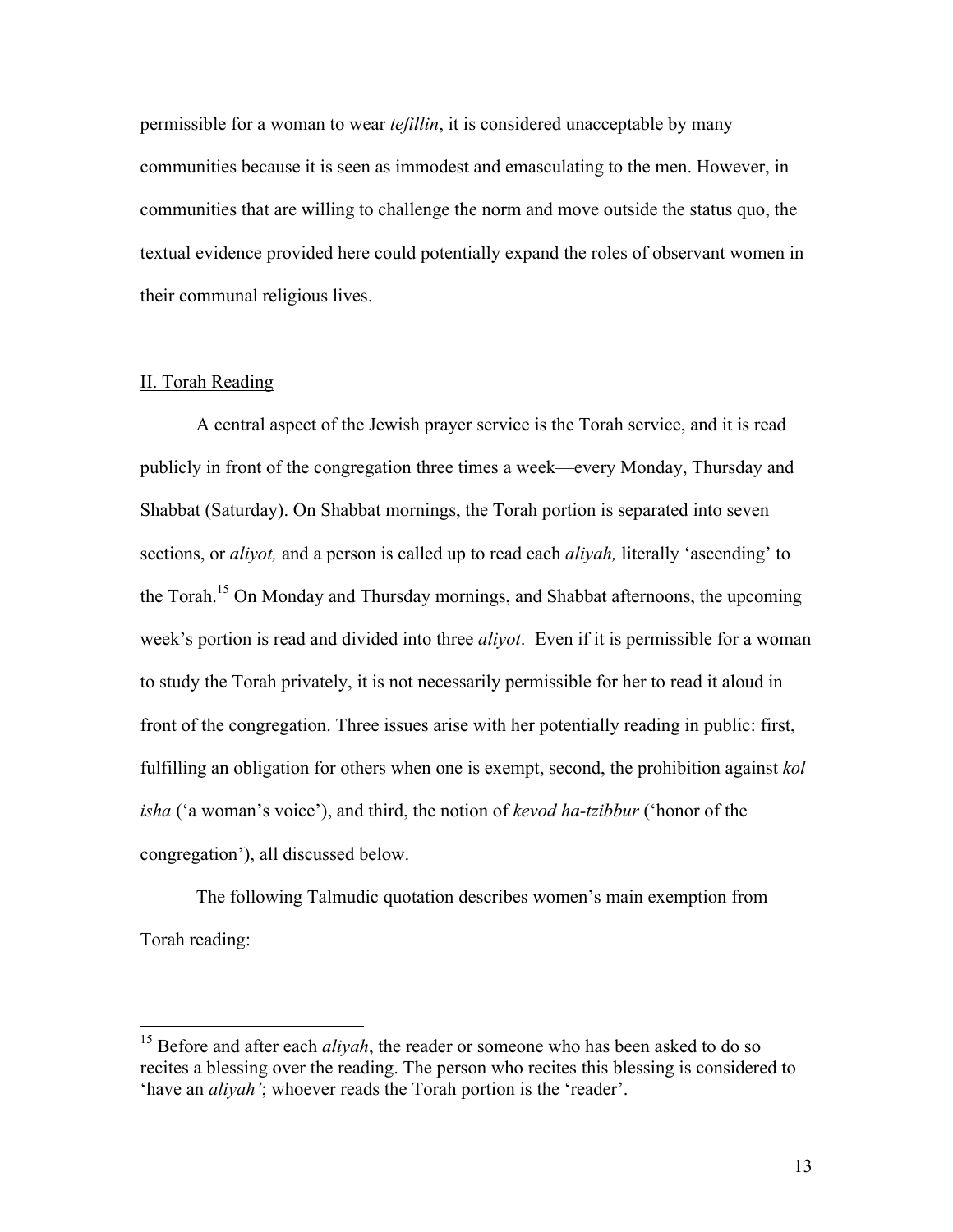All go up to be counted among the seven [to receive an *aliyah* on Shabbat], even a minor and even a woman. But the sages said a woman should not read from the Torah because of *kevod ha-tzibbur*. 16

This example removes women from an obligation in public Torah reading; therefore, they cannot fulfill it for others, as the following *mishnah* describes:

This is the general rule: anyone who is not obligated in the [mitzvah] cannot fulfill it *on behalf of the [congregation]*. 17

Since women are not obligated to read aloud from the Torah, it would likewise be impermissible for them to fulfill the *mitzvah* of reading aloud from the Torah on behalf of the congregation when there are those present (men) who have the obligation. In this circumstance, women's desire (but not obligation) to read aloud from the Torah could be seen as denying a man the chance to fulfill a *mitzvah* in which he is obligated.

The second issue with women reading aloud in front of the congregation would be that of *kol isha,* translated literally as "a woman's voice." The prohibition against hearing a woman sing arises from the following quote in the Song of Solomon: "let me hear your voice, for your voice is sweet and your face is beautiful" (Song of Solomon 2:14). However, the Talmud reads the word sweet (in hebrew *arev*) as *ervah*, meaning nakedness, and forbids women from singing in the presence of men who are studying Torah or praying.<sup>18</sup> Some Rabbis, however, claim that this prohibition only applies to women whose singing is for men's [sexual] pleasure, and it would not be relevant in

 <sup>16</sup> B.T. *Megillah* 23a, as translated by Rahel Berkovits, "Women and *Mitzvot*," 102.

<sup>17</sup> Mishnah *Rosh Hashanah* 3:8, as translated by Rahel Berkovits, "Women and *Mitzvot*," 2. Emphasis and brackets mine.

<sup>18</sup> B.T. *Berachot* 24a.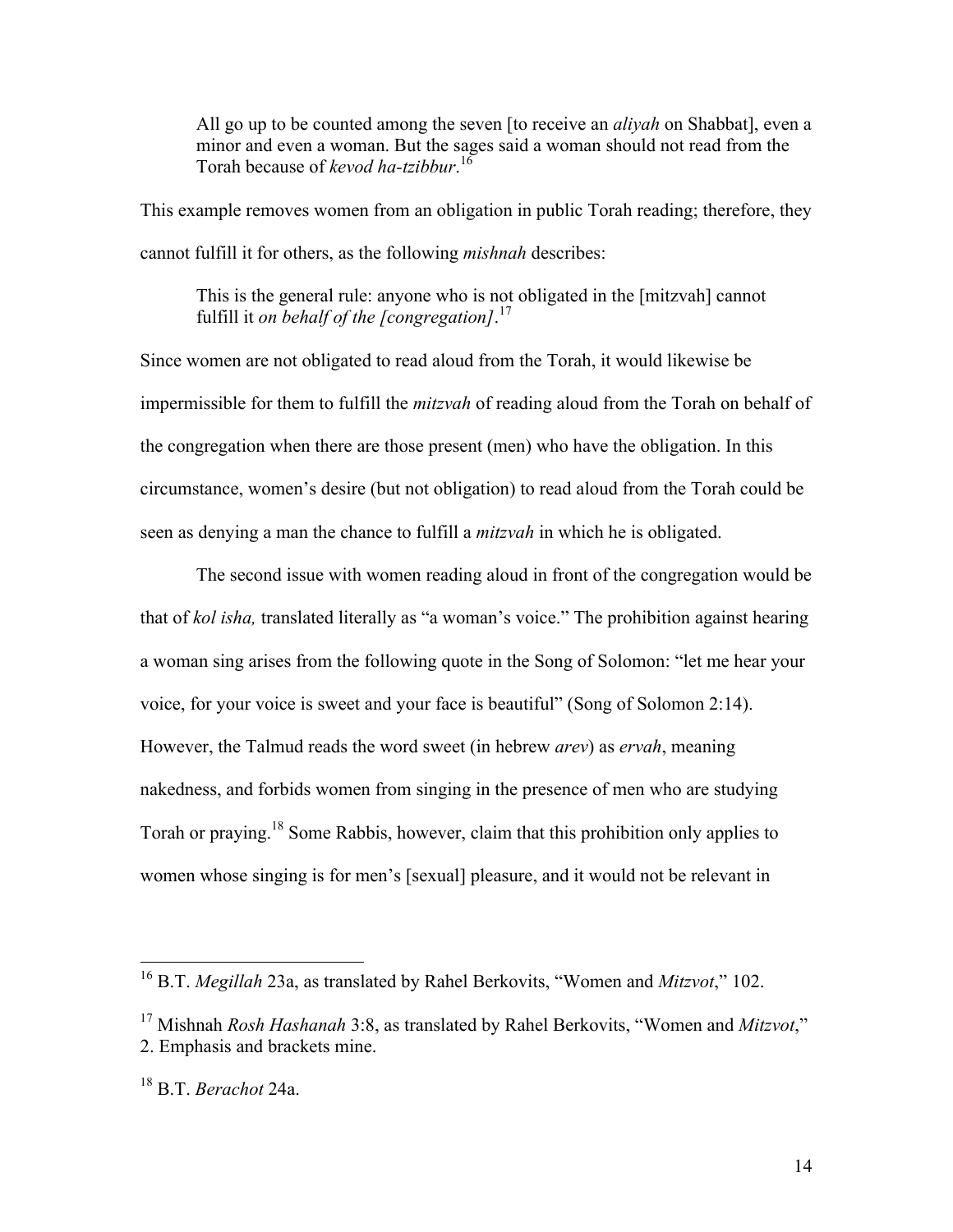synagogue prayer or *zemirot* (Shabbat table songs).<sup>19</sup> Regardless, one would think that this prohibition against hearing a woman's voice would be a justification for the exemption from Torah reading. However, neither inability to fulfill the *mitzvah* for another nor *kol isha* is the reason women are exempt from the obligation. Rather, the often misunderstood notion of *kevod ha-tzibbur*, or 'honor of the congregation,' provides the most relevant argument for the exclusion of women from communal Torah reading.

Although a definition of what exactly entails "honor" in a congregation is unclear, one can pinpoint that the honor of the congregation would be compromised when women read aloud from the Torah because it might suggest that the men in the congregation are unable to fulfill the obligation themselves, thus casting aspersions on their honor, education, religious commitment, or all of the above. Rabbi Yaakov Emden (also known as Yavetz), an  $18<sup>th</sup>$  century German rabbi wrote:

"But the sages said that a woman should not [read Torah because of kevod hatzibbur]": It seems that this means where possible, but the beginning [of the text, which stated that in principle women may read] is referring to when there are not seven who know how to read, but there is a woman who knows how, such that they can't suffice without her. $20$ 

Emden states that only in the case where there are not enough men capable of reading the Torah should a woman read from it, since otherwise there would be no other way to complete the reading. He posits that the idea of the 'honor of the congregation' refers to a situation where there are enough men to recite all of the *aliyot* for the congregation, and

 $\frac{1}{19}$  See appendix.

<sup>&</sup>lt;sup>20</sup> Yavetz, Glosses & Novellae, Megillah 23a, as translated by Micha'el Rosenberg and Ethan Tucker, "Egalitarianism, Tefillah and Halakhah, " (*Open Source: A Halakhah Think Tank* and *Mechon Hadar*, Advance Draft Copy, 2009, Accessed from www.halakhah.org).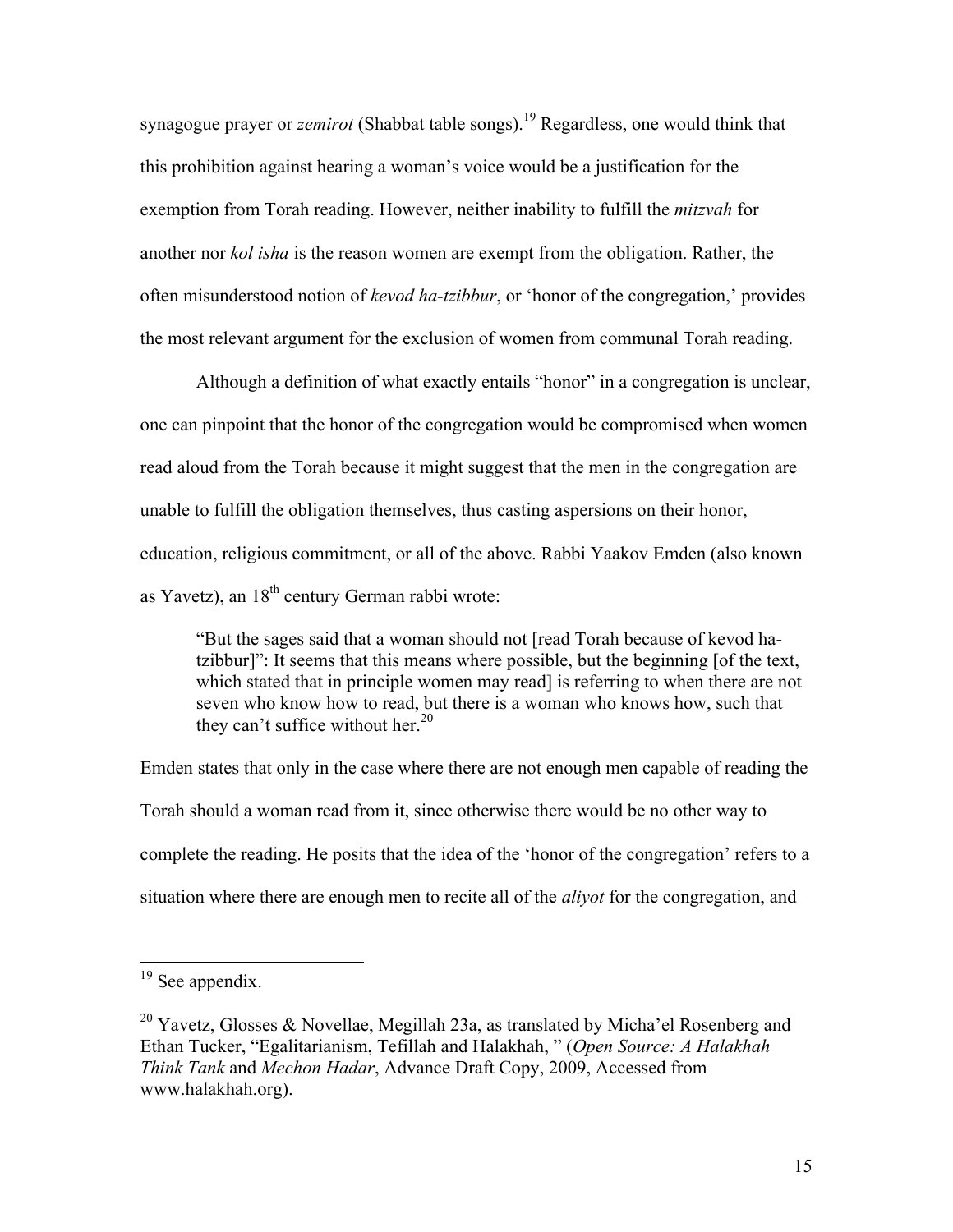therefore a reason has to be given for why women are not called up to read. Today, since congregations will not even read the Torah without at least ten men comprising the minimum requirements for a *minyan*, the need for women's reading would not arise due to men's ignorance. A further example states that even if there are not enough men, one man should read all of the portions rather than let a woman read:

And all go up to be counted among the seven, even a women and a minor. But a woman is not brought forth to read in public. A synagogue that does not have someone to read for them except for one [person]—he should stand and read and sit and stand and read and sit and stand and read and sit even seven times.<sup>21</sup>

There are a few other examples, however, which show that in certain

circumstances, a woman may 'go up' to be counted among the seven. The majority of

Jewish legal scholars do not believe that women should be included in the *aliyot*, and that

their 'obligation' as mentioned in the initial statement from the Talmud refers to an

obligation to listen to the reading:

Translate [to Aramaic the Torah] so that the rest of the nation will understand, the women and the children, since the women are obligated to hear the reading of the Torah like men… it is therefore a logical deduction that every section of the Torah and the Prophets [prescribed for the readings {haftarah}] of the Shabbat should be translated for the people, the women, and the children after the reading of the Torah.<sup>22</sup>

This quote clarifies the distinction in obligation between men and women, as it accepts the fact that women have an obligation to hear the Torah, but states that it is only in hearing the Torah translated into their native language, as opposed to reading it in Hebrew.

 <sup>21</sup> Tosefta *megillah* 3:1, as translated by Rahel Berkovits, "Women and *Mitzvot*," 102.

<sup>22</sup> *Masechtot Ketanot Sofrim* 18:5, as translated by Rahel Berkovits, "Women and *Mitzvot*," 102. {Brackets} mine.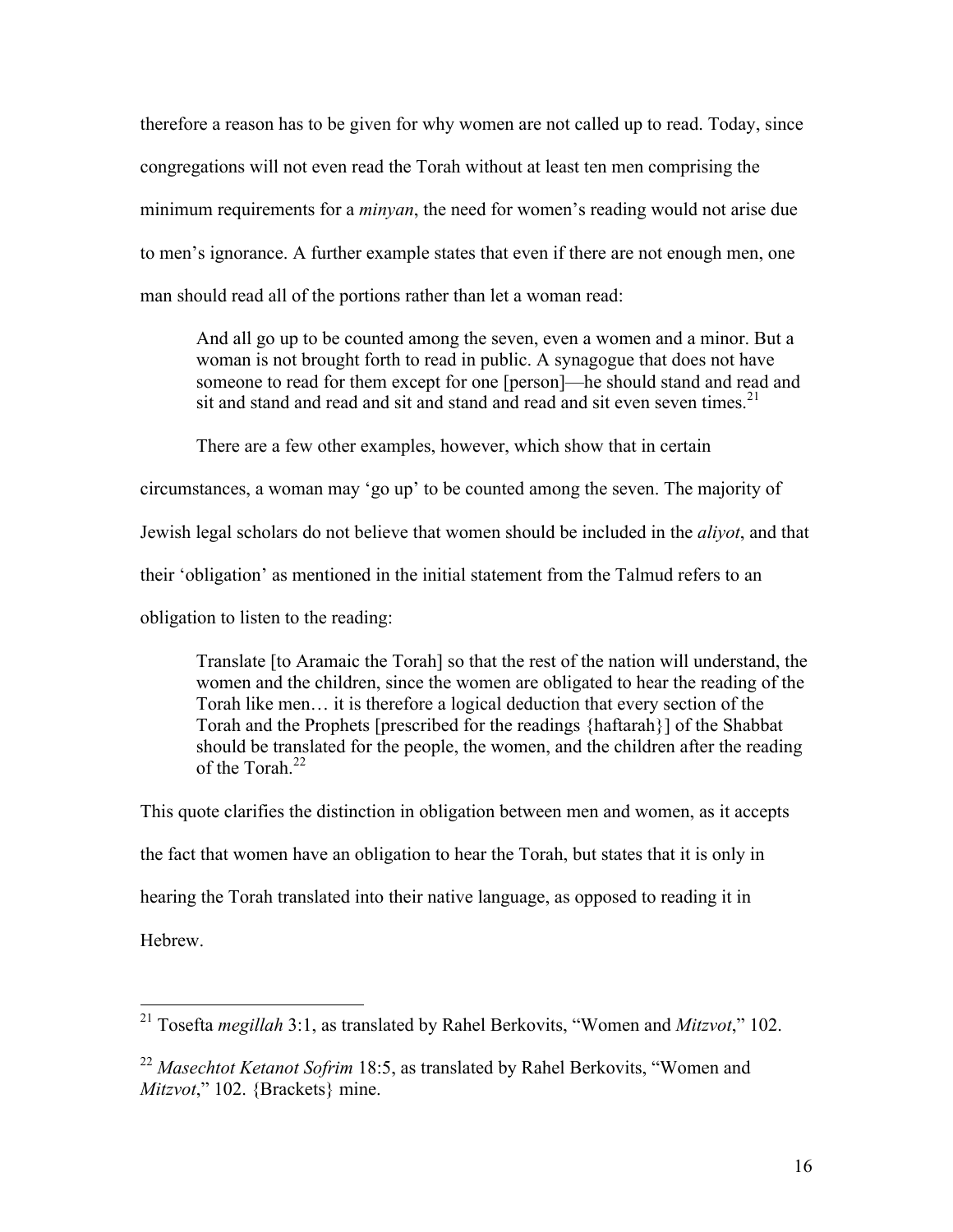Tosafists (medieval commentators on the Talmud, authors of the *Tosafot*), on the other hand, claim that women can potentially go up in the middle of the seven *aliyot*, since at that time the blessings were made only before the first *aliya* and after the last one.<sup>23</sup> This statement suggests that the dispute over women and public Torah reading was perhaps not about the act of reading the Torah itself, but rather the blessing made over the reading. Meiri, a medieval Talmudic scholar from Spain, also makes an interesting point:

It is possible to complete the reading by a woman or a minor but not that a woman or a minor should do all of the reading. $24$ 

Clearly, multiple scholars contemplated the topic, from as early as the codification of the Talmud continuing into the medieval period. Ran, a commentator from Spain in the 14<sup>th</sup> century, thought that women could potentially even go up and recite the blessing before the reading, going beyond the *Tosafot* and Meiri:

Now that the rabbis decreed that everyone should bless—a woman and a minor read even the first and the last and since they are reading surely they recite the blessing $^{25}$ 

In his view, there was no difference between reading for the congregation and reciting a blessing for the congregation, and therefore he saw no objection in allowing women to have the 'first' and 'last' *aliyot*, for during that time the blessings over the *aliyot* were only said prior to the first *aliyah* and after the last one.

The fact that so many commentators discussed possible ways women could go up and read from the Torah, or potentially recite the blessing, shows the Talmud is clear in its authorization of women to read the Torah, and the only prohibition from doing so was

 <sup>23</sup> *Tosafot Rosh Hashanah* 33a.

<sup>24</sup> Meiri *Megillah* 23a, as translated by Rahel Berkovits, "Women and *Mitzvot*," 105.

<sup>25</sup> Ran *Megillah* 23a, as translated by Rahel Berkovits, "Women and *Mitzvot*," 105.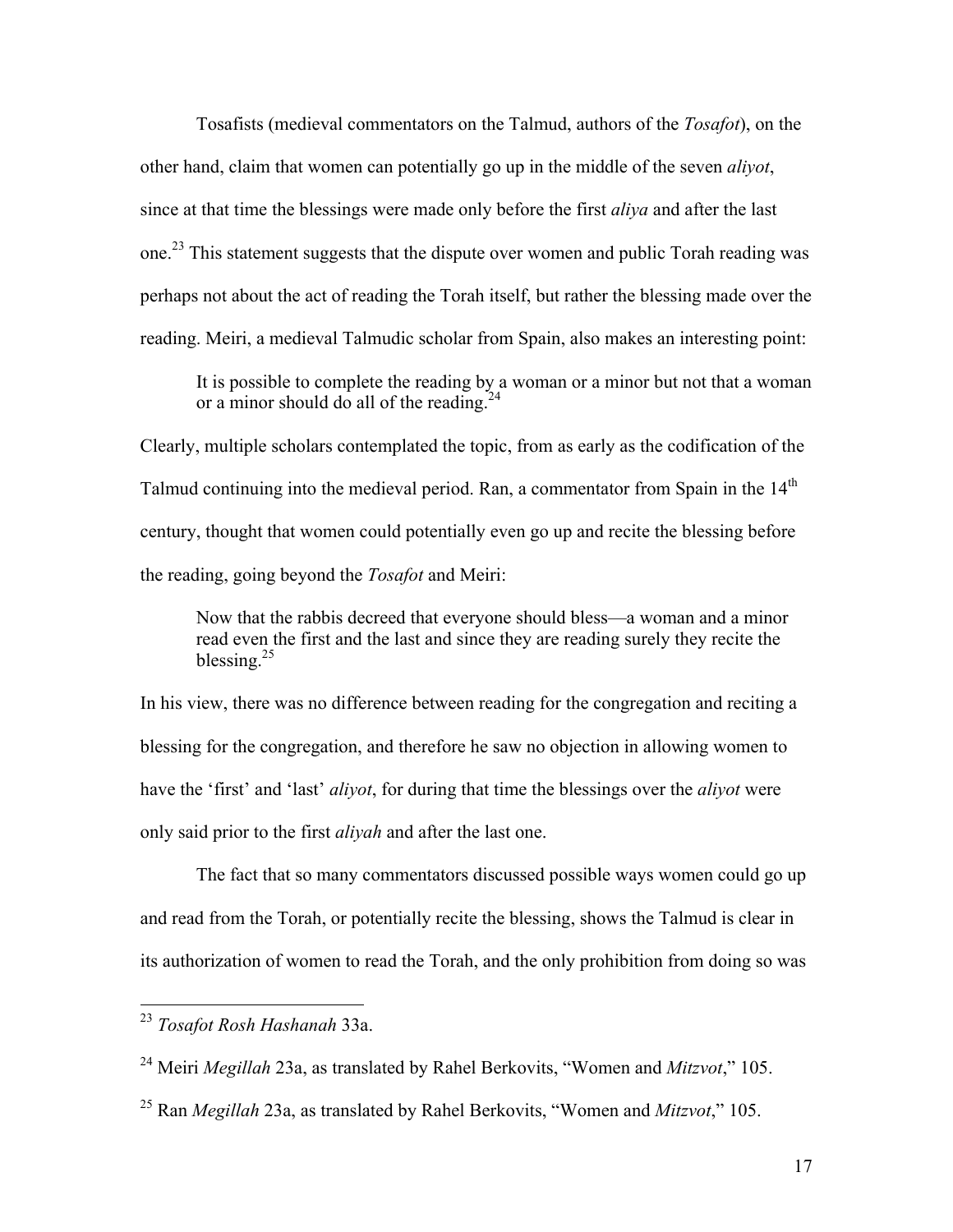the 'honor of the congregation.' Certain communities have decided that the 'honor of the congregation' today is very different from one at the time of the Talmud. Subsequent chapters in this thesis explore these communities, including their explanations for such decisions and practical applications.

## III. Prayer

Women's personal obligation in *mitzvot* (including, in some cases, prayer) has already been discussed in section I and therefore this section focuses primarily on public prayer—which exact prayers women are obligated to recite, whether or not women can fulfill this obligation for other women (or potentially even men), and what role the synagogue plays in relation to both of these subjects.

The *Mishnah* and the Jerusalem Talmud<sup>26</sup> are the earliest sources to discuss women's specific obligations:

Women, slaves and minors are exempt from the recital of the *shema* and from *tefillin*, but are obligated in prayer [ $t$ *efillah*], mezuzah, and grace after meals.<sup>27</sup> When the *Mishnah* was written, "*tefillah*" referred only to the *shemonah esrei*, otherwise known as the *amidah*, or silent prayer. An obligation in reciting this specific prayer is not

the same as an obligation (or even permission) to lead the prayer service.

The Talmud writes about women's obligation in prayer as derived from a biblical source, quoting Psalms 55 "evening and morning and at noonday" as the justification for

 <sup>26</sup> Jerusalem Talmud (Henceforth J.T.) *Berachot* 3:3.

<sup>27</sup> Mishnah *Berachot* 3:3, as translated by Rahel Berkovits, "Women and *Mitzvot*," 68.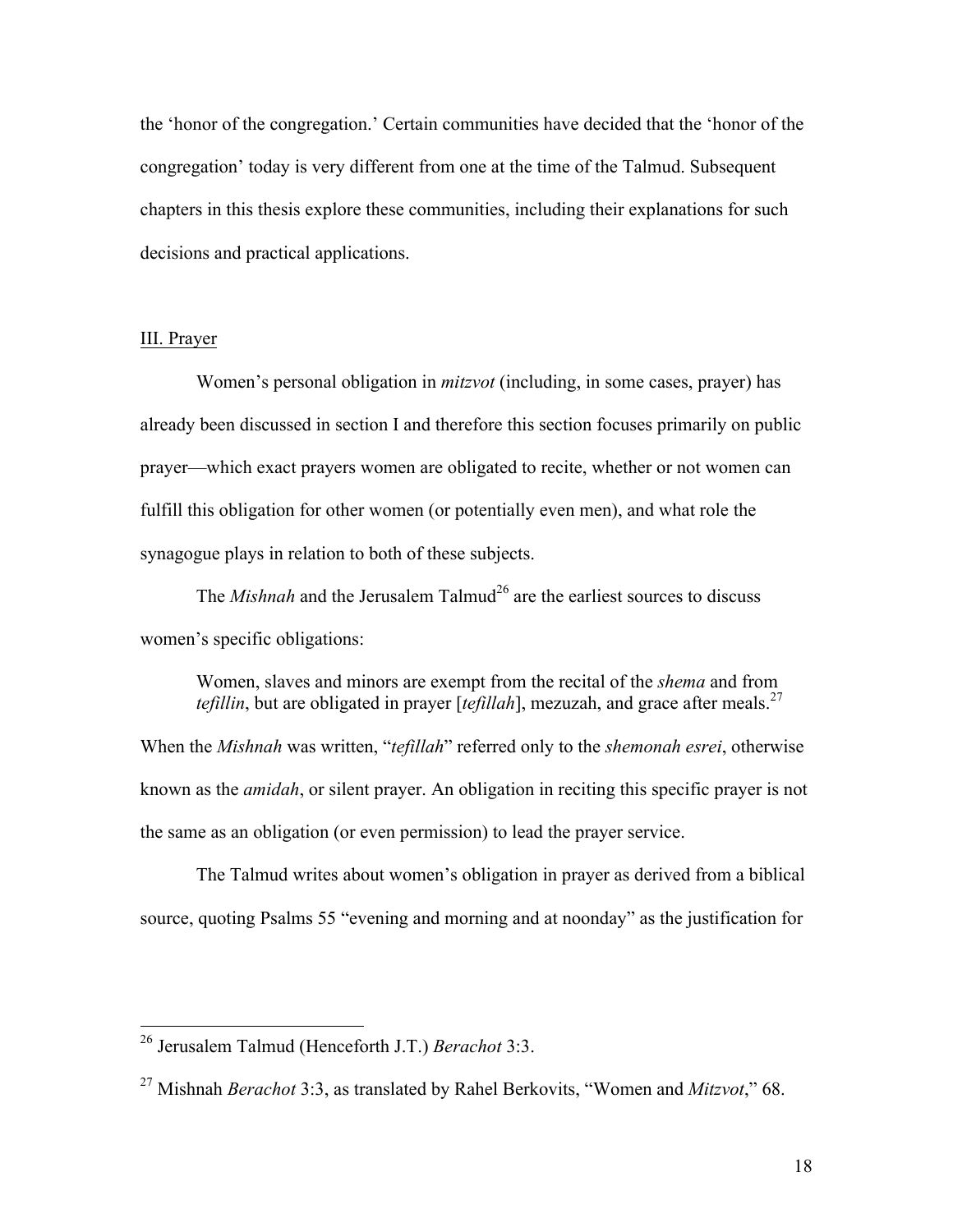creating thrice-daily prayer times.28 Rashi, a medieval French Rabbi considered the 'father' of all other Talmudic and biblical commentaries, argues that the obligation in prayer is a Rabbinic commandment (originally decreed by the Sages) rather than biblical:

…and they are obligated in prayer" – because prayer is [a request for] mercy, and it is from the Rabbis, who established it even for women and for educating children.

There are many implications of asserting prayer is a Rabbinic obligation rather than

biblical. The most important for this discussion is that it provides equal application to

men and women in terms of obligation, regardless of the possibility for a "positive time-

bound" argument against women. Another commentator (from the  $11<sup>th</sup>$  century) attempts

to clarify the issue:

Prayer, *mezuzah* and grace after meals are positive commandments which are not time caused and all positive commandments that are not time caused women are obligated  $[$ to fulfill $]^{29}$ 

A medieval Spanish commentator, Yonah Gerondi, also removes prayer from the 'time-

bound' obligation:

And even though prayer has a fixed time, nevertheless, since they said "Ideally a person should pray all day long," we judge it like a commandment that is not time caused  $30$ 

These aforementioned sources all redefine the idea of "time-bound *mitzvot*" and also

show the weakness of the time-bound argument with regards to creating categories for

women's obligation.

<sup>30</sup> Rabbeinu Yonah on Rif 11b, as translated by Rahel Berkovits, "Women and *Mitzvot*," 69.

 <sup>28</sup> BT Berachot 20b.

<sup>29</sup> Rif (Rabbi Isaac al-Fasi) on *Berachot* 20b, as translated by Rahel Berkovits, "Women and *Mitzvot*," 69. Brackets mine.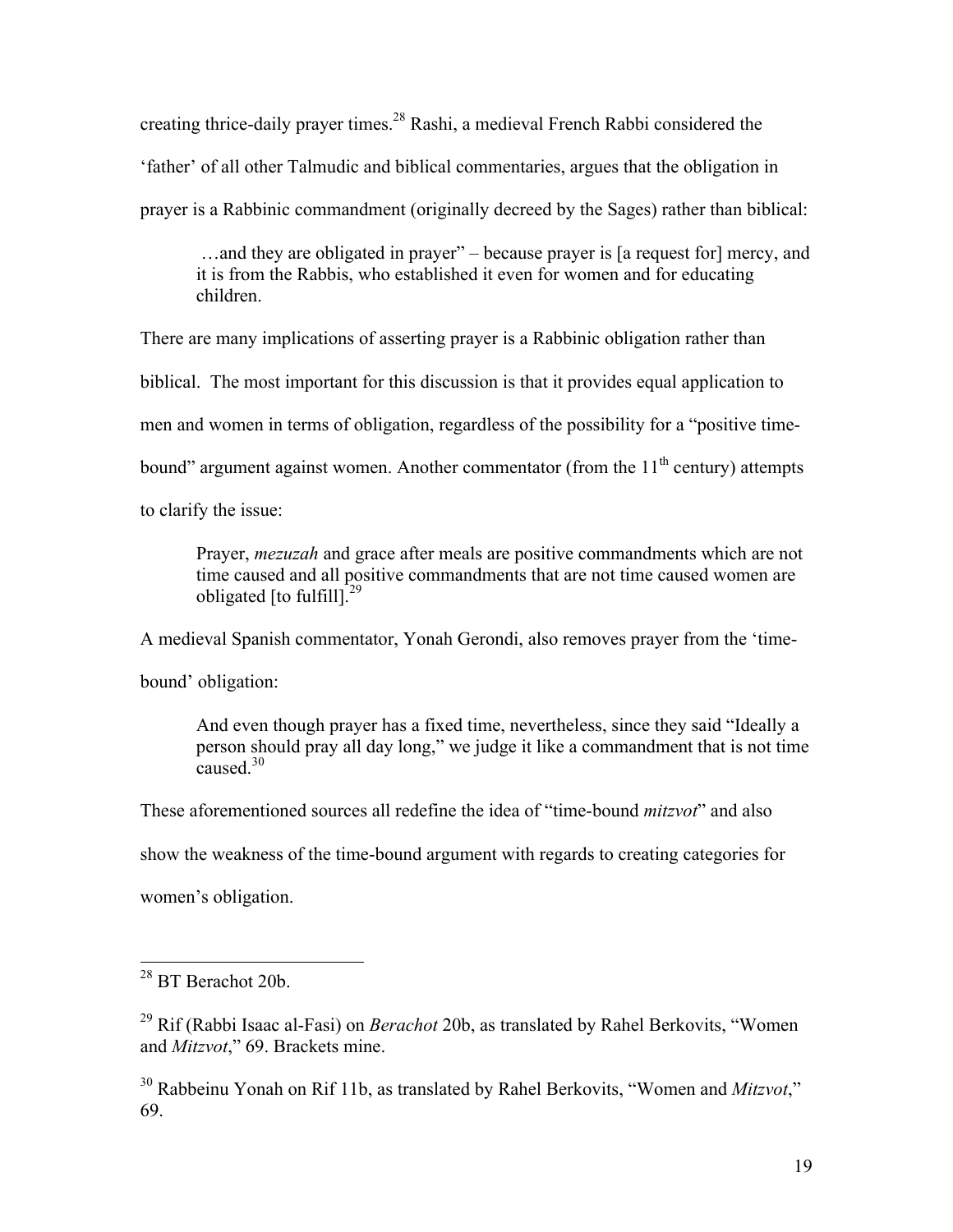As prayer evolved over time, *tefillah* (the original name for prayer in the talmud) began to include other prayers besides the *shemonah esrei*. Here we will examine women's exemption from the *shema* (the central Jewish statement of faith). The very first *mishnah* in this section stated, "women are exempt from *shema*." The *Gemara* further explains the exemption, claiming that the *shema* is an obvious time-bound commandment:

*[Women are exempt from reciting the] Shema*: This is obvious! It is a positive commandment that is caused by time, and all positive commandments caused by time—women are exempt. What is it that you might have supposed? Since it contains [a brief statement about the yoke of the] kingship of heaven [you might have assumed women were obligated]. He [comes to] teach us [that they are exempt.] $31$ 

This quote asserts that even though the *shema* contains a statement about the servitude and dedication to God and heaven (and therefore one might expect women would be obligated to recite it), women are actually not required to recite the *shema* due to its timebound status. However, the *Shulchan Aruch,* the most influential work of Jewish law for *Ashkenazi* Jews since the Talmud (written late 16<sup>th</sup> century), resists this *mishnah* and argues that women *should* be taught to accept the 'yoke of the kingdom of heaven.' Furthermore, Moses Isserles, a  $16<sup>th</sup>$  century Polish Rabbi known as the Rema, adds that women should "at least" read the first sentence of the *shema*. <sup>32</sup> Therefore, as time has passed, women's exemption arising from the *Mishnah* has been altered, and eventually

 <sup>31</sup> B.T. *Berachot* 20b, as translated by Rahel Berkovits, "Women and *Mitzvot*," 69.

<sup>32</sup> Shulchan Aruch, *Orach Hayyim*, 70:1.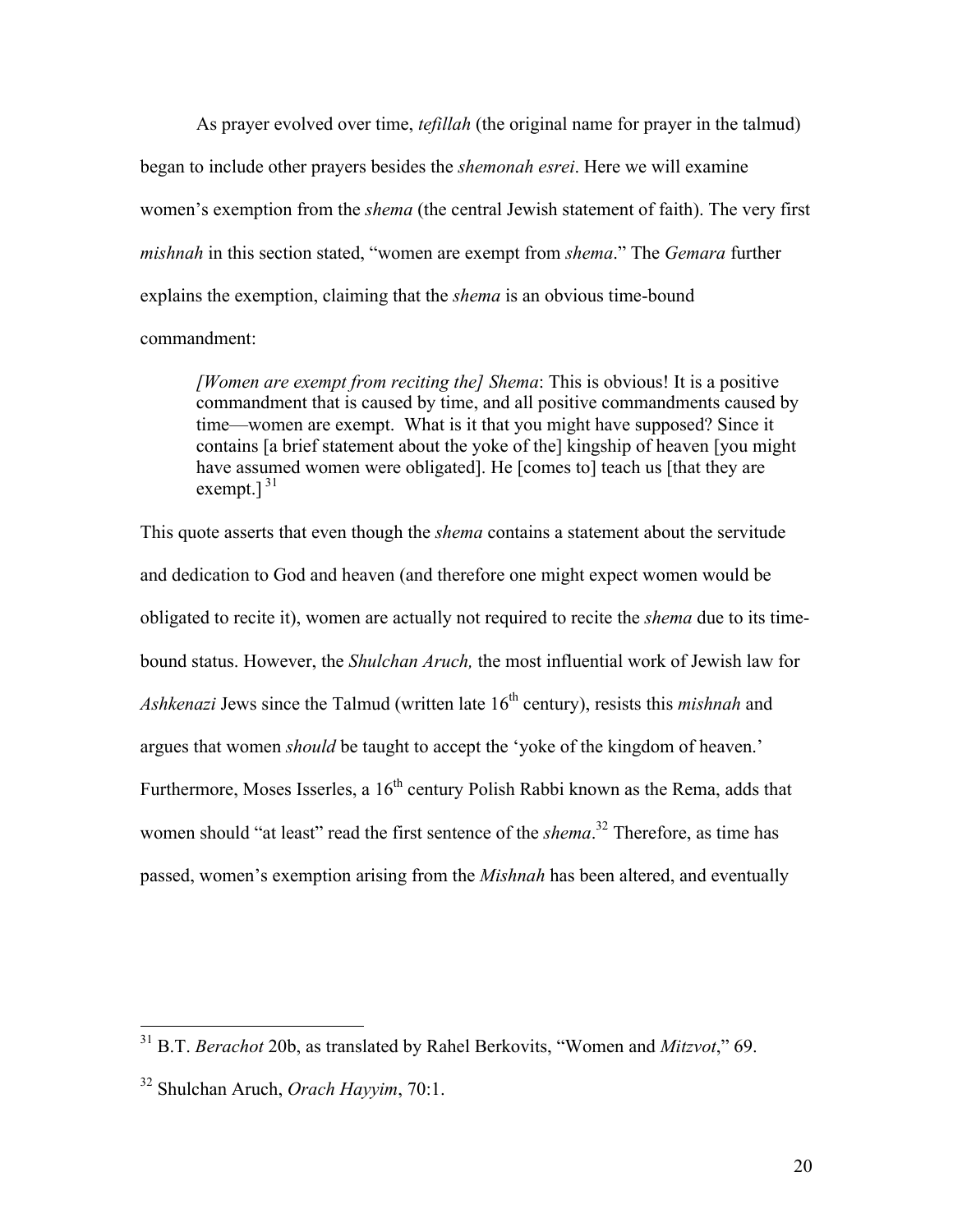the permission to read the first sentence has evolved into an obligation to recite the entire three paragraphs.  $33$ 

The situation around women reciting the *shema* demonstrates that even when the *Mishnah* appears to be very explicit about obligations and prohibitions, there is often interpretive disagreement and thus flexibility in the *halacha*. An explicit prohibition has now become part of the normal prayer service for all women and is met with little opposition. These facts are useful when attempting to argue for other changes in the liturgy and potentially bring about change in the structure of the prayer service.

## *Daily Prayer Obligation*

Authorities disagree about how many times women should pray per day. Some believe that once a day is sufficient, while others hold that women should pray as often as men, three times a day. Rabbi Abraham Gombiner (The Magen Avraham), a leading Talmudic commentator in  $17<sup>th</sup>$  century Poland, wrote that women need only pray once a day:

But from the Torah it is sufficient [for women] to pray but once a day and in any wording that one wishes. Therefore, most women have the custom to not pray regularly, since they utter [prayers] immediately upon arising in the morning, after washing their hands, some petition; and from the Torah this is enough.<sup>3</sup>

In addition to stating that women do not have an obligation to pray more than once a day, this Rabbi asserts that the time of day does not matter, nor does the content of their

 <sup>33</sup> See also Avraham Weiss, *Women at Prayer: A Halakhic Analysis of Women's Prayer Groups*, 3rd ed. (Hoboken: KTAV Publishing House, 2001)*,* 23-24.

<sup>&</sup>lt;sup>34</sup> Magen Avraham, Orach Hayyim 106:2, as translated by Rahel Berkovits, "Women and *Mitzvot*," 72. Brackets mine.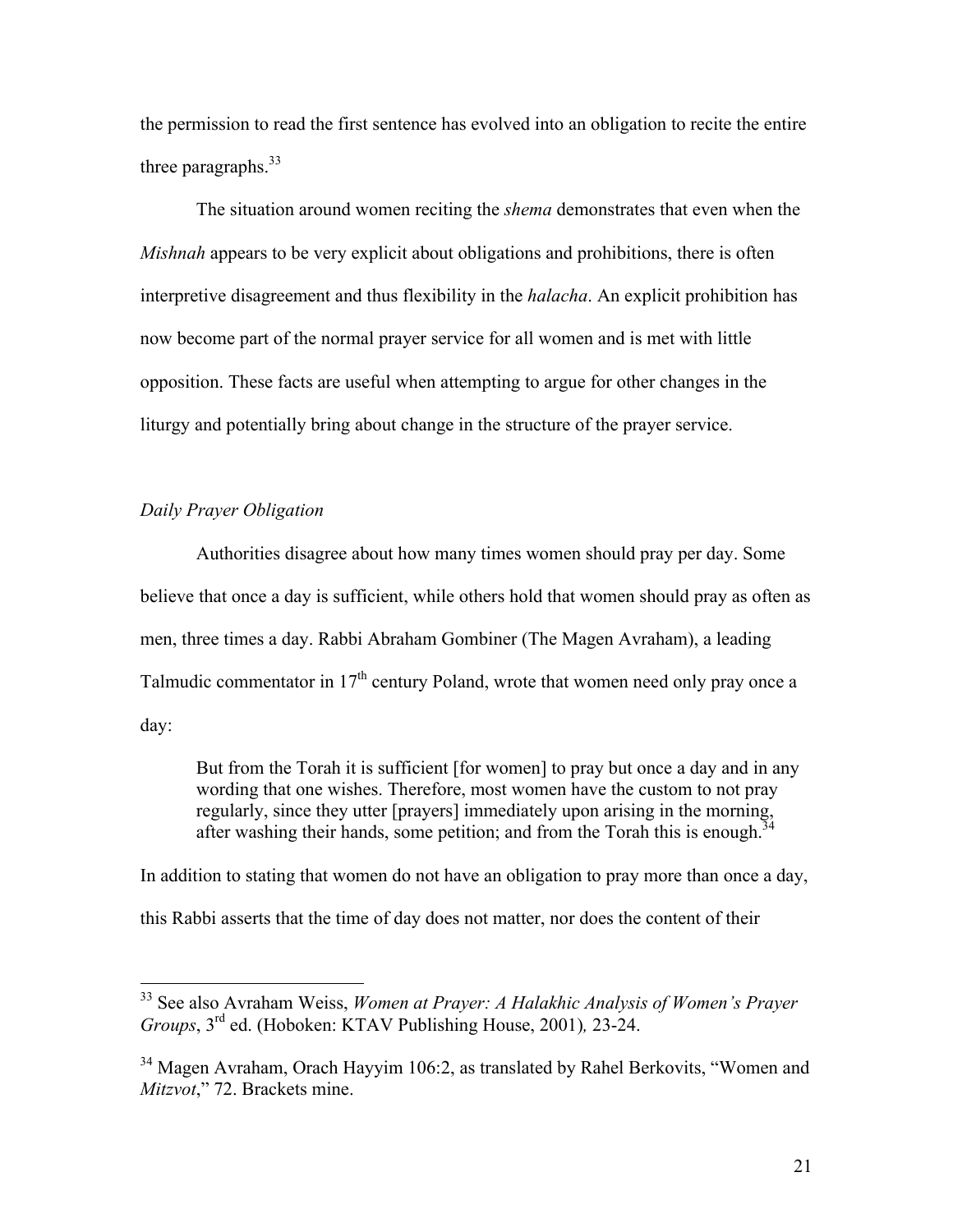prayers. The *Shulchan Aruch* on the other hand believed that women should be obligated in the morning prayers (called *shacharit)* and afternoon prayers *(minchah)*, but not the evening *(ma'ariv)* prayers, because the Talmud states that it was at one time optional even for men:<sup>35</sup>

Nevertheless they obligated them in the morning and afternoon prayers, since prayer is designed to invoke mercy. And this is the essential *Halakha.* But the *Ma'ariv* [evening] prayer, which is optional even though now all of Israel has accepted it as mandatory, women did not accept it upon themselves and the majority did not pray *Ma'ariv.*<sup>36</sup>

While men were not originally obligated in the evening prayers, eventually it became the custom for them to pray three times a day, and is now mandatory. This Talmudic exemption of men from *ma'ariv* (evening prayer) is one situation that was optional in the *Gemara* and eventually became required of all men, making it unique in its own way and worthy of a separate discussion about its ramifications. For women, the same logic concerning community practice influencing law did not seem to apply, and they are only obligated in "the essential *halacha.*" However, it is still important to note that the expectation for women's prayer evolved from once a day to twice a day, marking a significant transition that is representative of the fluidity of the *halachic* process.

The *Aruch HaShulchan,* a later codification and redaction of the *Shulchan Aruch* (written late  $19<sup>th</sup>$  century), asserts that women are obligated in prayer three times a day, just as men are:

And behold, this is certain – that according to Rashi, women are obligated to recite the three prayers a day, just a men are, since according to him there is no

 <sup>35</sup> B.T. *Berachot* 27b.

<sup>36</sup> *Shulchan Aruch ha-rav*, *Orach Hayyim* 106:2, as translated by Rahel Berkovits, "Women and *Mitzvot*," 74.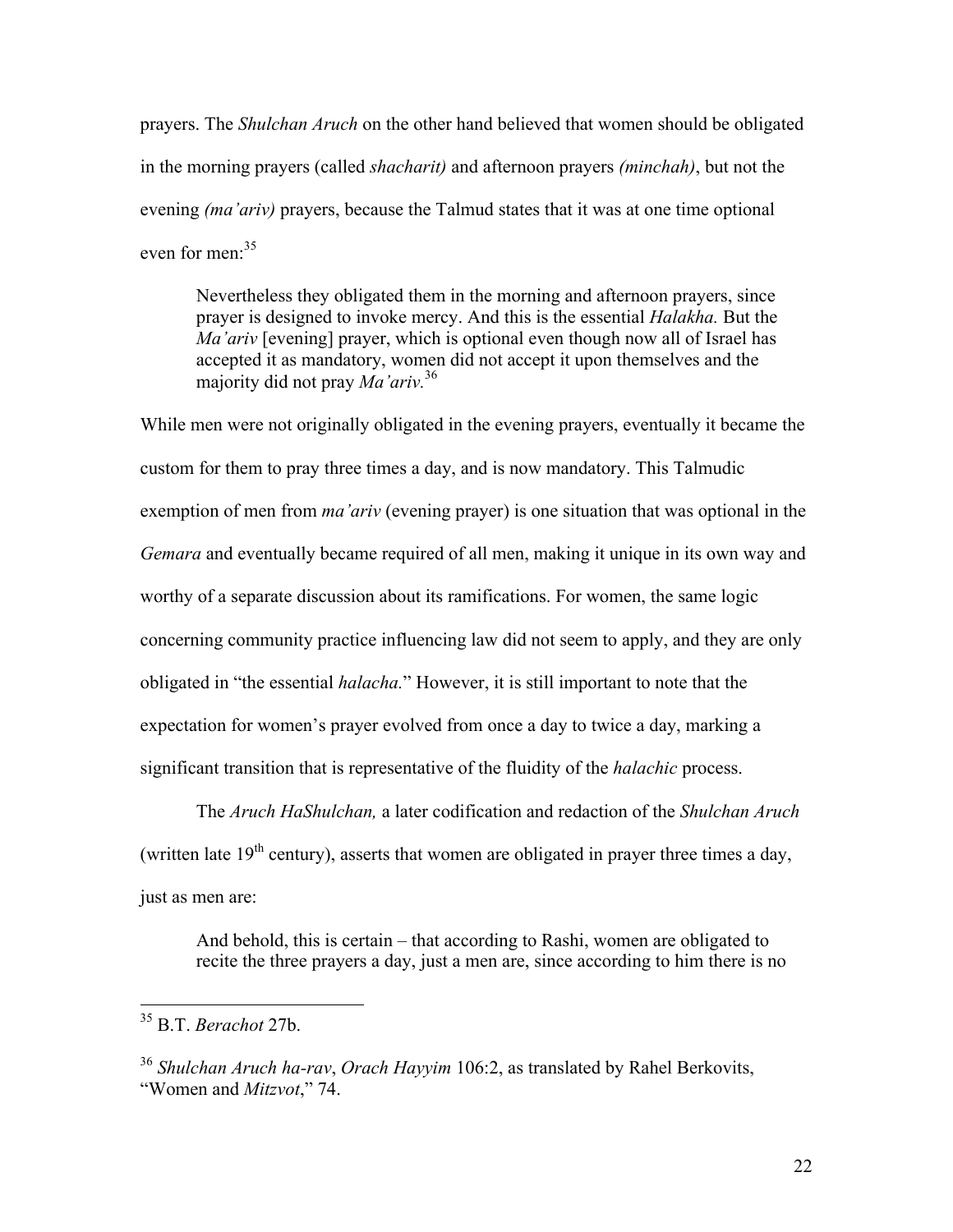distinction in rabbinic commandments, between time caused and not caused by time $^{37}$ 

The *Aruch HaShulchan* agrees with Rashi's earlier argument about women's obligation as a Rabbinic commandment, and extends it to *all* prayers, including the *shema*, which women were reciting at the time of the *Aruch HaShulchan*'s publication.

Innate halachic flexibility is displayed in great detail when examining how women's obligation in prayer has evolved from no obligation (in just *shemonah esrei*) to three times a day (of many prayers, as the prayer book was codified). The fact that commentators and scholars noted how women were active participants in their communities, and adjusted their roles to fit the evolving needs of the community, demonstrates that the halachic system has not remained static over time. If one looks at contemporary issues facing women, it becomes apparent that the same sort of approach could be taken to solve many of the struggles communities have with accommodating the increasing demands of inclusivity and egalitarianism while remaining true to tradition.

#### IV. *Minyan*

Women's exemption from participation in communal prayer is never clearly stated in the Talmud. However, as later sections of this thesis explore, neither are men explicitly obligated in prayer in a *minyan* from the Talmud*.* 

Regardless of an obligation to pray in a *minyan*, certain aspects of any prayer service require a *minyan* of ten adults. They are referred to as *devarim she-be-kedushah*:

MISHNAH: [without a minyan,] the introduction to the *Shema* is not repeated, nor does one pass [complete the repetition of the *Amidah,*] nor do priests raise

 <sup>37</sup> *Aruch Hashulchan*, *Orach Hayyim*, 106:7, as translated by Rahel Berkovits, "Women and *Mitzvot*," 75.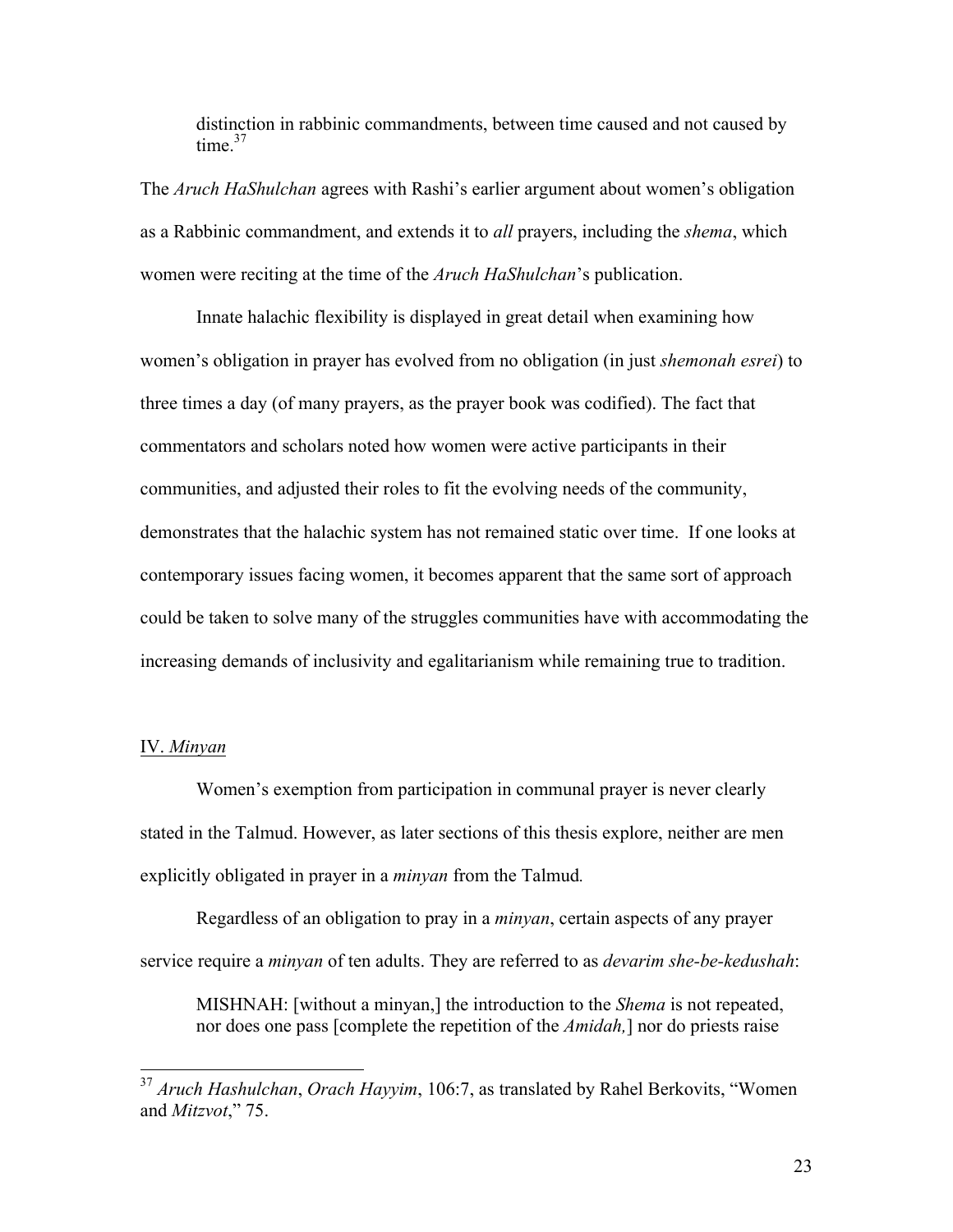their hands [to say the priest's blessing], nor is the Torah read [publicly], nor is the section from the Prophets read [the *haftarah*] …

GEMARAH: Where is this deduced from? Said R. Hiyya b. Abba in the name of R. Yochanan: Because it is written [Lev. 22:32]: "I will be sanctified among the children of Israel." All things sanctified must not be with less than ten.  $38$ 

This conversation between the Rabbis shows that the notion of the *minyan* derives in part from the biblical quote that God "will be sanctified among the children of Israel" (Leviticus 22:32). Ten was chosen as the number required for sanctification of God and gave rise to the notion of the *minyan*. The elements in a prayer service that require a *minyan* are considered the most important parts of the service, and sanctify God to the highest degree in the congregation.

Over time, as *halacha* has been codified, a *minyan* has been assumed to include

only men. There are a variety of reasons why this exclusion has arisen. The Talmudic

consideration of women in a *minyan* begins by exploring a woman's obligation in

*zimmun* (the grace said after meals):

MISHNAH: Three that ate as one are obligated to make a *zimun*:

GEMARA: Come and hear: Women by themselves invite one another, and slaves by themselves invite one another, but women, slaves and children together even if they desire to invite one another, may not do so. Now a hundred women are comparable to two men, and yet it says, women by themselves invite one another and slaves by themselves invite one another? […Why not together?] because it might lead to immorality.<sup>39</sup>

Three adults are needed to say a *zimmun*; women can say it for themselves, but not in the company of slaves and children; in the case of children, it would not be honorable to

 <sup>38</sup> B.T. *Megillah* 23b, as translated by Rahel Berkovits, "Women and *Mitzvot*," 84. The *devarim she-be-kedushah* included here are only those that must be done in a synagogue. There are others that require a *minyan* outside the synagogue; see appendix for full list.

<sup>39</sup> B.T. *Berachot* 45b, as translated by Rahel Berkovits, "Women and *Mitzvot*," 89.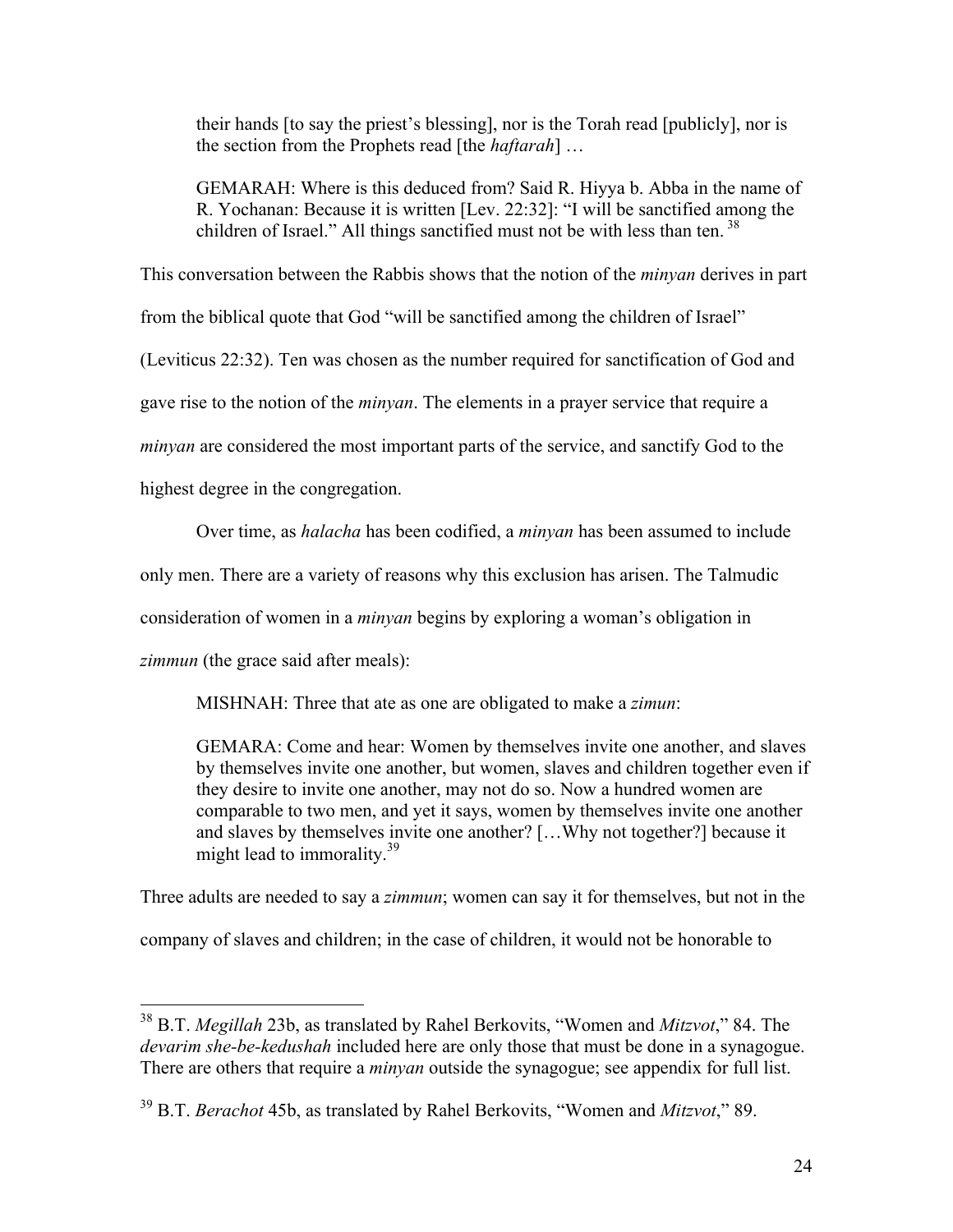God, but in the case of slaves, who existed within a different social category than the women, it could influence unnecessary—and disapproved—social interactions. Even though women can say the *zimmun* by themselves, if there were a hundred of them, it would still only equal the *halachic* weight of two men—not enough to fulfill the mitzvah of *zimmun*, which requires three to be completed.

The Tosafists expand the subject beyond *zimmun* to include all prayer that requires a *minyan*:

*And Behold a hundred women are comparable to two men—*for the issue of gathering for prayer and anything that is done with ten.<sup>40</sup>

The context for this quotation clarifies that the comparison of women to men in this circumstance is only with regards to prayer and not on a larger scale of societal views of women's importance. The following quotation from the *Aruch HaShulchan* contains another example that shows men comprising the ten in a *minyan*:

All ten must be men, and women cannot be part of the quorum because it says: And I will be sanctified in the midst of B'nei Israel [the sons of Israel] and not B'not Israel [the daughters of Israel].<sup>41</sup>

These classifications assert that women have less status and worth when it comes to participation, and value, in a *minyan*. Yet, it has been shown earlier that there are certain cases where women assuming obligation were accepted by the rabbis, and one can infer that if women took on the obligation, they would be counted in the same way as men. This definition depends on a community's interpretation and understanding of women's obligations. In certain communities, it opens up the avenues for women's only prayer

 <sup>40</sup> Tosafot *Berachot* 45b, as translated by Rahel Berkovits, "Women and *Mitzvot*," 88.

<sup>41</sup> *Aruch HaShulchan, Orhot Hayyim, Hilchot Tefillah* 75, as translated by Rahel Berkovits, "Women and *Mitzvot*," 91.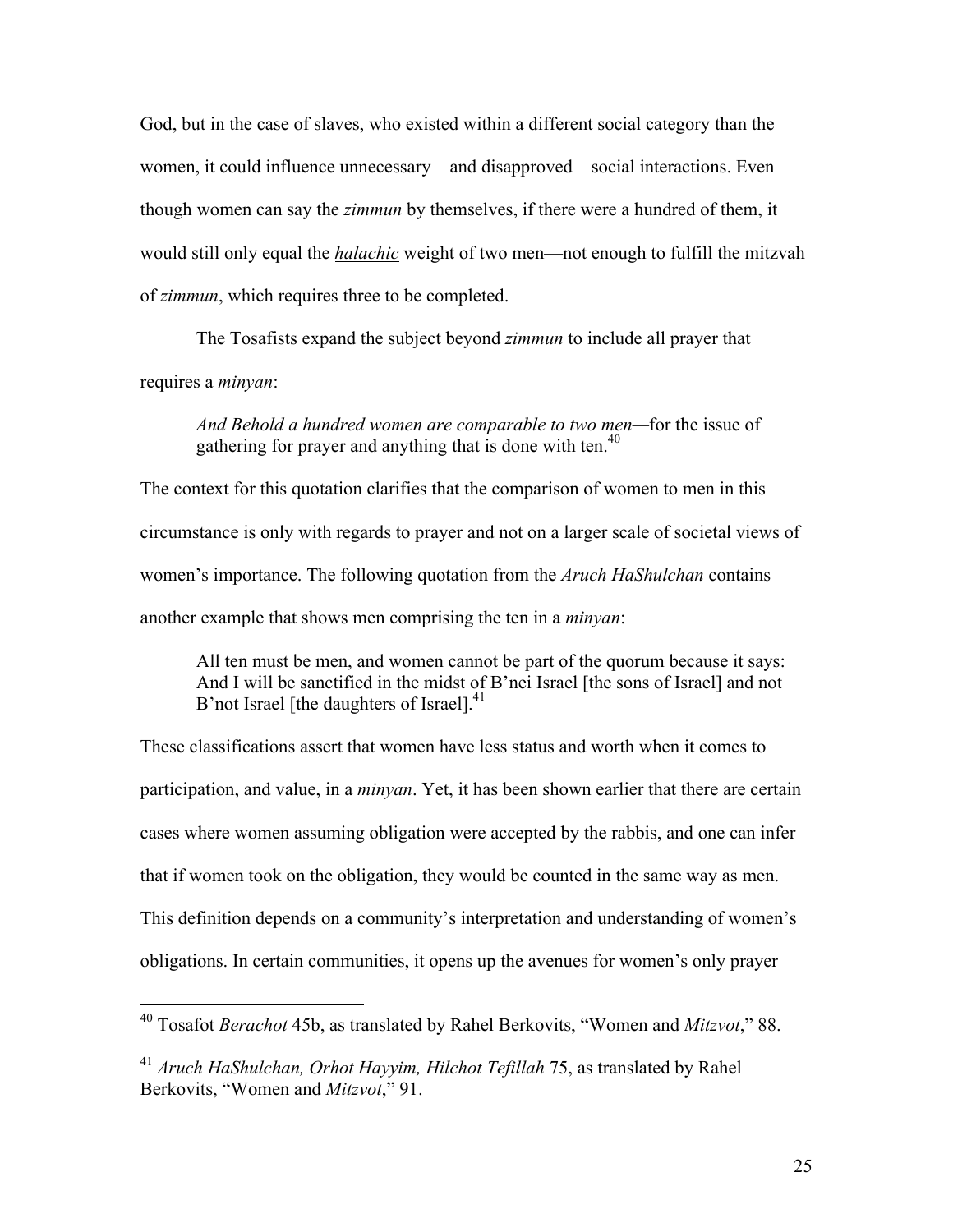groups (as women share the same obligations), while in others it provides justification for participation in a gender-mixed *minyan* where women and men are viewed as equal citizens concerning *halacha*.

The aforementioned examples show some level of flexibility in the *halachic* system concerning women's participation in communal prayer services. Even if women cannot be part of a mixed *minyan* in traditional Orthodox Judaism, their participation in (and leadership of) elements that do not require a *minyan* could increase their feelings of relevance and responsibility within their community. There are also new, independent communities that count women as part of the *minyan*, while remaining committed to *halacha*, tradition and a serious prayer service. The following chapters explore all of these possibilities.

#### Conclusion

Each of the sections in this chapter touched on specific problems that prevented women in the past from taking on greater participatory roles within the synagogue. Specifically, there was a discussion about women's obligation in *mitzvot*, prayer, Torah reading and inclusion in the requisite ten for the *minyan*. Communal participation is important given that the synagogue represents the communal forum for the performance of Jewish prayer and study, and contemporary women are increasingly eager to enhance their participation in this central institution of Jewish communal life. This chapter has focused on what the *halacha* says about some of these questions to help the reader contextualize later arguments that will attempt to justify changes permitting increased participation of and leadership by women within the traditional synagogue service. In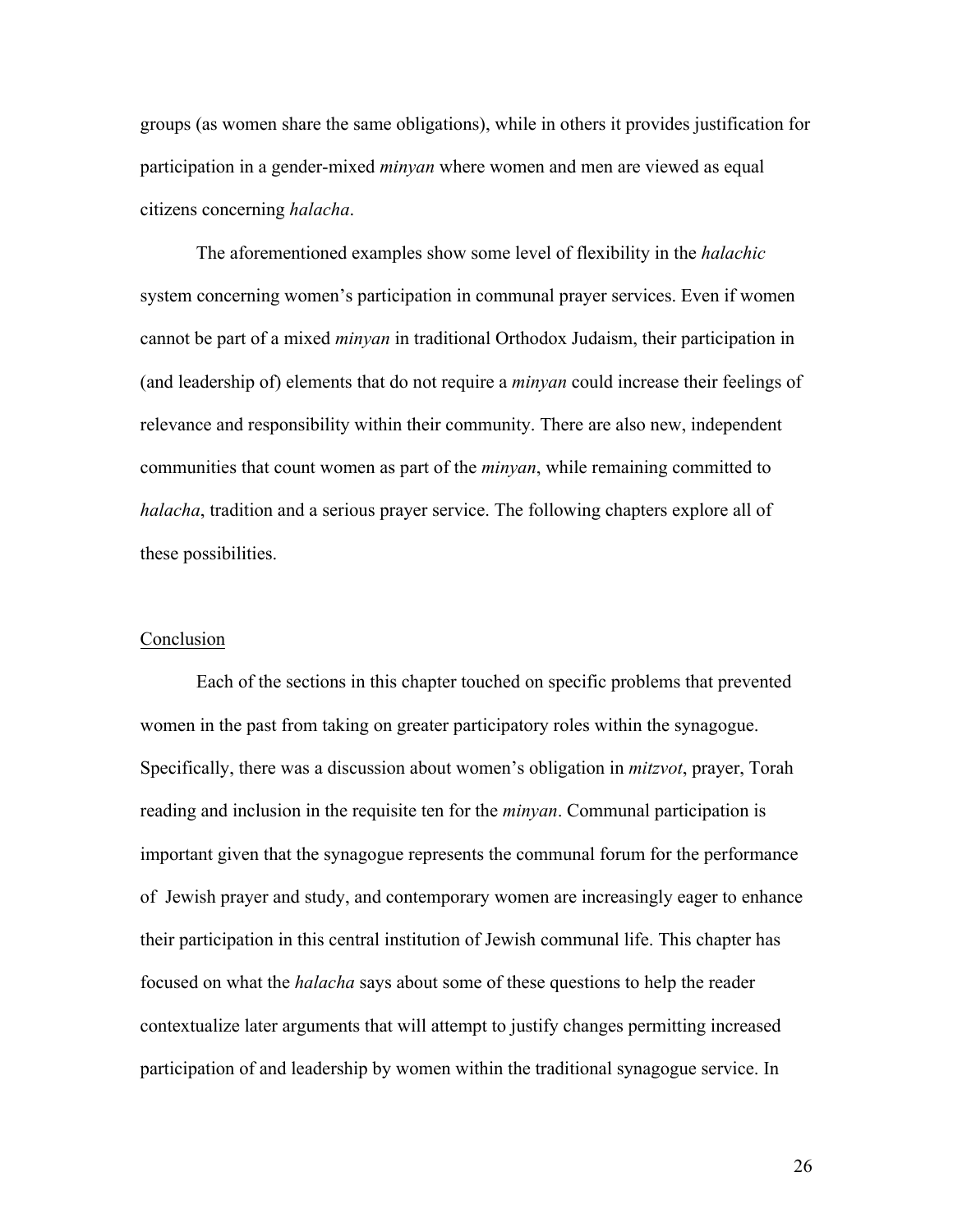order to accomplish these goals, contemporary *halachic* interpreters will engage with the traditional sources rather than attempt to sidestep them.

The following two chapters will examine the varying levels to which *halachically*-observant communities have attempted to increase women's participation, and allow them to be full members of the congregation. While some communities have adapted to the changing times and adjusted their attitudes towards women to reflect the demand for gender inclusivity and equality, others have been created anew to reinvigorate congregational worship beyond the watchful eye of more conservative forces. The texts discussed in this chapter will serve as the starting point for many of the justifications made by these new and innovative communities in creating their prayer spaces, and perhaps even an entirely new movement of Judaism.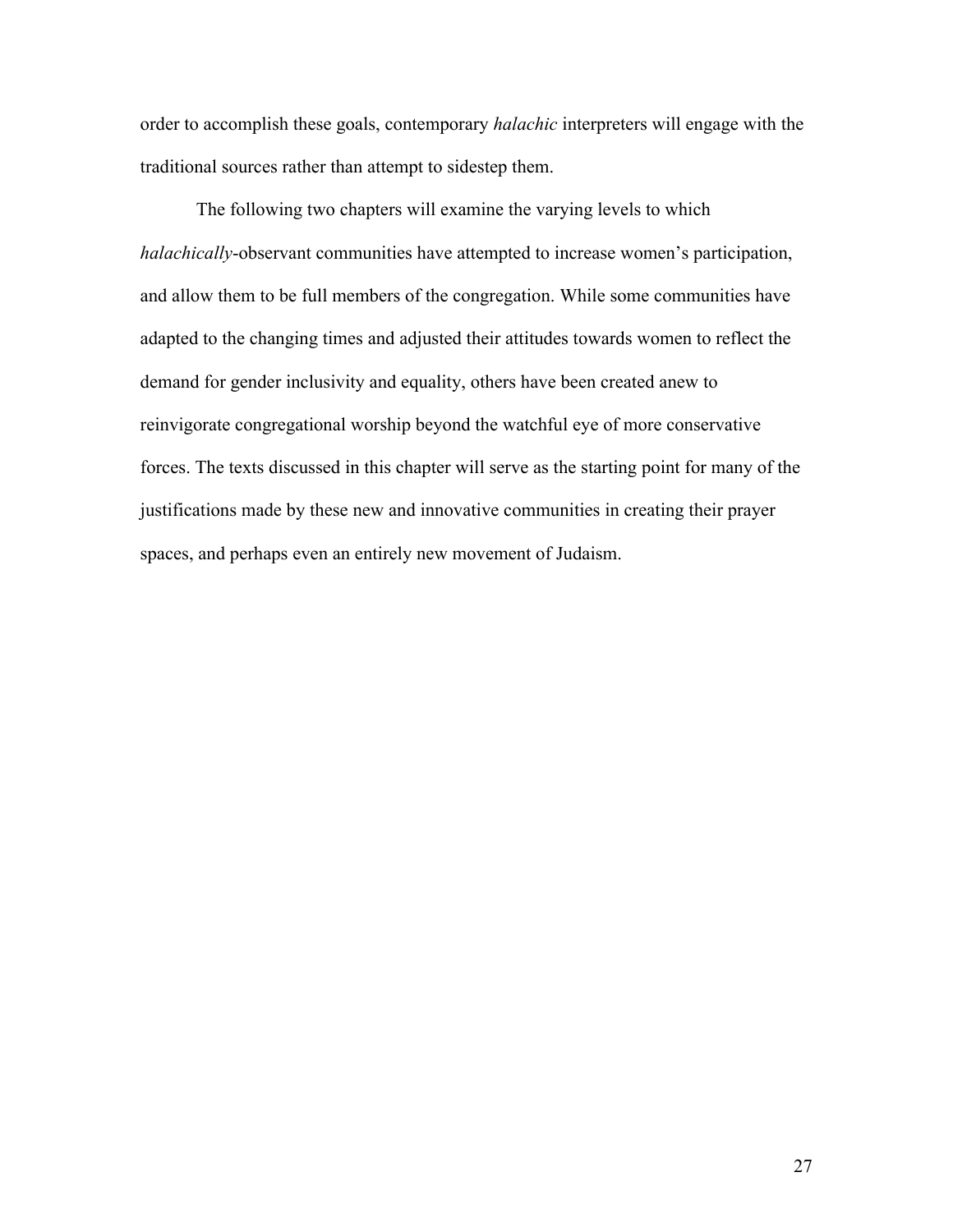## **Chapter 2 Independent** *Minyanim* **and a New Approach to** *Halacha*

*"From the days of the Talmudic academies to the recently created independent minyanim, the energy and passion of Jewish life is ultimately dependent on Jews actively building, from the ground up, self-sustaining models of Jewish life that have the potential to leave echoes for generations to come."* <sup>42</sup>

This quote by Ethan Tucker, co-founder of one of the largest independent *minyanim*, summarizes the unique ability of Judaism to adapt to its members over many years. Today, there are scores of Jews, both those traditional and those more liberal in their practices, who are frustrated at the slow pace of egalitarian change, lack of community, and inability of synagogues to cater to the religious or spiritual needs of a new generation. In response to these concerns, a few dedicated individuals created the first independent *minyanim* around 2001. These spaces, generally independent of synagogue and other Jewish institutional affiliations, consider themselves dedicated to creating a community with intentionality and that provides a moving prayer experience for everyone present, regardless of the physical location of the *minyan* (they meet in a variety of places including churches, women's centers, and Jewish Community Centers).

The *minyanim* are generally located in the major urban centers of the United States, however, there are also many in Israel and other cities with large Jewish populations around the world, and each *minyan* has a different community and target demographic. A majority of the *minyanim* define themselves as both *halachic* and egalitarian, though each interprets these terms in a variety of ways. Independent *minyanim* have worked creatively to redefine seating arrangements, liturgy, leadership,

<sup>&</sup>lt;sup>42</sup> Ethan Tucker, "What Independent Minyanim Teach Us About the Next Generation of Jewish Communities," *Zeek: A Jewish Journal of Thought and Culture,* Spring 2007, www.zeek.net/801tucker.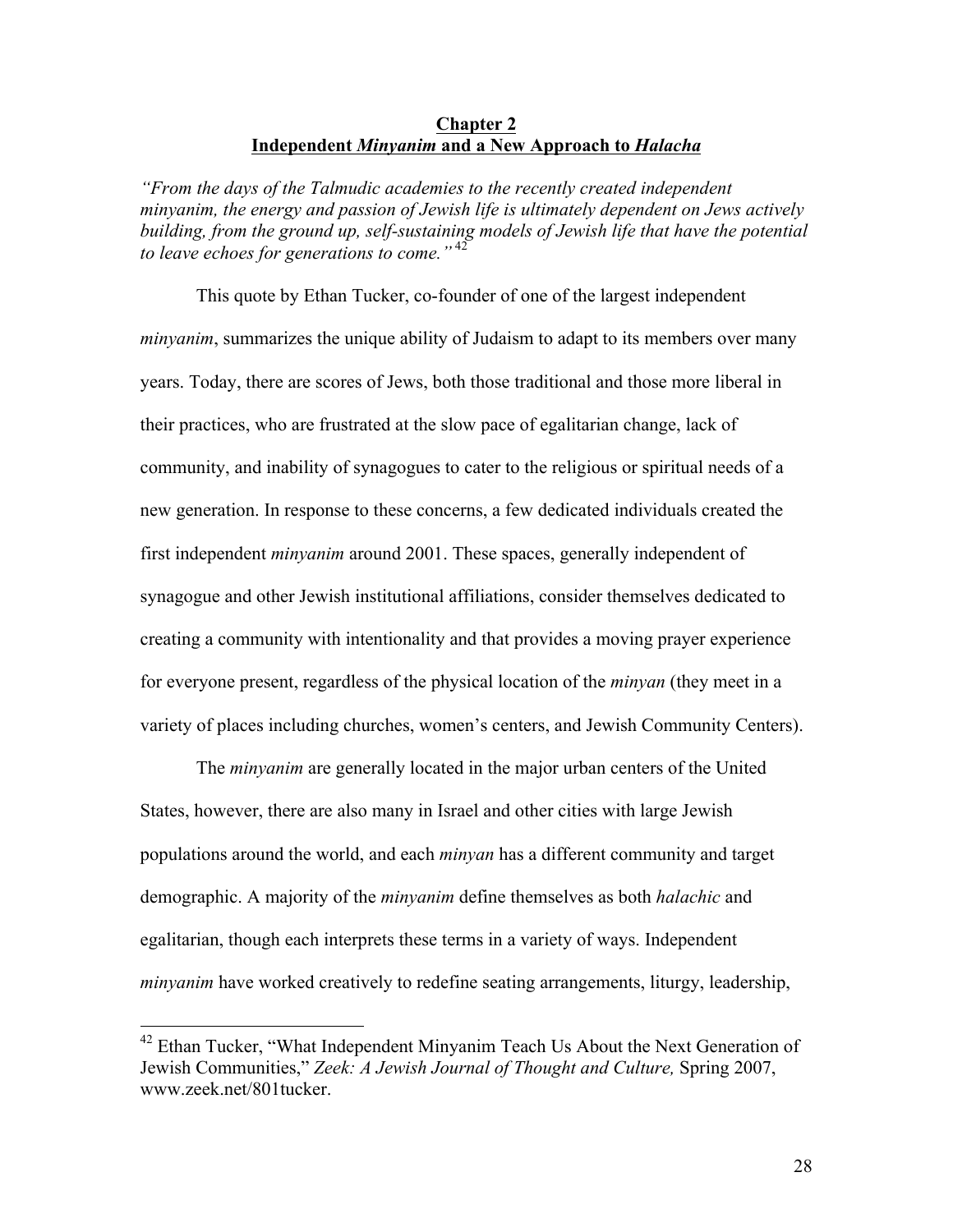and physical prayer space (among many other things) to intentionally establish spaces that balance the demands of *halacha* with the goal of traditional egalitarianism.

Rabbi Elie Kaunfer, co-founder of Kehilat Hadar, one of the first independent *minyanim*, discusses how he believes the growth of independent *minyanim* at the beginning of the  $21<sup>st</sup>$  century represents what may be seen as a demographic shift occurring across the United States, where more and more Americans are delaying marriage and children until at least a decade after college graduation.<sup>43</sup> In his opinion, Jews in their twenties and thirties are a group that slowly became marginalized within the traditional synagogue and denominational structures, as many delayed marriage and remained single and childless much longer than in previous generations. The traditional synagogue structure, with children's services, Hebrew schools, *B'nai Mitzvah* and adult education classes offers little socially or educationally to the young, single Jew. Young families join synagogues for much more than just the prayer services, choosing to connect with the institution of the synagogue for the many services they provide (day care, Hebrew school, family holiday programs) and for the opportunity to meet other young families with shared interests. With so much of synagogue life organized around the family, single Jews may feel alienated or isolated from these institutions.

Recognizing that the younger demographic had largely been ignored, a few intuitive and innovative Jews decided to create entirely new Jewish spaces that challenged the traditional notions of prayer and lay-leadership in ways that could appeal to smart, eager and young professionals who did not yet need the full services of the traditional synagogue, and where the growing desire for a more substantive integration of

 <sup>43</sup> Elie Kaunfer, *Empowered Judaism* (Woodstock: Jewish Lights Publishing, 2010), 63.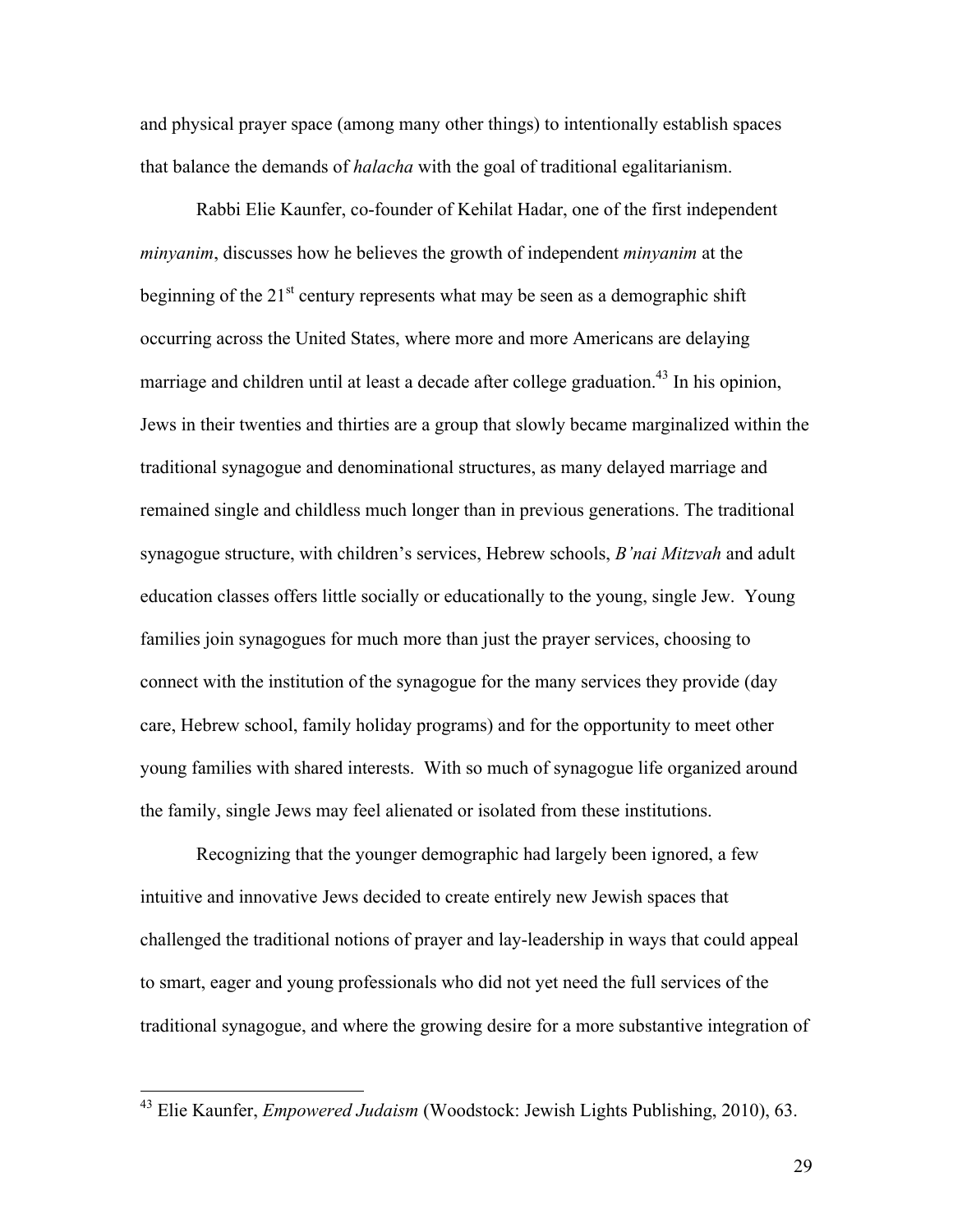women into the service could be met. Additionally, a number of independent *minyanim* were created specifically to expand the opportunities for women within the traditional avenues of Orthodoxy, a goal that was no longer feasible in the home synagogues of the founding members of the *minyan*.

In 2001, there were five independent *minyanim* in the United States. As of 2009, there were over sixty.<sup>44</sup> This rapid growth of independent prayer communities shows how successful a few committed individuals were in answering the need of a specific demographic in their communities. The most recent study on the trends of these groups (conducted in 2007) shows that nearly 20,000 Jews attend independent *minyanim* every year, and wholly 80% of them are under the age of 40, as compared to a mere 29% of Jewish adult congregants in synagogues of the same age.<sup>45</sup> Around half of those who attend independent *minyanim* are married, and women comprise nearly two-thirds of the active participants.<sup>46</sup> Notwithstanding this fact, independent *minyanim* represent a small fraction of the Jewish population in the United States (much less than  $1\%$  currently),  $47$ but their influence is felt in cities as varied as New York and Kansas City, and they have members from every denominational upbringing. Although each *minyan* differs in its

 <sup>44</sup> Kaunfer, *Empowered Judaism,* 62.

<sup>45</sup> Steven M. Cohen, J. Shawn Landres, Elie Kaunfer, and Michelle Shain, "Emergent Jewish Communities and Their Participants: Preliminary Findings from the 2007 National Spiritual Communities Survey," *Synagogue 3k Synagogue Studies Institute and Mechon Hadar,* November 2007, www.mechonhadar.org/2007scstudy, 13.

<sup>46</sup> Kaunfer, *Empowered Judaism,* 62.

 $47$  Ira Sheskin and Arnold Dashefsky, "Jewish Population in the United States, 2012," *Berman Institute—North American Jewish Data Bank*, 2013, http://www.jewishdatabank.org/Reports/Jewish\_Population\_in\_the\_United\_States\_2012. pdf.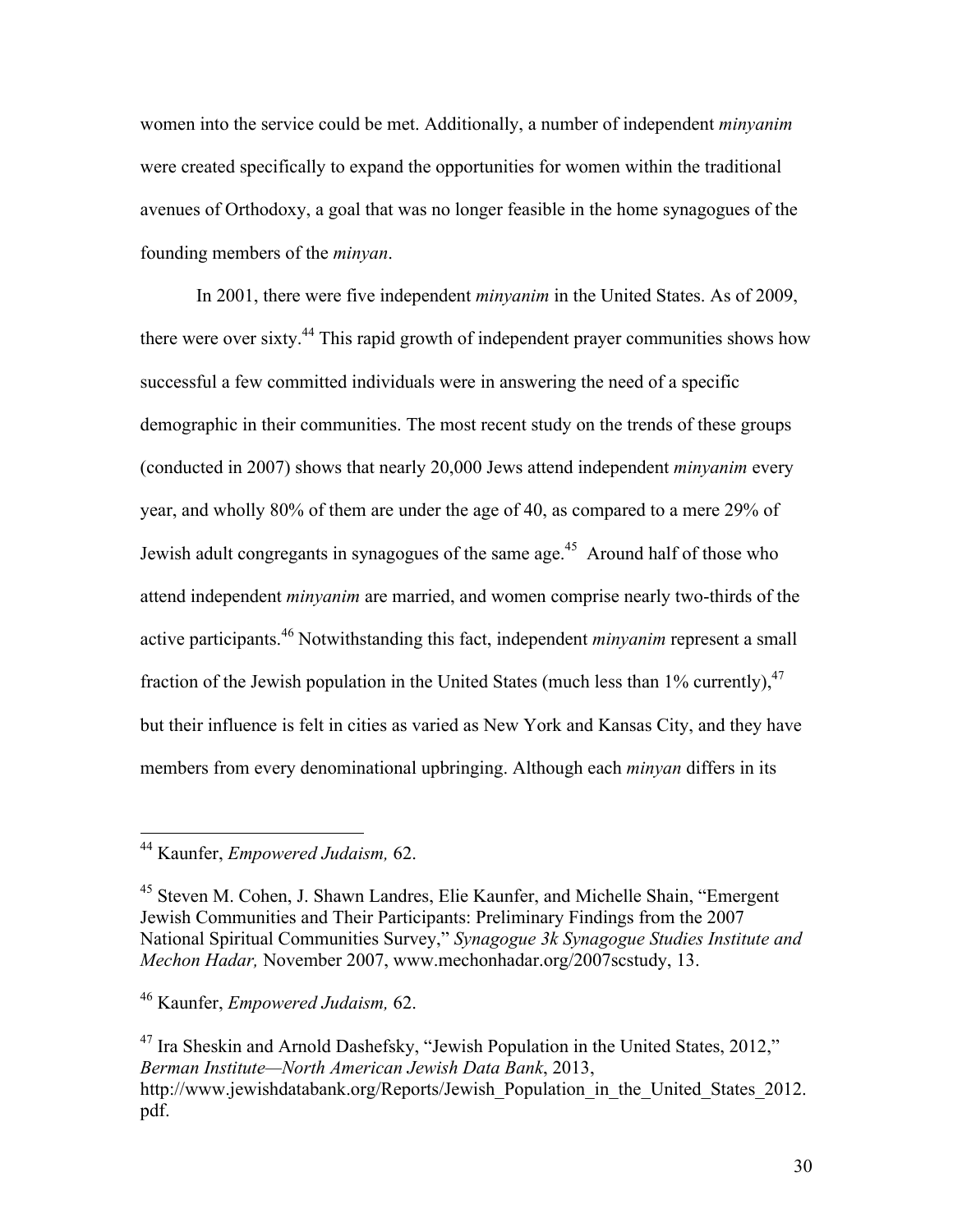approach to prayer and liturgy, they generally tend to favor a more traditional service, while remaining committed to egalitarianism in a variety of different ways. As Ben Harris writes, "[M]ost *minyanim* cluster around a point on the ideological spectrum between Orthodox and Conservative Judaism, finding a number of innovative ways to balance an egalitarian impulse with an otherwise traditional prayer service.<sup>148</sup>

#### The Havurah Movement and Independent *Minyanim*

Many individuals who have studied the different movements within Judaism, or were themselves part of the effort to provoke change in the Jewish denominations of the 1960's and 1970's may relate the *havurah* movement of that time to the recent popularity of independent *minyanim*. First founded in 1960, the "*havurah*" is a Jewish group that is "dedicated to Jewish studies, prayer and holiday celebrations outside the synagogue structure."<sup>49</sup> Known for its countercultural views and opposition to "traditional" Judaism, the *havurah* movement sought to effect change on the status quo of Judaism at the time, and was influenced greatly by the social and cultural revolutions occurring across America, such as the Civil Rights Movement, the anti-Vietnam war movement, the sexual revolution, and even Hasidism in highlighting the importance of spirituality over

 <sup>48</sup> Ben Harris, "Independent Minyanim Growing Rapidly, and the Jewish World is Noticing," *Jewish Telegraphic Agency,* 13 November 2008. www.jta.org/news/articleambush/2008/11/11/1000894/minyanim-growing.

<sup>49</sup> Rex Weiner. "Whittier Celebrates the Last Hurrah of America's First Havurah." *The Jewish Daily Forward*, 13 July 2011. http://forward.com/articles/139829/whittiercelebrates-the-last-hurrah-of-america-s/.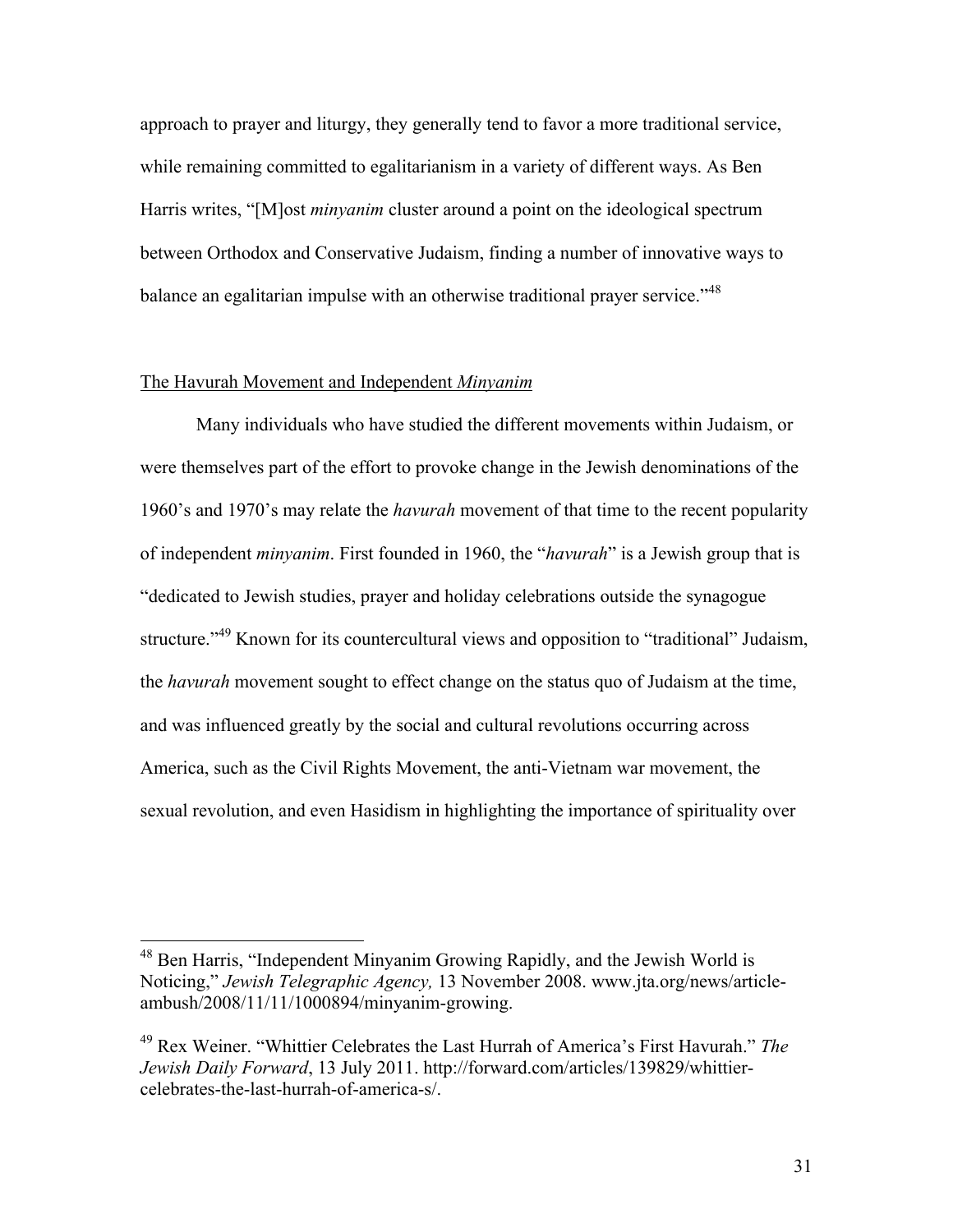rote recitation of prayer. <sup>50</sup> Although there are still a few *havurot* (plural for *havurah*) in existence today, the movement has mostly waned, to be replaced by the growing popularity of the Reconstructionist and Jewish Renewal movements.

Indeed, the *havurah* movement and independent *minyanim* do share a few similarities, as Kaunfer describes in *Empowered Judaism*.

In many ways, the havurah movement normalized some of the core givens that the independent *minyanim* now have in their communities (egalitarianism in some form, participatory and engaged prayer, placing a strong value on Jewish education). $5f$ 

Additionally, in a roundtable article with some of the founders of six independent *minyanim*, Ben Dreyfus, a leader of the independent *minyan* Kol Zimrah in New York, stated that he was not convinced there was a "clear distinction between communities identifying as '*minyanim*' and as 'havurot.'"<sup>52</sup> Dreyfus' opinion notwithstanding, there are a few immediate differences between the *havurah* movement and independent *minyanim* that lead one to believe they serve different purposes and goals. *Havurot* tended to make significant changes to the traditional prayer liturgy, removing many parts of the service that were deemed "objectionable."53 The majority of independent *minyanim*, on the other hand, embrace a return to the traditional prayer service in Hebrew amidst a critical examination of gender roles within the bounds of *halacha*.

 $50$  Hasidism is a branch of Orthodox Judaism that emphasizes spirituality and Jewish mysticism as a fundamental aspect of connecting with God.

<sup>51</sup> Kaunfer, *Empowered Judaism,* 72.

 $52$  Shifra Bronznick, "DIY Judaism: A Roundtable on the Independent Minyan Phenomenon." *Zeek: A Jewish Journal of Thought and Culture*, January 2008. www.zeek.net/801roundtable.

<sup>53</sup> Such as the references to a personal messiah, resurrection and the *musaf* (additional) amidah said on Shabbat and Holidays.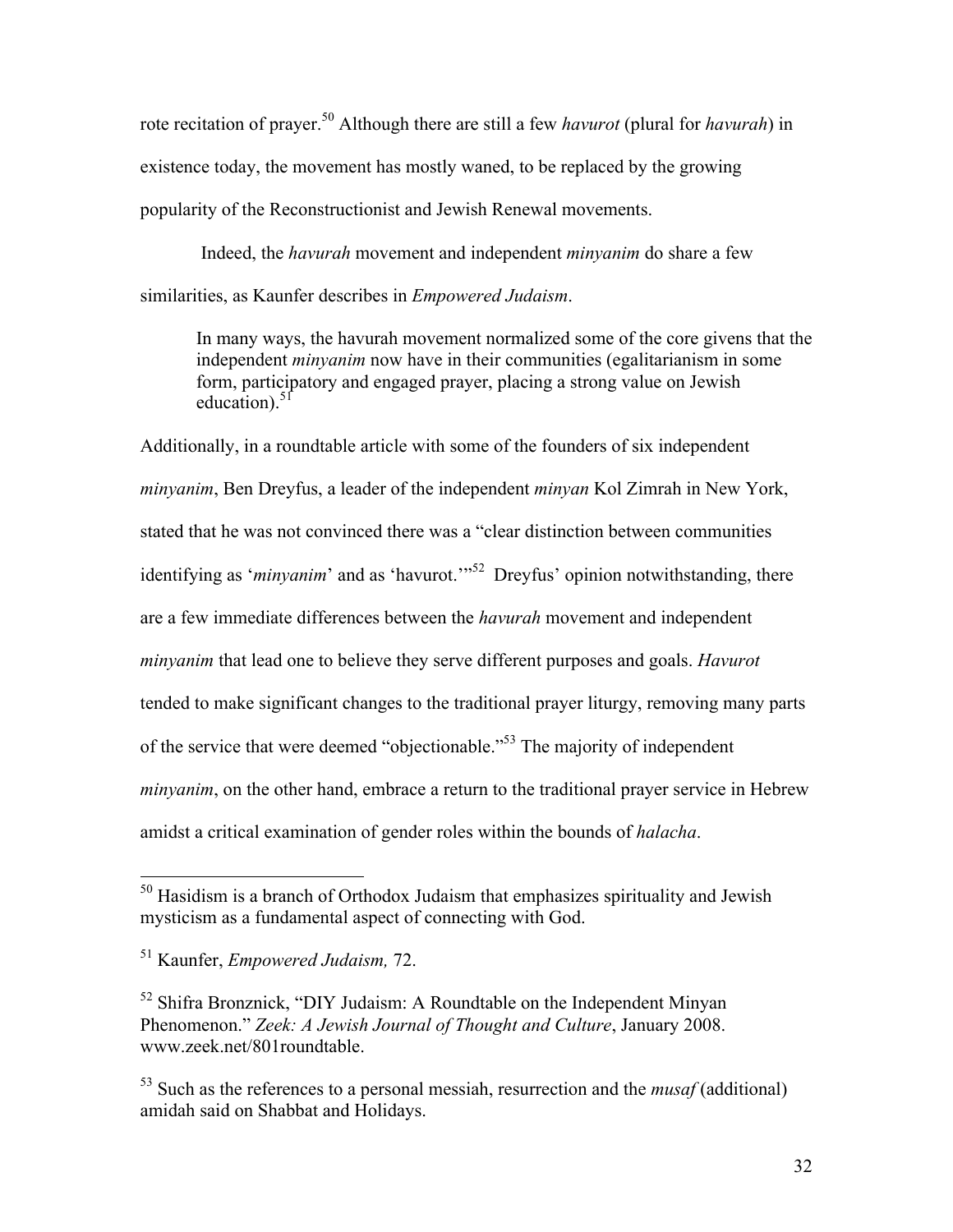An additional distinction lies in the social motivations of *havurot*. There was often a focus on a close, tight-knit community of individuals committed to sharing similar spiritual and perhaps political goals. These objectives led to exclusivity and stringent membership rules—almost the direct opposite of the ideals of independent *minyanim*. Indeed, the word *havurah*, which comes from the Hebrew root *haver* (Hebrew for 'friend'), implies a community that is innately different than independent *minyanim* in its structure and function: *havurot* focus on creating relationships with other members rather than connecting to God through spirited prayer. Therefore, while it may have laid some of the groundwork for today's independent *minyanim*, the *havurah* movement shares few connections to the independent *minyanim* of today, other than to show that Jews have a long-standing history of grassroots organizing, lay-led communities, and a cyclical tendency to resist the institutionalization of religion in the form of the synagogue.

#### The Influence of Women's Prayer Groups

While the *havurah* movement arguably shares little in common with the independent *minyan* movement today, the phenomenon of women's prayer groups (existing within Orthodox synagogues) is intrinsically linked with the advent of independent *minyanim*. These groups have particularly influenced 'partnership *minyanim*', thereby providing the framework for women's increased participation in traditional services.

Popular primarily in the 1980's and 1990's (although some still exist today), women's prayer groups exist within the standard Orthodox synagogue and provide alternative but traditional services that allow women to read Torah and lead the prayer

33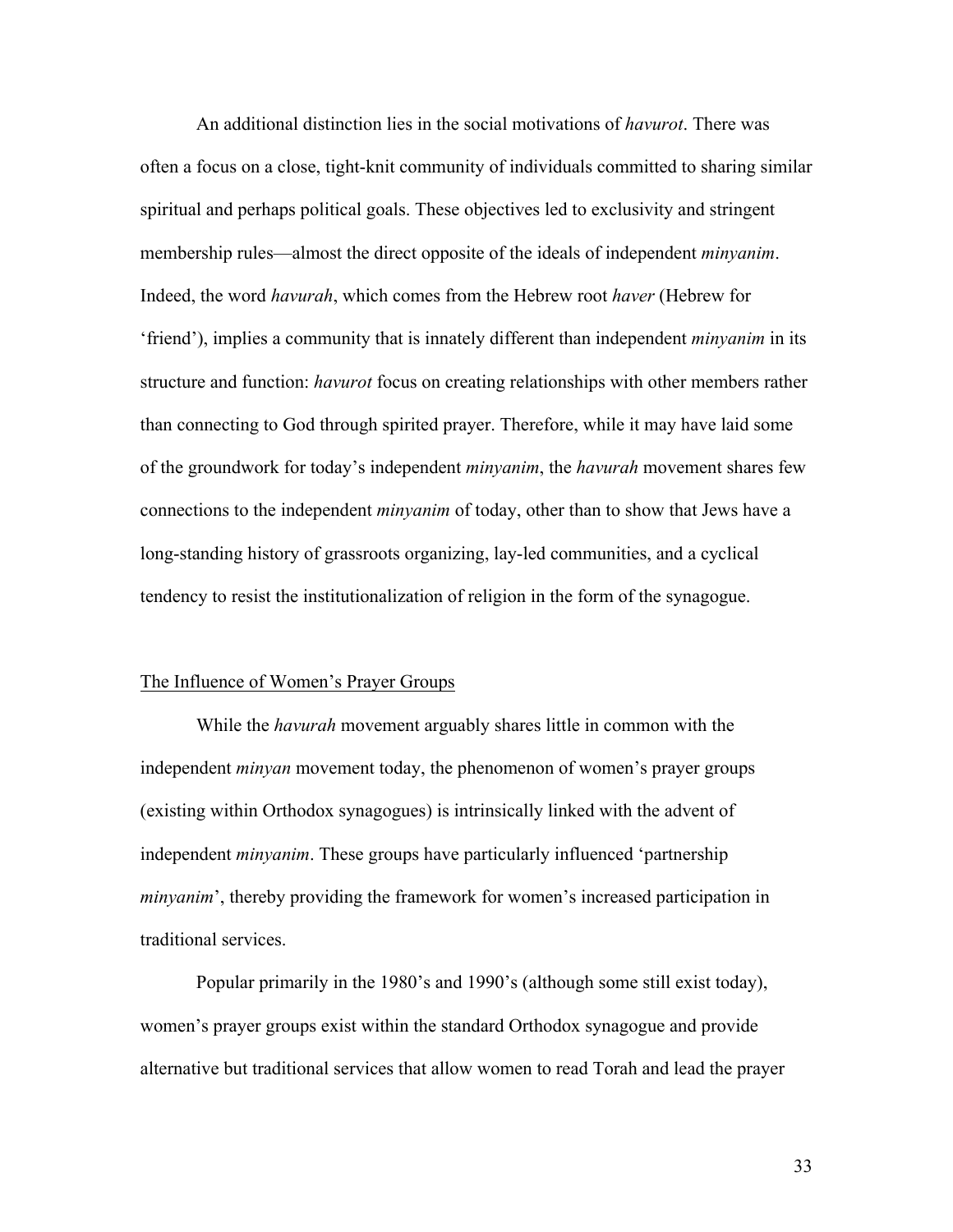service. Although there was limited acceptance for these groups in their early years, today they have become normative in many Modern Orthodox synagogues, showing how potentially 'radical' ideas within Orthodoxy can eventually be accepted, assuming they are within the bounds of *halacha* as defined by each community.

When women's prayer groups first began holding services, there was great tumult within the Orthodox world. As Rivka Haut writes (in 1992),

Women's *tefillah* (prayer) groups, developed and organized by Orthodox women, have set the 'Torah World' in turmoil. They have been discussed, and denounced in virtually every major rabbinic journal and periodical, proclaimed by rabbinic responsa to be against Jewish law. Yet they grow, proliferate, and are thriving.<sup>54</sup>

Even though scores of Rabbis proclaimed that "separate gatherings *'minyanim'* of women for prayer, for reading of the Torah and for reading of the Megillah are prohibited according to Jewish law,"<sup>55</sup> other Rabbis, Shlomo Riskin included,<sup>56</sup> supported their existence. The debate surrounding these communities not only shows the marked distinction between *halacha* and community norms, but also how each can influence the other. In the introduction to his book on women's prayer groups, Avraham Weiss asserts (in 1990), "if these services have halachic validity, the right of women to be part of such an experience becomes clear, as does the responsibility of rabbis to allow for this

 <sup>54</sup> Rivka Haut, "Women's Prayer Groups and the Orthodox Synagogue," in *Daughters of the King: Women and the Synagogue,* eds. Susan Grossman and Rivka Haut, (Philadelphia: Jewish Publication Society, 1992), 135.

<sup>55</sup> Avraham Weiss, introduction to *Women at Prayer: A Halakhic Analysis of Women's Prayer Groups*,  $3^{rd}$  ed. (Hoboken: KTAV Publishing House, 2001), xvi.

<sup>56</sup> While he supported the founding of the first Women's Prayer Group in 1972, he is a major opponent to the current partnership *minyan* movement. See Shlomo Riskin, "Torah *Aliyyot* for Women," *Meorot: A Forum for Modern Orthodox Discourse* 7, no. 1 (2008): 1-19.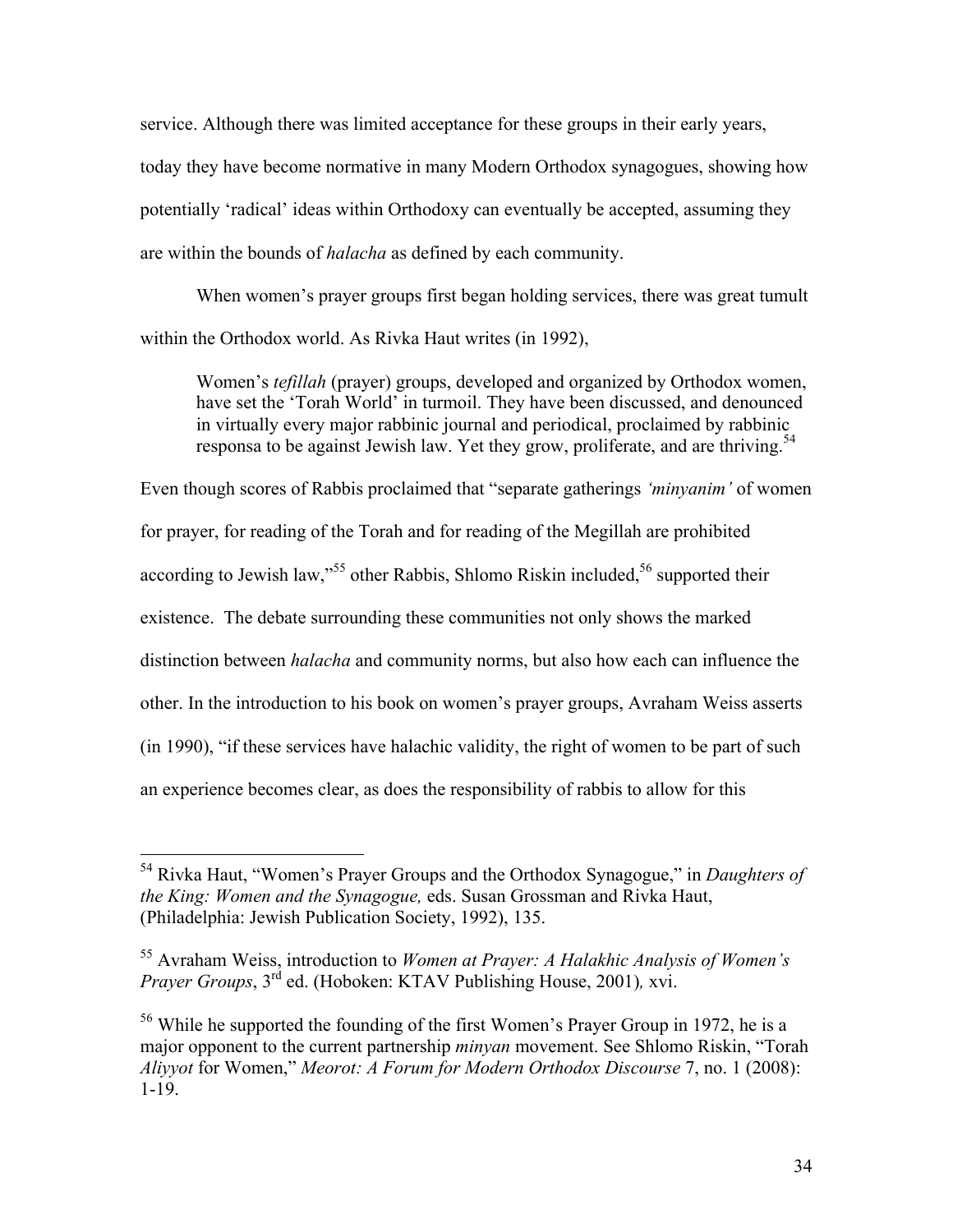option."57 As time allowed for an acknowledgment of the need and desire for women's greater participation, these groups have grown in numbers and adjusted to the needs of their attendees.

Unlike independent *minyanim*, which generally provide prayer services independent of any synagogue or Jewish movement, women's prayer groups have arisen out of Orthodox synagogues, and meet once or twice a month for Shabbat morning services, *Rosh Chodesh* (beginning of a new month) services, or Shabbat afternoon services.<sup>58</sup> Although these prayer groups allow women to read Torah, they sometimes alter the blessings said before and after reading the Torah because they view Torah reading as not a 'public' affair (requiring a *minyan*), but rather individuals gathered together to study.<sup>59</sup> They introduce entirely different texts as alternatives to the blessings to mark this *halachic* distinction. <sup>60</sup> Of the changes made to the blessings before the Torah, Weiss writes,

This suggestion … is in sync with sentiments I've heard from several women who are eager to shape women's prayer groups with the uniqueness that reflects their particular form of spiritual striving. $61$ 

However, the general practice of these groups is to adhere to the standard structure of the prayer book as much as possible, while allowing women to take agency over their own services.

 <sup>57</sup> Avraham Weiss, introduction to *Women at Prayer,* xvi.

<sup>58</sup> Haut, "Women's Prayer Groups," 135.

<sup>59</sup> Weiss, *Women at Prayer,* 81-82.

<sup>60</sup> Weiss, introduction to the expanded edition of *Women at Prayer,* xvii.

 $61$  Ibid.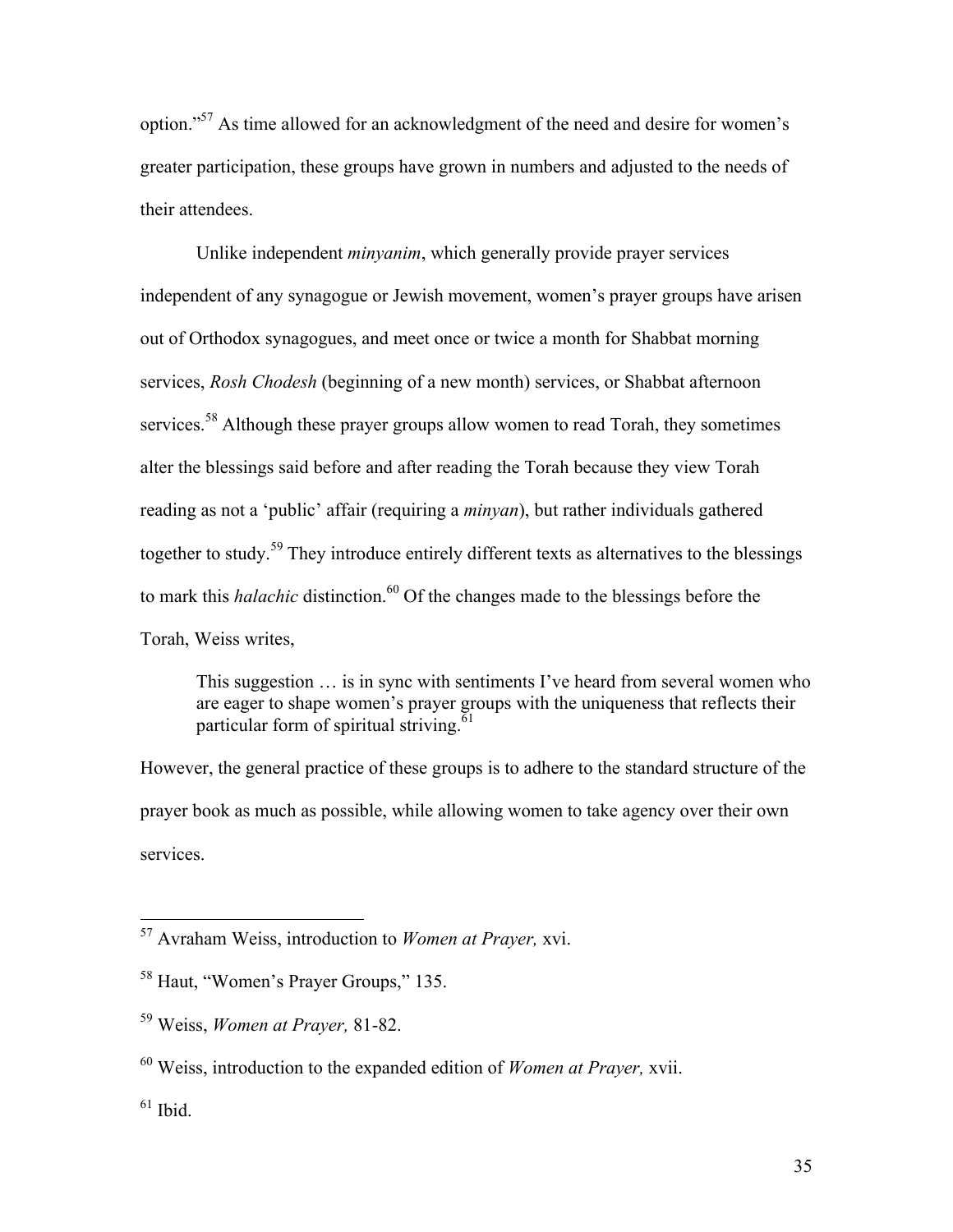Even though the women participating in these groups consider themselves praying in a community, they generally do not constitute *minyanim* in their own right. There is much disagreement on this subject, and Haut writes (in 1992, when women's prayer groups were at the height of discussion), "[T]he issue is still unresolved."<sup>62</sup> In order for a group of ten women praying together to be considered a *minyan*, they must accept themselves as constituting a *tzibbur*, or congregation. While later groups will discuss the possibility of including women in the *minyan*, the majority opinion at the time held that women did not constitute a quorum due to their unique religio-legal status and therefore could only recite the private prayers that an individual could say on his/her own.<sup>63</sup> However, these groups provided an essential first step in the process of achieving greater women's leadership within prayer.

The women who participate in women's prayer groups are not unlike many of the members of independent *minyanim*. They, like others committed to traditional Judaism within an increasingly modern and egalitarian world, wish to create more opportunities for women within the synagogue structure, but in this case believe that the *halacha* sanctions a women's only space for private prayer said together, and not a *minyan*. As Rivka Haut adds:

[W]hile maintaining their commitment to Orthodoxy, the dedicated women have created a halachically viable option for Orthodox women who want to draw nearer, to come closer, to experience communal prayer from the center and not the sidelines  $64$ 

 $62$  Ibid.

<sup>63</sup> According to Rabbi Moshe Feinstein, as cited in Haut, "Women's Prayer Groups," 141.

<sup>64</sup> Haut, "Women's Prayer Groups," 140.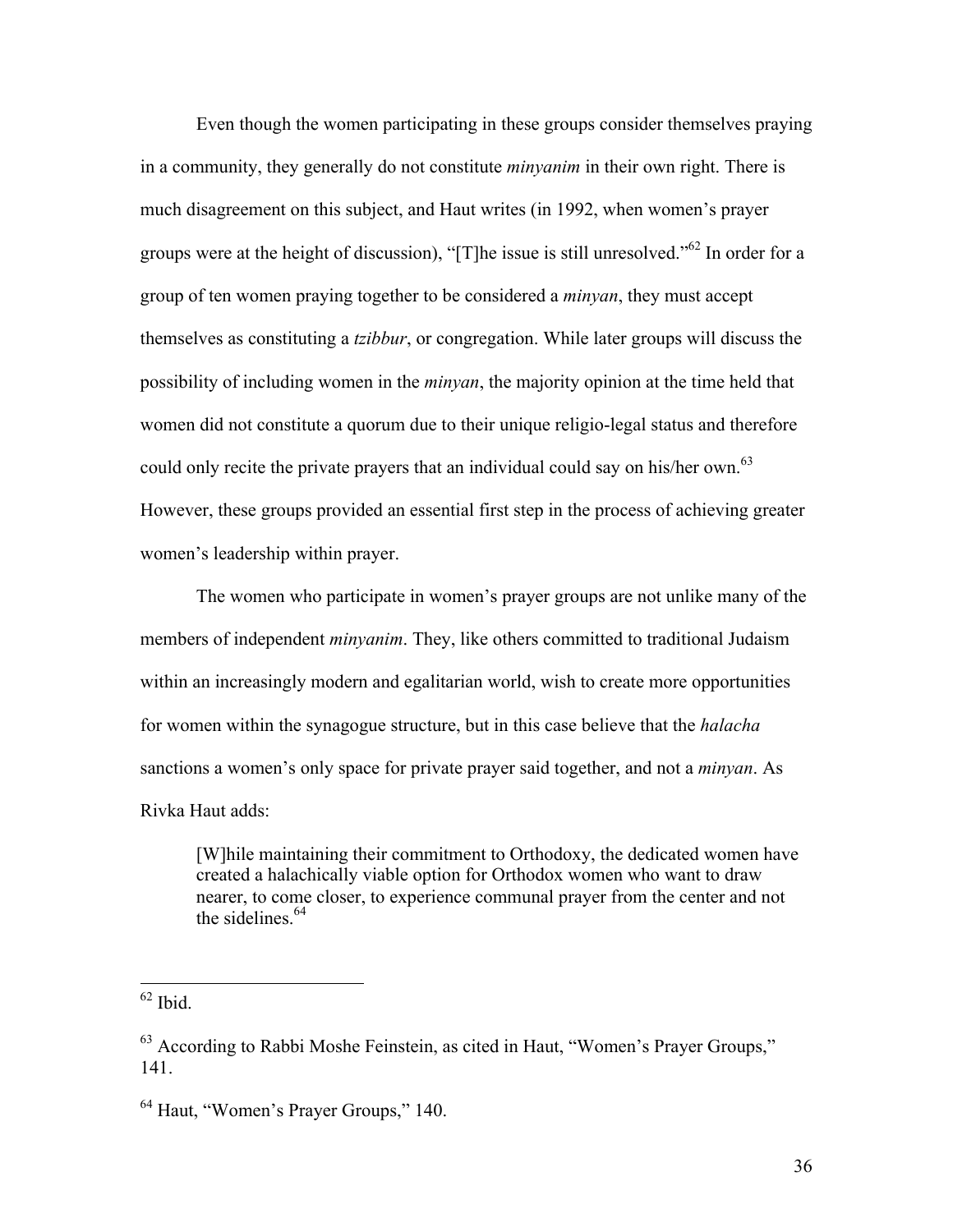Since women's prayer groups exist within the framework of the synagogue, the women who participate in these groups tend to be married, and often have children, a clear distinction from the majority of independent *minyanim*, which attract younger participants. Nevertheless, they celebrate and encourage women's participation in many realms of Jewish life, and provide support and community to the female members of a synagogue, too often ignored in the ritual aspects of their lives. Women's prayer groups have also played a unique role in acting as a precursor to mixed Torah reading (women reading in front of both men and women, albeit separated by a *mechitza*) and partnership *minyanim*. Without these groups, and the impact they had on Orthodoxy, partnership *minyanim* may not have ever been created.

#### Partnership *Minyanim* and Orthodox Feminism

The phenomenon of partnership *minyanim* began to take shape at the same time as many other independent *minyanim* were forming, although many of its objectives remain slightly different than other independent *minyanim*. Partnership *minyanim* define themselves as Orthodox, while increasing the roles of women within certain portions of the prayer services. Many participants in partnership *minyanim* have pointed out that their prayer communities would not have been possible without the existence of women's prayer groups, which represented the first sustained, communal effort to challenge thinking about women's leadership in prayer within the Modern Orthodox world. Rahel Berkovits, one of the founders of the first partnership *minyan*, states, "I think … partnership *minyanim* could happen because they [women's prayer groups] happened

37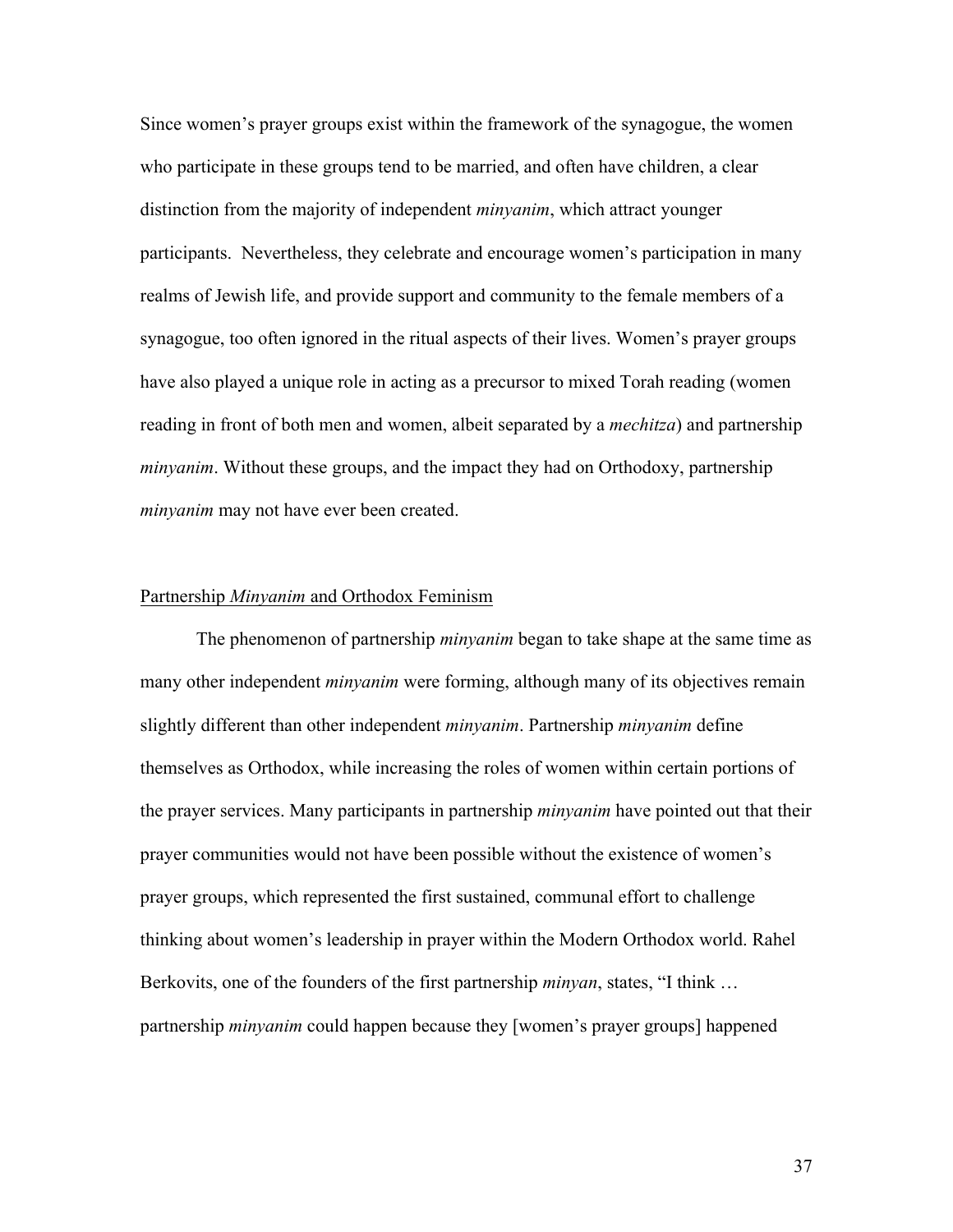first."65 Indeed, many of the motivations for creating partnership *minyanim*, namely, the desire to engage with the congregation rather than separate from it, arose as a result of, and in response to, the women's prayer groups that were formed in many Orthodox synagogues. Many Rabbis (including the late Rav Aharon Soloveichik)<sup>66</sup> believed that women's prayer groups were "[A] first step in moving toward egalitarian practices of non-Orthodox movements,"67 but they have remained within the Orthodox synagogue, and only attract observant women. Therefore, just as the Modern Orthodox world needed assurance that these groups were not "[A] slippery slope leading to embrace of non-Orthodox practices," the same could potentially be applied to partnership *minyanim* in the future; only with time could greater acceptance be hoped for once leaders within Orthodoxy realized that those attending partnership *minyanim* remained serious about *halacha*.

The founding of partnership *minyanim* arose when many women who defined themselves as Modern Orthodox were increasingly frustrated with their roles within the synagogue and the disparities between equality in their secular lives and inequality in their ritual practices. Tova Hartman, one of the founders of the first partnership *minyanim* writes:

Having spent years straddling a self-imposed wall between my Orthodox religious observance and my immersion in feminist theory… I needed my religious

 <sup>65</sup> Rahel Berkovits in discussion with the author, March 2013.

<sup>66</sup> Brother of Joseph Soloveichik, "the Rav," who was considered to be the father of Modern Orthodoxy in the United States. Aharon Soloveichik was an influential Torah scholar and *Rosh Yeshiva* (head of *Yeshiva*) for over fifty years.

<sup>67</sup> Weiss, introduction to the expanded edition of *Women at Prayer*, xviii.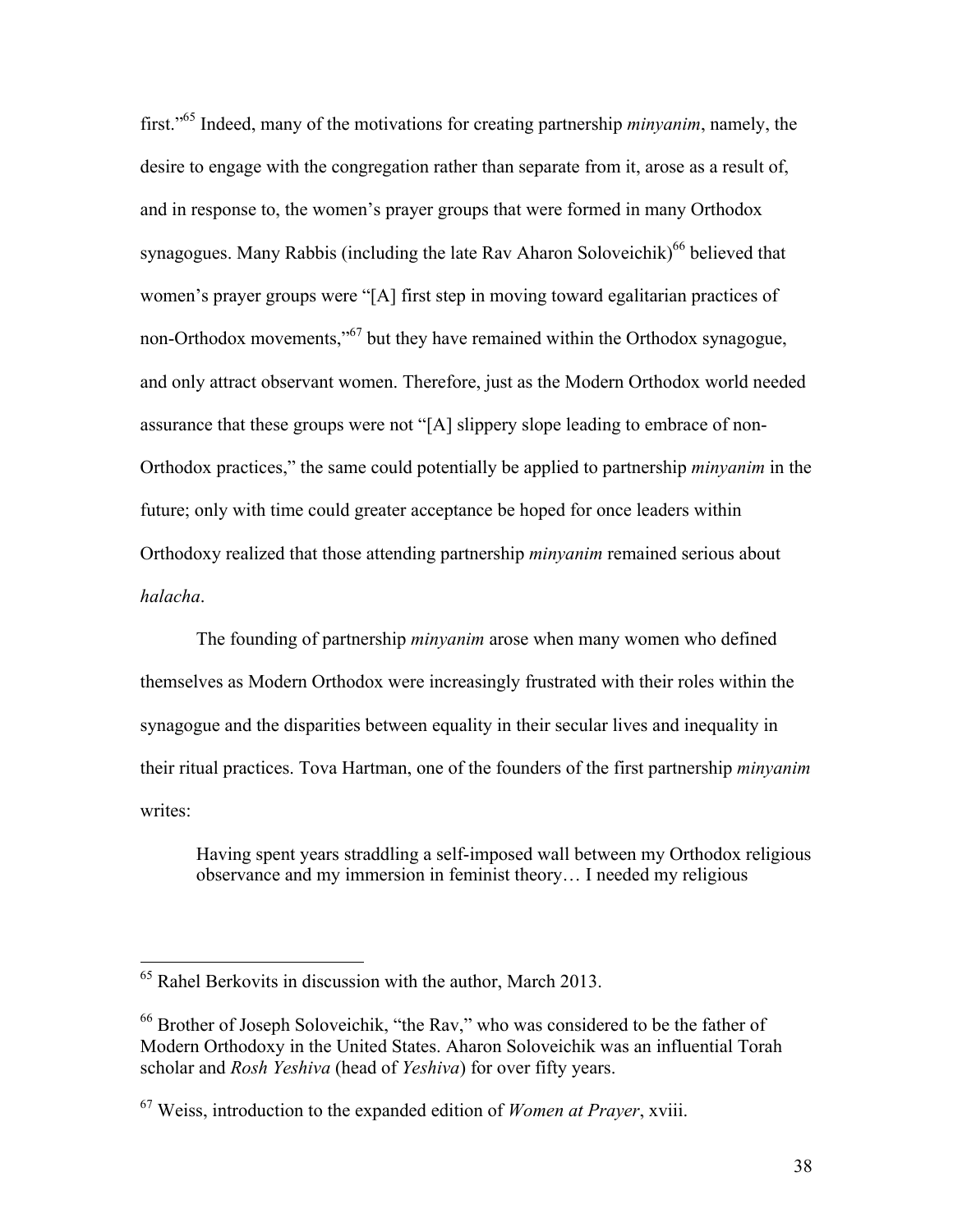environment to reflect the values that had brought such profound clarity and dignity to my personal experience and worldview.<sup>68</sup>

Yet, as she fought with the ritual committee at her Orthodox synagogue to create small changes for women, such as putting the divider between men and women down the middle or allowing women to lead portions of the service, she realized that she was hitting a wall with leaders of the community and the existing synagogue models. Hartman notes,

"There was no shul [synagogue] that went out of its way to create increased opportunities for women's public ritual participation while remaining within the parameters of Orthodox Jewish Law—all *within* the community, not in a separate women's prayer group."<sup>69</sup>

Therefore in 2002, Hartman and other Jerusalem residents (Berkovits included) founded, the first partnership *minyan,* discussed in detail in the next chapter, never realizing the impact it would eventually have on the entire Orthodox world.

## **Conclusion**

Independent *minyanim*, and their expansion across the United States and Israel, have been a remarkable phenomenon that filled a critical gap in Jewish life, whether by attracting young Jews back to traditional Judaism in a new and unique way, or enhancing and expanding the roles of Orthodox women not previously available in the standard Modern Orthodox synagogue. As more people challenge the status quo within traditional Judaism, an increasing number of Jews look to independent *minyanim* to provide an

 <sup>68</sup> Tova Hartman, preface to *Feminism Encounters Traditional Judaism* (Hanover: Brandeis University Press, 2007), ix.

 $69$  Ibid.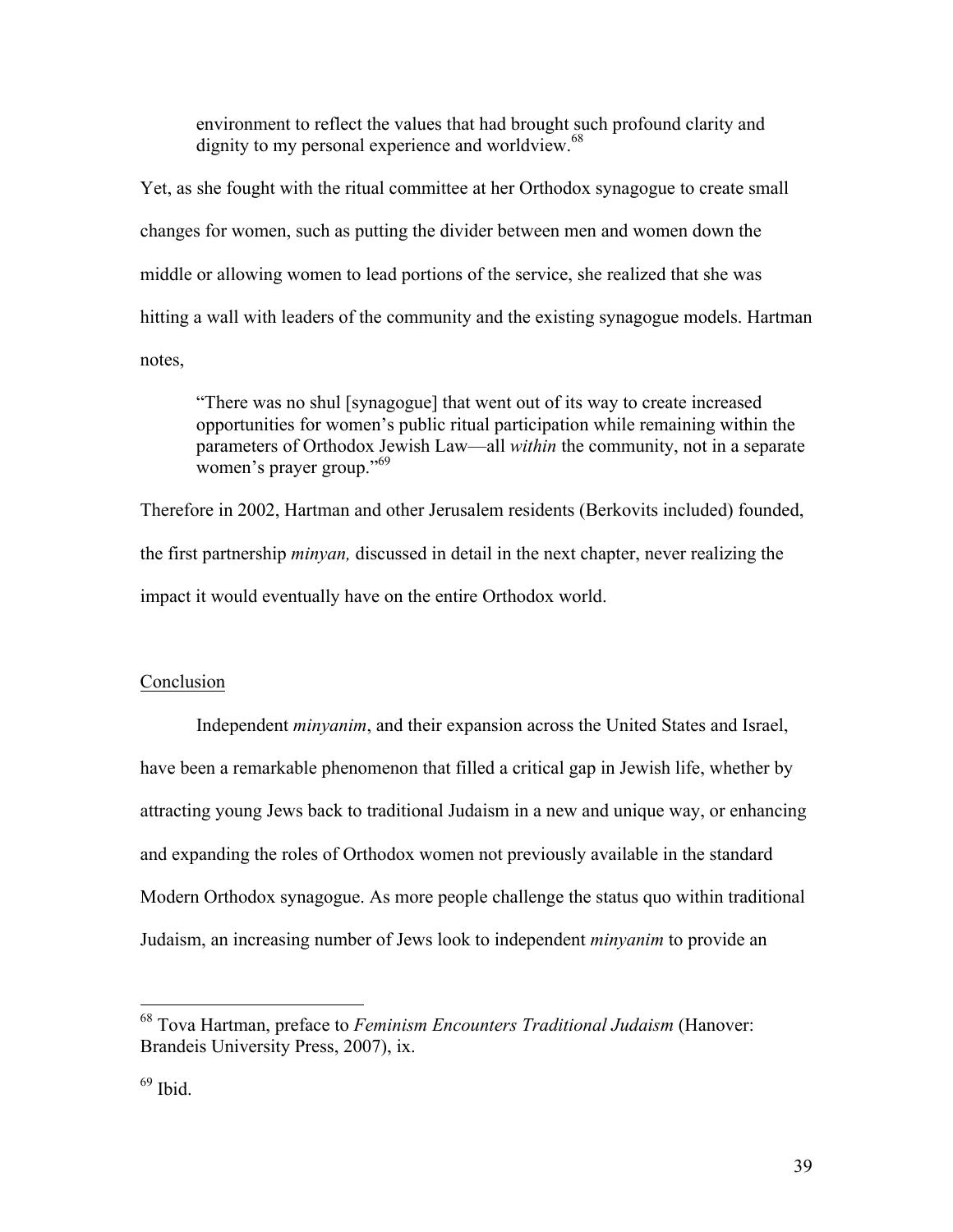engaging outlet for a Jewish experience not found in the standard synagogue. This combination of tradition and dedication to gender equality has enabled independent *minyanim* to become compelling and attractive options to Jews across the denominational spectrum.

It remains to be seen what will come of various independent *minyanim* and their unique approaches to equality, as well as how significant their impact on the Jewish world will be in the years to come. Many of the leaders of these *minyanim* do not know what their spaces will look like in ten years, but just as *halacha* has been shown to adjust to the constantly evolving nature of the world, surely these spaces will do the same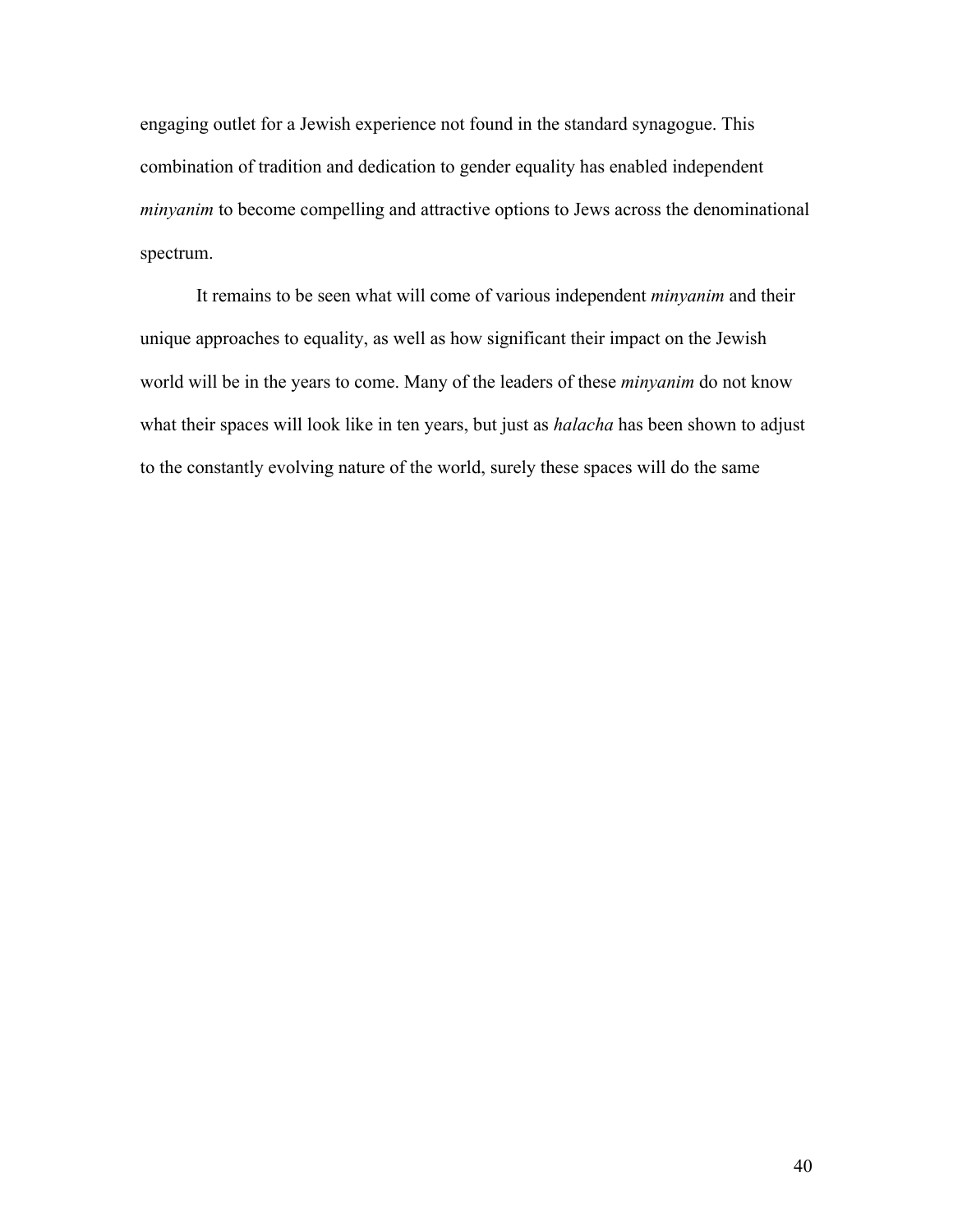# **Chapter 3 Case Studies on two of the First Independent** *Minyanim*

#### **A. Shira Hadasha—The first Partnership** *Minyan*

As the first partnership *minyan*, Shira Hadasha has become "a must-see tourist spot for Jews of all denominations visiting Jerusalem,"<sup>70</sup> as well as a model to the other partnership *minyanim* as to how a *minyan* can become much more than a weekly prayer service. Elana Maryles Sztokman, author of *The Men's Section: Orthodox Jewish Men in an Egalitarian World*, describes the first Shabbat service at Shira Hadasha and how very few people could have predicted the effect it would have on Modern Orthodoxy: "this particular Shabbat was about to make history, not only for me, but also for the entire Orthodox world."71 Even the founders could not have predicted at the time how Shira Hadasha would challenge the roles of women within the Orthodox synagogue and confront the status quo that appeared static and unmovable; many women never believed they could remain Orthodox but still be called up to lead the Torah service for both men and women.

#### History and Background of Shira Hadasha

The founding of Shira Hadasha arose as a result of many individuals who yearned for a change in the traditional Orthodox prayer service and believed there was *halachic* justification for greater women's participation in it. Tova Hartman, along with Rahel Berkovits and others, each began their own prayer communities that mirrored the future

 <sup>70</sup> Elana Maryles Sztokman, *The Men's Section: Orthodox Jewish Men in an Egalitarian World* (Hanover: Brandeis University Press, 2011), *2*.

 $71$  Ibid, 1.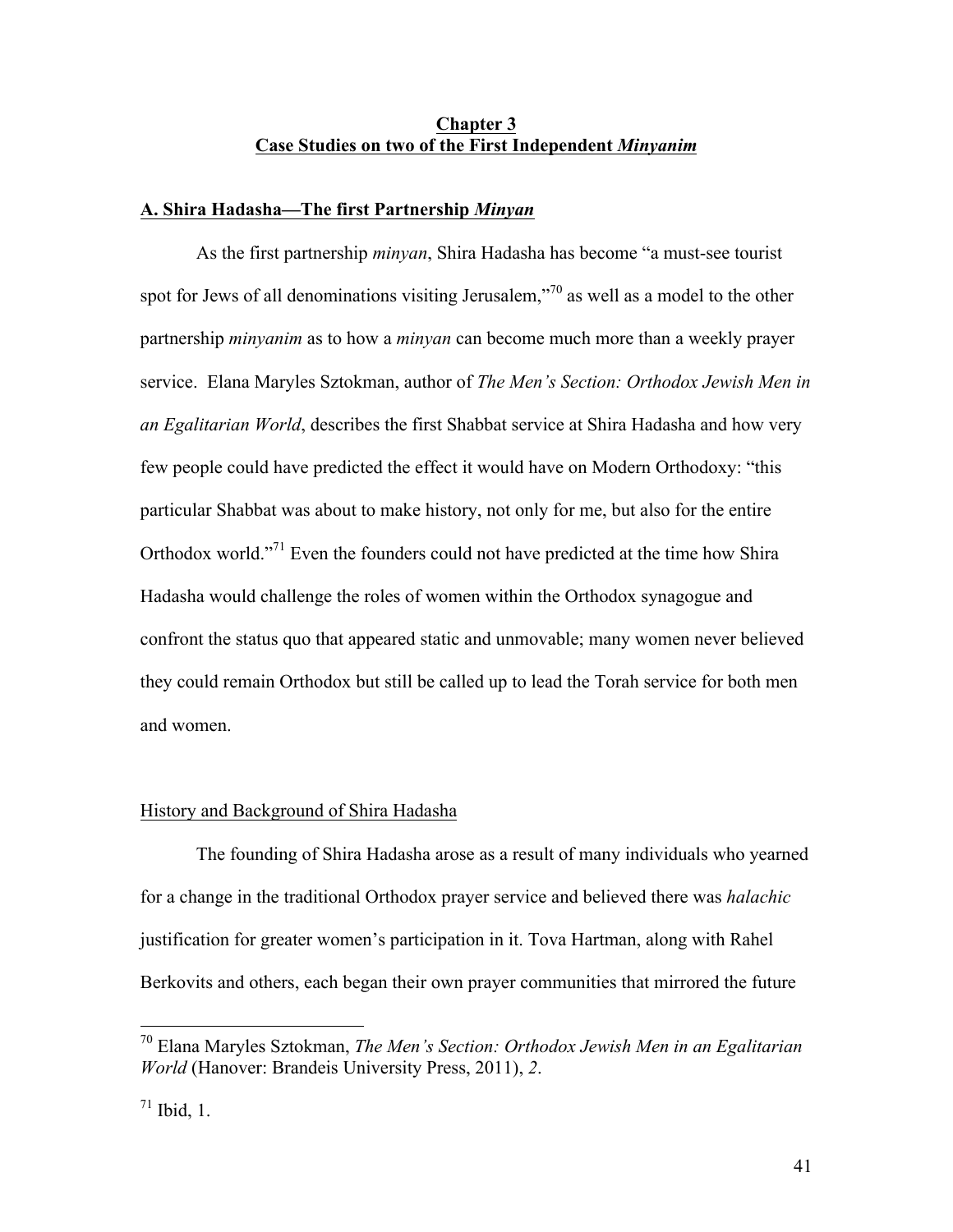structure of Shira Hadasha (vis-à-vis women's Torah reading and separate seating), albeit on a more intimate scale, within homes or other temporary spaces. Eventually, they held a series of meetings to combine their efforts and found a new community, with the idea that there was *halachic* justification for women reading Torah in front of men, and that women could lead certain sections of the prayer service. Berkovits recalls:

There was a meeting in [Tova Hartman's] house… And it was all different people who from all different perspectives were interested in this idea [of women reading Torah in front of men and having greater leadership roles], and we [came] together to see if we could build something together.<sup>72</sup>

While each individual at this meeting (and those that followed) came with their own ideas about what the community should look like, the majority remained committed to creating a space that defined itself as Orthodox while increasing the opportunities for women. The name of Shira Hadasha itself, a 'new song' in Hebrew, taken from Psalm 33:3, also invokes the notion that the founders retain a commitment to traditional texts and doctrine, albeit while redefining the roles of women within Orthodoxy. As the *minyan*'s website states,

Our members have been drawn together by a shared desire to create a synagogue where we could increase participation of congregants, and particularly maximize the involvement of women in our services and in the administration – all within the rules and rituals of Orthodox Judaism<sup> $73$ </sup>

The members of Shira Hadasha represent innovation within tradition rather than innovation against tradition. They are not seeking to leave Orthodoxy, but instead struggling to strengthen it by challenging some of the more gender-exclusive principles

 <sup>72</sup> Rahel Berkovits in discussion with the author, March 2013.

<sup>73</sup> "Welcome to *Shira Hadasha*—A New Voice in Orthodox Judaism," *Kehillat Shira Hadasha, Jerusalem*, Accessed March 2013, http://www.shirahadasha.org.il/english /index.php?page=25*.*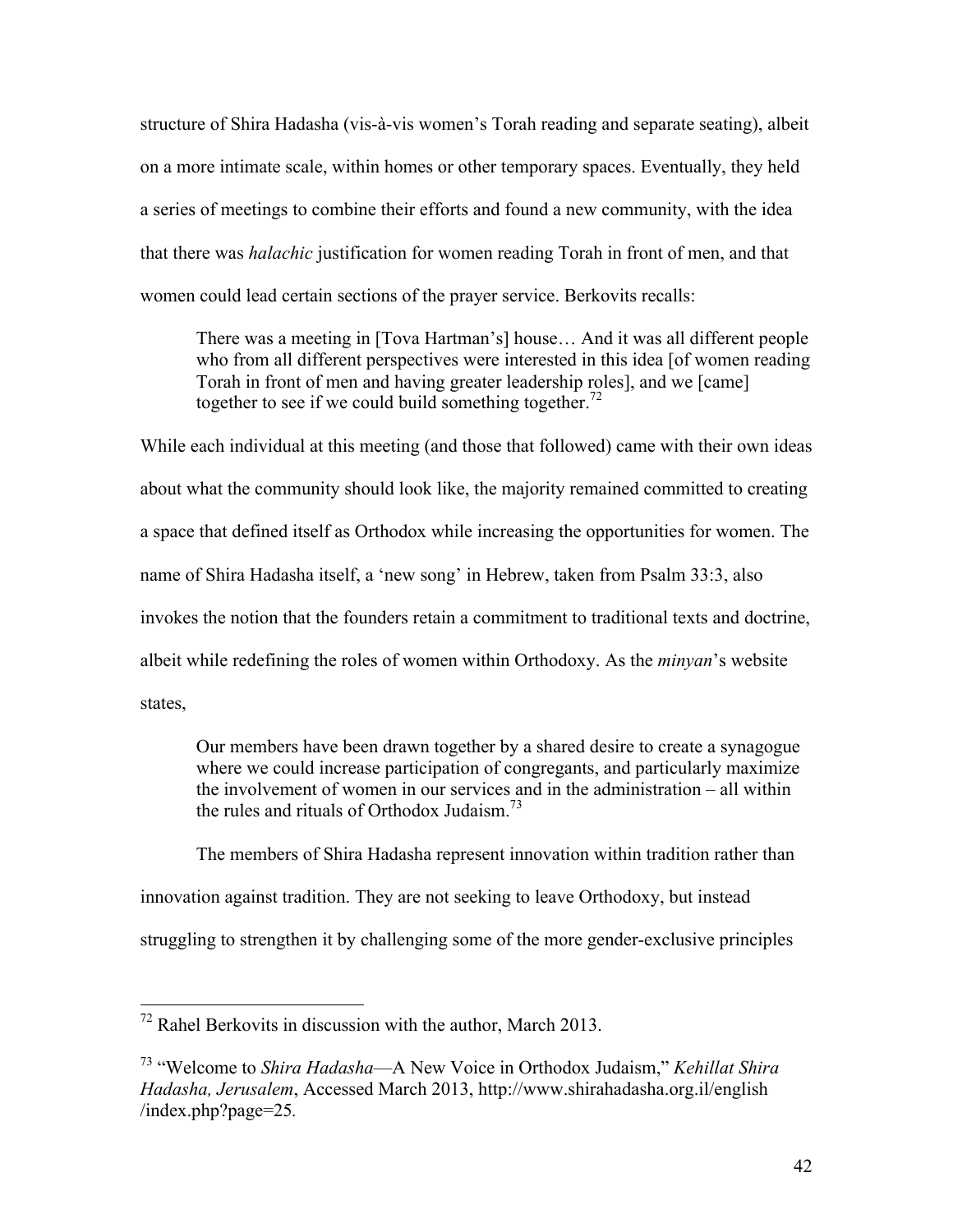so that their lives within the synagogue mirror women's greater equality and leadership opportunities in secular society today. In order to do so within an Orthodox framework, the founders of Shira Hadasha engaged with the *halachic* process in ways similar to preceding generations and created a community that they believed better represented the attitudes of all members. One member of the minyan echoes these sentiments felt by the founders:

In my experience, it seems that there is a real curiosity among Orthodox Jews in a more egalitarian Orthodox. But many feel the idea of a woman leading davening or reading from the Torah is just too uncomfortable. It is too different and strange. And maybe there are halachic problems. However, I think every person that steps a foot into the door [of Shira Hadasha] on Friday night is moved by the passion of the davening, surprised and pleased by the abilities of the female leaders, and by the end they are ready to defend the hashkafah [lit. "outlook"; a stance on halacha] of the place.<sup>74</sup>

This individual shows that for many Orthodox people today, Shira Hadasha sparks a curiosity and offers a compelling option to negotiate the often opposing ideals of Orthodoxy and egalitarianism.

# Prayer services at Shira Hadasha

The prayer services at Shira Hadasha offer a few significant changes to the physical structure of the Orthodox synagogue and an emphasis on melodious singing as a means of connecting with the prayer. There is a *mechitza*, or divider, in the middle of the room, and the leader faces the Ark (in which the Torah is housed) in the same direction as all members, two aspects that are the same as other Orthodox synagogues. However, the *bimah*, or pulpit from which the services are led, remains situated between the men's and women's sections, allowing for the prayer leader (of either gender) to access it easily.

 <sup>74</sup> Ben Heligman (Jerusalem resident, 27) in discussion with the author, March 2013.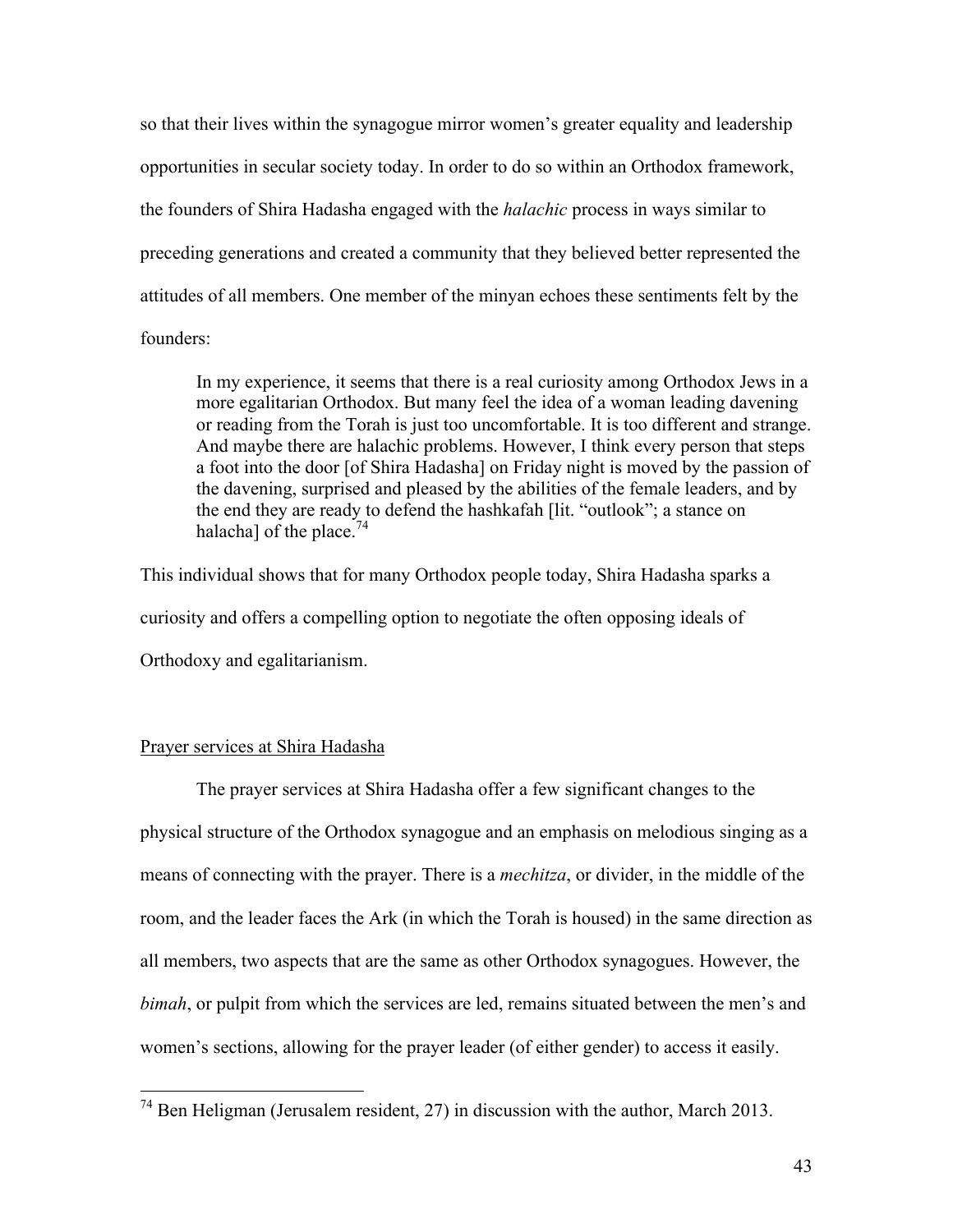Women can lead all portions of the service that are not *devarim she-be-kedushah*, and therefore do not require a *minyan*. In reality, everything that a woman at Shira Hadasha can lead is similar to that which a boy *before* his *bar mitzvah* is also permitted to lead. These sections of the service are required in the same way *halachically* as other sections, and they include *Kabbalat Shabbat* (lit. "receiving Shabbat", a series of psalms preceding the evening service on Friday night to welcome in Shabbat) and *Pzukei D'Zimra* (psalms said before the morning service), among others. Additionally, women can read from the Torah publicly, albeit on the women's side of the congregation, and girls are encouraged to lead *An'im Zemirot* (a hymn sung at the end of Shabbat services) as well as boys. After thorough analysis of halacha, the community decided that women are still not permitted to lead each of the three daily services, (*shacharit, mincha,* and *ma'ariv*), as they include the portions of *devarim she-be-kedushah* that they believe women cannot lead. Nevertheless, these small but significant changes in the physical space of the prayer hall, and women's increased leadership opportunities have contributed to Shira Hadasha's unique character.

In terms of style, an important aspect of Shira Hadasha's prayer experience is that it encourages "harmonious singing"<sup>75</sup> between men and women, rather than a service that rushes through the prayers in the shortest time possible. One of the greatest feelings of alienation felt by women in the Orthodox synagogue framework is that of being ignored in the prayer service, and also the difficulty in following the communal prayer leader when he is on the other side of a wall or beneath a balcony. Thus, the prayer spirit at Shira Hadasha, which involves careful choice in the tunes of each prayer, and ample time

 <sup>75</sup> Rahel Berkovits in discussion with the author, March 2013.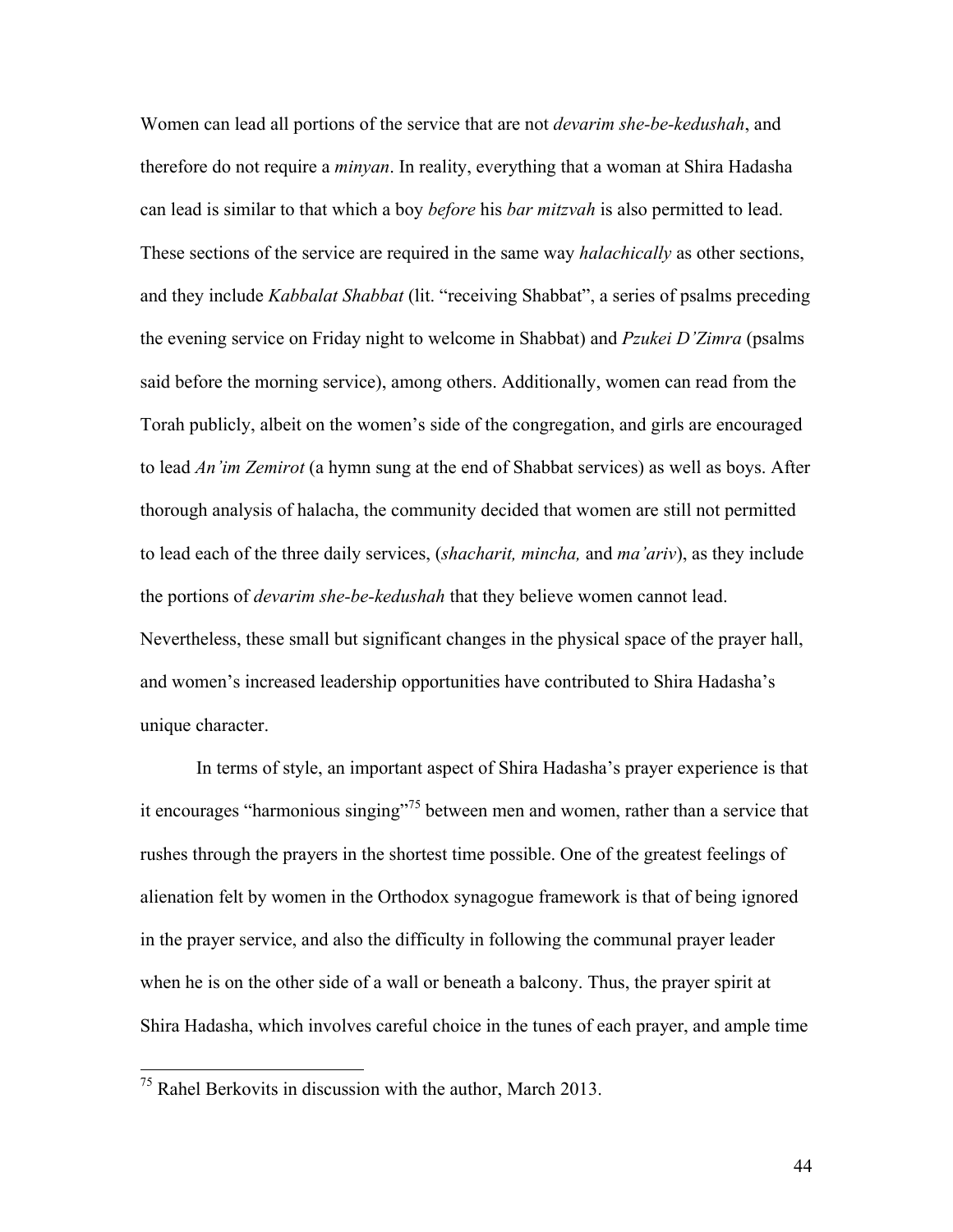for singing the melodies, provides a further avenue for women's inclusion in the community. Yet, even though all of the members of Shira Hadasha agree that women should have greater participation in the ritual aspects of the service, they are not monolithic in their opinions about the pace of the service and the melodies chosen. As Berkovits notes,

Every year when we have our general forum of members, this issue… about if prayers are too long or too short, if there should be more singing or less singing...comes up and there's vast disagreement about it.<sup>76</sup>

Thus, while the community remains committed to certain inalienable rights for women within the ritual components of the service, there are other aspects that shape any traditional prayer service, and Shira Hadasha constantly faces tension among its members in reconciling differing opinions. The issues of prayer length and the amount of singing, as noted by Berkovits, impinge on the idea of *kavanah* (Hebrew for intention) or the mindset one must have while performing *mitzvot*, as written in the Talmud*.* <sup>77</sup> It is not enough to just recite the prayers without purpose; rather, one must have the *kavanah* while performing *mitzvot* for them to be worthy. One way that prayer services contribute to a higher *kavanah* is by creating environments that have lengthy harmonies and tunes that complement prayers. Some believe that lingering over prayer can create this intense spiritual experience while others find the slower pace exhausting and impeding to their *kavanah*.

One attendee, in support of the pace and harmonies at Shira Hadasha discusses how he has found a moving prayer experience at the *minyan*:

 <sup>76</sup> Ibid.

45

<sup>77</sup> B.T. *Berachot* 31a, "When a man prays, he should direct his heart to heaven."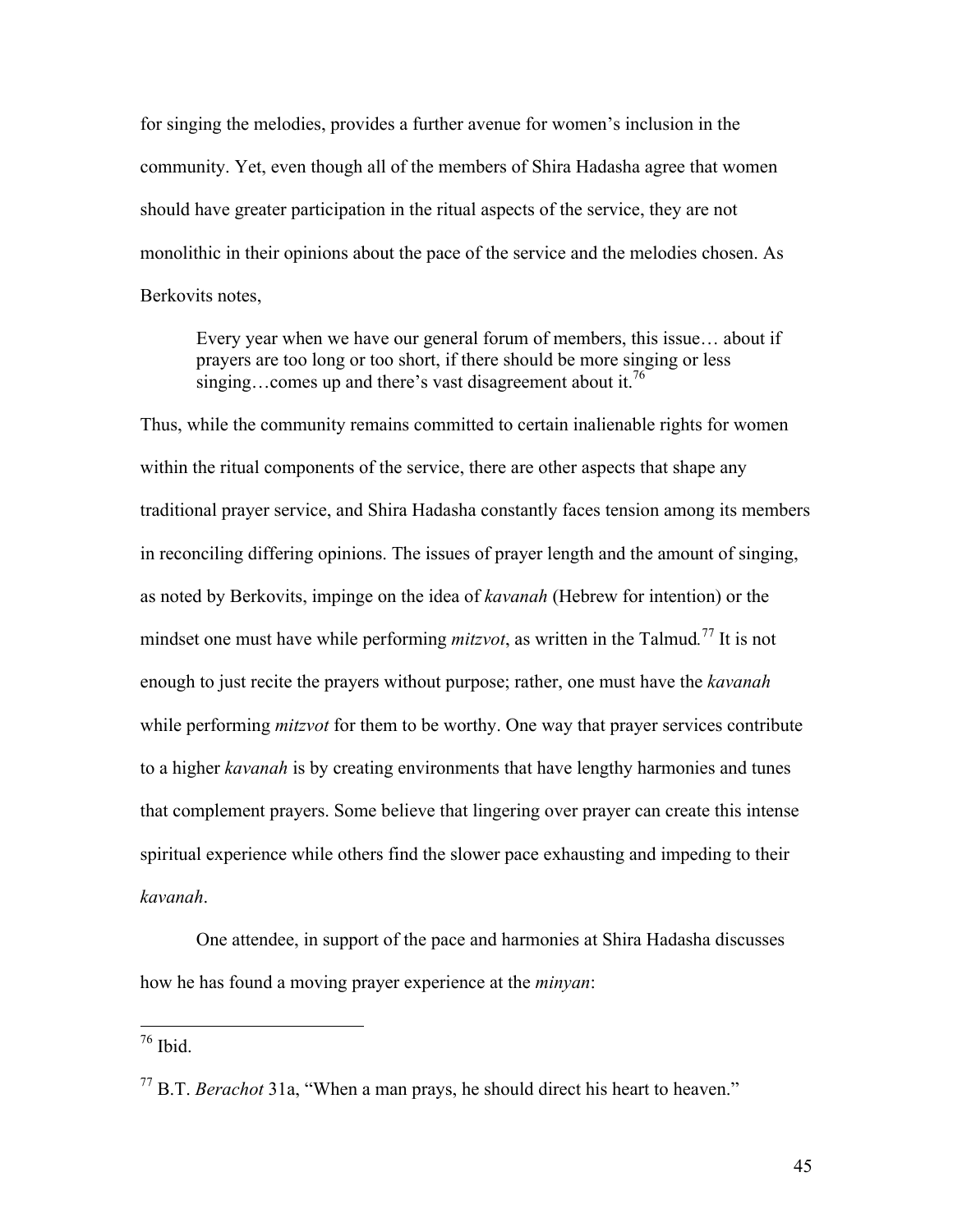What I [seek] most in a service is one that is serious (meaning no talking) and that raises me up spiritually through song and joy. I've always appreciated the way our bodies, mind and soul react to music and song. I found through the beautiful davening at […] Shira Hadasha in Jerusalem that I could connect to Hashem [God] in this way – through song.<sup>78</sup>

He continues to explain how he was first motivated to attend Shira Hadasha out of a desire to include women at a greater extent but that he stayed because of the positive prayer experience:

It is vital for to me to pray in a space that is respectful towards woman and this is what sparked my interest to try out a Partnership Minyan, however, what has kept me is the davening [prayer style].<sup>79</sup>

This individual exemplifies the success Shira Hadasha has in attracting members committed to greater women's participation and a meaningful prayer service. Yet it still struggles to accommodate those who disagree over this issue. As the first *minyan* of its kind, and one that still holds a distinctive place within the Jerusalem (and greater) Orthodox world, it remains to be seen how the debate will influence the future of the community and its members.

The prayer style and careful tune choice has helped Shira Hadasha in its ability to appeal to Jews spanning the denominational spectrum, unique for an Orthodox synagogue. While the community's membership is relatively equally divided between "anglos" (native English speakers who immigrated to Israel from the United States, Canada, Australia, and the U.K.) and native Israelis, $80$  much of the visible synagogue leadership speaks English and attracts English speakers living in Jerusalem for short

 <sup>78</sup> Ben Heligman in discussion with the author, March 2013. Brackets mine.  $79$  Ibid.

 $80$  Rahel Berkovits in discussion with the author, March 2013.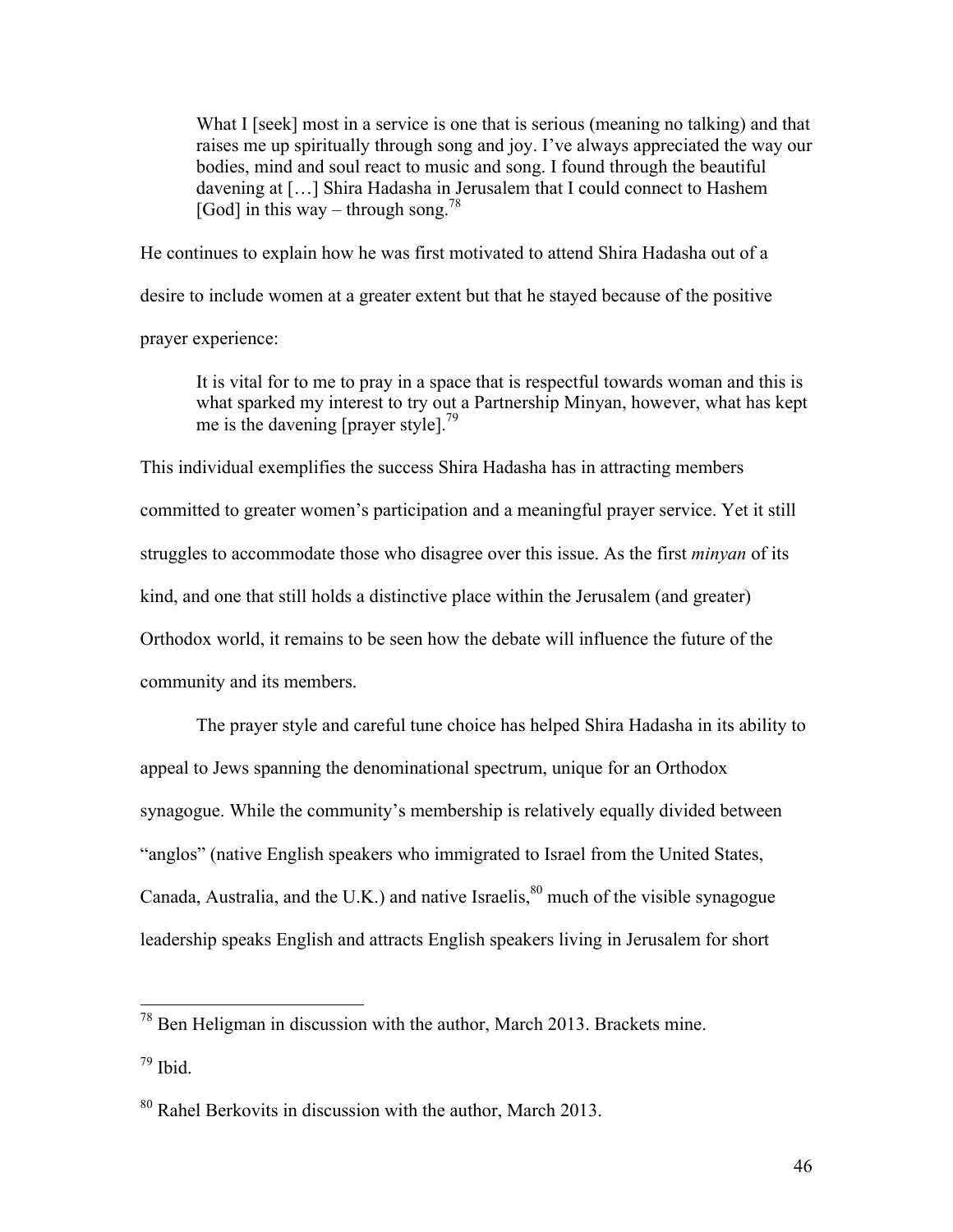periods of time. Thus, many people who would never feel comfortable at an Orthodox synagogue in their home country choose to attend Shira Hadasha for both its style of prayer (often easier to appreciate and understand than the rushed nature of other Orthodox synagogues) and the comfort that comes with attending a synagogue offering Hebrew/English prayer books and greeters speaking one's native language.

As the number of guests that attend Shira Hadasha varies each week, their presence also influences the overall atmosphere of the community and the difficulties in accurately measuring its membership. Berkovits adds:

On the one hand we don't want to turn visitors away, we'd like to be an example for people. On the other hand, it does affect the status of the community… it is a challenge that the community deals with.

The numerous visitors each week impact the environment of the community in many positive ways, but can also cause stress to those who consider Shira Hadasha their primary *minyan*. For a community such as Shira Hadasha, which was founded on certain principles similar to other independent *minyanim* (some of which avoid membership altogether), it becomes difficult when the community must fulfill both the roles of a standard synagogue, such as serving as a venue for life cycle events, and also remain the independent, innovative *minyan* that originally marked its distinctiveness.

Many of Shira Hadasha's members span the age demographic and have families of their own, unlike the majority of its independent *minyanim* counterparts. Berkovits notes, "It's a community mixed of all different ages and family statuses."<sup>81</sup> There is no official Rabbi, and the prayer service leaders, members of the community, rotate on a regular basis. The physical space of Shira Hadasha, in addition to the many decisions

 $81$  Ibid.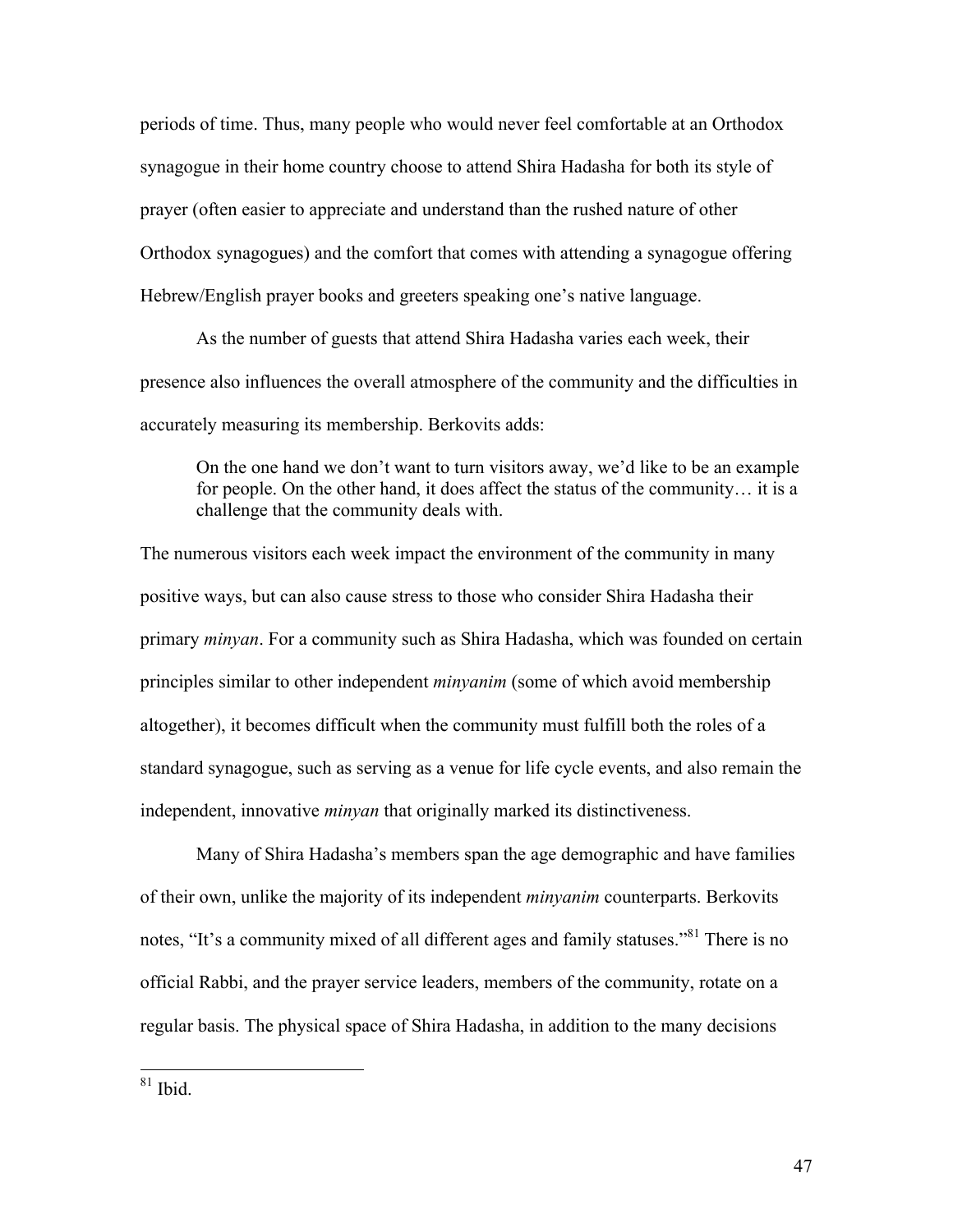surrounding ritual leadership and prayer, contributes to it providing a "new voice in Orthodox Judaism"82 that the *minyan*, and the partnership *minyanim* that followed, has created. They have filled a void within Orthodoxy felt by many women, and furthermore, these spaces believe the *halacha* provides support for their liturgical decisions.

# Halachic Justification for Shira Hadasha and Partnership *Minyanim*

Mendel Shapiro, a rabbi and lawyer in Jerusalem, wrote the first responsum<sup>83</sup> in 2001 that helped provide support for partnership *minyanim* at a time when many first formed.<sup>84</sup> He provided a fresh analysis of the sources never before discussed so explicitly by an Orthodox rabbi and claimed that, in certain Orthodox communities, it would be permissible for women to read Torah, or have *aliyot* (read the blessings before the Torah) in a *minyan* consisting of both men and women. Daniel Sperber, another Rabbi in Jerusalem, wrote an article a year later that also provided support for mixed Torah reading,<sup>85</sup> when "an inability to do so causes them [women] hardship."<sup>86</sup> While Shapiro

 <sup>82</sup> "Welcome to *Shira Hadasha*—A New Voice in Orthodox Judaism."

<sup>&</sup>lt;sup>83</sup> Responsum, plural responsa, is "a written decision from a rabbinic authority in response to a submitted question or problem." From *Merriam-Webster OnLine*, s.v. "responsum," accessed March 20, 2013, http://www.merriamwebster.com/dictionary/responsum.

<sup>84</sup> Mendel Shapiro, "*Qeri'at ha-Torah* by Women: A Halakhic Analysis," *The Edah Journal* 1, no. 2 (2001), 1-52.

<sup>85</sup> 'Mixed [gender] *torah* reading' refers to women and men reading torah in front of an audience of both genders, albeit separated by a *mechitza*, divider. As previously mentioned, the placement of the pulpit remains unique and is often encompassing both the men and women's sides.

<sup>86</sup> Daniel Sperber, "Congregational Dignity and Human Dignity: Women and Public Torah Reading" *The Edah Journal* 3, no. 2 (2002): 1-14.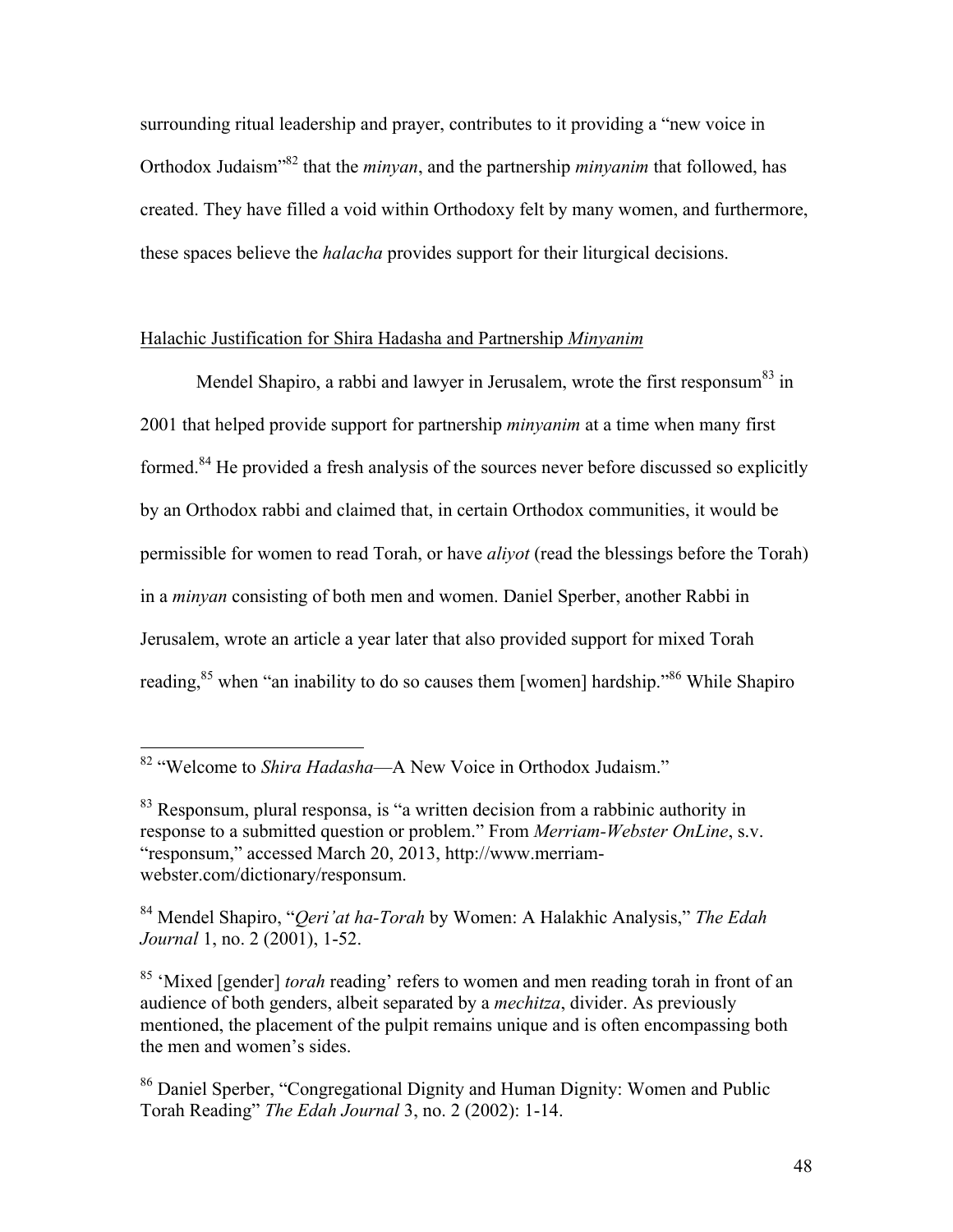and Sperber by no means presented "new" sources (unsurprisingly inasmuch as halachic tradition contends that the oldest sources hold the most legitimacy), their responsa helped to give justification to the newly founded Shira Hadasha *minyan* and other similar partnership *minyanim*. Their responsa, however, did not lay the groundwork for partnership *minyanim*; instead, both events occurred somewhat simultaneously, as the founders of Shira Hadasha were well versed in the *halacha* and how it might provide support for their new *minyan*. Berkovits adds that the responsa "support what we do … but neither of those things had been published when we first [started the *minyan*]."87 She notes how in one of the first meetings that led to the establishment of the *minyan*, the founders did not discuss the *halacha*, rather assuming that all those in attendance knew the justification for greater women's participation:

What was interesting about that first meeting is we didn't discuss anything about the *Halacha* at all. It wasn't like "what's your reasoning for it, how do you decide it?" It was sort of taken as a given that we assumed that women could get aliyot, and that they could lead things like *Kabbalat Shabbat*, and we didn't discuss the *halacha* at all <sup>88</sup>

Nonetheless, Shapiro and Sperber's responsa helped spread the opinion held by those within Shira Hadasha of halachic openness, even permissibility towards mixed Torah reading to the greater Orthodox world. Although influential, these ideas are not widely accepted in Orthodoxy today. Even though Sperber and Shapiro, two prominent Rabbis in the Orthodox world, came out in support of the practice, scholars and Rabbis were watching closely to see how the rest of the Modern Orthodox movement would respond to their proclamations. When there were not numerous responsa in support of

 $87$  Ibid.

<sup>88</sup> Rahel Berkovits in discussion with the author, March 2013.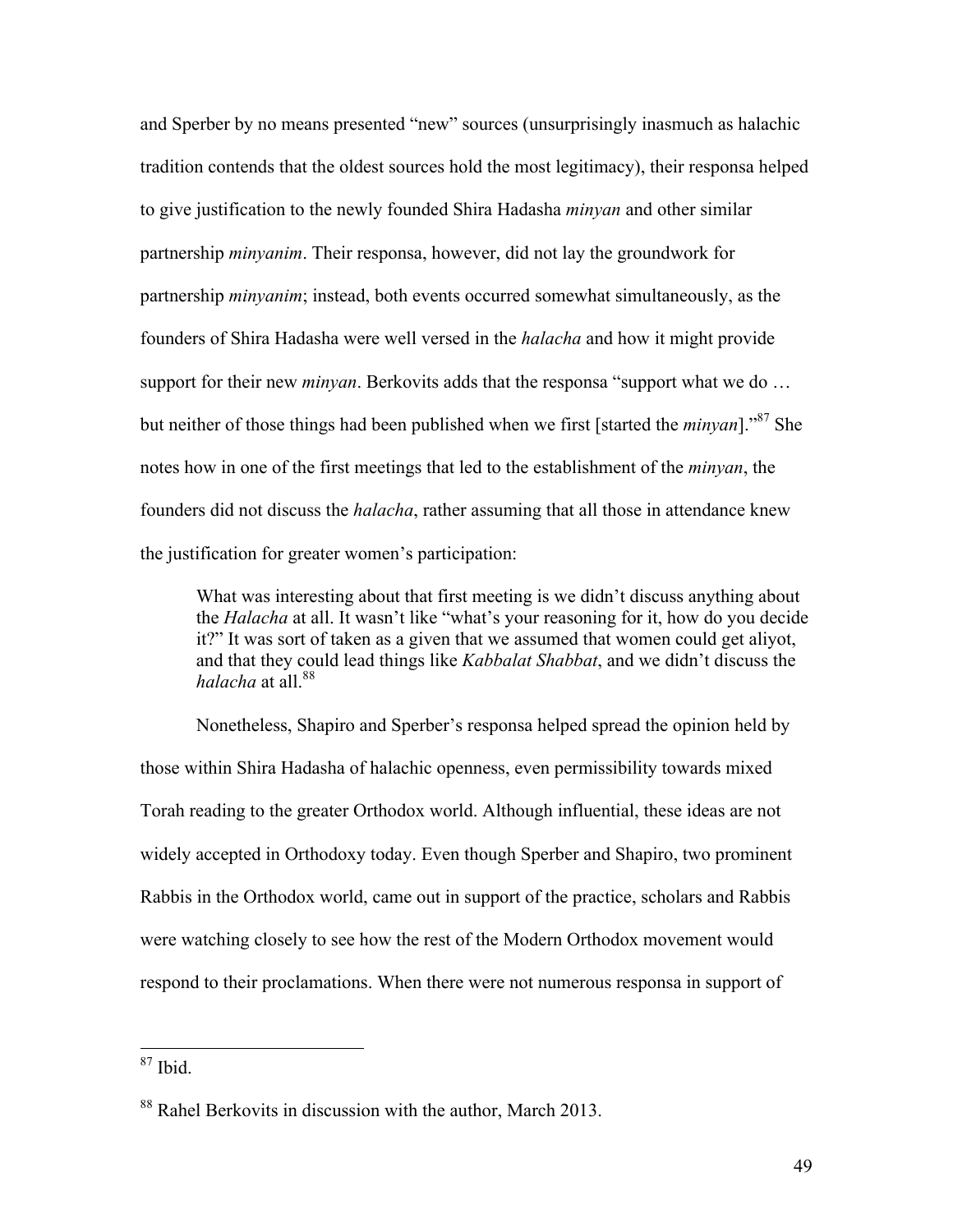these decisions, many brushed off them as 'beyond the pale' of Orthodoxy, or at least believed the partnership *minyan* idea would not take hold.

While both Shapiro and Sperber deal with the issue of women's Torah reading, where they see a potential halachic justification for change within certain communities, they do not ever attempt to discuss the notion of counting women in the *minyan* or mixed prayer communities. <sup>89</sup> As Shapiro writes, "by all Orthodox accounts, *halakhah* prohibits the inclusion of women in the requisite *minyan* of ten as well as the mingling of the sexes during the synagogue service."<sup>90</sup> He does not provide sources that justify this opinion; rather, he recognizes his readership consists mostly of those within the Orthodox community (the *Edah Journal* where his article is published has as its tagline "the courage to be modern and *Orthodox*"), and therefore he does not feel a need to justify this assertion.<sup>91</sup> Berkovits also discusses the notion of mixed seating, although not for the religio-legal reasons, but rather to ensure Shira Hadasha maintains its Orthodox character:

There was a group at the first meeting that very much wanted it to be mixed seating … and they felt like you could easily justify that halachically as well. It was very clear that the rest of the group was not interested in that, not because they didn't agree … but [because] they felt it was very, very important that the *mechitza* identified us as Orthodox.

Shira Hadasha exists within the framework of the religious situation in Israel where there is a dichotomy between "religious" and "secular." Thus, the *mechitza* was very important

 <sup>89</sup> "Mixed prayer communities" refers to communities without a *mechitza*, or separation between men and women, and those which additionally count women in the requisite ten for a minyan.

<sup>90</sup> Shapiro, "*Qeri'at ha-Torah* by Women", 2.

<sup>91</sup> "Mission Statement," *Edah Journal*, last modified 2001, www.edah.org.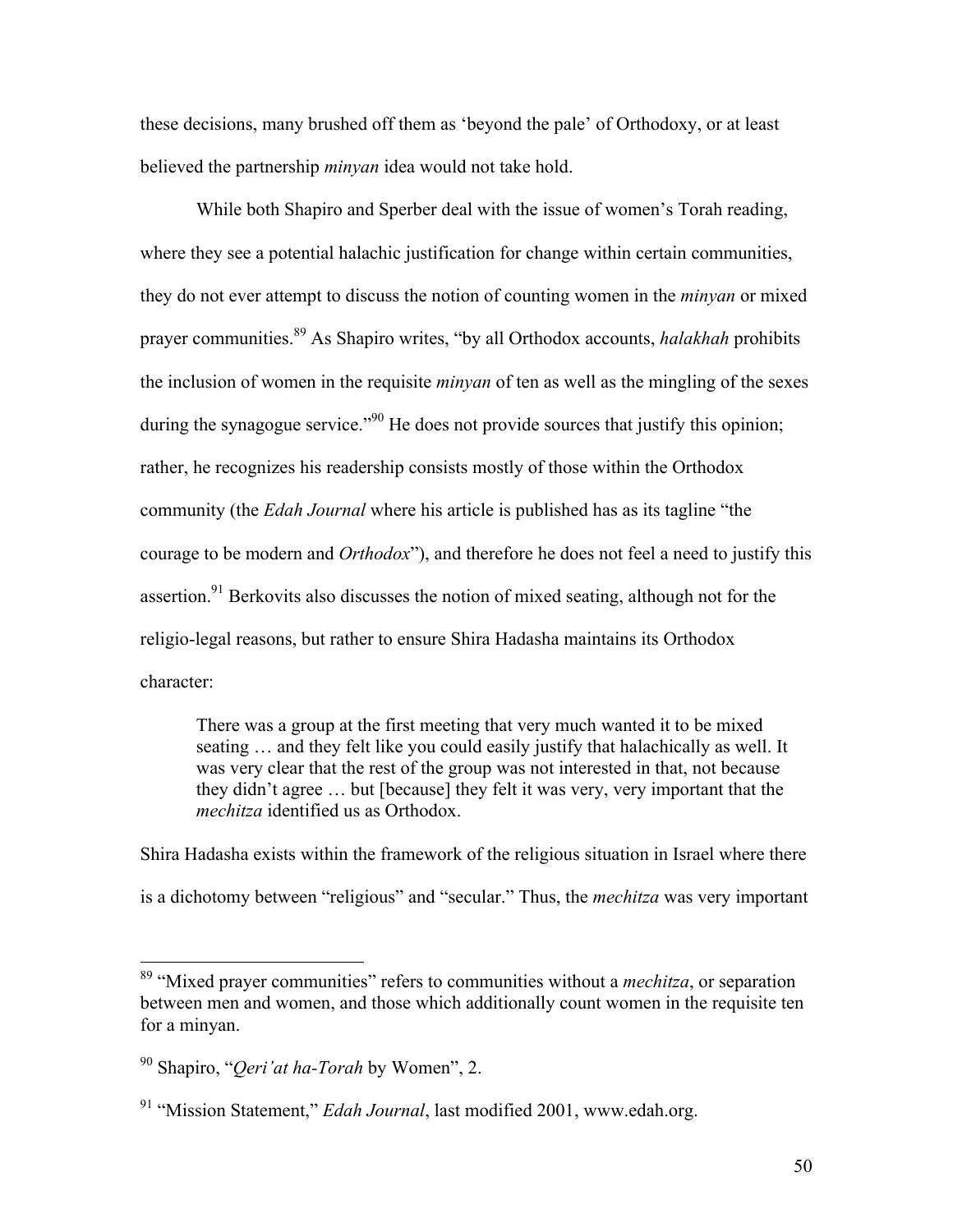to identify it as Orthodox, but perhaps one function of the *minyan* is forge a bridge over the dichotomy, as it appeal to individuals from all denominations. Since, as Berkovits notes, the non-Orthodox denominations in Israel do not have very good reputations or widespread popularity, it remained important that the *minyan* be seen as halachic, within the 'religious' world, even if the actual title of Orthodox, uniquely American, might be  $irrel$ <sub>evant</sub> $92$ 

In Israel the synagogue is but one of many outlets for one's Jewish identity. Many of the founders of Shira Hadasha, regardless of designation of their synagogue as Orthodox, were already engaging with the larger movement though their children's schools, the synagogues they left, and the youth movements in which they grew up. Therefore, even if mixed-gender seating could be justified (and many of the founders saw the possibility), there was the larger fear of being seen as not religious and existing within the marginalized *masorti* (Israeli version of Conservative Judaism) or Reform movements.

Returning to the sources, we see that Shapiro begins his justification for women's Torah reading with the same Talmudic example discussed in the first chapter that is generally utilized to exclude women from public Torah reading:

Our Rabbis taught: All may be included among the seven [called to the Torah on *Shabbat*], even a minor and a woman, but the Sages said that a woman should not read in the Torah because of the dignity of the congregation (kevod ha-tsibbur).<sup>93</sup>

From this quote, Shapiro concludes that the *only* issue preventing women from participating in public Torah reading is that of the 'dignity' or 'honor' of the

 $92$  Rahel Berkovits in discussion with the author March 2013.

<sup>93</sup> B.T. *Megillah* 23a, as quoted in Mendel Shapiro, "*Qeri'at ha-Torah* by Women,*"* 3.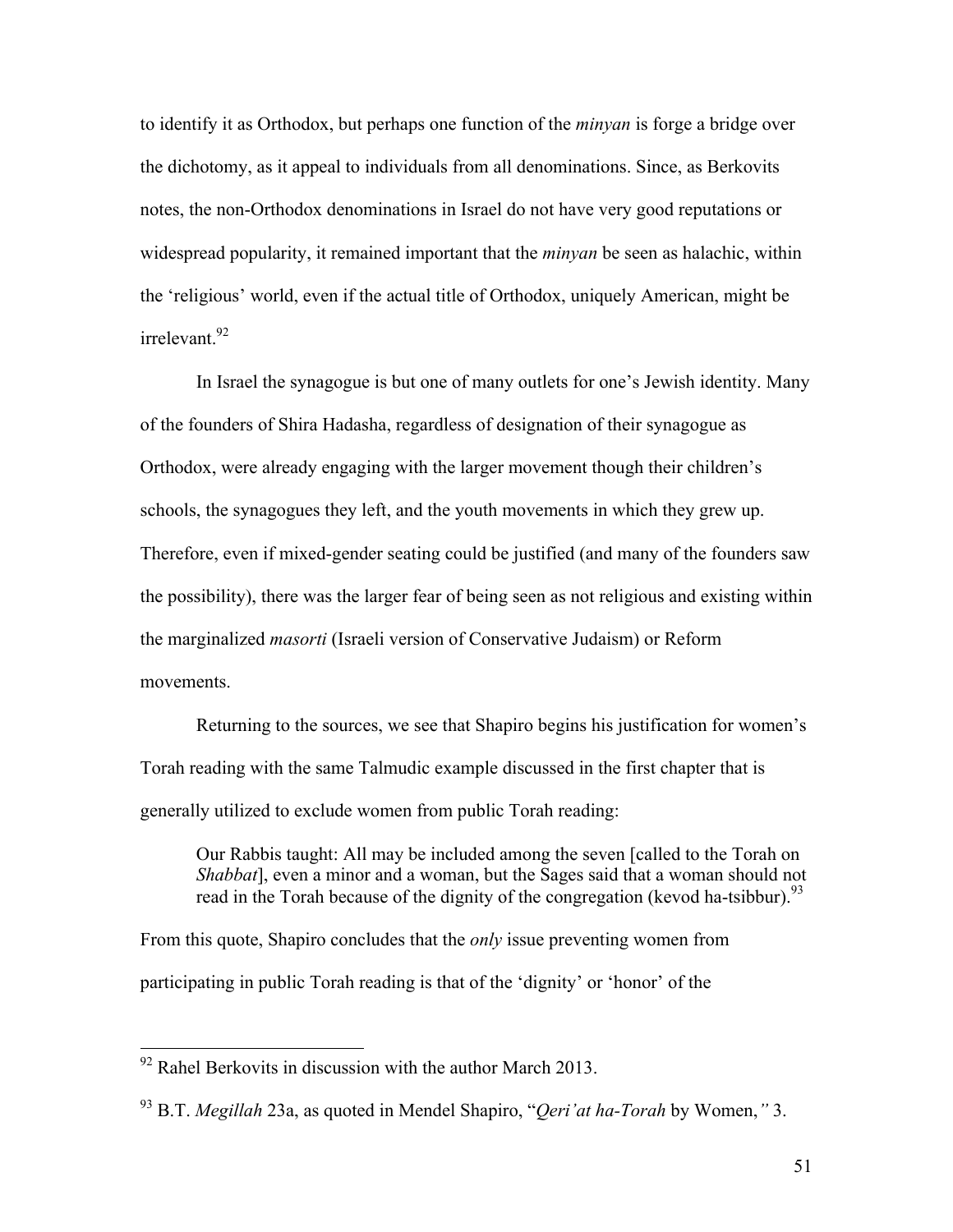congregation. As discussed in chapter one, many who object to women's Torah reading utilize other arguments, such as the inability of one to perform a *mitzvah* for another when they are not obligated, $94$  or the idea that women are not obligated in studying Torah and therefore could not possibly have an obligation in reading the Torah. In Shapiro's opinion, however, "these objections cannot withstand critical examination, and focusing on them distracts from the key issue of *kevod ha-tsibbur.*" <sup>95</sup> As with Modern Orthodox Rabbis who precede him, Shapiro believes women are obligated to study Torah, and can read it for others (the basis for women's prayer groups), and therefore sees *kevod hatsibbur* as the only major obstacle to mixed Torah reading. Speaking to an audience that includes "Orthodox Jewish women [who] are emancipated from most social disabilities and biases,"<sup>96</sup> Shapiro does not see the legitimacy in arguments seemingly shored up only to further women's exclusion, preferring to focus on the only halachic issue at hand that prevents women from reading Torah.

As we learned in chapter 1 in our discussion of *kevod ha-tzibbur*, tradition has long held that women are permitted to read from the Torah, but that concerns about the "honor of the congregation" prevented them from doing so. These concerns eventually concretized into a social practice that determined that it simply was not permitted. A reexamination of what exactly constitutes the *"tzibbur"* (congregation) and its *"kevod"*  (honor) allows for the possibility to expand the role of women, exactly what Shapiro and Sperber do in theory, and Shira Hadasha does in practice.

 <sup>94</sup> *Mishnah Rosh Hashanah* 3:8.

<sup>95</sup> Shapiro, "*Qeri'at ha-Torah* by Women," 3.

<sup>96</sup> Ibid.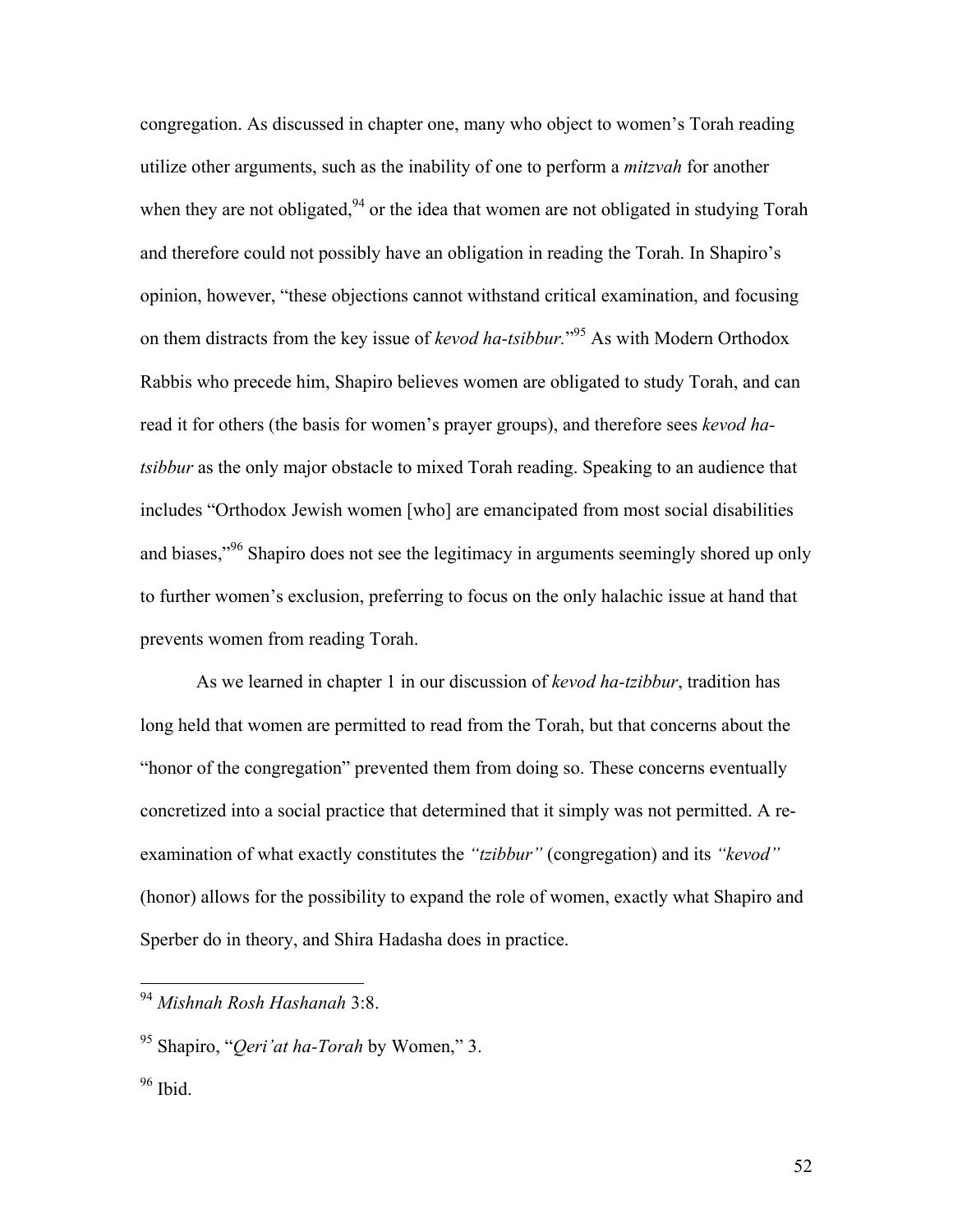Shapiro mentions other times in the Talmud where the "honor of the congregation" is discussed, in order to fully understand the meaning of the term and the context in which it is used. Those that constitute violations of *kevod ha-tsibbur* include allowing a child in rags or one without clothes to read the  $Torah, <sup>97</sup>$  stripping the ark bare in the presence of the congregation,<sup>98</sup> rolling up the Torah in front of the congregation,  $99$ and reading the Torah portion from a *chumash*, a book that contains the Torah portions or anything else that is not the actual scroll.<sup>100</sup> Shapiro writes,

From these Talmudic cases, it appears that *kevod ha-tsibbur* generally covers a range of related but distinct concepts, whose common purpose is to prohibit conduct that imposes unnecessary bother on the congregation […] or that disturbs the seriousness and propriety of the synagogue service.<sup>[01]</sup>

Each distinct concept must be further clarified in order to understand what exactly the Talmud is referencing as a 'violation' of the honor of the congregation. For example, stripping the ark bare and rolling the Torah scrolls in front of the congregation are not seen as offensive acts, but rather "inconveniencing the congregation by having it sit idly during the performance of ministerial tasks that should be done before or after the service."<sup>102</sup> As for women or ragged children reading the Torah, perhaps, suggests

<sup>100</sup> B.T. *Gittin* 60a.

<sup>101</sup> Shapiro, "*Qeri'at ha-Torah* by Women," 23.

 $102$  Ibid, 26.

 <sup>97</sup> B.T. *Megillah* 24b.

 $98$  The ark is where the torah is held, it is traditionally an ornamental closet that invokes memory of the Ark of the Covenant, which was in the first temple; B.T. Sotah 39b.

<sup>99</sup> B.T. *Yoma* 70a.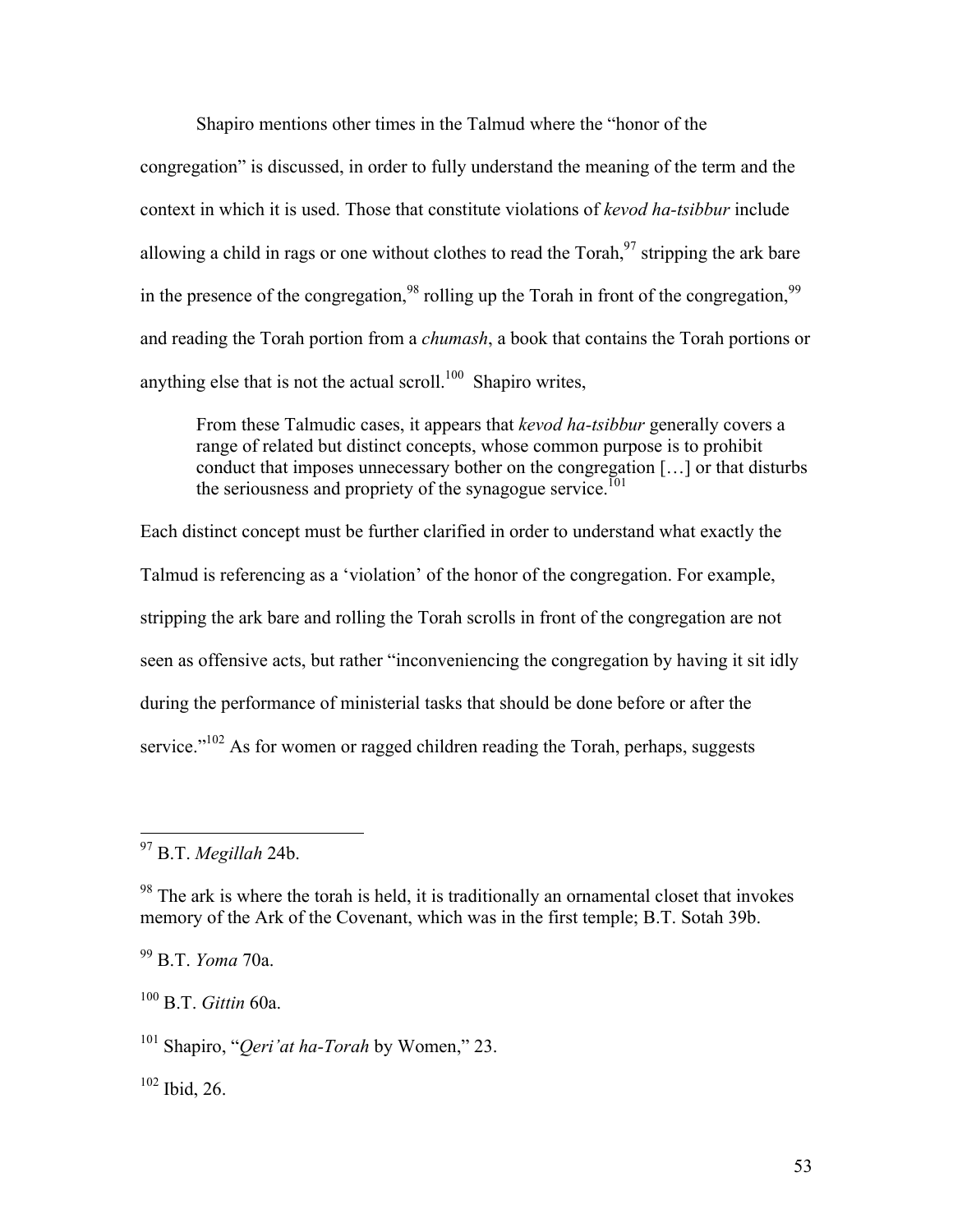Shapiro, it is not an affront to the congregation but rather "the glory of heaven that is desecrated."<sup>103</sup>

Contemporary Talmudic scholars may never understand the exact meaning of the 'honor' of the congregation, and according to Shapiro, that is exactly why it may have become irrelevant:

Just asking the question—'what is *kevod ha-tsibbur*?"—confirms that we have lost the immediate, intuitive understanding of why women may not read the Torah. *Kevod ha-tsibbur* is a social sensitivity, and the fact that it must be interpreted to us shows how far removed we are from the social culture of the Talmud. 104

Just as the Jewish tradition has evolved towards women's greater obligation in private prayer,<sup>105</sup> perhaps a re-examination of the needs and desires of the community warrants adjustment in the *halacha* concerning women reading Torah in synagogue.

There have been a few notable sources, both historic and contemporary, which have claimed that the prohibition of "honor of the congregation" may be overruled in favor of allowing women to read from the Torah for a variety of different reasons. For example, Maharam of Rothenburg, a Jewish legal scholar from 13<sup>th</sup> century Germany, stated that in a town where all of the men are *Kohanim*, the men should go up and read the first two *aliyot* but the women should read the rest. Typical Torah reading practice dictates that the first *aliyah* is read by a *Kohen*, the second by a *Levite*, and the third through seventh by any qualified Jewish people who are not either a *Kohen* or a *Levite*. Therefore, the Maharam states that it is better for women to read the remaining five

 $103$  Ibid.

 $104$  Ibid.

<sup>&</sup>lt;sup>105</sup> See chapter 1.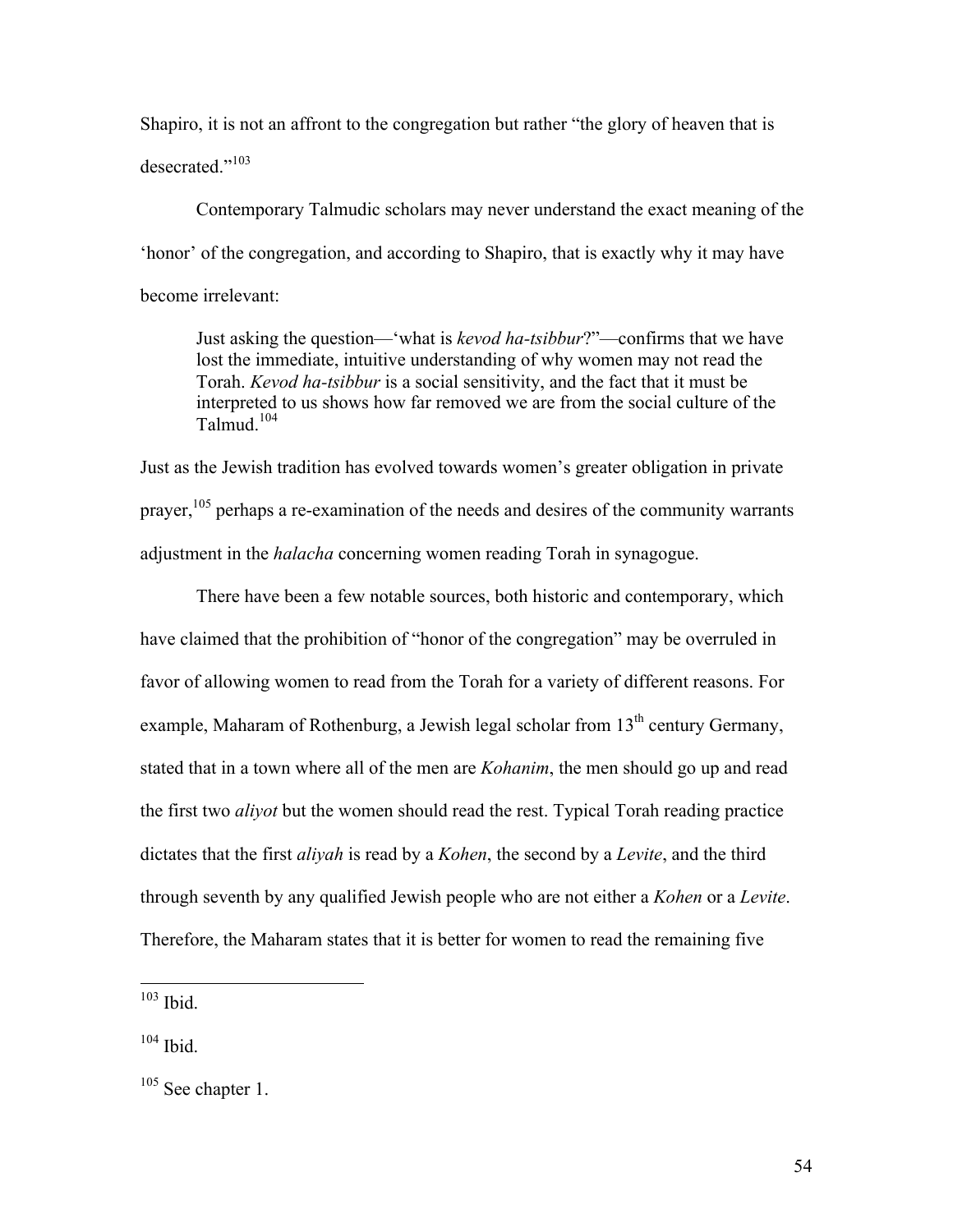aliyot, lest the community think the men who read the third through seventh *aliyot* were not genuine *Kohanim*.<sup>106</sup> Even more interestingly, another 14<sup>th</sup> century rabbinic sage (Rabbi David son of Shmuel Kochavi) wrote the following about women reading Torah:

One of the great teachers wrote that [with respect to] those who pray in their homes with [a *minyan* of] ten, a woman may read the Torah there, because [a *minyan*] is regarded as a congregation (*tzibbur)* only when they pray in the synagogue. $107$ 

From this comment, we can conclude that the objection to women reading from Torah

did not have to do with the act of reading Torah itself but rather (as was discussed earlier

in this section) because women reading from the Torah would somehow imply that their

male counterparts are unable to do so, or it would be seen as an embarrassment to the

congregation that allows women to read for them. Shapiro therefore believes that in those

communities where there is an agreement about women's Torah reading as not violating

the dignity of the congregation,

[W]omen may be permitted to read the Torah (or at least portions of it); … *kevod ha-tsibbur* should be regarded as a relative, waivable objection that is not universally applicable.<sup>108</sup>

Sperber contributes to Shapiro's argument, noting that there are many times when *kevod-*

*ha-tzibbur* is put aside:

The concept [of *kevod ha-tzibbur*] implies not an absolute legal prohibition as much as a sound policy recommendation calling for the community to avoid certain actions because they are inappropriate".<sup>109</sup>

 <sup>106</sup> For instance, they (or their fathers) had done something to lose their *Kohen* status (married a convert or a divorcee); see appendix for further definition of *Kohanim.*

<sup>107</sup> *Sefer HaBatim (Beit Tefillah Beit HaQuodesh,* Herschler ed., p. 236 #6), as translated by Shapiro in "*Qeri'at ha-Torah* by Women," 39.

<sup>108</sup> Shapiro, "*Qeri'at ha-Torah* by Women," 52.

<sup>&</sup>lt;sup>109</sup> Sperber, "Women and Public Torah Reading," 4-5.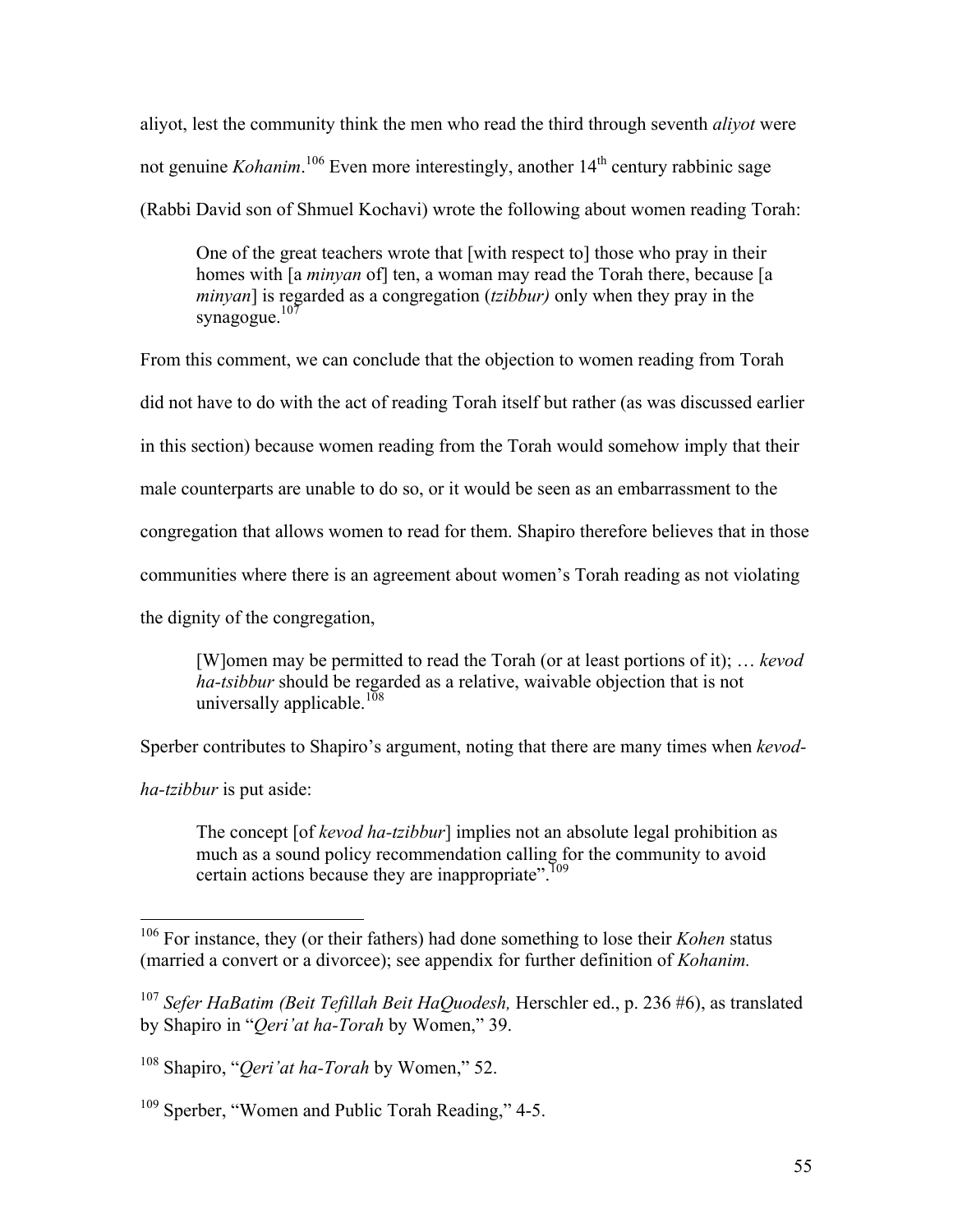Sperber also believes that the idea of *kevod ha-beriyot*, or human dignity, overrides any supposed or real *kevod ha-tzibbur*. Sperber believes that it is possible "the congregation has waived its dignity, or that it senses no affront at all to its dignity in women being granted *aliyyot*."<sup>110</sup> Recognizing that women have a strong desire and "yearning"<sup>111</sup> to participate in communal Torah reader, Sperber remarks that

*kevod ha-beriyot,* individual dignity, must overcome *kevod ha-tsibur,* particularly when the concept of *kevod ha-tsibur* does not really pertain as it might have in ancient and medieval times.<sup>112</sup>

# Conclusion

Shira Hadasha represents the dynamism of *halacha* and how the *halachic* process has progressed over time to include women at greater levels of participation. To the founders of Shira Hadasha, not only is there *halachic* justification for their *minyan*, but Jewish law must reflects the changing dynamics of the modern world. Rather than leave their communities to join *masorti* (conservative) or reform synagogues which grant full equality to women within the prayer service, the founders of Shira Hadasha engaged with the discourse of Orthodoxy to create an entirely new mode of prayer that exists within their accepted understanding of *halacha*.

Although the *minyan* represents another example of women achieving greater autonomy, on the heels of women's prayer groups, various male figures remain a significant aspect of the *minyan*'s success. They include the rabbis who wrote responsa

<u> 1989 - Andrea San Andrea San Andrea San Andrea San Andrea San Andrea San Andrea San Andrea San Andrea San An</u>

<sup>110</sup> Sperber, "Women and Public Torah Reading," 10.

 $111$  Ibid.

<sup>&</sup>lt;sup>112</sup> Sperber, "Women and Public Torah Reading," 11.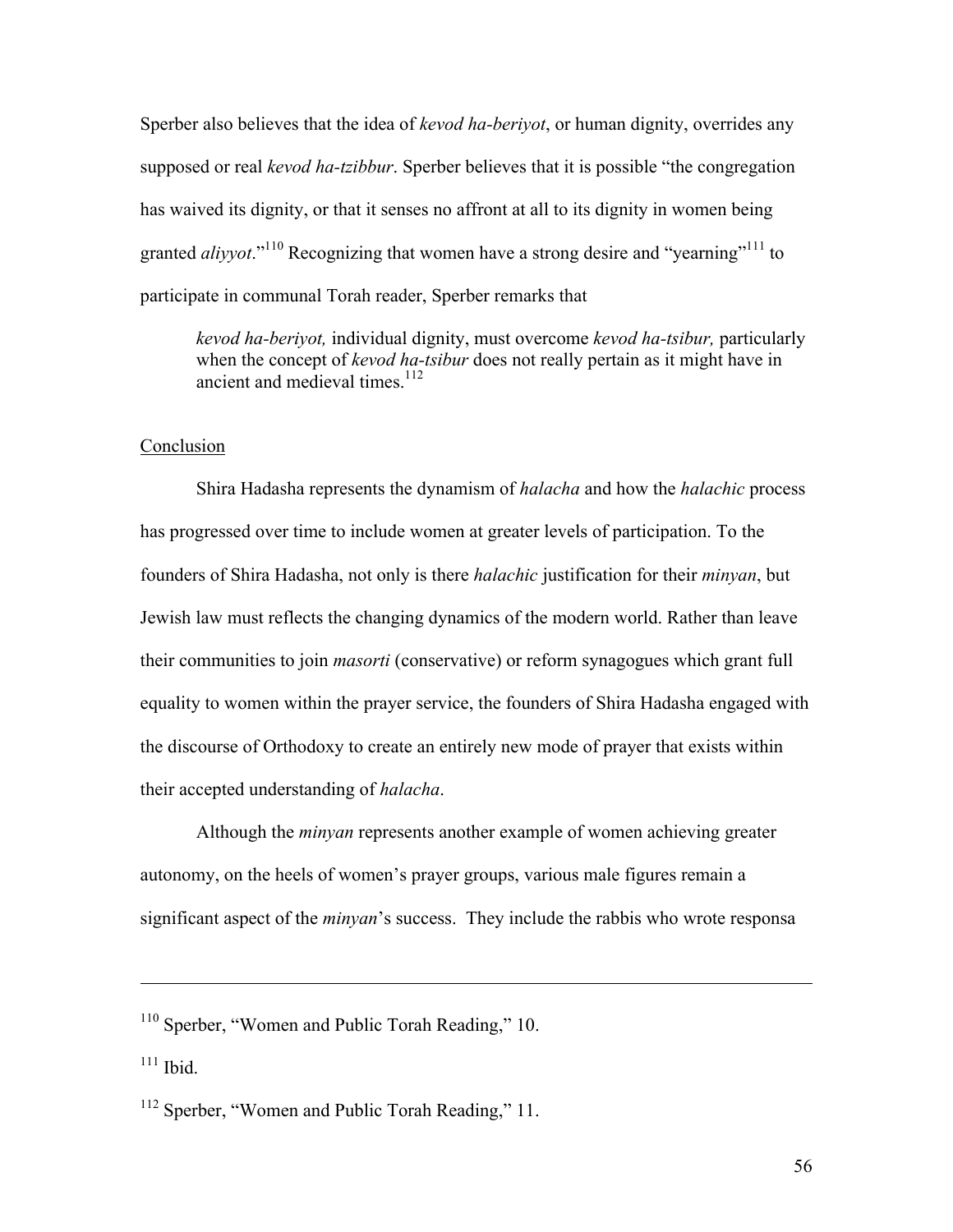in support of partnership *minyanim* and the husbands who agree that their wives deserve greater inclusion within the bounds of *halacha* and have been present since the first meeting to support such aspirations. To some critics, Shira Hadasha does not yet go far enough as the community still dictates that ten men (not ten congregants) be present in order to recite those prayers requiring a *minyan*, and because women are still not permitted to lead certain aspects of the service. Therefore, many individuals desiring full equality for women, and in opposition to the ongoing separation between men and women in Orthodox communities such as Shira Hadasha, look to communities such as Kehilat Hadar that offer a different approach to egalitarianism by defining themselves as *halachic* while rejecting an affiliation with Modern Orthodoxy.

#### **B. Kehilat Hadar—A New Approach to** *Halacha* **and Egalitarianism**

Founded in 2001, Kehilat Hadar (Hebrew for *Community of Glory*) is the prototypical example of an independent *minyan* that is committed to traditional prayer and equal opportunities for women, but that sees itself as transcending existing denominational labels. It has now expanded to include not only a vibrant weekly prayer space, but also an institute dedicated to the ideals of *halachic* egalitarianism.

The meeting of a few friends at a bar in New York City, reminiscing about an egalitarian college Hillel and inspired by the spirited services they encountered in Israel, led Elie Kaunfer, Ethan Tucker, and Mara Benjamin to found Kehilat Hadar (as it was later called) in April 2001. The first Shabbat services brought sixty people into Tucker's apartment and later grew over the course of a few years to weekly services with 180

57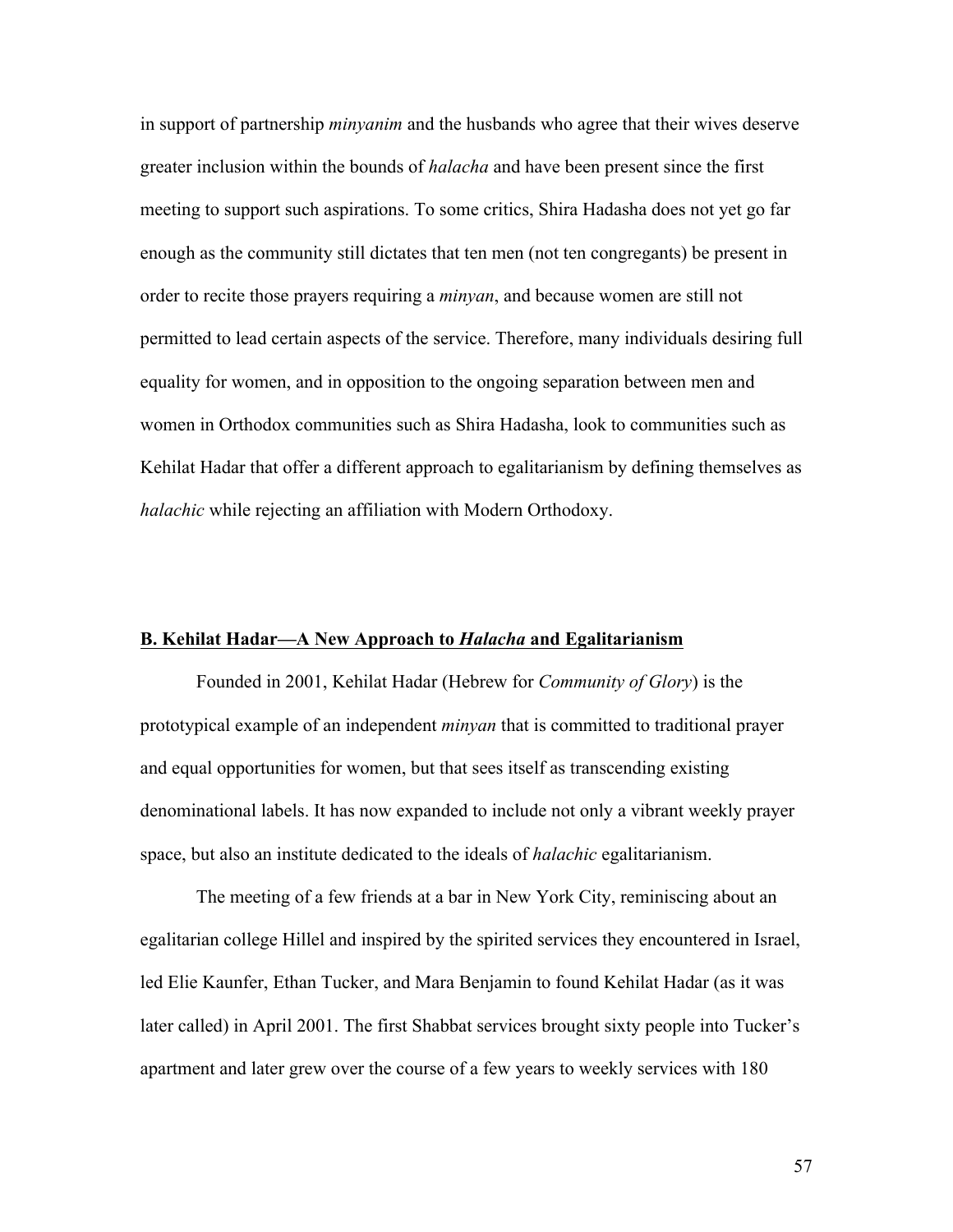people in attendance. There are many differences in the prayer services at Kehilat Hadar that distinguish it from denominational synagogues and other existing Jewish communal practices. The traditional structure of the Reform and Conservative synagogue has been removed in favor of greater inclusion and participation of all members. As opposed to a Rabbi standing at a pulpit in the front of the room facing the congregation, a community member (who has been chosen beforehand and generally rotates weekly) leads the prayer service from within the prayer space. This leader faces the same direction as the rest of the worshippers, looking towards the Ark, similar to Orthodox synagogues and *yeshivot*. <sup>113</sup> Hadar defines itself as traditional and recites the entire prayer service generally only followed by Orthodox communities, but it differentiates itself from Orthodoxy by choosing to remove the *mechitza* between men and women in favor of one mixed-gender section. Women are also able to lead every aspect of the service, including those aspects requiring a *minyan*, a difference from the partnership *minyan* model of Shira Hadasha.

The knowledge and participation of the community during services at Hadar also distinguish it from many non-Orthodox Jewish communities. A majority of the participants are comfortable in Hebrew and well versed in the prayer book, and therefore feel comfortable harmonizing or suggesting different tunes to the prayer leader. As a selfselecting group that is generally more literate in Jewish matters than most Conservative or Reform Jews, the attendees at Hadar have already come to the determination that such practices are not only halachically permitted but desirable.

 <sup>113</sup> <sup>A</sup>*yeshiva* (pl. *yeshivot*) is a Jewish educational institution that focuses on the study of religious texts.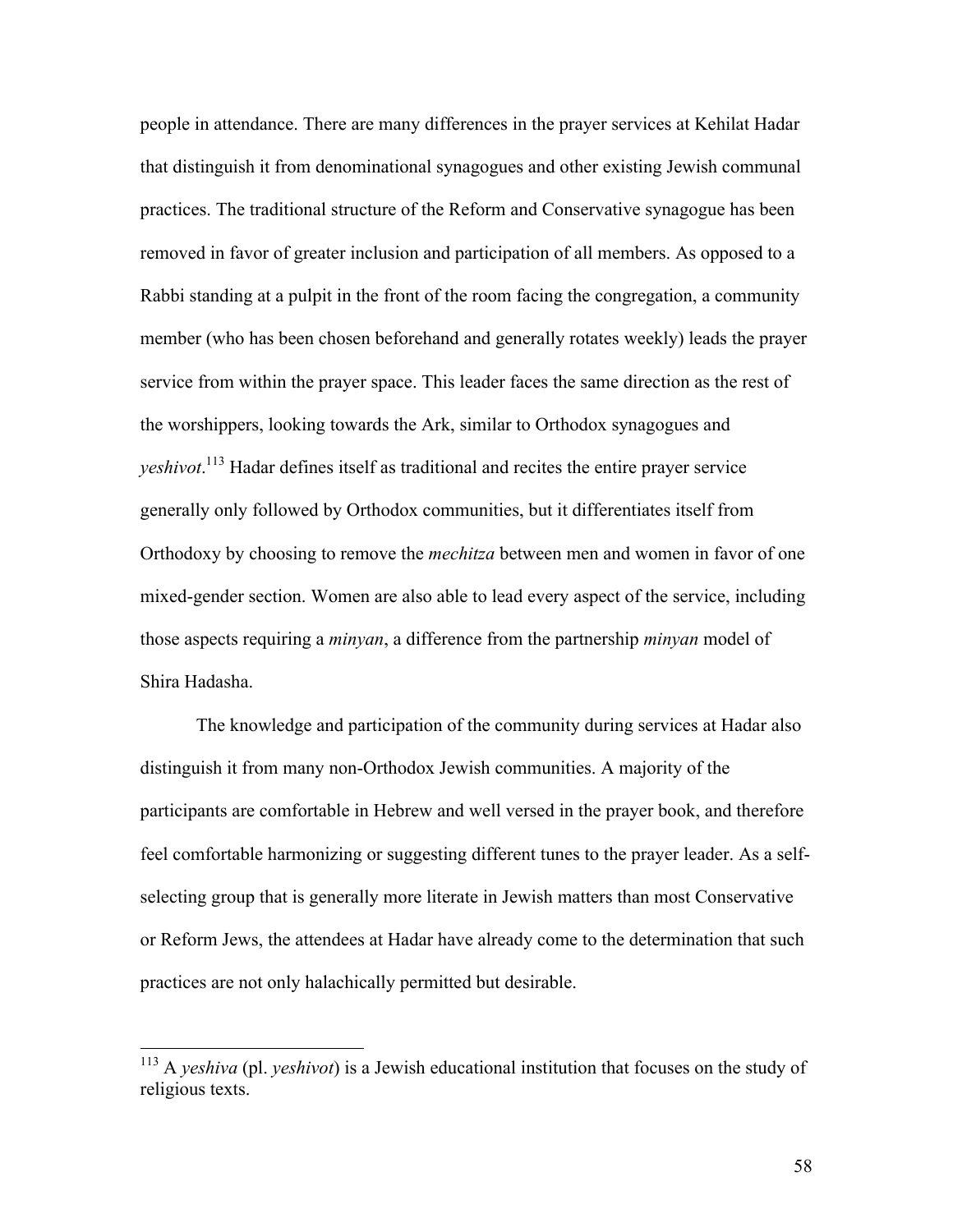Many of the people who go to Hadar recognize that they are each contributing to the unique prayer experience that makes it significant. Yet, as Elie Kaunfer notes, Hadar did not set out to start a revolution. Rather,

The core reason Hadar succeeded is because it did not attempt a big picture reinvention of Jewish tradition or practice…[it] tackled a number of discrete issues with a larger vision toward excellence, inspirational davening, and rethinking some basic assumptions about how American egalitarian worship communities can be constituted<sup>114</sup>

In addition to building a solid prayer community and acting as a guide for other independent *minyanim*, in 2006 Hadar expanded to form Mechon Hadar (Hadar Institute), which included Yeshivat Hadar, "the first full-time egalitarian *yeshiva* in North America,"<sup>115</sup> and the *Minyan* Project, consulting and networking for the more than 70 independent *minyanim* worldwide.

Hadar encompasses a unique place in the Jewish world because its adherents are serious about *halacha*, but also serious about egalitarianism in every aspect of their lives. Through the *yeshiva*, it is training a new generation of traditional Jews who do not see these two systems in conflict with one another. Hadar also introduces *halacha* to those who were previously hesitant to consider it because of an assumption that the Jewish legal system is anti-egalitarian and anti-progressive. As Ethan Tucker explains,

[Jewish law] ought to be applicable to a vast range of possible Jewish communities - not just those conventionally referred to as "halachic" - ultimately

 <sup>114</sup> Elie Kaunfer, *Empowered Judaism*, *18*.

<sup>&</sup>lt;sup>115</sup> "Mechon Hadar-About Us: Overview," Mechon Hadar, last modified 2013, http://www.mechonhadar.org/about-us1.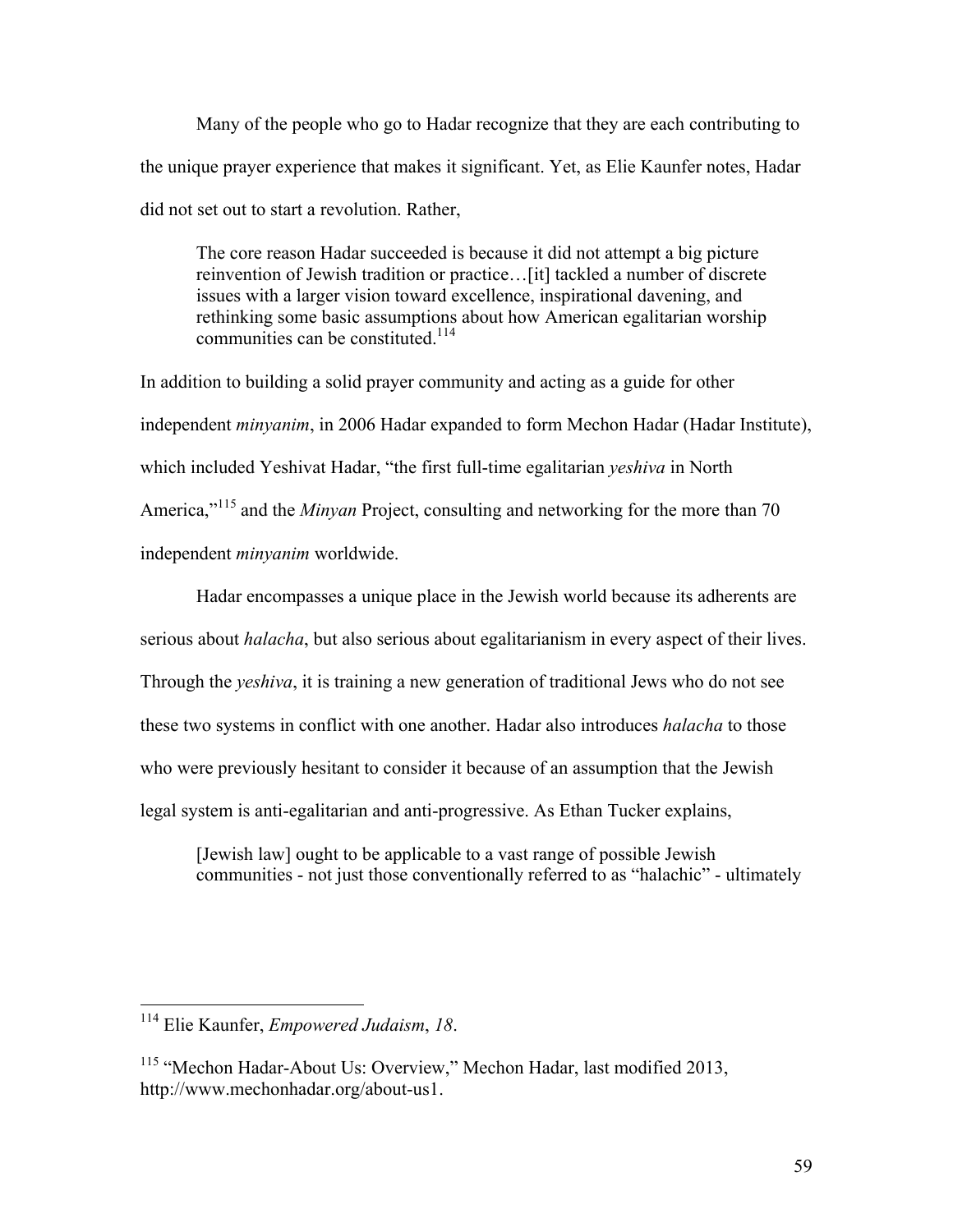including any community that wants to bring the discourse of *halacha* to bear on contemporary Jewish life.<sup>116</sup>

The multiple iterations of egalitarianism and *halacha* that Hadar provides, through its various programs, allow for this principle to shine forth.

### Halachic Justification for Egalitarianism at Hadar

Mechon Hadar, in collaboration with The Halakhah Think Tank (an online forum founded in 2005 to brainstorm "approaches to some of the most pressing issues arising in Jewish law today"), <sup>117</sup> published a 90-page article in 2009 which details the *halachic* justification for Kehilat Hadar's prayer service.<sup>118</sup> It included the acceptance of counting women in a traditional *minyan* and women acting as *shlichot tzibbur* (communal prayer leaders). Written by Rabbis Micha'el Rosenberg and Ethan Tucker, the article makes the argument that there is no basis for excluding women from equal leadership roles in the synagogue, and it provides various examples of this claim from rabbinic sources.

<sup>&</sup>lt;sup>116</sup> Ethan Tucker, "What Independent Minyanim Teach Us About the Next Generation of Jewish Communities," *Zeek: A Jewish Journal of Thought and Culture,* Spring 2007, www.zeek.net/801tucker.

<sup>&</sup>lt;sup>117</sup> "Mission Statement," *Halakhah Think Tank*, April 19, 2005, www.halakhah.org.

 $118$  Ethan Tucker and Micha'el Rosenberg, "Egalitarianism, Tefillah and Halakhah," (*Open Source: A Halakhah Think Tank* and *Mechon Hadar*, Advance Draft Copy, 2009, Accessed from www.halakhah.org).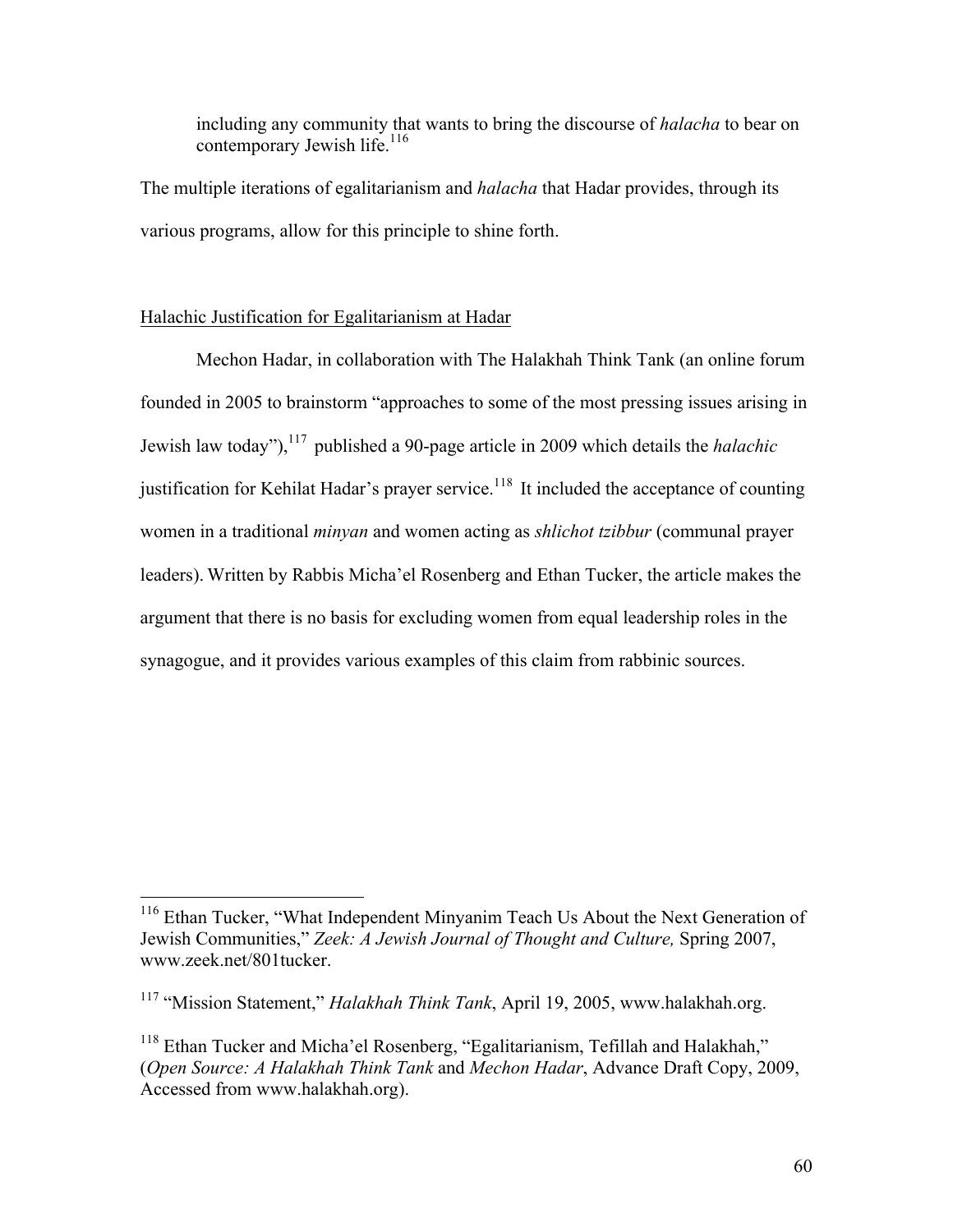### *Women as communal prayer leaders (shlichot tzibbur)*

The main role of the communal prayer leader is to publically recite the repetition of the *amidah*<sup>119</sup> (also known as the *shemonah esrei;* a silent prayer that is central to the Jewish prayer service and is said at each of the three daily services) for the gathered community during the morning and afternoon services. Additionally, the *shaliach tzibbur* completes *devarim she-be-kedushah* (literally translated as "holy things"; the portions of a prayer service that can only be said in the presence of a *minyan*). In the *Shulchan Aruch*, it is ruled that the communal prayer leader has an obligation to perform the repetition of the *amidah* for the community in case "there is someone who does not know how to pray" (for example, does not know Hebrew or does not have a prayer book in a language they can read).<sup>120</sup> Even if everyone praying in the synagogue is literate in Hebrew and the communal prayer leader's repetition of the *amidah* appears to be unnecessary, he still must complete the repetition. Therefore, the question arises as to whether women are permitted to take on this role for the entire community. As my first chapter showed, women are indeed obligated in prayer and therefore some scholars argue that women could serve as the communal prayer leaders for their communities, as they too are obligated in the same manner as men.

Certain contemporary sources have claimed that while women are obligated in prayer, they are not obligated in the *mitzvah* of "public prayer" (or, in other words, praying in a *minyan*), and thus cannot fulfill it for others. This topic seems to be a

<sup>&</sup>lt;sup>119</sup> The *amidah* is one of the paramount prayers of the Jewish prayer service and is recited three times a day, at each daily prayer service. In the morning and afternoon services, the communal prayer leader repeats the entire prayer out loud for the community.

<sup>&</sup>lt;sup>120</sup> Shulchan Aruch, *Orach Hayyim* 124:1, as translated by Tucker and Rosenberg, in "Egalitarianism, Tefillah and Halakhah," 3.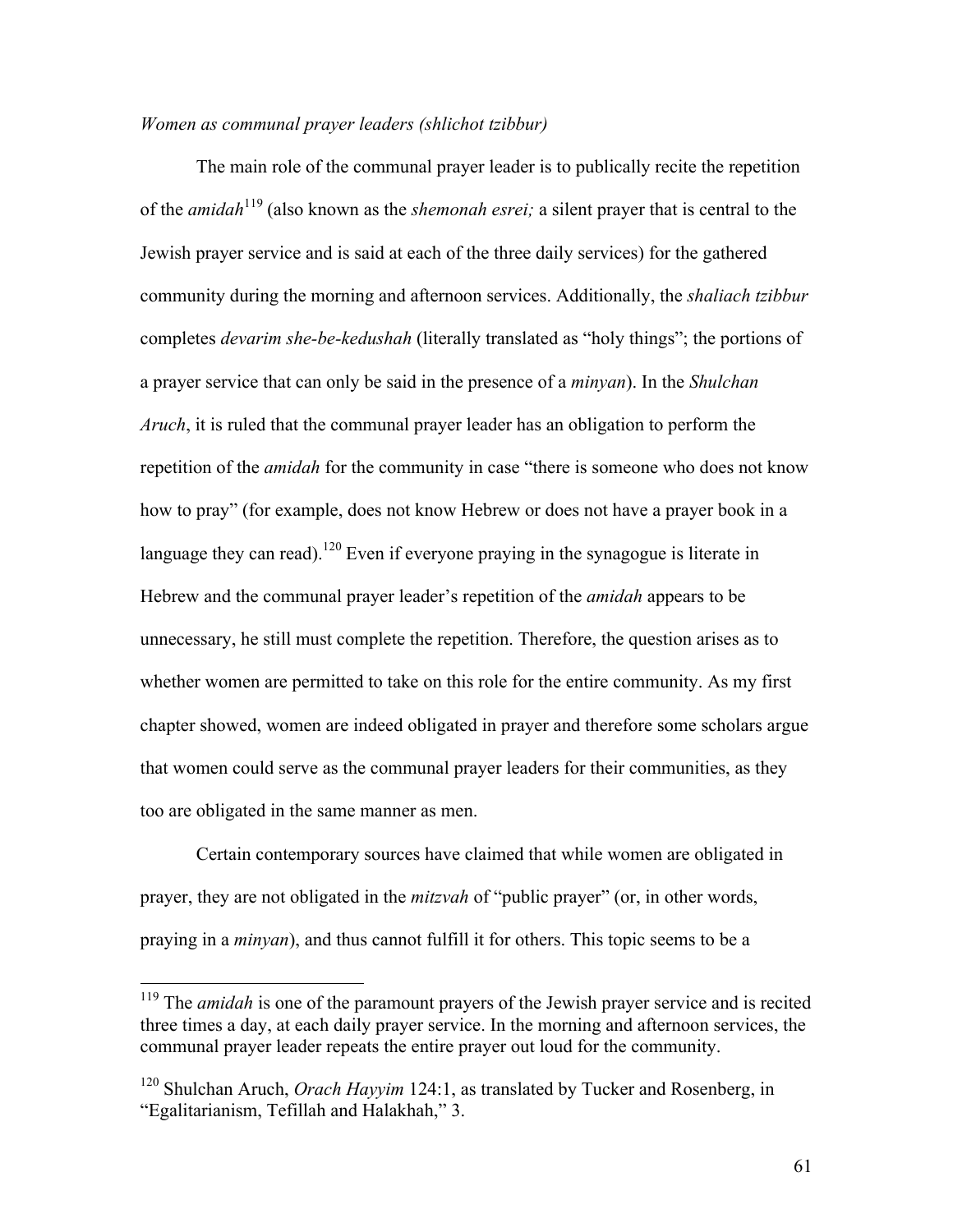uniquely recent phenomenon, taken on only to provide justification for women's continued exclusion from leadership roles. If one ignores the question of whether or not women count in a *minyan* (for which Hadar's explanation will be provided later in the chapter), the only question that remains is whether it is incumbent upon women, men, both genders, or neither to pray in a *minyan*.

Many scholars look to the following proof, where Rabbi Eliezer freed his slave so that he could provide the tenth person for the *minyan* for clarification on one's obligation in a *minyan*:

It happened that R. Eliezer entered the synagogue and did not find ten, so he freed his slave and rendered him the completion of the ten...How could he act thus? Did not R. Yehudah say "Anyone who frees his slave transgresses a positive commandment, as it said 'forever treat them as slaves' (Leviticus 25:46)"?! … For a *mitzvah* it is different. [But] it is a *mitzvah* that is performed through a transgression! A communal *mitzvah* is different. And R. Yehoshua ben Levi said, "A person should always get up and go early to the synagogue in order to merit and be counted with the first ten..." $\frac{1}{21}$ 

This passage highlights the central importance of the *minyan*, as R. Eliezer transgresses a positive commandment in order to fulfill the *mitzvah* of the *minyan*. Yet, scholars remain divided as to under what category of *mitzvot* this specific "communal *mitzvah*" falls. Tucker and Rosenberg claim that this "communal *mitzvah*" <sup>122</sup> creates a different *mitzvah* that is indeed important but not incumbent on the individual. As they explain, "all individuals who count in a *minyan* are responsible to do what they can to make sure the community has a *minyan*, but there is no individual obligation<sup>"123</sup> and that "while it is

<sup>&</sup>lt;sup>121</sup> B.T. *Berachot* 47b, as translated by Tucker and Rosenberg, in "Egalitarianism, Tefillah and Halakhah," 20.

<sup>&</sup>lt;sup>122</sup> Tucker and Rosenberg, "Egalitarianism, Tefillah and Halakhah," 20.

<sup>123</sup> Ibid.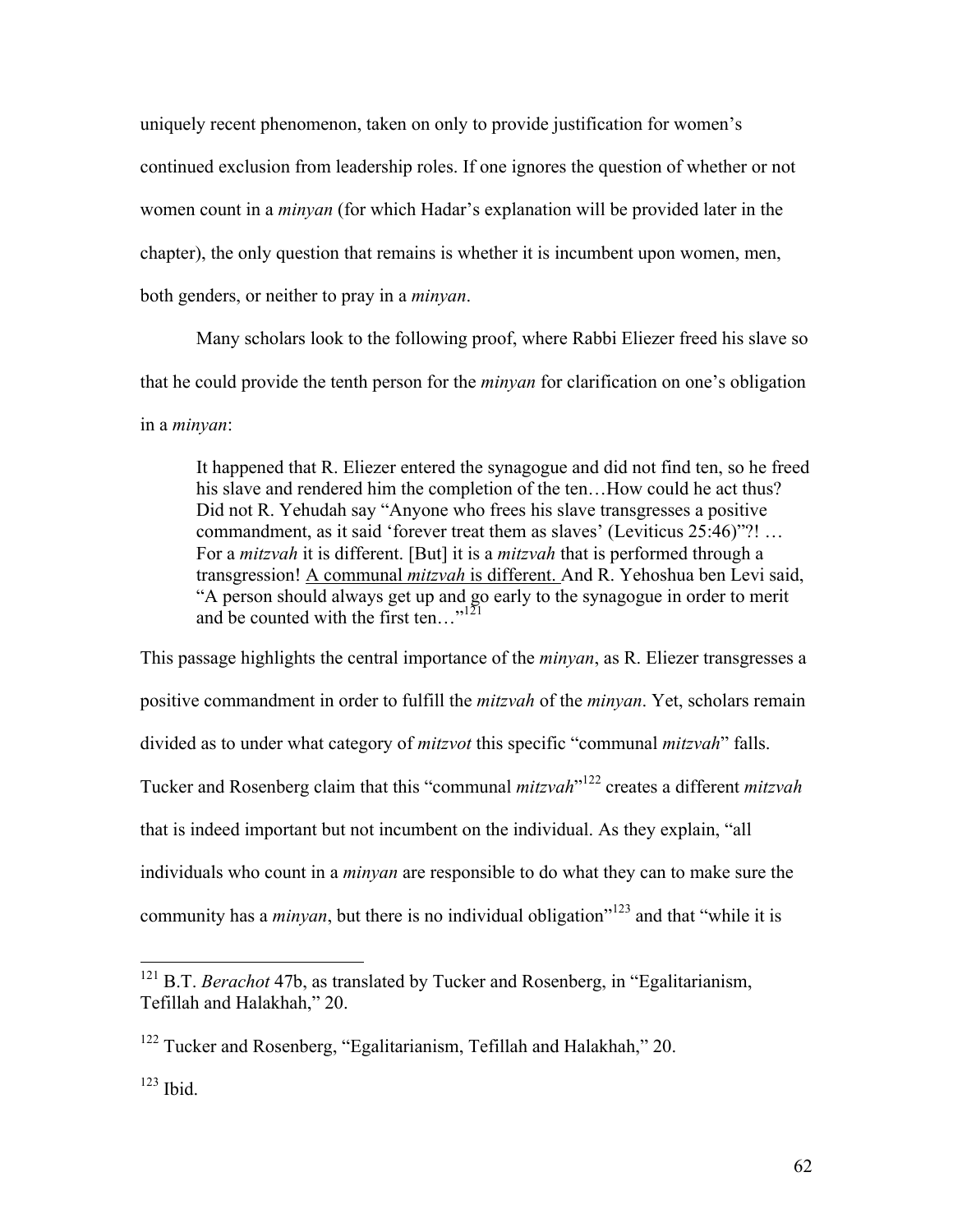certainly praiseworthy, beneficial, and possibly even of deep importance to pray in a

*minyan*, it is not a formal obligation like other *mitzvot*."<sup>124</sup> The explanation given for this

justification is that a single individual would be unable to fulfill this obligation on his or

her own, and therefore it is not feasible to impose the obligation upon a single person.

The *Gemara* also shows instances where certain commitments take precedent over prayer

in a *minyan*, or when it would be "difficult"<sup> $125$ </sup> to make it to the synagogue:

R Yitzhak asked R. Nahman: why didn't you come to synagogue to pray? [Nahman] said to him: I couldn't. [Yitzhak] said to him: then gather 10 and pray. [Nahman] said to him: that would be difficult for me. Then why not tell the *hazzan* [cantor] to inform you of when they are praying? [Nahman] said to him: why should I go to such lengths? [Yitzhak] said to him: because R. Yohanan said in the name of R. Shimon b. Yohai: what is the meaning of the verse "I am my prayer to you YHWH, at a time of goodwill (Psalms 69:14)? When is a time of goodwill? When the community is praying  $[\dots]$ 

And Abaye said: Originally, I would study in the house and pray in the synagogue. When I heard that which R. Hiyya b. Ami said in the name of Ulla – "From the time the Temple was destroyed, the Holy, Blessed One has only the four cubits of Halakhah" – I would pray only where I studied. R. Ami and R. Asi, even though there were thirteen synagogues in Tiberias, would pray only between the columns where they studied.<sup>126</sup>

In this passage there are two instances where the Rabbis in the Talmud do not see the

necessity in praying with a *minyan*. In the first section, Rabbi Nahman speaks to Rabbi

Yitzhak and states that it would be "difficult" to come to the synagogue, even though R.

Yitzhak notes the importance of praying in a community, as stated by earlier sources.

 $124$  Ibid.

<sup>125</sup> Ibid, 22.

 $126$  Berakhot 8a, translated by Tucker and Rosenberg in "Egalitarianism, Tefillah and Halakhah," 22-23.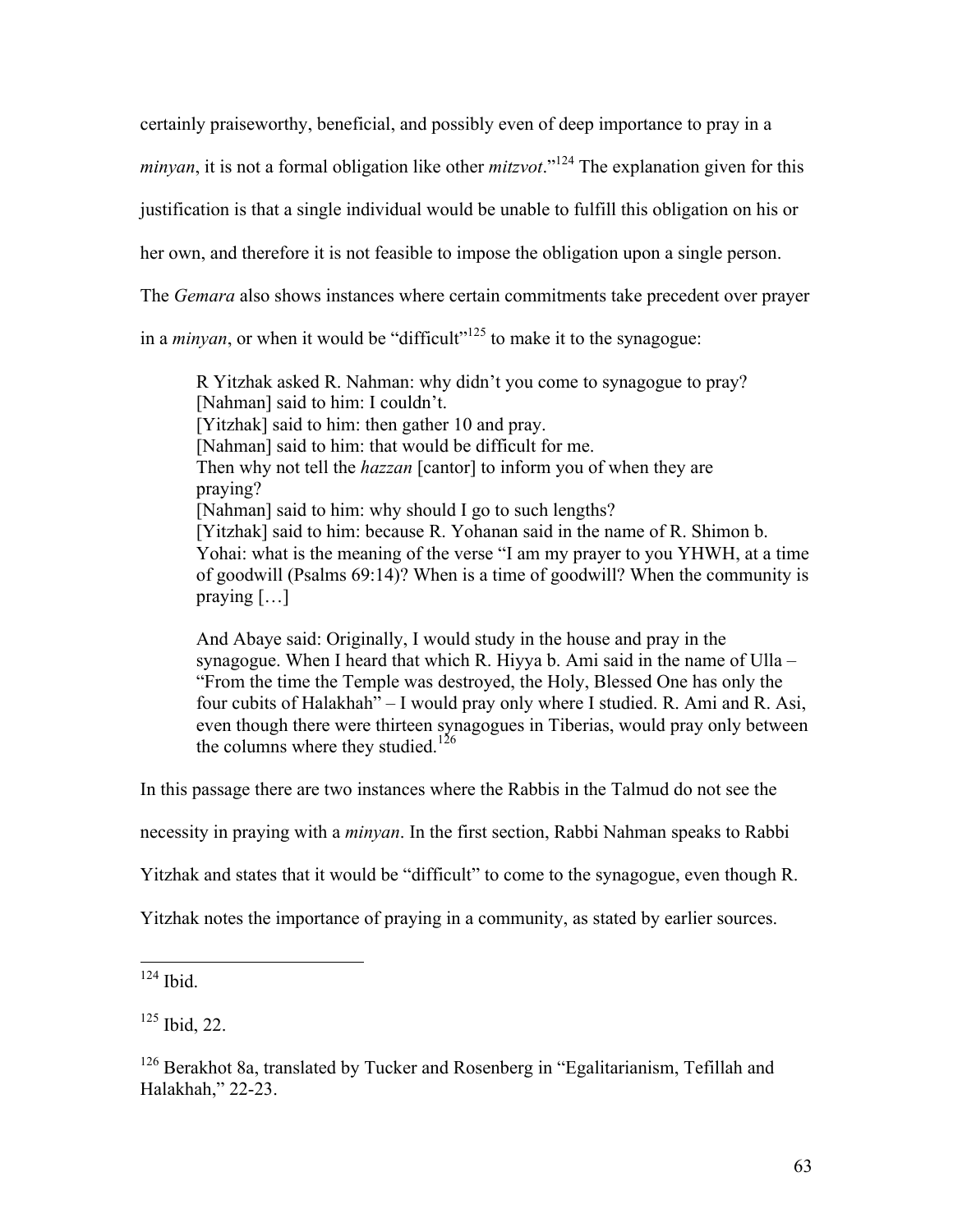This circumstance shows that R. Nahman does not see an innate obligation in going to the synagogue. In the second example, several Rabbinic sages concluded that it was more imperative for those engaged in Torah study to pray at the *Beit Midrash* (house of study) to optimize their studying time, rather than travel to the nearby synagogue.

Various commentators on the Talmud have debated the ramifications of the aforementioned opinions and weigh them differently. Maimonides for example, avoids any language mentioning a personal obligation in prayer, while stressing the "metaphysical benefits" of praying with the community.<sup>127</sup> 17<sup>th</sup> century Rabbi Yair Bacharach, who wrote (and was also known as) The *Havot Yair*, justifies his claim that there is no personal obligation in the *minyan*, drawing on the earlier Talmudic example of R. Eliezer freeing his slave to complete the *minyan*:

It seems to me that the intent is not that such a mitzvah [of praying in a *minyan*] is incumbent on every Israelite, rather it means to suggest that it is the sanctification of God's name, and only among the many, and had he [R. Eliezer] not freed him, this mitzvah would have been unfulfilled by all of the people gathered together.<sup>128</sup>

Rabbi Bacharach follows the dominant opinion that the obligation to pray in a *minyan* is communal and therefore not incumbent upon the individual. Additionally, by showing circumstances where the sages in the Talmud would choose not to pray in a *minyan*, one can see that the *mitzvah* is ideal rather than obligatory. Once can surmise that if no individuals are obligated in public prayer, women can potentially serve at least one of the functions of the communal prayer leaders, that of reciting the repetition of the *amidah*.

 $127$  Rambam, Laws of Prayer, 8:1, 3, as translated by Tucker and Rosenberg, "Egalitarianism, Tefillah and Halakhah," 23.

<sup>&</sup>lt;sup>128</sup> The *Havot Yair*, as quoted in Tucker and Rosenberg, "Egalitarianism, Tefillah and Halakhah," 24.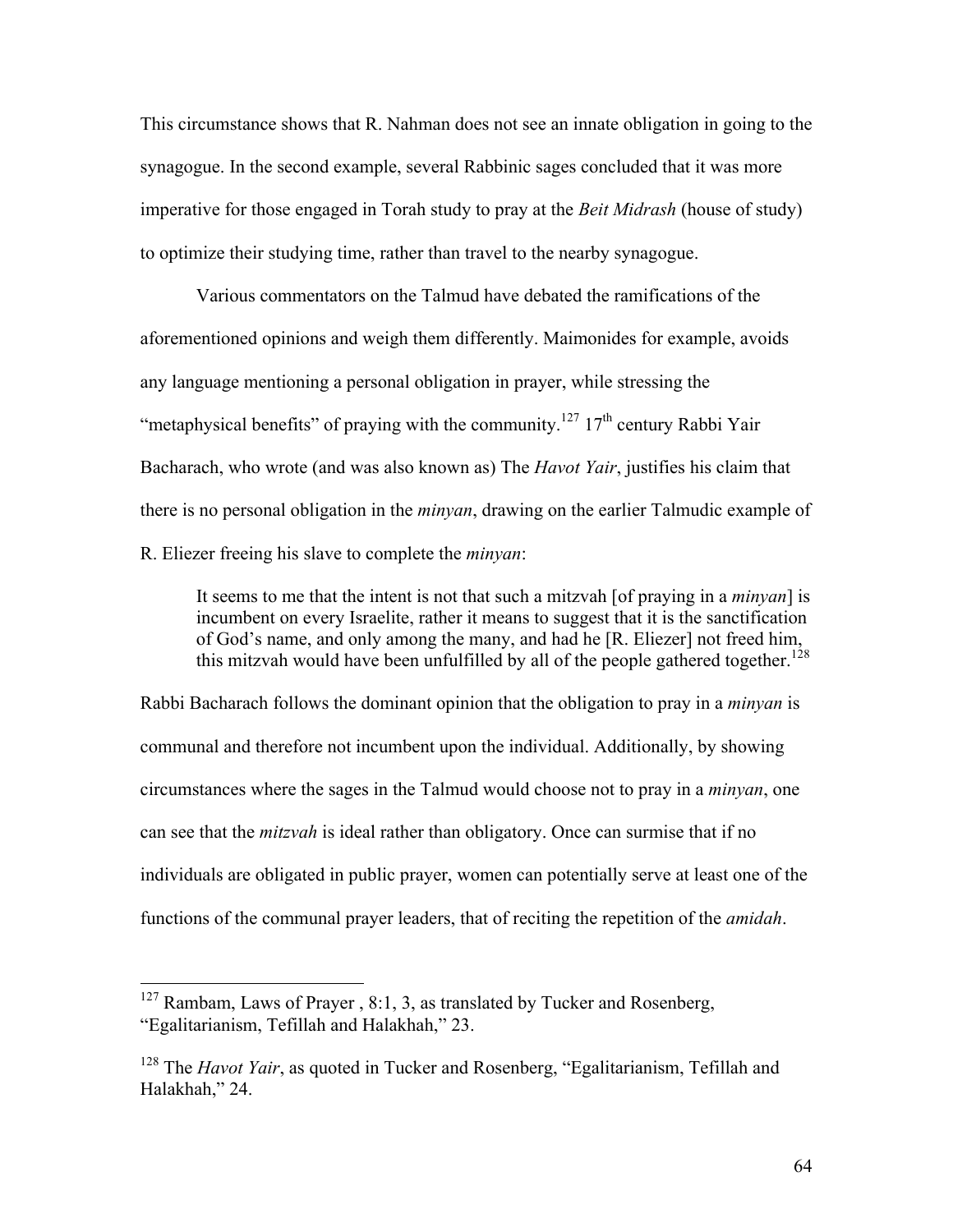Since both men and women are equally obligated to pray, the only obligation women would theoretically fulfill for others is that of prayer, if perchance the congregants are not able to do it themselves. Women reciting *devarim-she-bekedusha*, on the other hand, provides additional complications.

The other function of the communal prayer leader is to recite *devarim she-bekedusha*, ("holy things") for the congregation, and they can only be said in the presence of a *minyan*. <sup>129</sup> Many wonder whether women can recite *devarim she-be-kedushah* for others, regardless of their inclusion in a minyan. As discussed earlier, one of the major *devarim she-be-kedushah* that has Talmudic justification for women's participation is Torah reading. Women are seen to be able to fulfill the obligation for others, but they are advised not to do so because of the "honor of the congregation." However, it was shown in my discussion on the partnership *minyan* Shira Hadasha that there are a few important commentators, both historic and contemporary, who have claimed, for a variety of reasons, that the issue of the "honor of the congregation" may be overruled in favor of allowing women to read from the Torah. Hadar goes further than women's Torah reading to explore the additional *devarim she-be-kedushah* that women could lead as communal prayer leaders. These include the prayers *kaddish* (a hymn of praises in a few forms that sanctifies God's names)*, kedushah* (the third section of the *amidah*, which when recited in the repetition is longer than the silent version)*, and barchu* (the call to the community to prayer). The only issue that arises with women leading each of these sections is again *kevod ha-tzibbbur,* "honor of the congregation."

 <sup>129</sup> See also appendix for the list of *devarim she-be-kedushah*.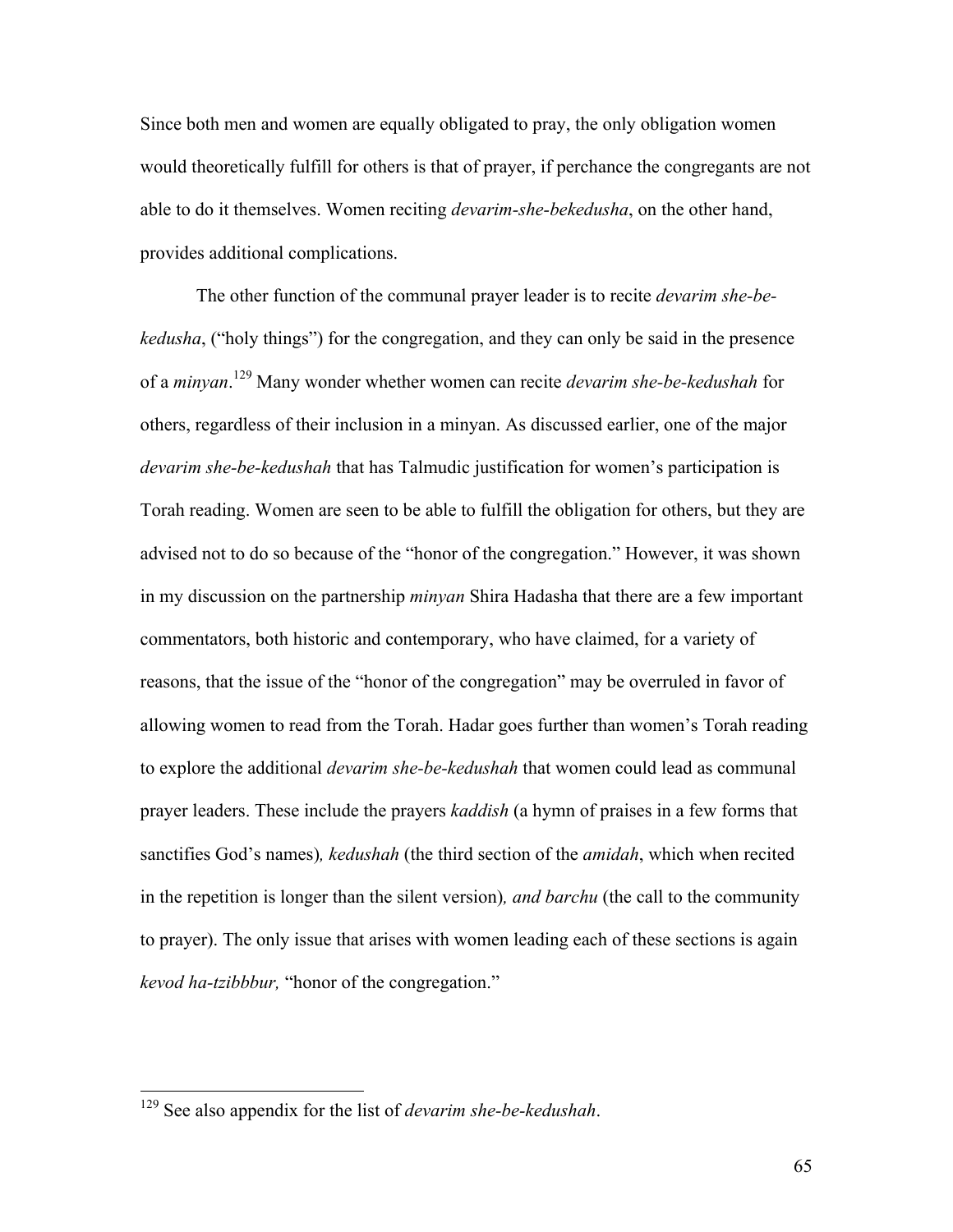Rabbinic authorities disagree as to whether or not the individual is obligated in the sections of the prayer service that are *devarim she-be-kedushah* (excluding the Torah service, which is in a different category). Some scholars, such as Ramban and others, claim that there is not an individual obligation to say "amen" (as is done after the aforementioned prayers), while other authorities such as Ra'avad, Rashba, and Beit Yosef do not discuss any sort of personal obligation in these communal acts.<sup>130</sup> Regardless, authors Tucker and Rosenberg assert the following about women leading the community in *devarim she-be-kedushah*:

Even under the assumption that they do no count toward the *minyan*, [this question of women leading *devarim she-be-kedushah*] is nothing more and nothing less than the same question as that of their fitness to read Torah, that is, whether it brings honor or disgrace to the community.<sup>131</sup>

Once again, the question becomes: what is socially acceptable for the particular community, and what would be so drastic a step that a certain proportion of its members might be adversely alienated?

To demonstrate a community that adjusts to fit the needs of its members, Tucker and Rosenberg aptly cite  $20<sup>th</sup>$  century American Rabbi Aharon Soloveichik and his decision to permit women to say mourner's *kaddish*. <sup>132</sup> He believed that women's participation at the greatest extent possible (both at the time, in 1993, and as allowed by *halacha*) was the right way to combat the threat of greater assimilation among American Jewry; by permitting women to say the mourner's *kaddish* for their loved ones, they

 $131$  Ibid.

<sup>&</sup>lt;sup>130</sup> See Tucker and Rosenberg, "Egalitarianism, Tefillah and Halakhah," 48.

<sup>132</sup> The mourner's *kaddish* is the prayer said by mourners at each prayer service throughout the day, and must be recited in the presence of a *minyan*.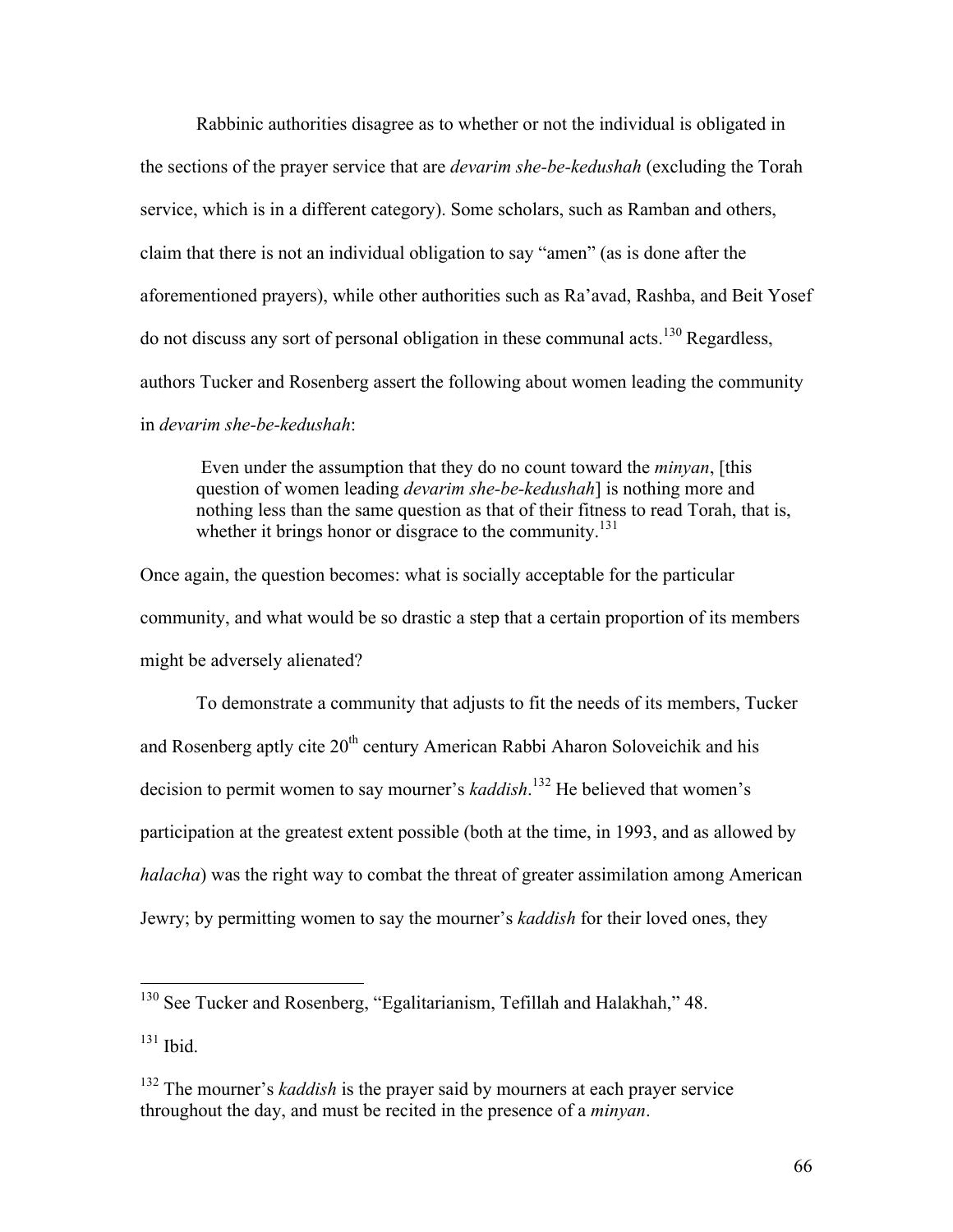would feel greater ownership over their Judaism and role within the community. Today, it has become acceptable for women to say the *kaddish* in certain Modern Orthodox synagogues, although it is still far from normative in every community. It is not out of the realm of possibility for a man to leave the synagogue upon hearing a woman recite the mourner's *kaddish*, even if his exit impedes the existence of a *minyan* and thus the woman's ability to say the mourner's *kaddish*. On the other hand, in those communities that are committed to including women to even greater levels, and thus believe they should have as much participation as their male counterparts, the 'honor of the community' includes the 50% of the community (sometimes more, as is seen by the number of women who participate in independent *minyanim*) who would otherwise feel alienated and excluded.

While partnership *minyanim* view the "honor" of the community as being adjusted to allow women to read from Torah and lead the sections that do not require a *minyan*, most of them are still trying to exist within the Orthodox framework and achieve at least some acceptance from the Modern Orthodox world; too large a step would result in the loss of their standing as Orthodox. On the other hand, *halachic* egalitarian *minyanim*, Kehilat Hadar included, see themselves outside of the major denominations, or "post-denominational" as some have said, and therefore are not constrained to the same extent. As a result, they have decided to take the next logical step in women's participation, namely allowing women to lead all *devarim she-be-kedushah* and citing the relevant sources. They recognize that they will still be able to attract numerous attendees at their services who share their view of the *halacha*. In their case, the "honor of the community" is defined according to the dominant values of American society in which

67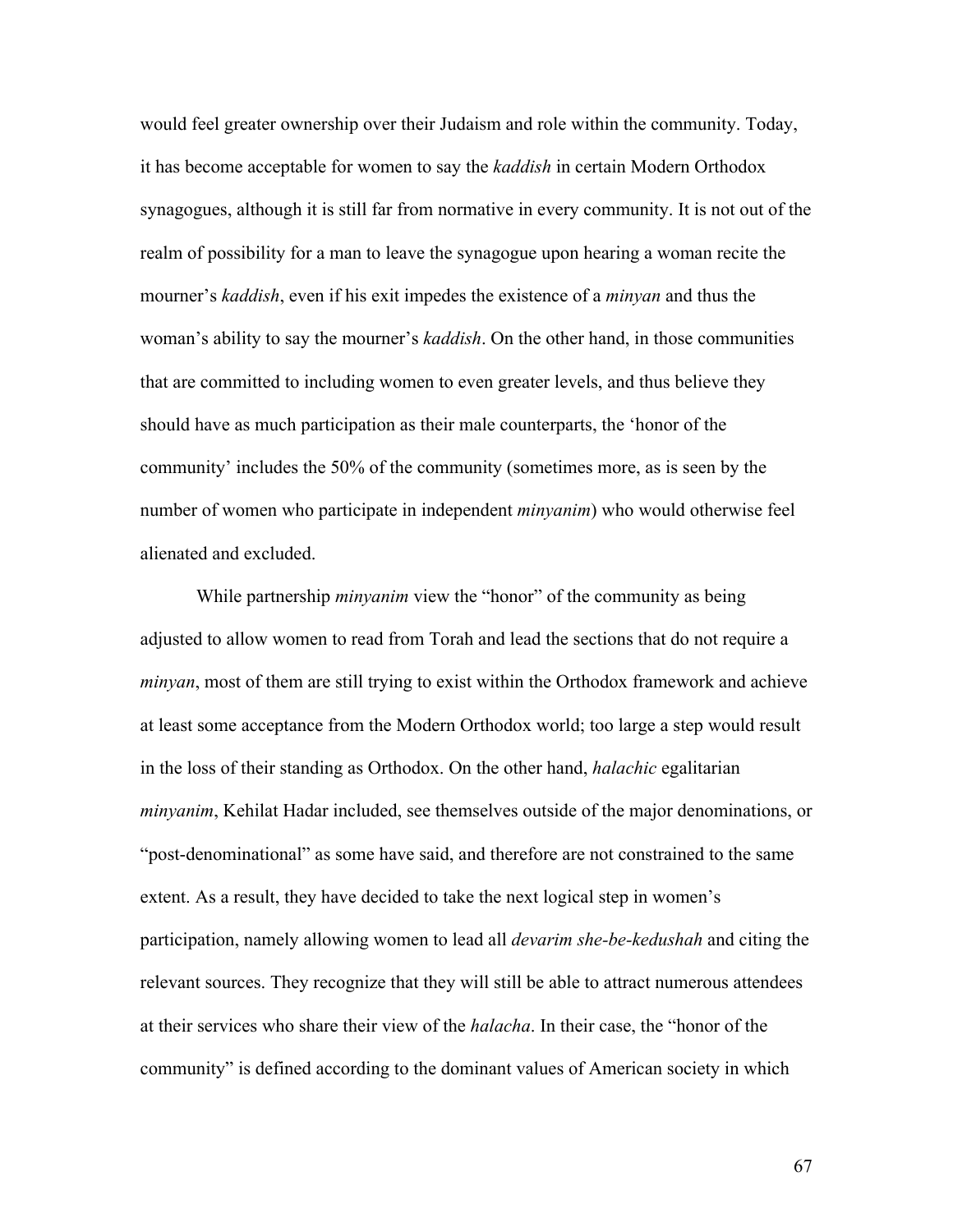the equality of women is a given, and men and women share equal roles in the prayer service.

#### *Women and Minyan*

One other key area that separates Hadar from its partnership *minyanim* counterparts is the question of who counts in the *minyan*. Earlier in this section, I discussed the lack of an individual obligation in public prayer, according to the leaders of Hadar (citing various Halachic sources), and therefore it cannot be used as a logical justification for not counting women in the *minyan*. This reasoning further shows the interpretive flexibility of the halachic system and how multiple different sources (both Talmudic and post-Talmudic) can justify various views along the *halachic* spectrum. On the specific topic of *minyan*, in addition to the idea of communal obligation, many rabbinic scholars have written specifically about women counting in a *minyan*, what exactly constitutes this prayer quorum, and the multiple reasons women remain excluded. A critical examination of these specific sources, as well as a new approach to what constitutes "citizenship" in the modern synagogue, would allow one to see the possibility for including women within a *minyan*, as Hadar and others have done.

Rabbeinu Tam, grandson of Rashi and one of the major authors of the *Tosafot*  $(12<sup>th</sup>$  century commentary on the Talmud), wrote that an infant in his cradle may be counted among the ten in a *minyan* in order to grant the honor to God given by a *minyan*. He draws the line on more than one infant, as it is "insufficient honor for heaven:"

And I add even an infant in his cradle, for God's presence dwells among all groups of ten, for when they learn that matters of sanctity are done in a quorum of ten from the verse "I will be sanctified", no distinction is made between minors and adults. But there must be nine adults, because more than one [minor] may not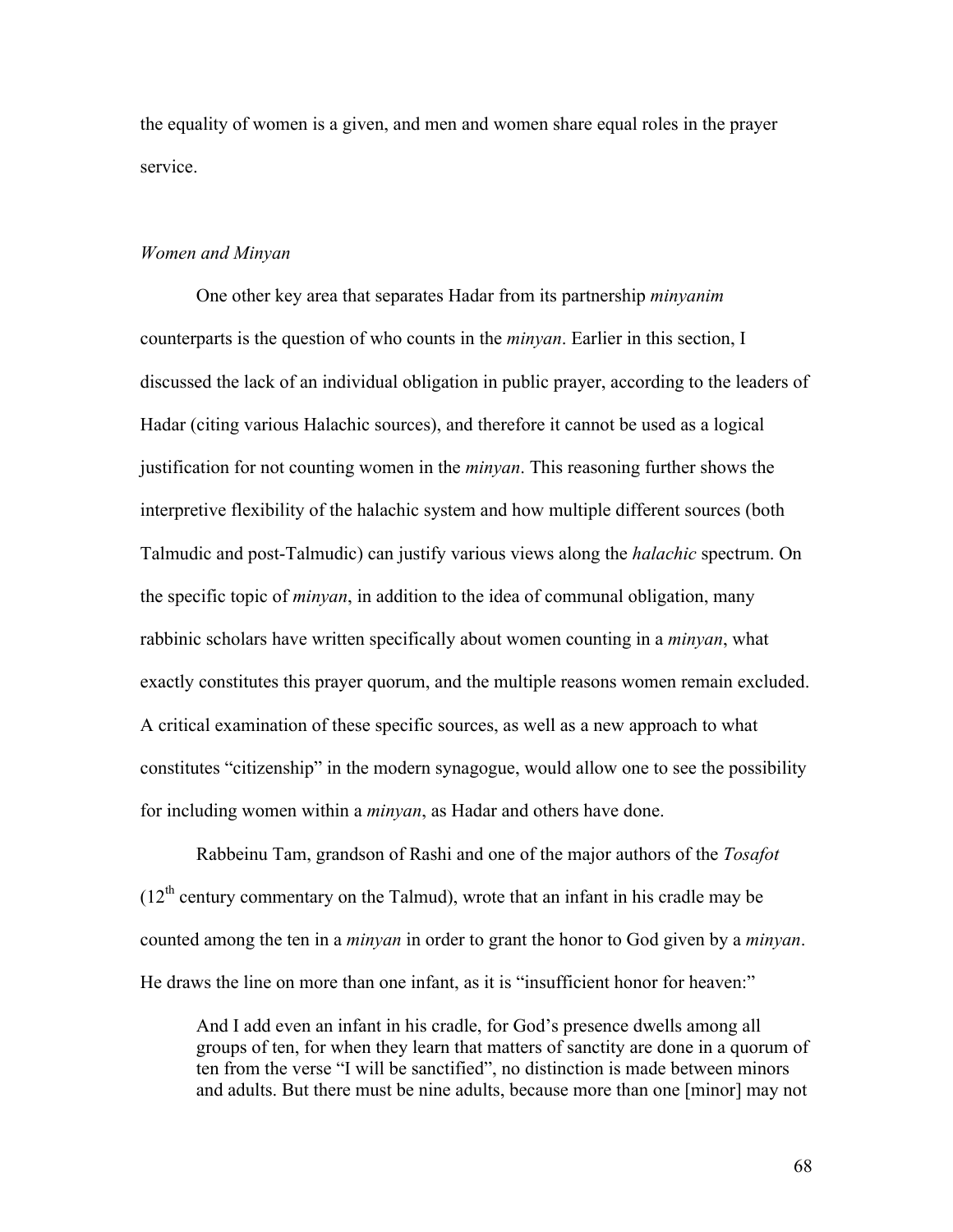be counted, as it is taught with respect to a slave, for [with more than one minor] *there is insufficient honor for heaven*. …133

While Rabbeinu Tam claims that one minor may help complete the *minyan*, Rabbi Mordechai ben Hillel, a leading *Ashkenazi* Rabbi in the 13<sup>th</sup> century and one of the sources for the *Shulchan Aruch*, wrote about another author of the *Tosafot* named Rabbeinu Simhah, who ruled that a woman may be counted in a *minyan*:

I found in the name of R. Simhah: A slave or a woman can join towards the 10 required for prayer and for mentioning the Name [of God] in *zimmun*. 134

While this quote provides justification for women's inclusion within the *minyan*, it continues to state that, as Rabbeinu Tam said with regards to minors, only one woman could count towards the *minyan*, since there would be *insufficient honor for heaven,*  likely coming from the original definition of a *minyan—*"And I shall be sanctified among the children of Israel" (Leviticus 22:32)—which would be tainted if too many women or children were counted among those in a *minyan*. The authors of these responsa draw parallels between the notion of the "honor of the community" (*kevod ha-tzibbur)*, and the "dignity of heaven," as Rabbeinu Tam (and others after him) coined the term for including more than one minor, slave, and woman in the *minyan*. The question then becomes, in the opinions of Tucker and Rosenberg, what exactly constitutes a violation of the "dignity of heaven."

Several Rabbinic scholars writing after the publication of the *Shulchan Aruch* (post  $16<sup>th</sup>$  century), have weighed in on the idea of women potentially forming a

 <sup>133</sup> Tosafot R. Yehudah Sirleon on *Berakhot* 47b, translated by Tucker and Rosenberg, "Egalitarianism, Tefillah and Halakhah," 60.

 $134$  Mordekhai Berakhot #173, translated by Tucker and Rosenberg, "Egalitarianism, Tefillah and Halakhah," 61. *Zimmun,* as discussed in chapter 1, is the grace said after meals, and if ten are present an extra word with God's name is added.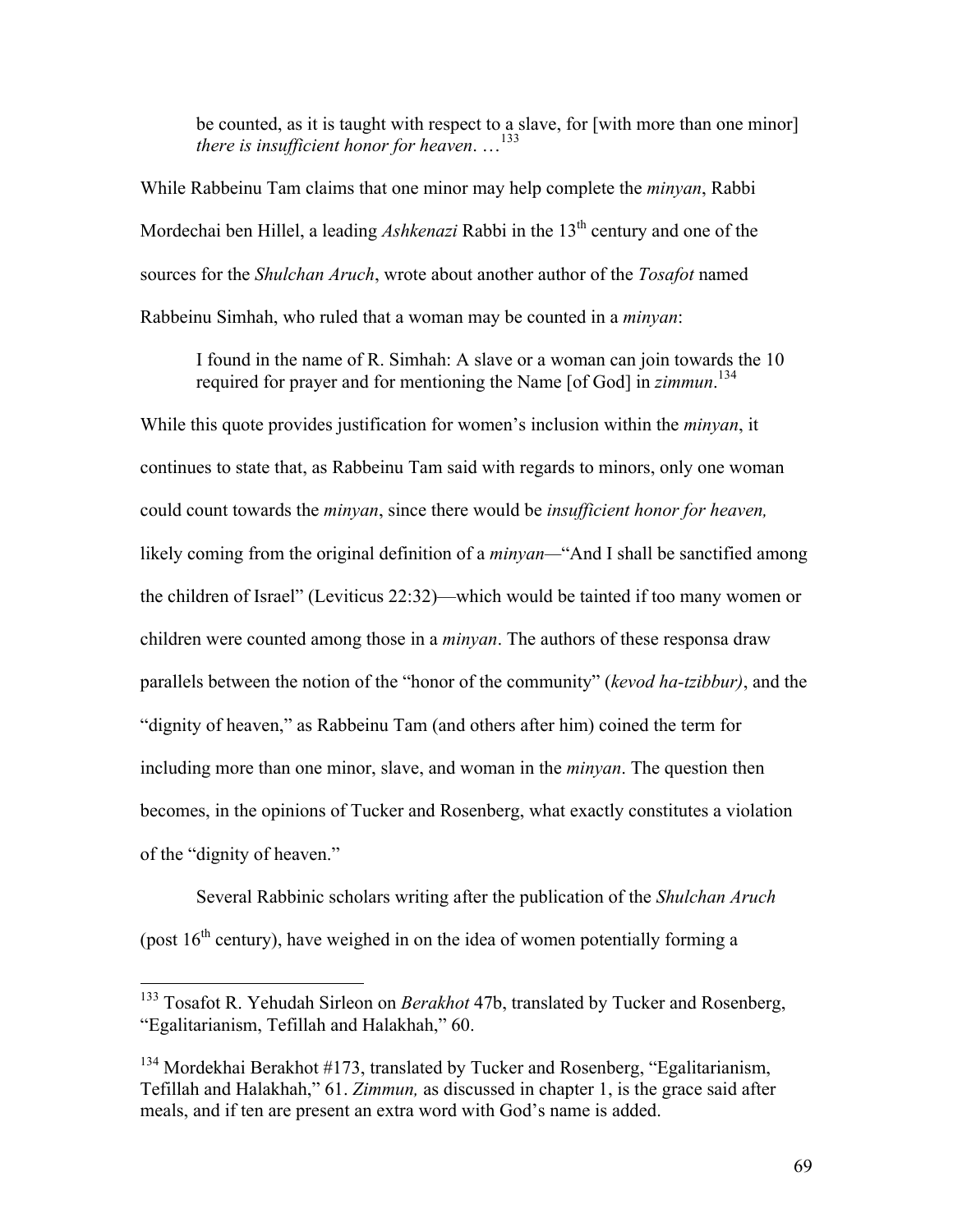minyan,<sup>135</sup> but decided against it due to societal pressures, and the social roles of women during the time in which they were writing. Rabbi Yaakov Emden for example, states that women would count for the *minyan*, if it were not for the "honor of the community":

A slave and a woman can count towards the 10 required for the Amidah and *Birkat haMazon.* R. Simhah's position clearly has solid Kabbalistic, as well as halachic, grounding, because a woman clearly counts towards the quorum of 10 and towards the quorum of seven. Therefore, Hazal [the ancient rabbinic sages] explicitly said that a woman counts toward the seven who read from the Torah. But they nonetheless said that she may not read in public because of the honor of the community, and that is also the problem with counting women towards the quorum of 10. It is clearly the law that the only obstacle towards counting her is the issue of honor…<sup>136</sup>

By combining the issue of Torah reading with being counted for the *minyan*, these rabbis have effectively paved the way for women eventually to be counted, as long as communities recognize what constitutes "honor" to them individually and are comfortable with including women in that group, similar to the earlier discussion of women leading *devarim she-be-kedushah*. Rabbi Natan Nata Landau states that women are not counted in the *minyan*, "because it is not the way of the world." <sup>137</sup> Rabbi Landau was a Rabbi in 19<sup>th</sup> Eastern Europe, and therefore one can recognize how the "ways of the world" are drastically different in the two hundred years that have passed since he wrote his responsum.

The prohibition against minors partaking in *minyanim* has remained universally accepted today; as Tucker and Rosenberg write, "for a significant communal act such as

<sup>&</sup>lt;sup>135</sup> Tucker and Rosenberg, "Egalitarianism, Tefillah and Halakhah," 66-71.

<sup>136</sup> R. Yaakov Emden, *Mor Uketziah, Orach Hayyim* 55, translated by Tucker and Rosenberg, "Egalitarianism, Tefillah and Halakhah," 68. Underlining and brackets mine.

 $137$  R. Natan Nata Landau, Ura Shahar, Kedushah (100:6), translated by Tucker and Rosenberg, "Egalitarianism, Tefillah and Halakhah," 69.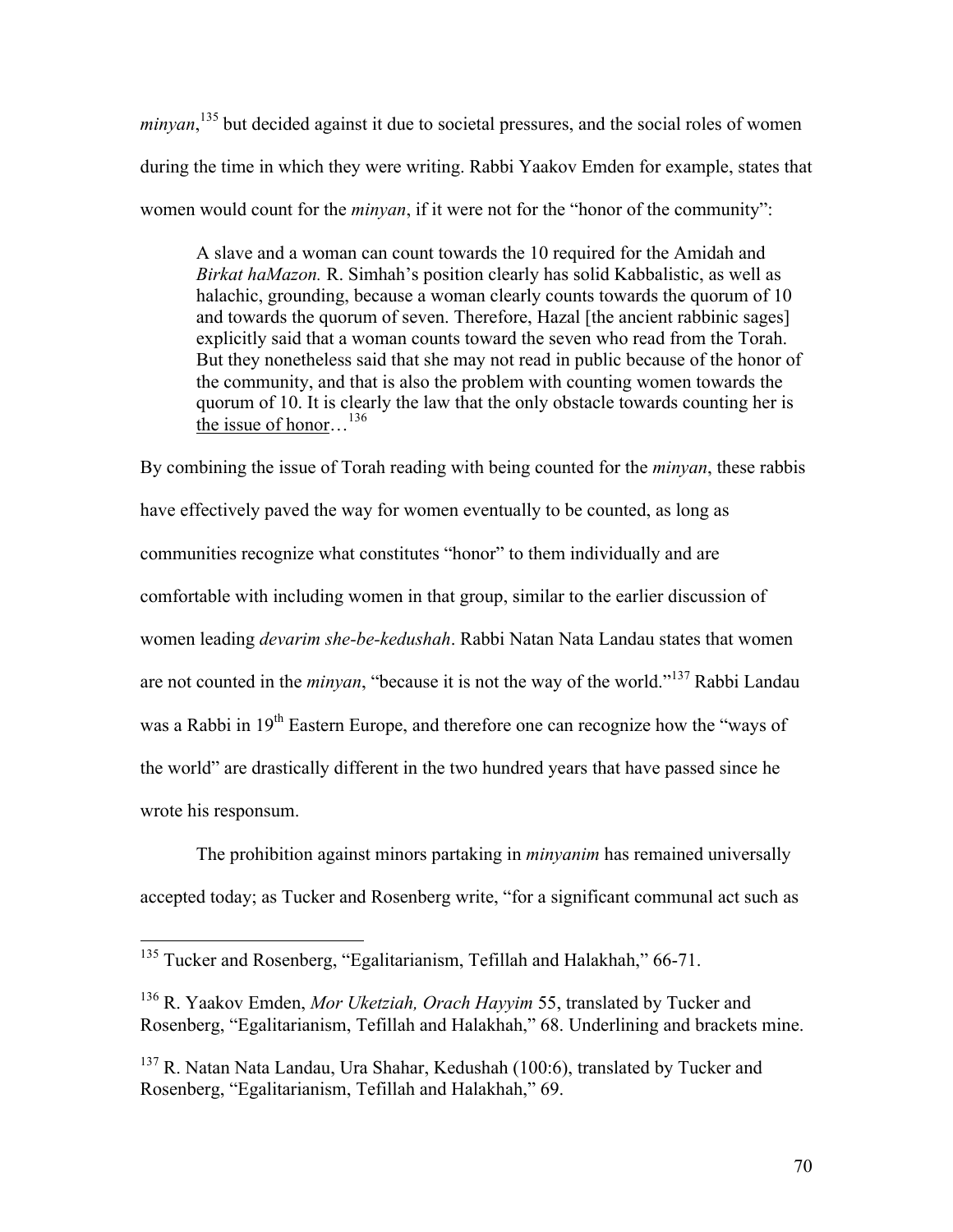public prayer, the community should bring out its finest, its full citizens, not its peripheral members."<sup>138</sup> It is therefore understandable why minors would not constitute "full" citizens, but the status of women remains unclear. In those communities where women are not seen as the "finest and full citizens" in every way, it makes sense that they would also be excluded from participation in public prayer. However, in the modern but *halachically*-observant communities that Hadar strives to exemplify (and that it potentially believes would be possible in even liberal Orthodox circles), there seems to be no reason why women are naturally accepted as equal participants in secular society yet they remain unequal within the synagogue.

While God may tolerate and even, in certain cultural settings, endorse social arrangements that discriminate based on gender, once we see those arrangements as contextual and contingent, we cannot avoid the corollary idea that such distinctions are not, in and of themselves, divinely ordained."<sup>139</sup>

# Conclusion

Kehilat Hadar was one of the first independent *minyanim* to re-envision prayer and community and the modern roles of women within traditional Judaism. While it did not arise from within Orthodox Judaism, as did its partnership *minyan* counterparts, it has challenged many of the preexisting ideals of *halacha* and the individuals who choose to observe it. More people are realizing that it is not oxymoronic to be a committed to traditional Judaism while remaining egalitarian, thus ensuring equal roles for men and

<sup>&</sup>lt;sup>138</sup> Tucker and Rosenberg, "Egalitarianism, Tefillah and Halakhah," 74.

<sup>139</sup> Ibid.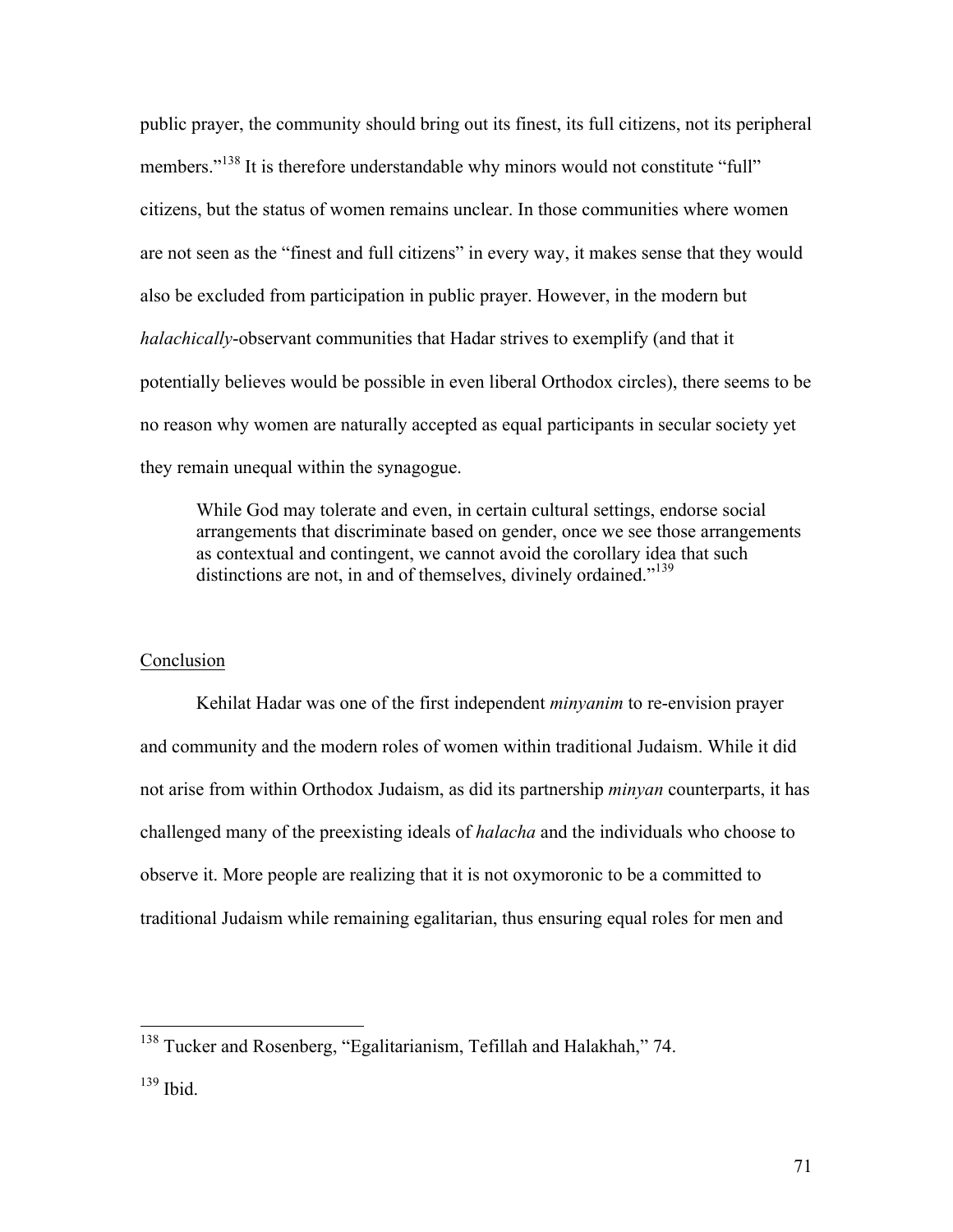women within all realms of spiritual space. The leadership from Hadar notes the following:

The notion that gender might play a different role in different Jewish communities is effectively a claim that gender plays a much larger role in the human economy than in the divine one  $140$ 

This statement sets up the entire justification for the community and its practices. The founders of Kehilat Hadar have recognized both the vibrancy and power that come with *halachic* debate and the change that can take place within Jewish tradition over many years, but also see how the *halachic* system has inexplicably remained stagnant on many issues in the most recent generations. Therefore, they see their adjustments to the status quo as being with the grain of the *halachic* process, rather than against it; they follow the needs of more and more Jewish people, and work to draw in more people who have become otherwise uninterested.

Both the prayer space known as Kehilat Hadar and the institute Mechon Hadar work tirelessly to promote equality that spans across all aspects of one's life and practices. It is the hope of these Jewish leaders, as well as many others who are forming *halachic* and egalitarian communities, that one day women will be seen as full and equal contributing members of Jewish society, in the wake of their advances in the secular world.

 <sup>140</sup> Ibid.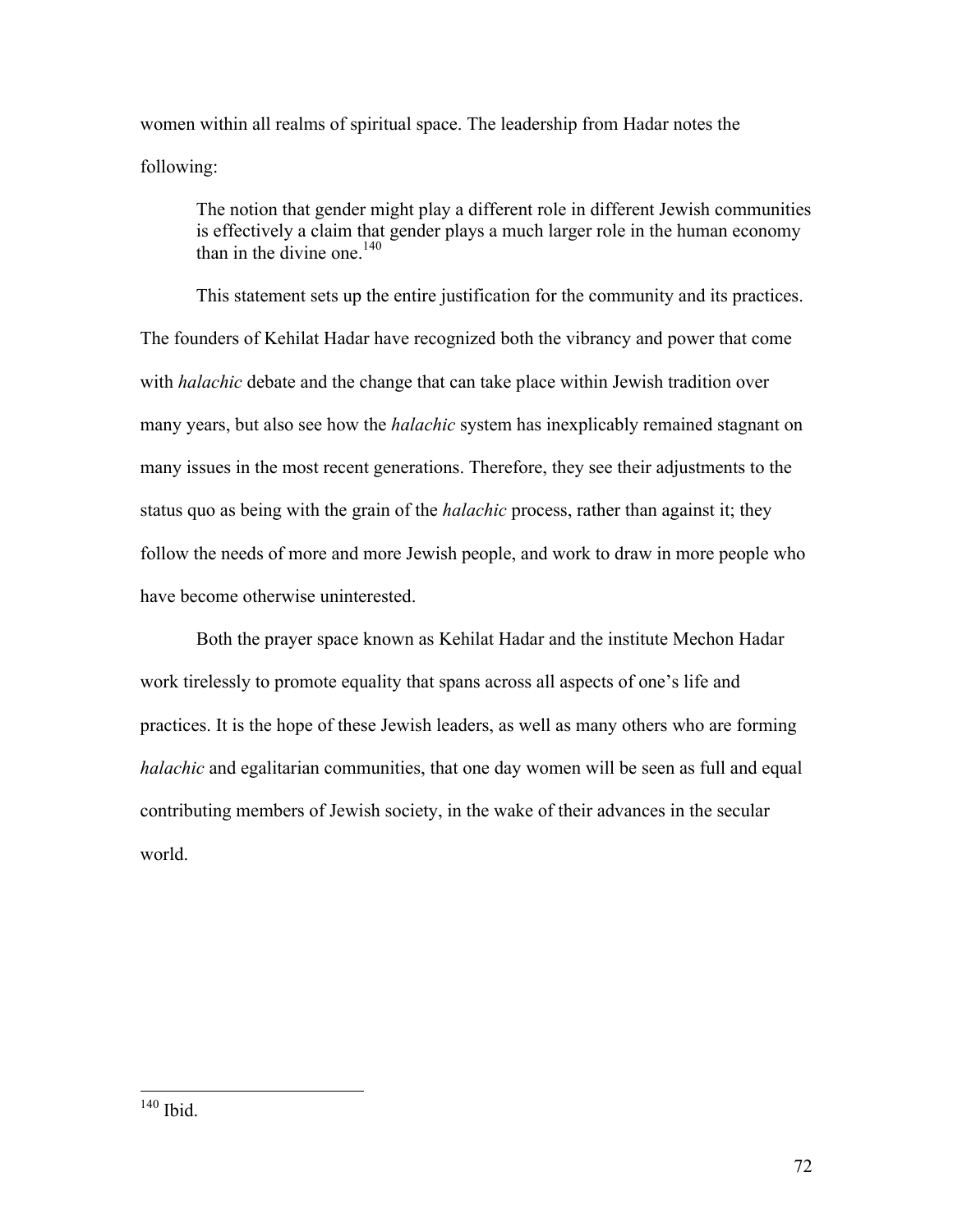#### **Conclusion**

The debate over women's equality within Orthodox Judaism remains far from over. As the previous chapters argue, there are innovative communities around the world that have attempted to re-imagine traditional Judaism and the roles women have historically held within its synagogue service. These communities also show that the *halachic* system, which those unfamiliar with it may find obsolete or too conservative to adapt to the desires of women for greater participation and leadership in communal prayer, has the innate flexibility to provide many possible avenues for greater participation. Through the various responsa supporting independent *minyanim*, one sees that even the most negative views concerning women found in *halacha*, while potentially problematic when read literally, are in fact more limited in their actual *halachic*  ramifications than many people realize. These limitations can be noticed especially when separating specific passages from their larger context. As such, one can see that *halacha* can be used to further limit, exclude, and discriminate against women, or it can provide justification for greater inclusion in many aspects of Jewish communal life. As the Jewish legal system that traces itself back to the Torah, *halacha* has numerous opinions and commentaries that often offer contrasting views on an individual situation and thus provide the basis for great dialogue, debate, and interpretive flexibility. By turning to *halacha* to help guide the discussion around women's participation in the synagogue service, these communities attempt to remain within a traditional framework.

Independent *minyanim* represent an important paradigm for understanding the dynamism of the Jewish tradition and how a number of individuals have created prayer communities that reflect their belief systems and desire for greater women's autonomy.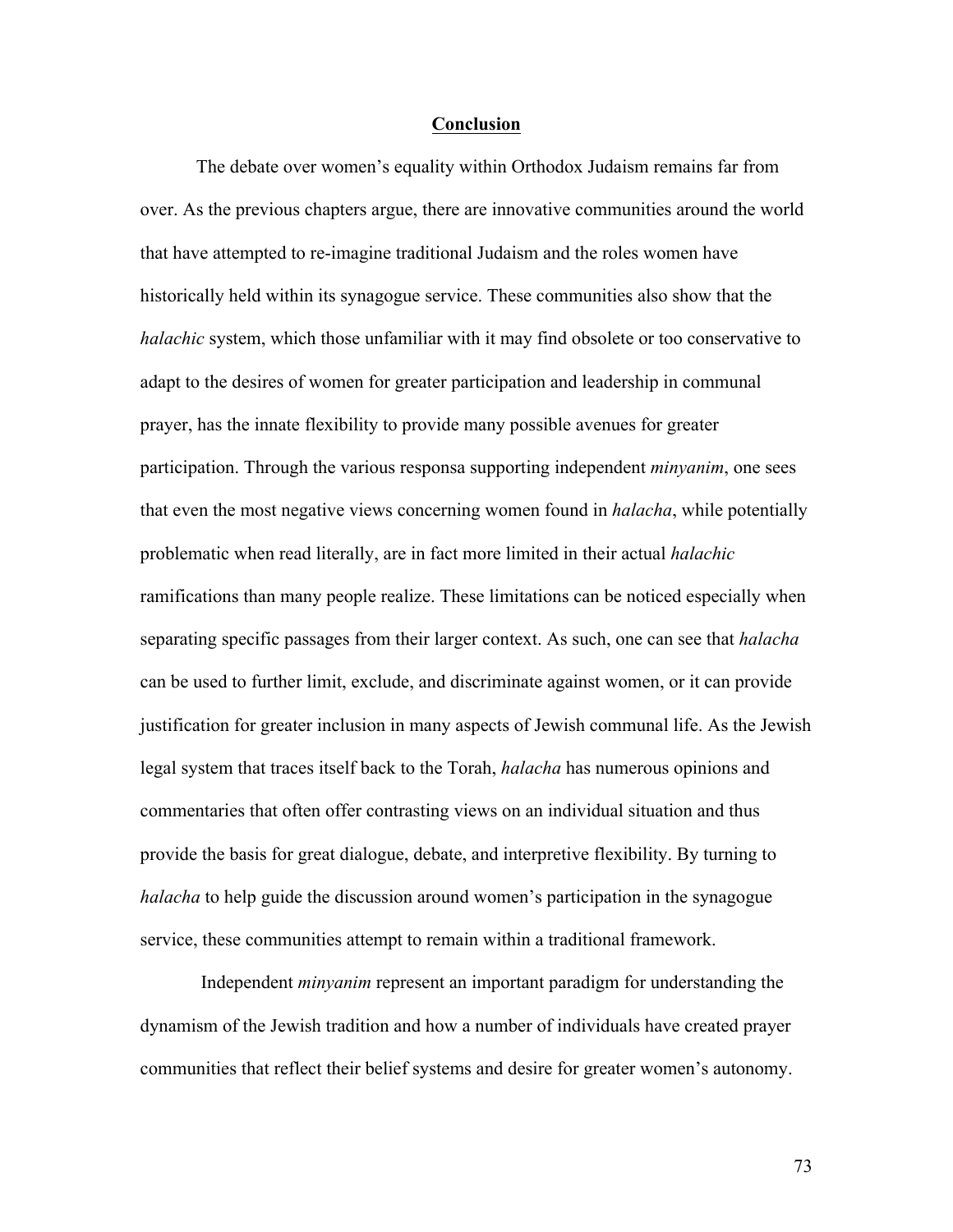They are this generation's most prominent example of engaging with the *halachic* debate to address pressing issues of concern to the community, an engagement that has existed since the advent of Rabbinic Judaism. Independent *minyanim* are constantly pushing the envelope on what exactly being "Orthodox" entails, and forcing the leadership of the Modern Orthodox community to confront a contemporary community that is distinctly different than that of former generations.

Despite the many strides of the *minyanim* and communities discussed above, they are still by no means the norm in Modern Orthodoxy. Recently, students at a Modern Orthodox high school in Riverdale, New York attempted to create a partnership *minyan* as an option for their daily prayer service.<sup>141</sup> Many of these students, who live in one of the more liberal Orthodox Jewish communities in the United States, grew up seeing their sisters and mothers participate in women's prayer groups and partnership *minyanim* and the female students potentially even read Torah at their own *Bat Mitzvah* ceremonies. Thus, these students saw no logical prohibition in the formation of a partnership *minyan* at their school. However, even though some of the faculty at this school remain active in the first partnership *minyan* in the U.S., Darchei Noam, other faculty members threatened to leave the school over the issue. Eventually, the proposal was dropped and there is currently no partnership *minyan* at this school. It remains to be seen what impact this decision will have on the future of the school, and what amount of 'mainstream' acceptance partnership *minyanim* must receive in order to be permissible in an Orthodox school or community.

<sup>&</sup>lt;sup>141</sup> Rafi Bocarsly (Senior at SAR high school) in discussion with the author, January 2013.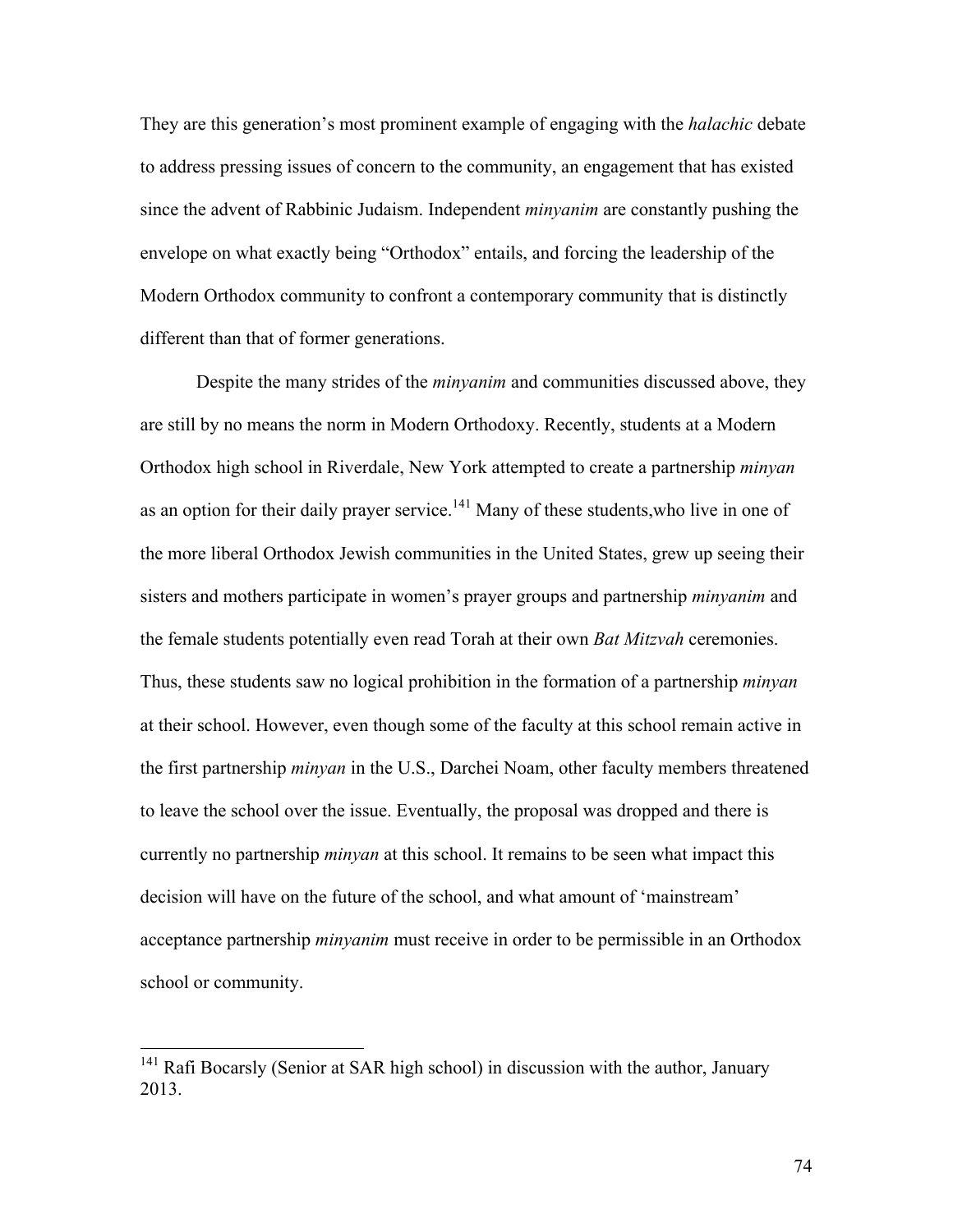The next issue that may logically arise after addressing the questions of this thesis (can women be counted in a *minyan*, can they read Torah only for other women or for the entire community, can they lead only parts of the service or all of it?) is likely to involve the permissibility of women as rabbis in traditional communities. It was in the same Jewish community as the aforementioned school that Rabbi Avi Weiss, a prominent Orthodox Rabbi who coined the term 'open Orthodoxy<sup>142</sup> and has a history of activism and pushing the bounds of traditional Judaism, $143$  conferred Rabbinic ordination to a woman in March 2009 and placed her on the Rabbinic staff at his synagogue, the Hebrew Institute of Riverdale. While everyone who knew Sara Hurwitz recognized that she had more than completed the course of study required of her male counterparts to become a Rabbi, there were many discussions over her title, and the potential impact it would have on the Orthodox world. Weiss first gave her the title *maharat*, an acronym for *manhiga*  (leader) *hilkhatit* (halachic) *rukhanit* (spiritual) *toranit* (Torah), or "one who is teacher of Jewish law and spirituality,"144 but then in January 2010, changed her title to Rabba, the feminized version of Rabbi, stating:

After consultation with Rabbi Daniel Sperber [Author of one of the justifications for women's Torah reading discussed in chapter 3] … we have decided that Sara Hurwitz's title will now be Rabba. This will make it clear to everyone that Sara

<sup>&</sup>lt;sup>142</sup> Open Orthodoxy is a branch of Modern Orthodoxy considered more liberal than Modern Orthodoxy, "with its emphasis on halacha as well as a broad concern for all Jews, intellectual openness, a spiritual dimension and a more expansive role for women." Gary Rosenblatt, "Between a Rav and a Hard Place," *The Jewish Week*, June 26, 2009, http://www.thejewishweek.com/editorial\_opinion/gary\_rosenblatt/between\_rav\_and\_hard \_place.

<sup>143</sup> Weiss is also the author of *Women at Prayer: A Halakhic Analysis of Women's Prayer Groups*, referenced in earlier chapters of this work.

<sup>144</sup> "Welcome." *Yeshivat Maharat*, Last modified 2012, http://yeshivatmaharat.org.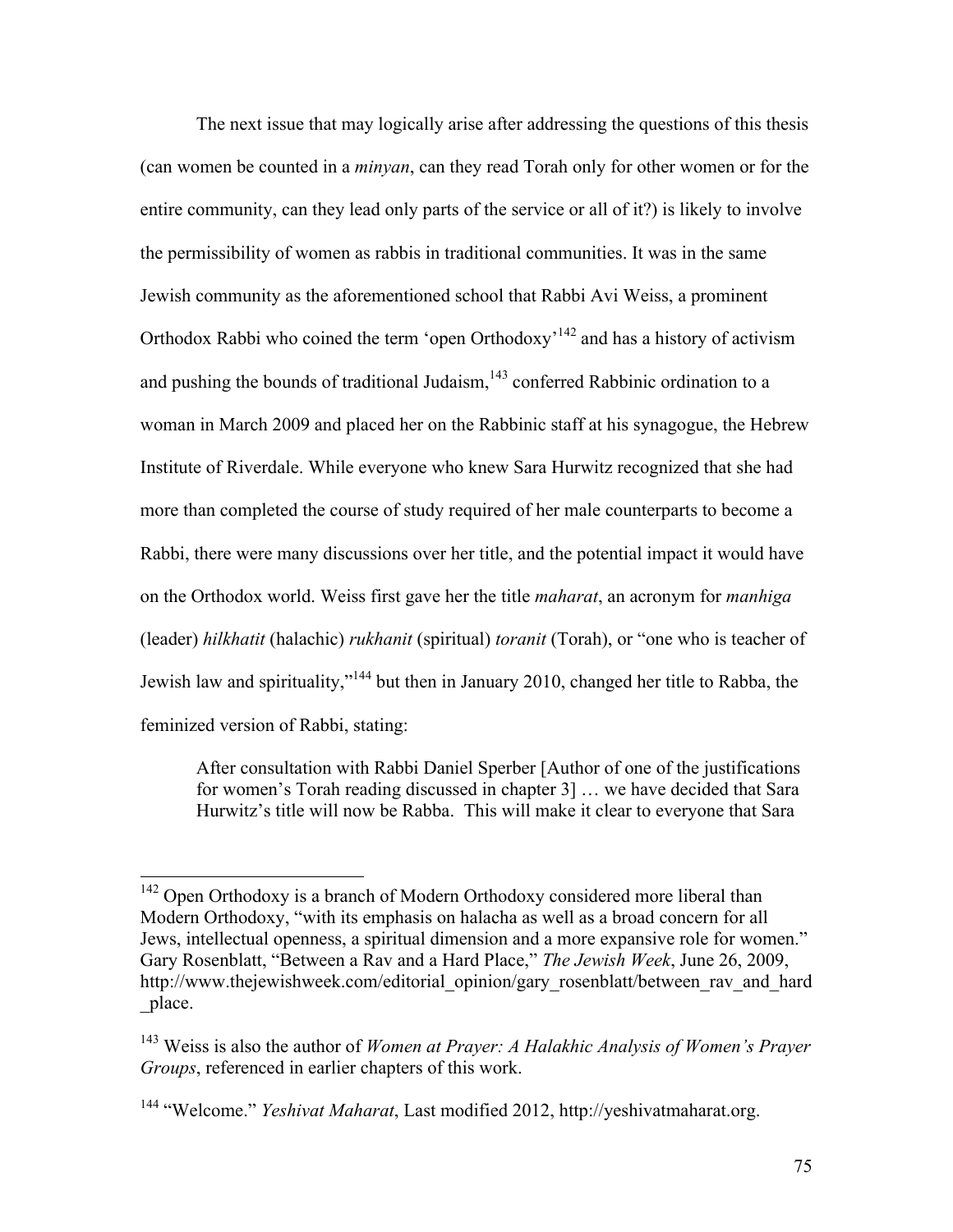Hurwitz is a full member of our rabbinic staff, a rabbi with the additional quality of a distinct woman's voice.<sup>145</sup>

His decision caused a significant amount of disruption within the American Orthodox world, and the ultra-Orthodox (Haredi) organization Agudath Israel of America wrote the following:

These developments [of Avi Weiss ordaining a woman] represent a radical and dangerous departure from Jewish tradition and the *mesoras ha*Torah [tradition of Torah], and must be condemned in the strongest terms. Any congregation with a woman in a Rabbinical position of any sort cannot be considered Orthodox. 146

Although living within a world very different from that of the members of Agudath Israel, Weiss nonetheless is an *Orthodox* Rabbi, ordained by Yeshiva University. As a result, even though he has taken many steps to separate himself from what he considers the more conservative elements of the ultra-Orthodox world and also from more centrist communities within his universe of Modern Orthodoxy, he and his decisions are still accountable to the greater Orthodox world.

Perhaps more surprising than the comments by Agudath Israel, which viewed Avi Weiss' decisions as pushing beyond Orthodoxy, were the remarks made by members of the Rabbinical Council of America (RCA), of which Weiss is a member and which acts as the Rabbinic body representing centrist Modern Orthodoxy. Steven Pruzansky, a former vice president of the RCA, wrote in his personal blog, that "the idea of 'female clergy' not only mimics Reform [Judaism], but in fact is a throwback to pagan ideologies

 <sup>145</sup> Ben Harris, "Maharat becomes Rabbah," *Jewish Telegraphic Agency,* January 27, 2010, http://blogs.jta.org/telegraph/article/2010/01/27/1010356/maharat-becomes-rabbah. Brackets mine.

<sup>&</sup>lt;sup>146</sup> "Recent Statements by Agudath Israel and the Rabbinical Council of America Regarding Women Rabbis," *Hakirah: The Flatbush Journal of Jewish Law and Thought* 11 (2011): 15-17. Brackets mine.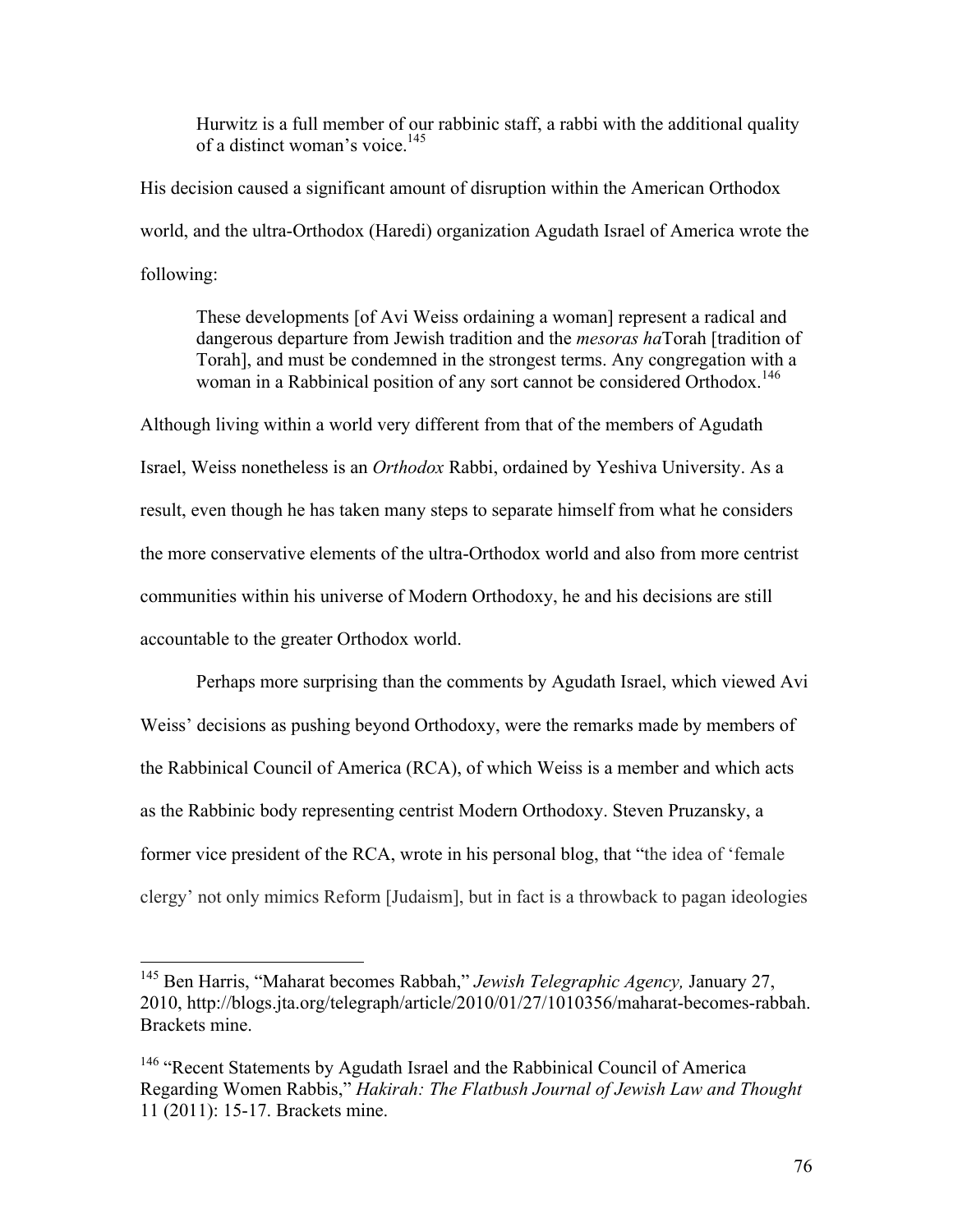and a perennial challenge to religious establishments."<sup>147</sup> The overarching theme of his article, aptly titled "Where does it say it?" involves Modern Orthodoxy's obsession with the letter of the law (rather than the spirit of it) and whether women are explicitly prohibited from acting as Rabbinic authorities from the law.

What emerges is the rank hypocrisy of people who will embrace as permissible whatever is not explicitly prohibited in the books (or explicitly prohibited to their satisfaction) … *That* approach of the leftist [Modern Orthodox] fringe makes up in legal creativity what it lacks in integrity, and is unworthy of and unbecoming a serious Jew<sup>148</sup>

In Pruzansky's opinion, even though the law may not prohibit women from becoming clergy members, it is still a "deliberate departure from Jewish tradition."<sup>149</sup>

Pruzansky's opinions about the 'meta-*halachic*'<sup>150</sup> reasoning for excluding women from leadership positions were echoed by other prominent Rabbis<sup>151</sup> and focused on the impact such monumental changes would have on Orthodox communities. As a result of the uproar within the Orthodox world, Avi Weiss wrote a letter to the RCA in which he stated he would not give the title Rabba to any other woman, although he has

 $148$  Ibid

<sup>149</sup> Ibid.

<sup>151</sup> Ben Harris, "Amid furor, Weiss backs away from 'Rabba' title for women", *Jewish Telegraphic Agency,* March 9 2010, http://www.jta.org/news/article/2010/03/09/1011006/weiss-backs-away-from-rabba-titlefor-women.

 <sup>147</sup> Steven Pruzansky, "Where does it say it?" *Rabbi Pruzansky's Blog,* February 15, 2010, http://rabbipruzansky.com/2010/02/15/where-does-it-say-it/.

<sup>150</sup> Meta-*halachic* arguments, as the title suggests, argue that certain practices within Judaism, although not explicitly permitted or prohibited in the letter of the law, are still part and parcel of the law due to tradition, and the history of the *halachic* process. Custom over time can acquire the force of law in Judaism, and thus arguments supporting them are often seen as meta-*halachic*.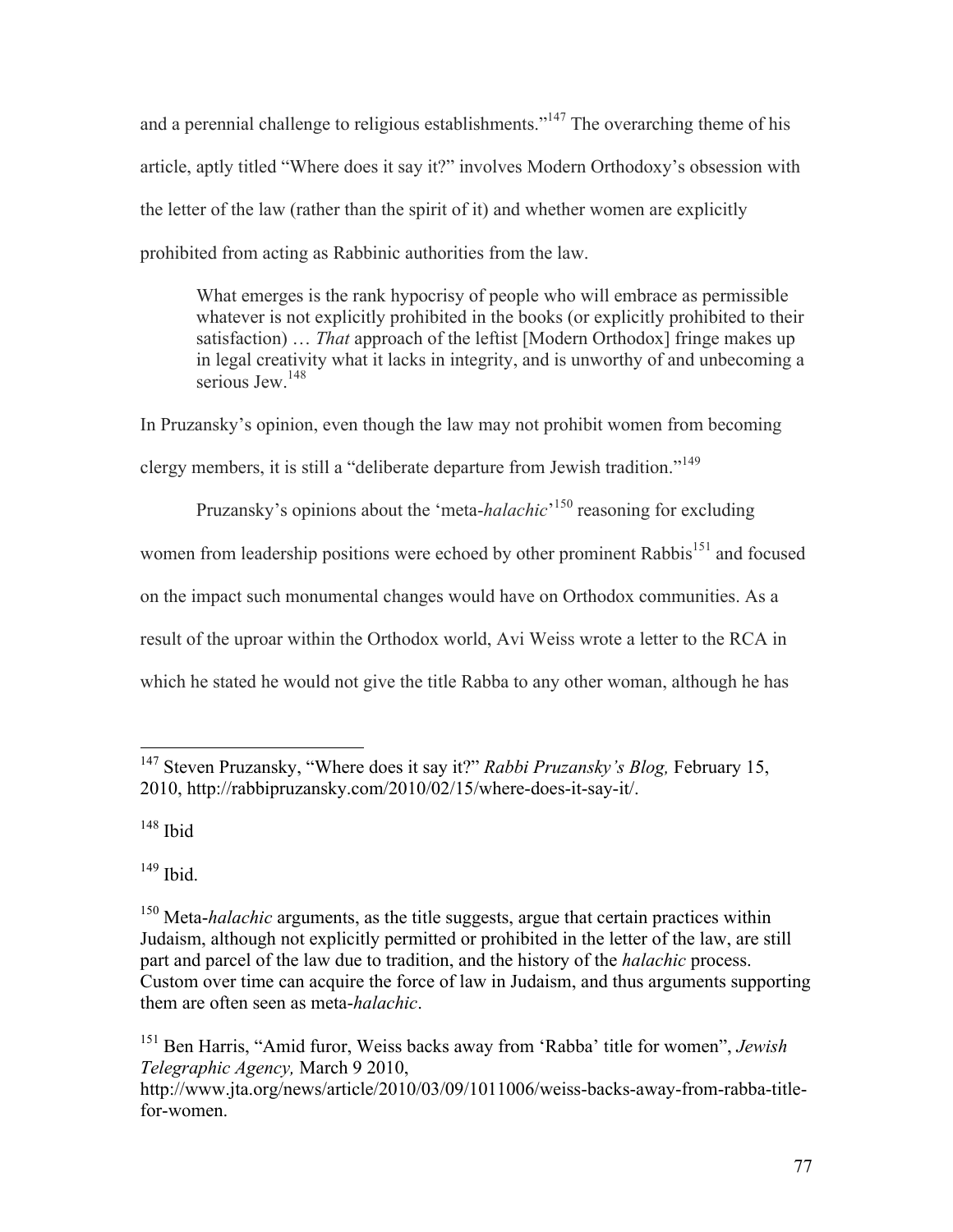founded a *yeshiva* (Yeshivat Maharat) that trains women according to the same curriculum that earned Hurwitz her rabbinic ordination.

The recent uproar over attempts to introduce a partnership *minyan* in an Orthodox high school and the ordination of a woman as an Orthodox Rabba suggest that the battle for full women's equality within the Modern Orthodox world is far from over, and may never be possible even when there no explicit halachic opposition to it. At the same time, as a movement that is by no means monolithic—rather, of late it seems to be comprised of many different movements contained within the larger 'Modern Orthodox' authority traditional Jews are confronting the reality that 'modern' and 'Orthodox' may very well be a challenge that each individual community needs to negotiate on its own.

As many independent *minyanim* retain at their core a 'post-denominational' outlook on Judaism and its practices, one may wonder how the struggles of Modern Orthodoxy relate to the attendees of communities such as Kehilat Hadar, where movement affiliation is of little importance. Yet, just as women strive for greater leadership roles in the Orthodox world, either through the avenues of partnership *minyanim* or through rabbinic ordination, those living in the *halachic*-egalitarian world will also strive to hold titles similar to their male Rabbi counterparts. The simple answer for many of these women is to suggest they attend the Jewish Theological Seminary, Conservative Judaism's flagship institution, and one that began ordaining women in 1985. However, one student at Yeshivat Hadar noted that she would feel a certain level of discomfort towards receiving ordination from a movement whose members do not all maintain the same level of commitment to *halacha* and whose Seminary imposes specific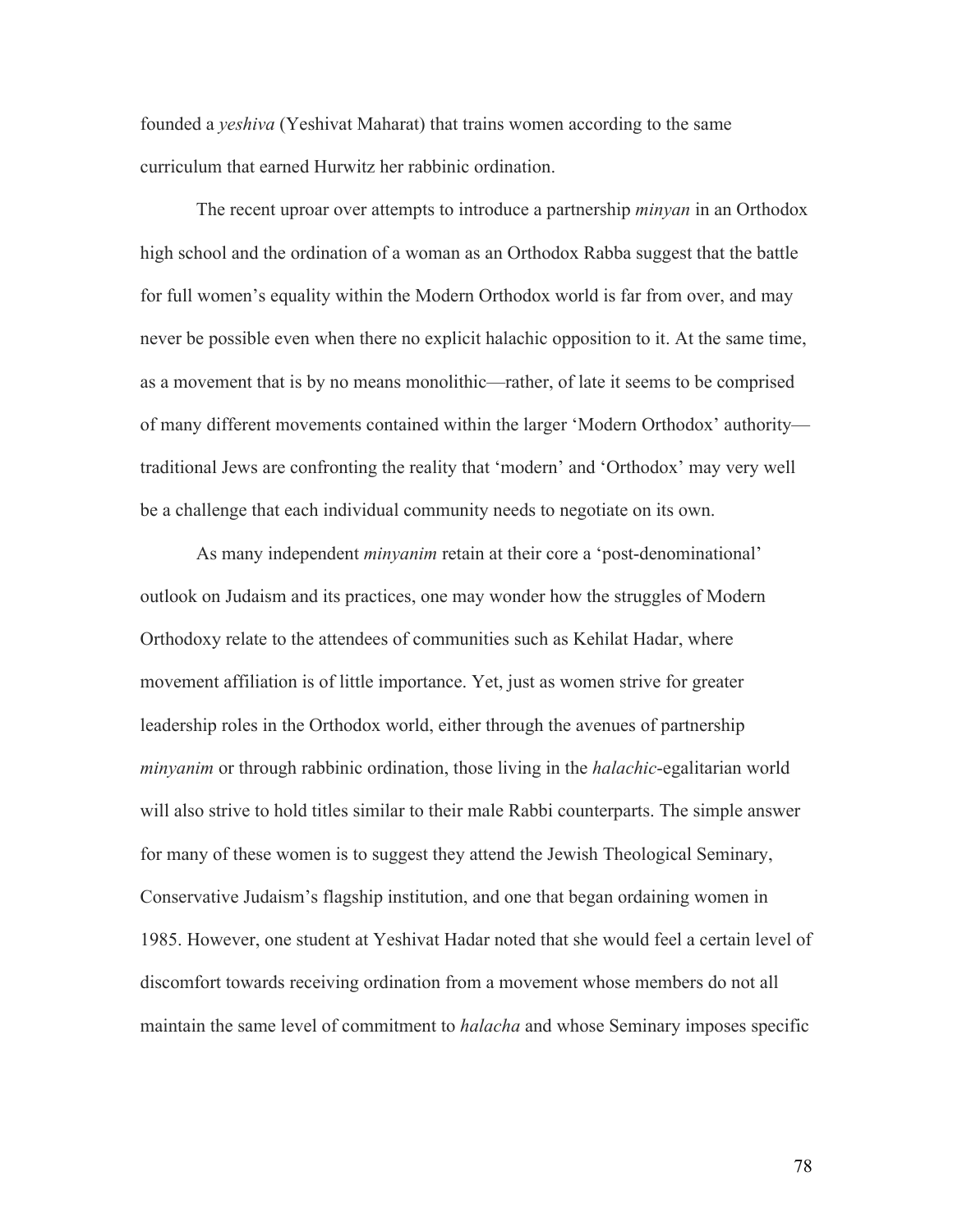guidelines on the women receiving ordination.<sup>152</sup> She writes:

It has been my experience […that] JTS and Hebrew College, for example, tend to interact primarily with communities that are not always relying on Halacha as the guiding force behind their Jewish lives and experiences. While this approach provides room and space for many expressions of Jewish life and practice, it can prove difficult for those seeking to be involved in community primarily guided by a halakhic discourse, framework and language.<sup>153</sup>

At the same time, she does not fit the traditional style of an Orthodox woman in dress or

movement affiliation, and thus would also feel out of place at an institution such as Avi

Weiss's newly formed Yeshivat Maharat.

"[A]s a queer woman who is seeking to live with Halacha as the guiding force and framework in my life, 'Orthodox' solutions do not create room for women who prefer egalitarian davening spaces, and who feel that they are obligated in ritual mitzvot such as tefillin and tzitzit. Similarly, they have not yet begun to publicly address the issue of queer women who are seeking access to their Torah and learning."<sup>154</sup>

Her conflict is not unique, as many students at Yeshivat Hadar report similar

feelings about 'straddling' the movements. When asked if Hadar would ever create an

ordination program, a Talmud teacher at the Yeshiva remarked that the real issue with

ordaining Rabbis would be about how many people could be reached, and how many

Jewish communities could be impacted, rather than a concern with the idea of ordaining

Rabbis and how the Jewish world would react to it. He returned to the mission of the

Yeshiva, "to empower students to build and contribute to vibrant Jewish communities,"

 <sup>152</sup> At JTS, women are not understood at innately obligated in certain *mitzvot* (such as tefillin, etc) but if they choose to self-obligate, they are henceforth obligated in the same manner as men. This creates a dichotomy where individuals must ask each woman "are you obligated" in order to form a *minyan*, for example, and in which women who do choose to self-obligate are held to more stringent standards.

<sup>153</sup> Anonymous (Student at Yeshivat Hadar, 22) in discussion with the author, March 2013.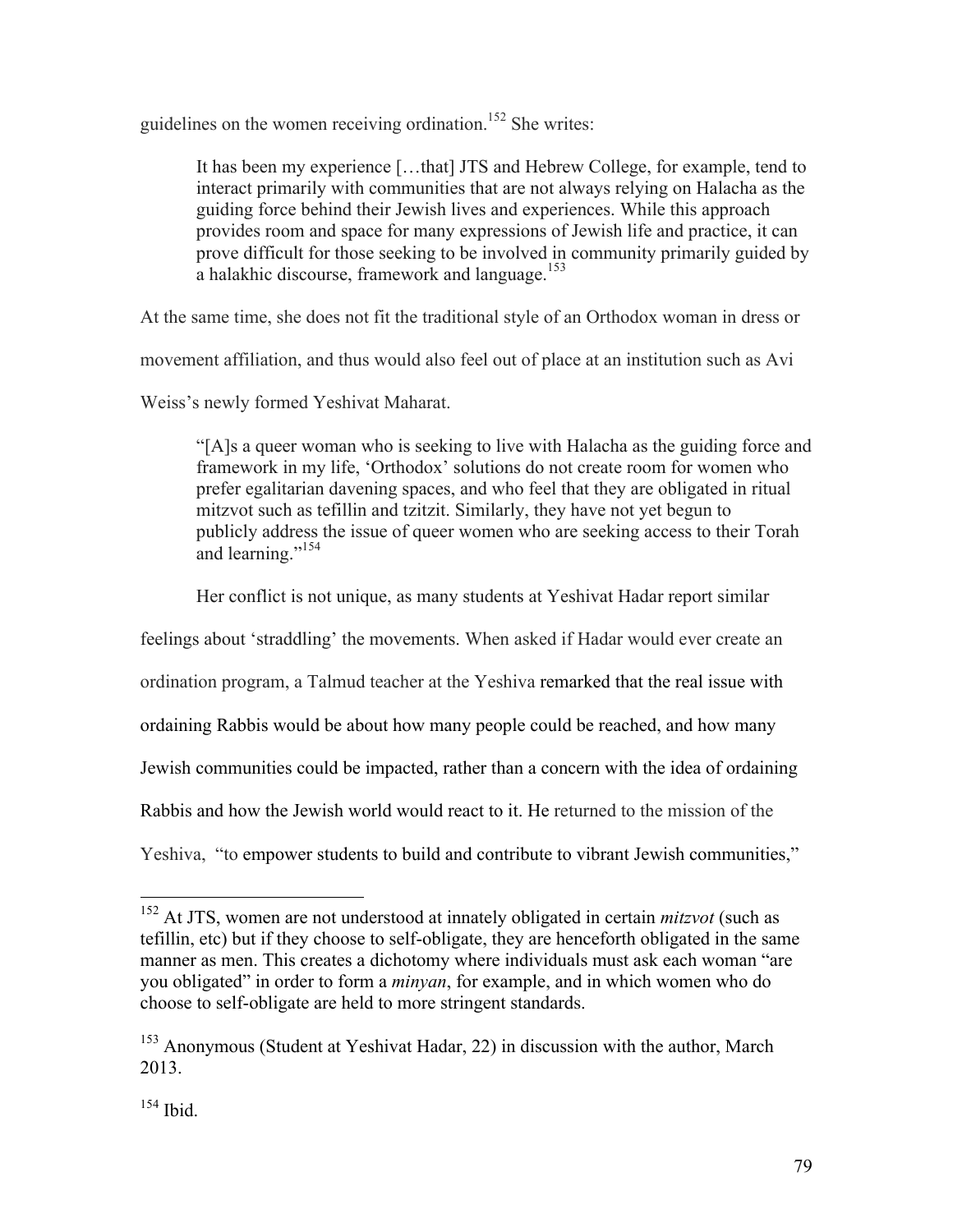stating that Hadar's main role is to provide the tools for Jewish leaders to influence change within existing community. Additionally, Hadar is not set up to deal with the 'pastoral care' component taught at Rabbinical school, and thus even if it could potentially provide the *halachic* component of a rabbinic education the students would have to go to a different Rabbinic school to receive instruction in those elements. For those women (and men) who look to Hadar as their main Jewish outlet, unfortunately, this decision forces them to remain in limbo, and to choose a different denomination should they wish to receive rabbinic ordination. The founders of Kehilat Hadar, and the numerous other independent *minyanim,* surely had no idea the influence their prayer spaces would have on every avenue of Judaism and the new challenges they would be confronting ten years later.

Through examination of the recent challenges facing the Orthodox and *halachic*egalitarian world, one can easily see the impact independent *minyanim*, and the institutions they helped found, have had on the Jewish world. Independent *minyanim* have changed the way people view grassroots communities and the role they can have in redefining the Jewish tradition. By engaging with the *halacha*, these communities represent a modern approach to Judaism that has not previously been attempted from within the traditional community. Their existence will continue to affect how established Jewish communities address the growing desire among Orthodox Jews for a more egalitarian Judaism that still engages deeply with *halacha*.

The risk in ignoring the dynamism of independent *minyanim* or the desire of traditional women for a more prominent and respected role in the congregation is that groups will continue to break free from established Orthodox synagogues to create the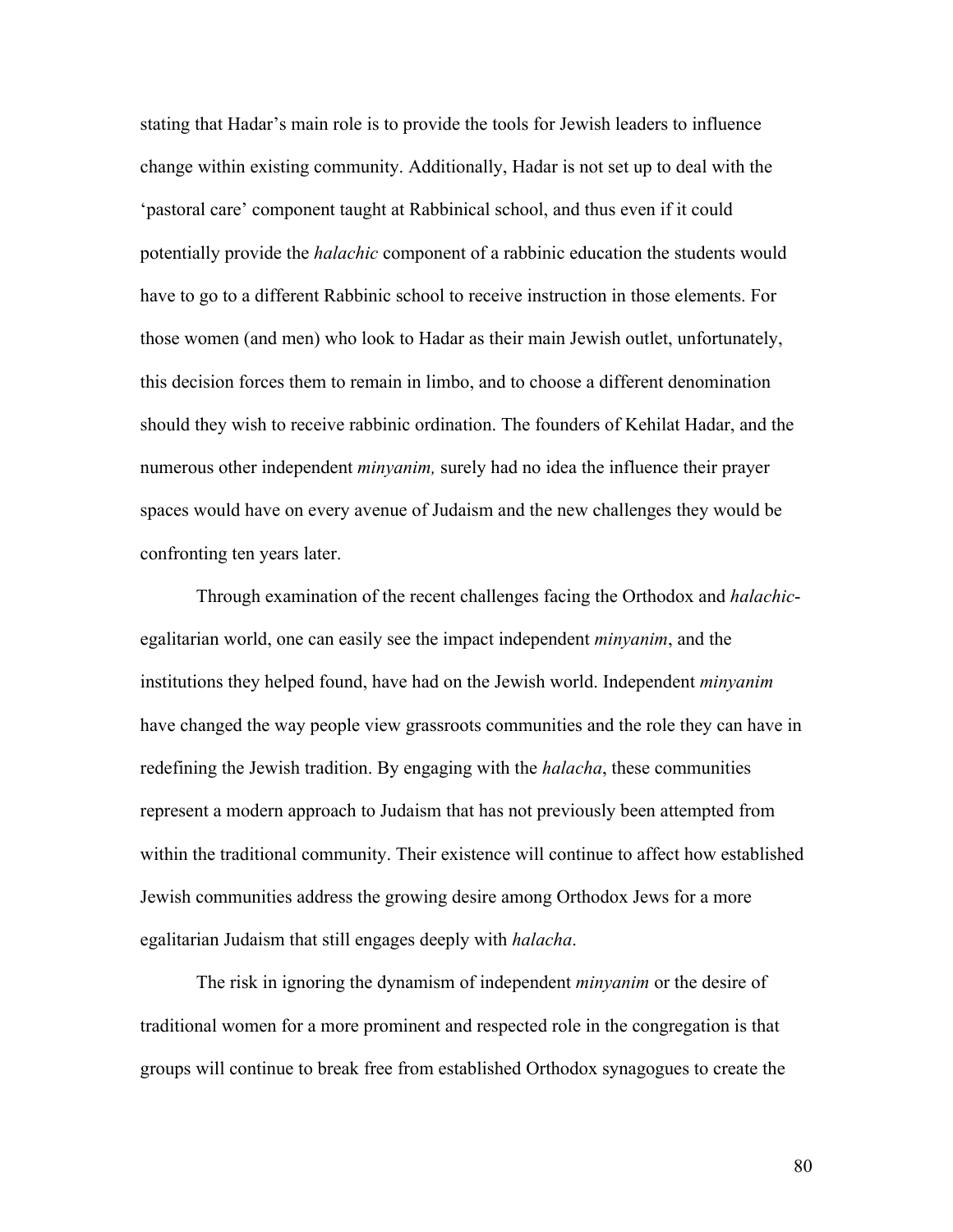kind of communities and leaders they see as appropriate to responding to their spiritual needs. However, if Modern Orthodoxy (or at least some of the more liberal wings of it) recognizes the need to engage with these powerful egalitarian trends, the hope is that more people will be drawn to the unique and compelling experience of Jewish tradition that it offers.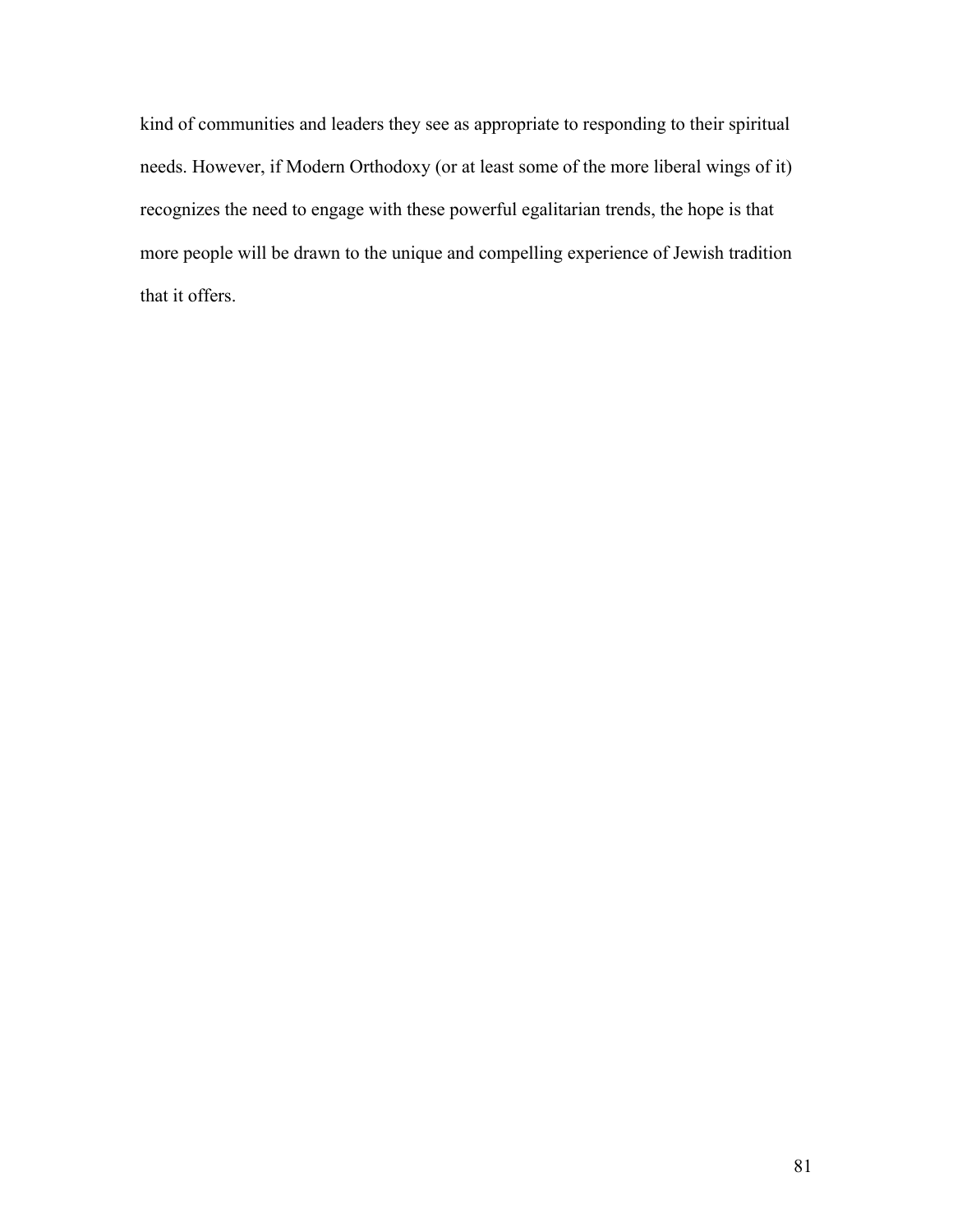# **Bibliography**

- Berkovits, Rahel. "Women and *Mitzvot."* Unpublished material, *Pardes Institute of Jewish Studies*. January 2012.
- Bronznick, Shifra. "DIY Judaism: A Roundtable on the Independent Minyan Phenomenon." *Zeek: A Jewish Journal of Thought and Culture*, January 2008. Web.
- Carey, Joseph. "Christianity as an Enfolding Circle: Conversation with Jaroslav Pelikan." *U.S. News and World Report*, 26 June 1989, 57.
- Cohen, Steven, J. Shawn Landres, Elie Kaunfer, and Michelle Shain. "Emergent Jewish Communities and Their Participants: Preliminary Findings from the 2007 National Spiritual Communities Survey." *Synagogue 3k Synagogue Studies Institute and Mechon Hadar,* Nov. 2007. www.mechonhadar.org/2007scstudy.
- Harris, Ben. "Amid furor, Weiss backs away from 'Rabba' title for women." *Jewish Telegraphic Agency,* March 9 2010. http://www.jta.org/news/article/2010/03/09/1011006/weiss-backs-away-fromrabba-title-for-women.
- \_\_\_\_\_. "Independent *Minyanim* Growing Rapidly, and the Jewish World is Noticing." *Jewish Telegraphic Agency,* 13 November 2008. Web.
- \_\_\_\_\_. "Maharat becomes Rabbah." *Jewish Telegraphic Agency,* January 27, 2010, http://blogs.jta.org/telegraph/article/2010/01/27/1010356/maharat-becomesrabbah.
- Hartman, Tova. *Feminism Encounters Traditional Judaism.* Hanover: Brandeis University Press, 2007.
- Haut, Rivka. "Women's Prayer Groups and the Orthodox Synagogue." In *Daughters of the King: Women and the Synagogue,* eds. Susan Grossman and Rivka Haut. Philadelphia: Jewish Publication Society, 1992.
- Kaunfer, Elie. *Empowered Judaism.* Woodstock: Jewish Lights Publishing, 2010.
- "Mechon Hadar-About Us: Overview." *Mechon Hadar.* Last modified 2013. http://www.mechonhadar.org/about-us1.
- *Merriam-Webster OnLine*, s.v. "responsum." accessed March 20, 2013. http://www.merriam-webster.com/dictionary/responsum.
- "Mission Statement." *Edah Journal*. Last modified 2001. www.edah.org.
- "Mission Statement." *Halakhah Think Tank*. April 19, 2005. www.halakhah.org.
- "Recent Statements by Agudath Israel and the Rabbinical Council of America Regarding Women Rabbis." *Hakirah: The Flatbush Journal of Jewish Law and Thought* 11 (2011): 15-17.
- Pruzansky, Steven. "Where does it say it?" *Rabbi Pruzansky's Blog.* February 15, 2010. http://rabbipruzansky.com/2010/02/15/where-does-it-say-it/.
- Riskin, Shlomo. "Torah *Aliyyot* for Women." *Meorot: A Forum for Modern Orthodox Discourse* 7, no. 1 (2008): 1-19.
- Rosenblatt, Gary. "Between a Rav and a Hard Place." *The Jewish Week*. June 26, 2009. http://www.thejewishweek.com/editorial\_opinion/gary\_rosenblatt/between\_rav\_a nd hard place.
- Sassoon, Isaac. *The Status of Women in Jewish Tradition.* Cambridge: Cambridge University Press, 2011.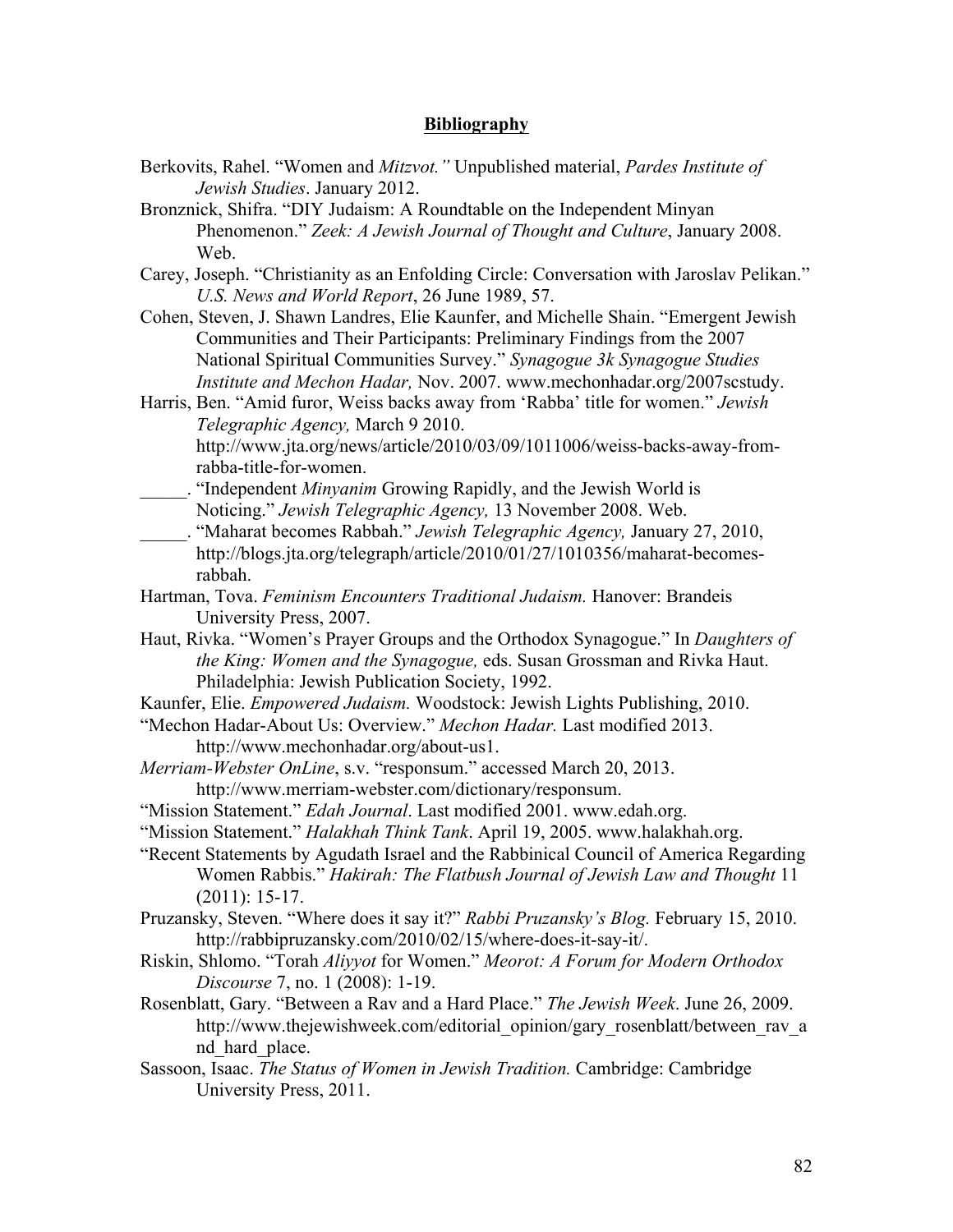- Shapiro, Mendel. "*Qeri'at ha-*Torah by Women: A Halakhic Analysis." *The Edah Journal* 1, no. 2 (2001): 1-52.
- Sheskin, Ira and Arnold Dashefsky. "Jewish Population in the United States, 2012," *Berman Institute—North American Jewish Data Bank & University of Connecticut*, 2013,

http://www.jewishdatabank.org/Reports/Jewish\_Population\_in\_the\_United\_States \_2012.pdf

- Sperber, Daniel. "Congregational Dignity and Human Dignity: Women and Public Torah Reading." *The Edah Journal* 3, no. 2 (2002): 1-14.
- Sztokman, Elana Maryles. *The Men's Section: Orthodox Jewish Men in an Egalitarian World.* Hanover: Brandeis University Press, 2011.
- Tucker, Ethan and Micha'el Rosenberg. "Egalitarianism, Tefillah and Halakhah." *Open Source: A Halakhah Think Tank* and *Mechon Hadar*. Advance Draft Copy. 2009. Accessed from www.halakhah.org.
- Tucker, Ethan. "What Independent *Minyanim* Teach Us About the Next Generation of Jewish Communities." *Zeek: A Jewish Journal of Thought and Culture.* 2007. www.zeek.net/801tucker.
- Weiner, Rex. "Whittier Celebrates the Last Hurrah of America's First Havurah." *The Jewish Daily Forward*. 13 July 2011. http://forward.com/articles/139829/whittiercelebrates-the-last-hurrah-of-america-s/.
- Weiss, Avraham. *Women at Prayer: A Halakhic Analysis of Women's Prayer Groups*. 3rd ed. Hoboken: KTAV Publishing House, 2001.
- "Welcome." *Yeshivat Maharat*, Last modified 2012, http://yeshivatmaharat.org
- "Welcome to *Shira Hadasha*—A New Voice in Orthodox Judaism." *Kehillat Shira Hadasha, Jerusalem*. Accessed March 2013.

http://www.shirahadasha.org.il/english /index.php?page=25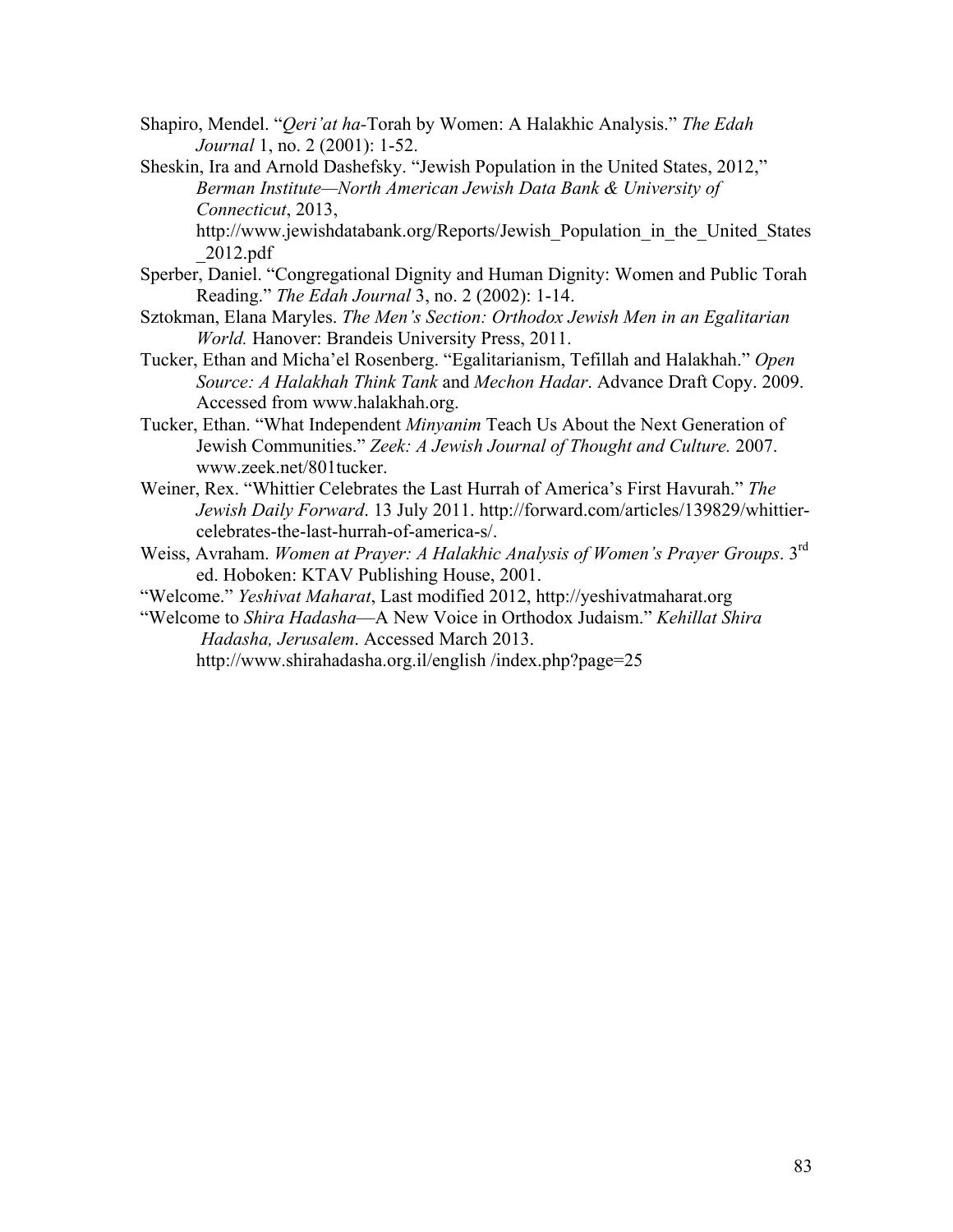# **Appendix**

**Aliyah-** Literally 'ascent', it is the act of calling up a member of the Jewish community to recite a blessing over the reading of the Torah. The individual will say a blessing before the reading, and another blessing at its conclusion. Generally the person receiving the honor of the aliyah will stand next to the Torah reader (if he is not also doing the reading) during the entirety of the aliyah. On Shabbat mornings, the Torah portion is separated into seven aliyot*,* and a person is called up to read each aliyah*.* Generally, the first aliyah is read by a *Kohen*, the second by a *Levite*, and the third by an *Israelite* (any Jew who is not a Levite or a Kohen). On Monday and Thursday mornings, and Sabbath afternoons, the upcoming week's portion is read and divided into three aliyot. The Torah blessings practices have changed over time, as previous generations (stemming back to the medieval period) only made a blessing before the first *aliyah* and after the last one. **Amoraim-** Jewish legal sages who came directly after the Tannaim, and whose views were codified in the Gemara, or Talmud. They lived between 200-500 CE in both Babylonia and Israel (their residence determined in which Talmud their opinions were redacted, the Babylonian Talmud or Jerusalem Talmud).

# **Amidah-** See *Shemonah Esrei.*

**Ashkenazi Jewry-** An ethno-religious group that settled in France and Germany in the  $10<sup>th</sup>$  and  $11<sup>th</sup>$  centuries but later spread to Eastern Europe, including the eastern edges of the Austro-Hungarian Empire (Galicia) and the Polish-Lithuanian Commonwealth (later the Western regions of the Tsarist Empire that today includes Poland, the Baltics, Belarus, Ukraine, parts of Russia, and Hungary). With the holocaust and the emigration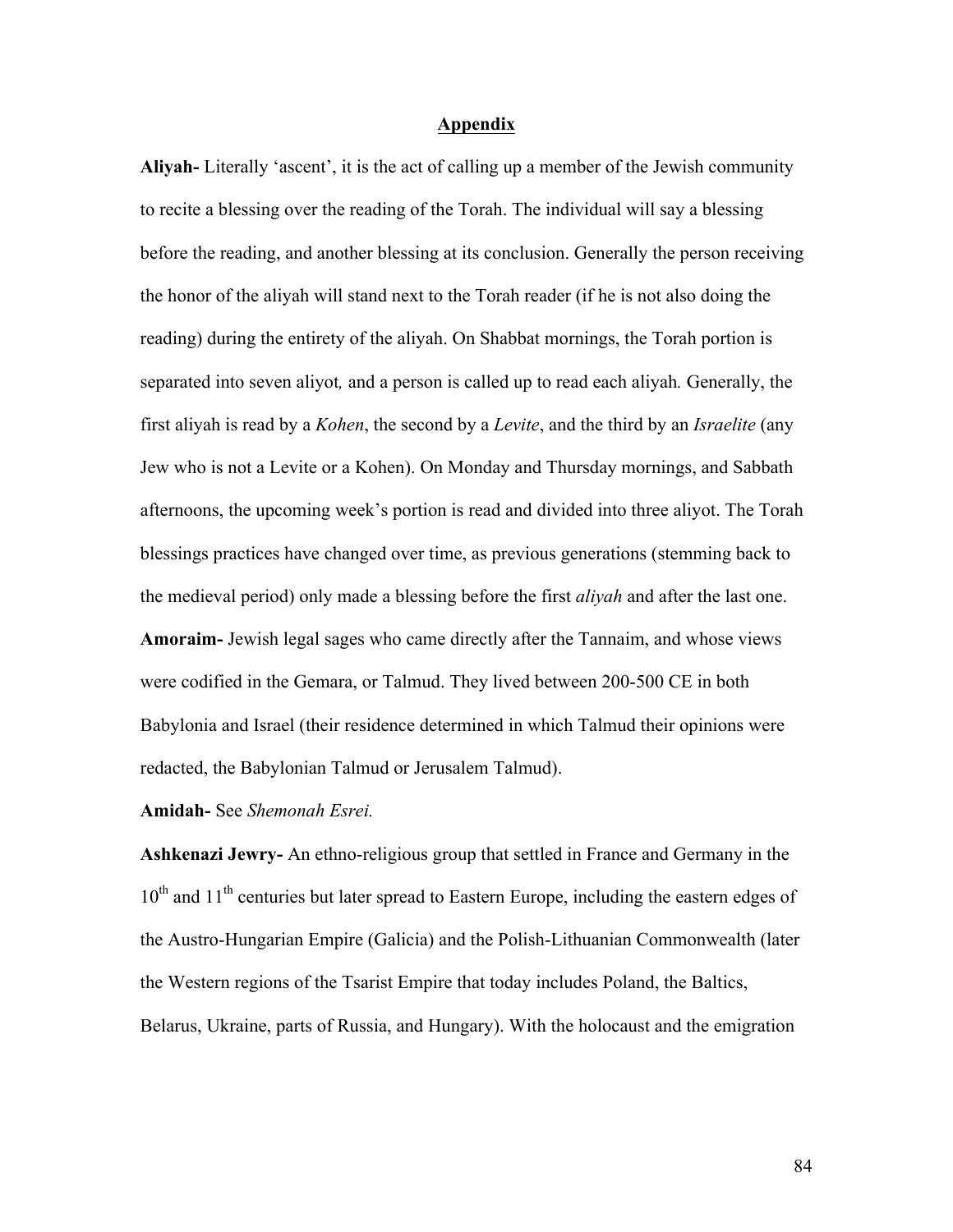of much of European Jewry, the United States today has the largest population of Ashkenazi Jews.

**Baraita-** A segment of Jewish oral law written at the time of the *Mishnah* (ca. 200 CE) but not incorporated into it. Sometimes it is called an 'extra-*mishnaic'* text. The authority of a *baraita* is less than that of a *mishnah*.

**Barchu-** The blessing that opens the prayer service with a call to prayer.

**Bat/Bar Mitzvah-** The *Bat Mitzvah*, for girls aged 12, and *Bar Mitzvah,* for boys aged 13, is the coming of age ceremony within Judaism. Although the rituals vary across the Jewish denominations, within Orthodoxy, the ceremonies for boys and girls have historically been very different, with the boy reading Torah and leading services for the first time in front of the entire community, and the girl potentially preparing a speech or having her brothers and father reading Torah in her honor. Certain Orthodox communities attempted to provide other avenues for girls to read Torah at their *Bat Mitzvah* ceremonies, including in women-only prayer groups and more recently, at a partnership *minyan*.

**Bimah-** The pulpit from which the prayer service is led; in independent minyanim it is often placed in creative locations.

**Devarim she-be-kedushah-** There are specific events mentioned in the *mishnah* that require a minyan, called *devarim she-be-kedushah*. They include: the introduction to the *shema*, the repetition of the *amidah*, the recitation of the priestly blessing by the priests, the [public] reading of the Torah, and the reading of the *haftarah*. Additionally, the seven blessings for the celebration of a marriage (*sheva brachot*) require a minyan, and the mention of God's name in the invitation to the Grace after meals (*zimmun*). There are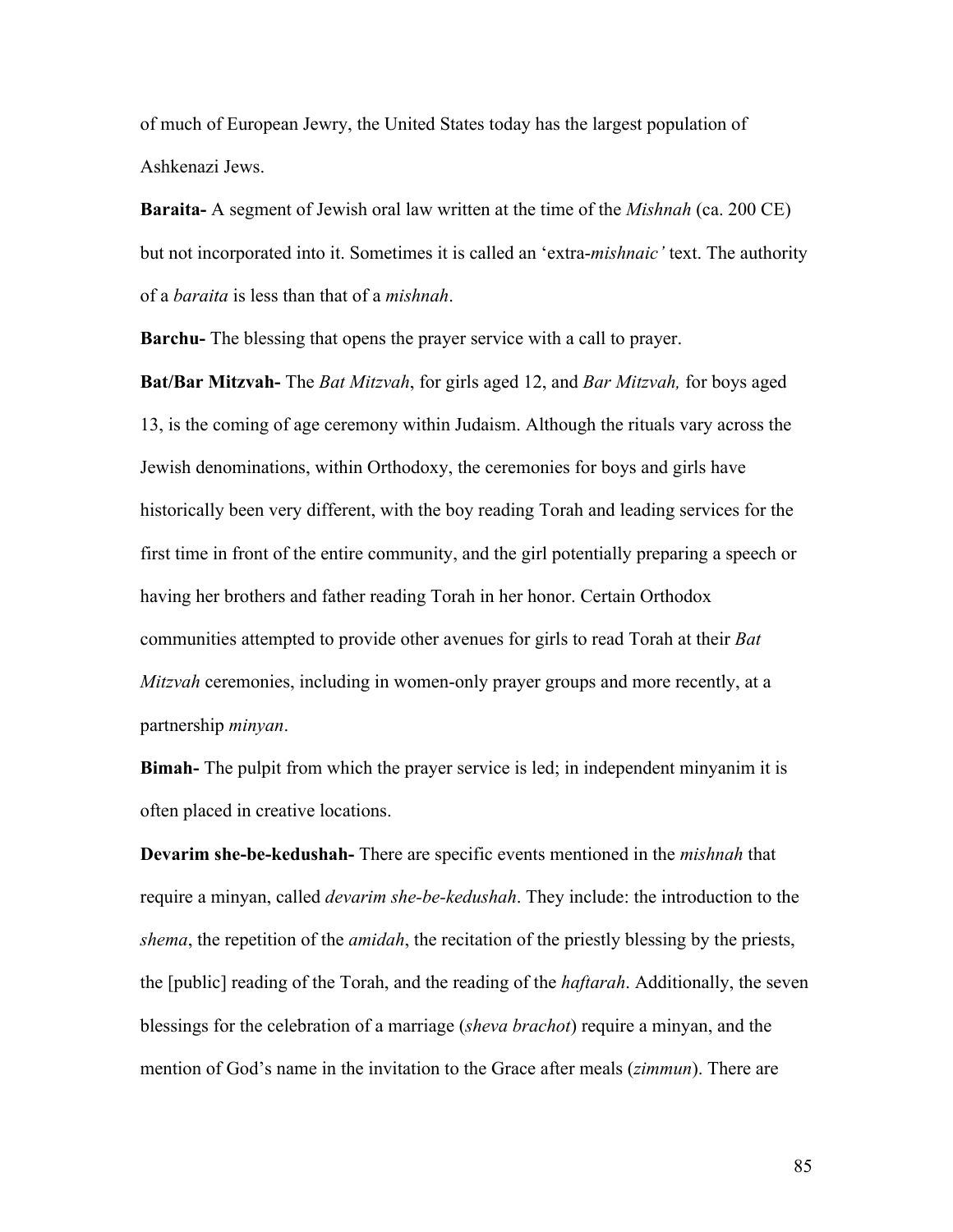also a few funeral practices no longer in use that are forbidden without a *minyan* (the standings and sittings, the blessings and condolences for mourners).

**Gemara-** See Talmud.

**Haftarah-** The weekly reading from the books of Prophets that corresponds to the Torah portion.

**Halacha (pl. Halachot)-** The legal code for Jews, including the 613 biblical commandments (mitzvot); later Rabbinic laws, and customs and traditions that have been codified over time into law. Although not an actual word in Hebrew, *halachic* is also utilized in English-language discussion of *halacha* as an the adjective version of the word; for example, '*halachic* framework' or '*halachic* justification'.

**Hasidism-** Also known as Hasidic Judaism, founded in the 18<sup>th</sup> century by the Baal Shem Tov in an attempt to provide a more spiritual alternative to traditional Judaism's focus on textual study. One of the other major differences from other groups is that proponents of Hasidism are extremely devoted to a *rebbe*, the spiritual leader of their community. Today, it is a branch of ultra-Orthodox Judaism.

**Kabbalat Shabbat-** The 'optional' service said to welcome in Shabbat, said before the evening service on Friday nights; it is generally comprised of psalms 95-99 and 29 followed by *Lecha Dodi* (written in the 16<sup>th</sup> century and based on words of the Talmudic sage Hanina) and Psalms 92 and 93.

**Kaddish-** a hymn of praise that sanctifies God's names, it must be said in the presence of a *minyan*. There are a few forms of the kaddish, including the Mourner's Kaddish, the Half Kaddish, the Full Kaddish, the Rabbi's Kaddish, the Kaddish after a burial, and the Kaddish after the completion of a tractate (of talmud learning).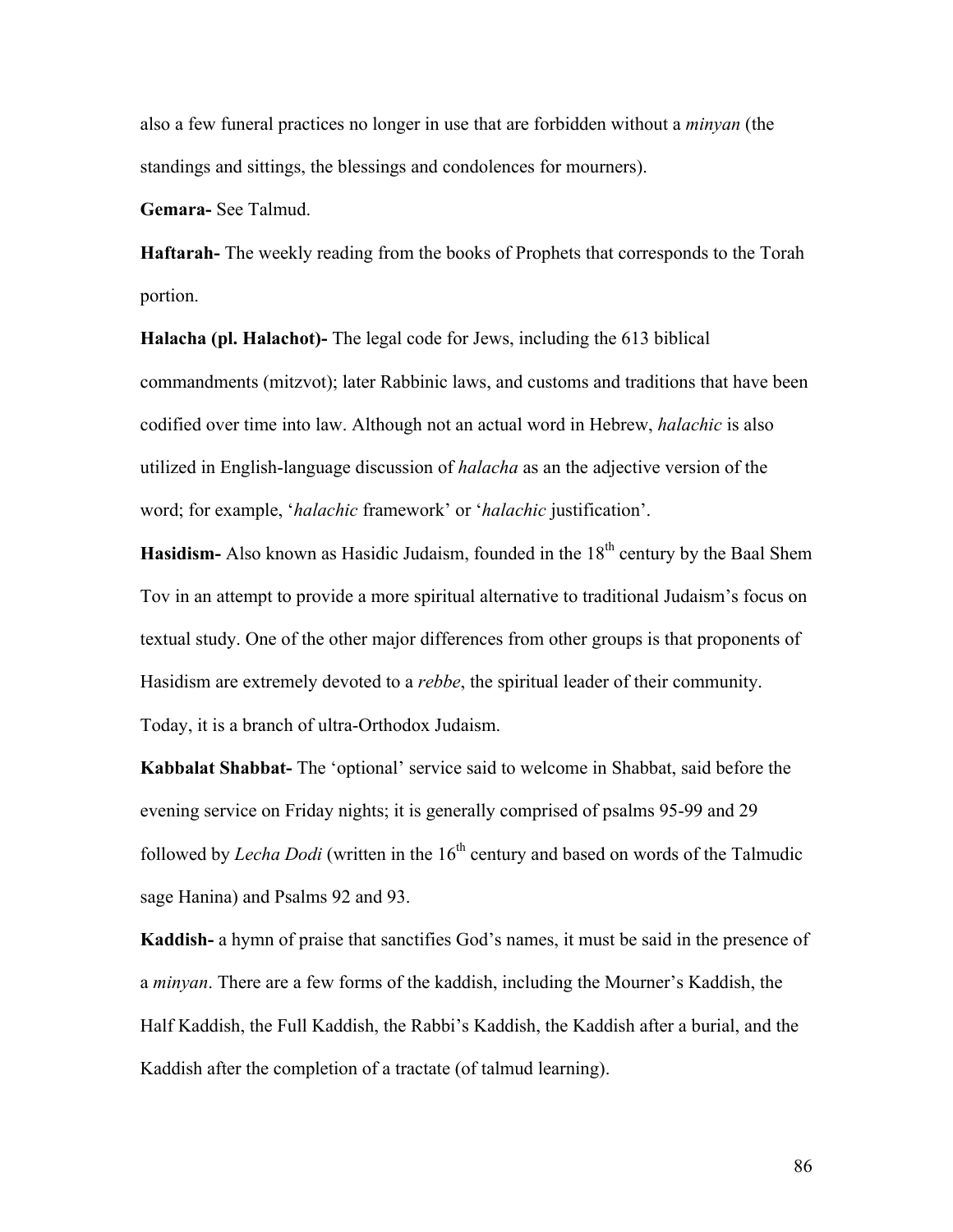**Kavanah-** The mindset with which one should properly approach *mitzvot.* Sometimes referred to as intentionality.

**Kedushah-** The responsive section of the *shemonah esrei* that is led by the communal prayer leader during the repetition of the prayer.

**Kohen (pl. Kohanim)-** Hebrew for 'priest'. During the time of the Temple in Jerusalem, the Kohanim performed the sacrificial offerings. They are considered to have direct patrilineal descent from Moses' brother Aaron, and since the advent of Rabbinic Judaism have had specific roles within the synagogue that continue to this day, including the first aliyah in a Torah service and the priestly blessing bestowed upon the congregation. They are also bound by certain restrictions regarding their interactions with the dead (generally not allowed to attend funerals or enter cemeteries, unless there is a death of a close relative), and whom they are allowed to marry (they are not allowed to marry a divorced woman or a convert).

**Kol Isha-** Literally translated as "a woman's voice", it has been historically used to forbid women from singing in public because it is seen as 'ervah' or nakedness (BT Berachet 24a). Here are two of many examples of Rabbis who wrote that in prayer or other religious acts, it is okay for women to sing in public (from Rahel Berkovits, "Women and *Mitzvot*," 112): "They said a woman's singing voice is licentiousness; nevertheless, in a place where there is a fear of God, one doesn't have to be sensitive to it." (Responsa *Yehava Da'at* 15, Rabbi Ovadia Yosef, former chief *Sephardi* Rabbi of Israel).

"[Everything] that is not love songs and he does not intend to enjoy … when she sings song and praise to God may he be blessed for a miracle or when she hums to put to sleep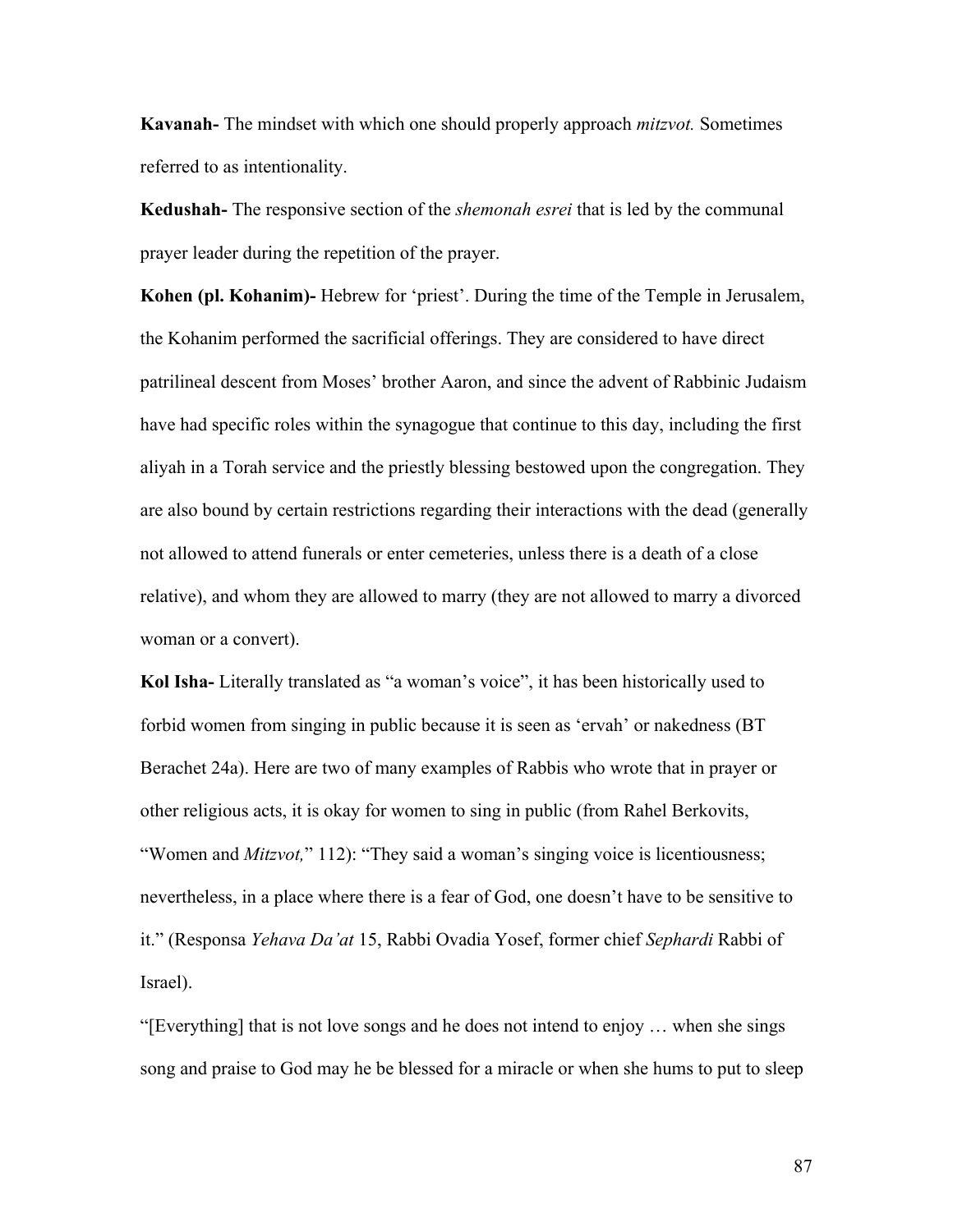a child or they wail for a deceased or anything which he does not intend to enjoy her voice [is permitted]." Stei Hemed "Kaf" 42 Women's Voice, Rabbi Haim Hezkiyahu Medini,  $19<sup>th</sup>$  century.

**Levite-** Members of the Hebrew tribe of Levi; also had specific roles in the Temple although only certain *Levites* became priests (*Kohanim*). Thus all *Kohanim* today are *Levites* but not vice versa. *Levites* are given the second aliyah in the Torah service today. **Ma'ariv-** The evening prayer service, originally optional in the Talmud, although now required for all men. Authorities dispute as to whether women are obligated in it, and if so, some belive there is potential justification for them leading it.

**Maharat-** An acronym for *manhiga* (leader) *hilkhatit* (halachic) *rukhanit* (spiritual) *toranit* (Torah), or "one who is teacher of Jewish law and spirituality," given to Orthodox women by Avi Weiss as "replacement" for the controversial Rabba term.

**Mechitza-** Barrier between men and women in Orthodox synagogues, it can take many forms. Sometimes it is a women's section physically above the men's, sometimes it separates the women's section in the back of the synagogue behind the men's section, and in the more "progressive" synagogues, it runs directly down the middle of the congregation, offering more opportunities for women to feel included in the service. The *mechitza* can be a removable or permanent structure, constructed of curtains, screens, walls, and many other materials.

**Minchah-** Afternoon daily service, one of three daily services.

**Minyan-** A *minyan* (pl. *minyanim*), in its general translation, is the traditional prayer quorum of ten adults required for prayer (whether or not that includes women is one of the subjects of this thesis). The specific events (within a synagogue and also outside it)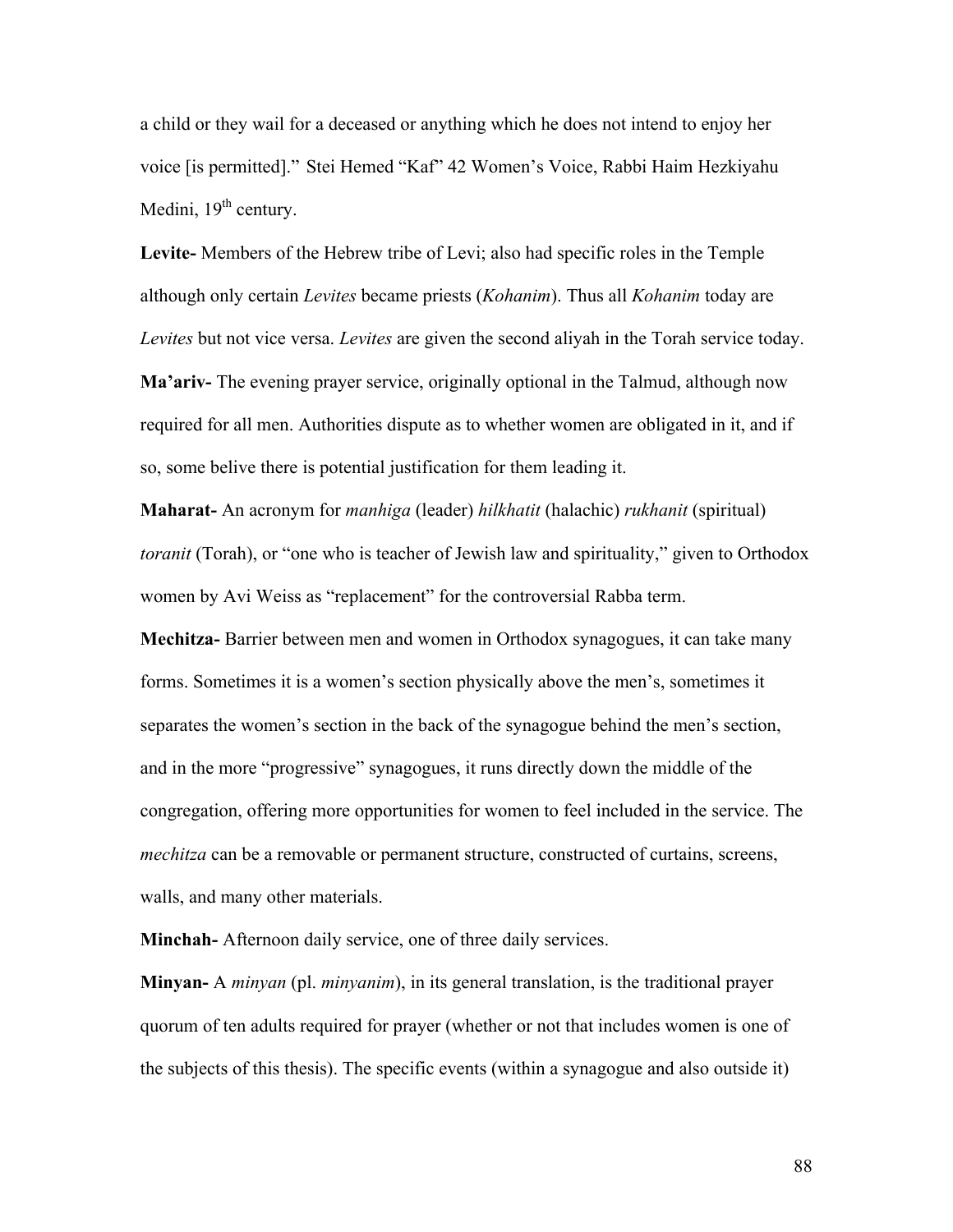that require a minyan are called *devarim she-be-kedushah*; see that appendix entry for descriptions of those events. In reference to specific communities, a *minyan* can also refer to prayer groups that meet on a regular basis, or that follow specific ideals set by a group of worshipers.

**Mishnah-** The first major work of Jewish oral law, compiled around 220 CE by Yehuda HaNasi. The *Gemara* later comments on the *Mishnah* in what would become the Talmud (both the Jerusalem and Babylonian versions). A quote from the *Mishnah* is also called 'a *mishnah.'*

**Mitzvah (pl. mitzvot)-** Generally refers to the 613 biblical commandments given to the Jews by God in the Torah. With the addition of seven rabbinic commandments, the total comes to 620 mitzvot. Observant Jews believe in an obligation to fulfill them, although there is disagreement over which *mitzvot* women are obligated to observe. The *mitzvot* are one component of *halacha*, as they provide the basis for all rabbinic law and traditions.

**Mourner's Kaddish-** One of the six forms of the *kaddish*, said by mourners at each prayer service throughout the day, and must be recited in the presence of a *minyan*. Following the death of a parent, the child says the mourner's *kaddish* every day for 11 months; for all other family members it is said for 30 days after their death; it is also said on the anniversary of their death. While the prayer often invokes intense emotion within the Jewish community for the meaning it holds, it is not literally a "mourner's prayer", but rather a prayer that continually praises God's greatness.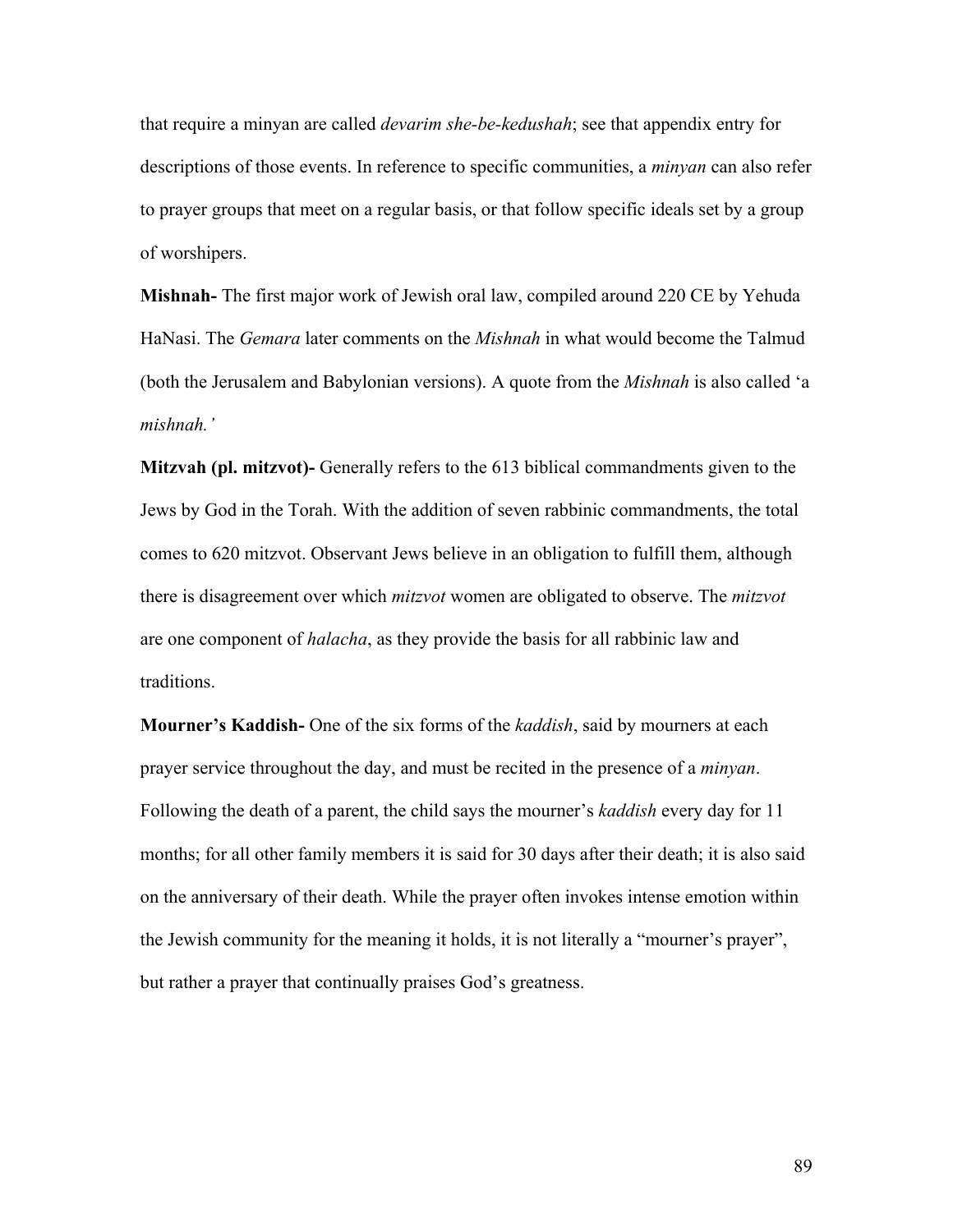**Nahat Ruah-** Hebrew for 'peace of spirit', discussed in reference to allowing women to take on greater obligations, as the Talmud notes times in the Temples when the Rabbis allowed the women to lay their hands on the sacrifice because it gave them 'nahat ruah.' **Positive time-bound mitzvot-** Time-bound *mitzvot*, either negative or positive, are those that must be fulfilled during a certain window of time, rather than followed in a general sense (including, for example, praying at certain times and hearing the *shofar*). A better translation of the Hebrew would be 'time-caused', as there is a difference between those which must be completed within a specific amount of time (time-bound), and those that are caused by the normal progression of time, i.e. the laws of Shabbat—working for six days and resting on the seventh.

**Poskim (sing. Posek)-** the legal deciders/scholars who make decisions in Judaism when the halacha is unclear. Generally the opinion of a posek ends the debate and his legal brief becomes law, although poskim often disagree with one another and certain communities will follow the opinion of one over the other.

**Rabbinic Judaism-** Judaism that arose after the destruction of the second Temple; once temple Judaism (sacrifices) was no longer feasible.

**Responsum (pl. responsa)-** Generally, the Rabbinic (or community leader) response to a question posed by a member.

**Rishon (pl. Rishonim)-** Leading rabbis and sages who lived between the  $11<sup>th</sup>$  and  $15<sup>th</sup>$ centuries, before the publication of the *Shulchan Aruch,* and commented on the Talmud. Exemplified the diaspora of Jews, living in Spain, North Africa, Germany, France, and other places.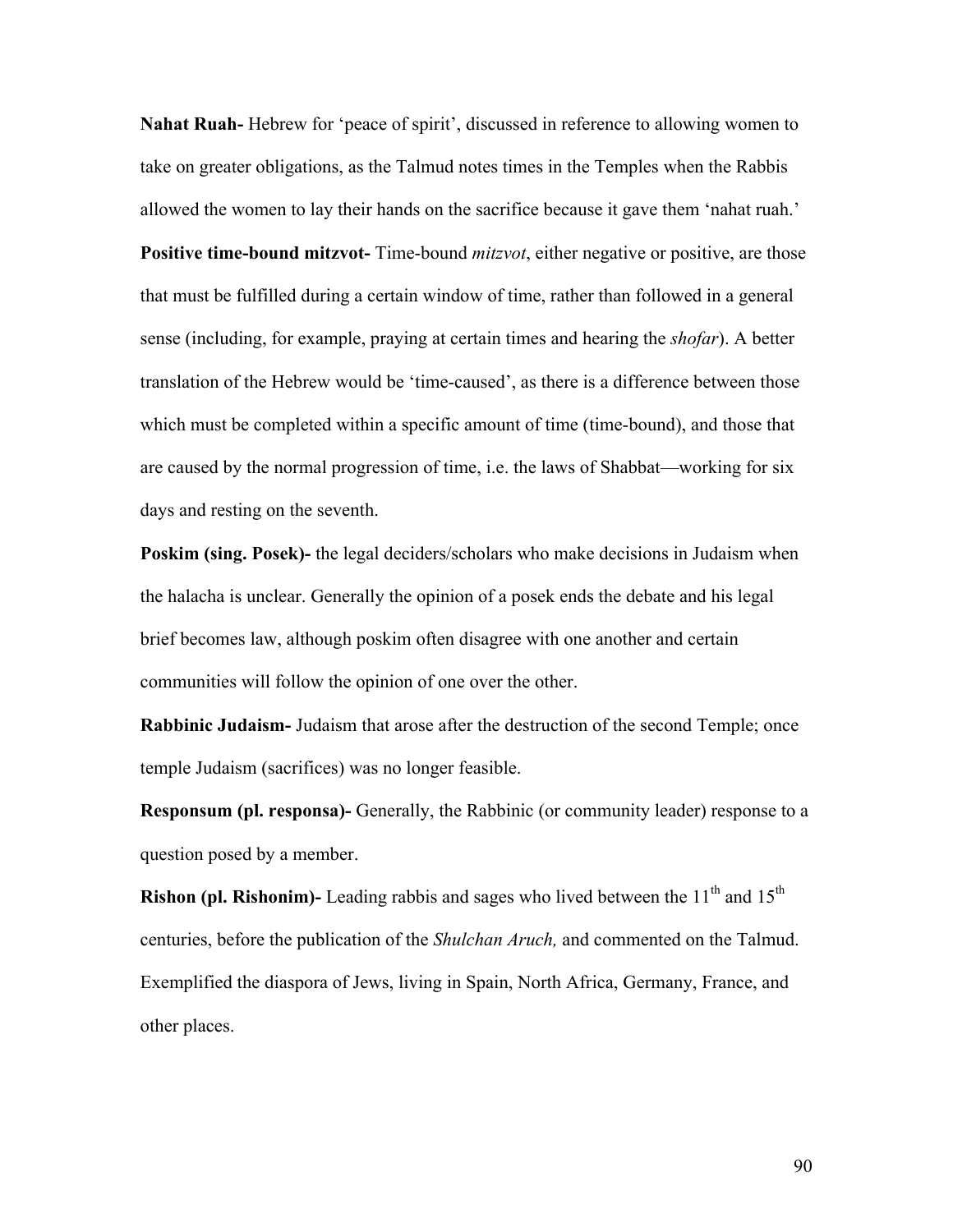**Rosh Chodesh-** Literally, the head of the month, it is the celebration of the new month and is generally considered a women's celebration.

**Sefardic Jewry-** Jewish ethno-religious group that settled in Southern Europe and the Middle East.

**Shaharit-** Morning Prayer service.

**Shemonah Esrei-** Also known at the *amidah* (literally standing) or simply as *ha-tefillah* (the Prayer), it is called *shemonah esrei* for the 18 benedictions offered during the prayer, although there are actually 19. The central series of prayers in Jewish liturgy.

**Shofar-** A horn, usually from a ram, used specifically on the holidays of Rosh Hashanah and Yom Kippur. In biblical times, it was used to announce the holiday and in battle, then later used in musical processions, and finally employed in the Temple. After the destruction of the Second Temple, the shofar was used much less, but it became a mitzvah to hear the shofar service on Rosh Hashanah, although women and minors are considered exempt (but still encouraged to attend).

**Shulchan Aruch-** See entry in commentaries, below.

**Talmud-** comprised of the oral law as it has been codified since the beginning of Rabbinic Judaism after the destruction of the second temple in Jerusalem (ca.  $2<sup>nd</sup> - 7<sup>th</sup>$ century CE). The Talmud contains two components: the *Mishnah* (published ca. 200 CE) and the *Gemara* (published ca. 300-700 CE). Talmud and *Gemara* are often used interchangeably. There are two independent works of Talmud that were created due to the spread of Jewry at the time of writing. The Jerusalem Talmud *(*Talmud *Yerushalmi)* was written by scholars based in the Land of Israel, while the the Babylonian Talmud *(*Talmud *Bavli)* is the product of rabbinic scholars based in the great academies of the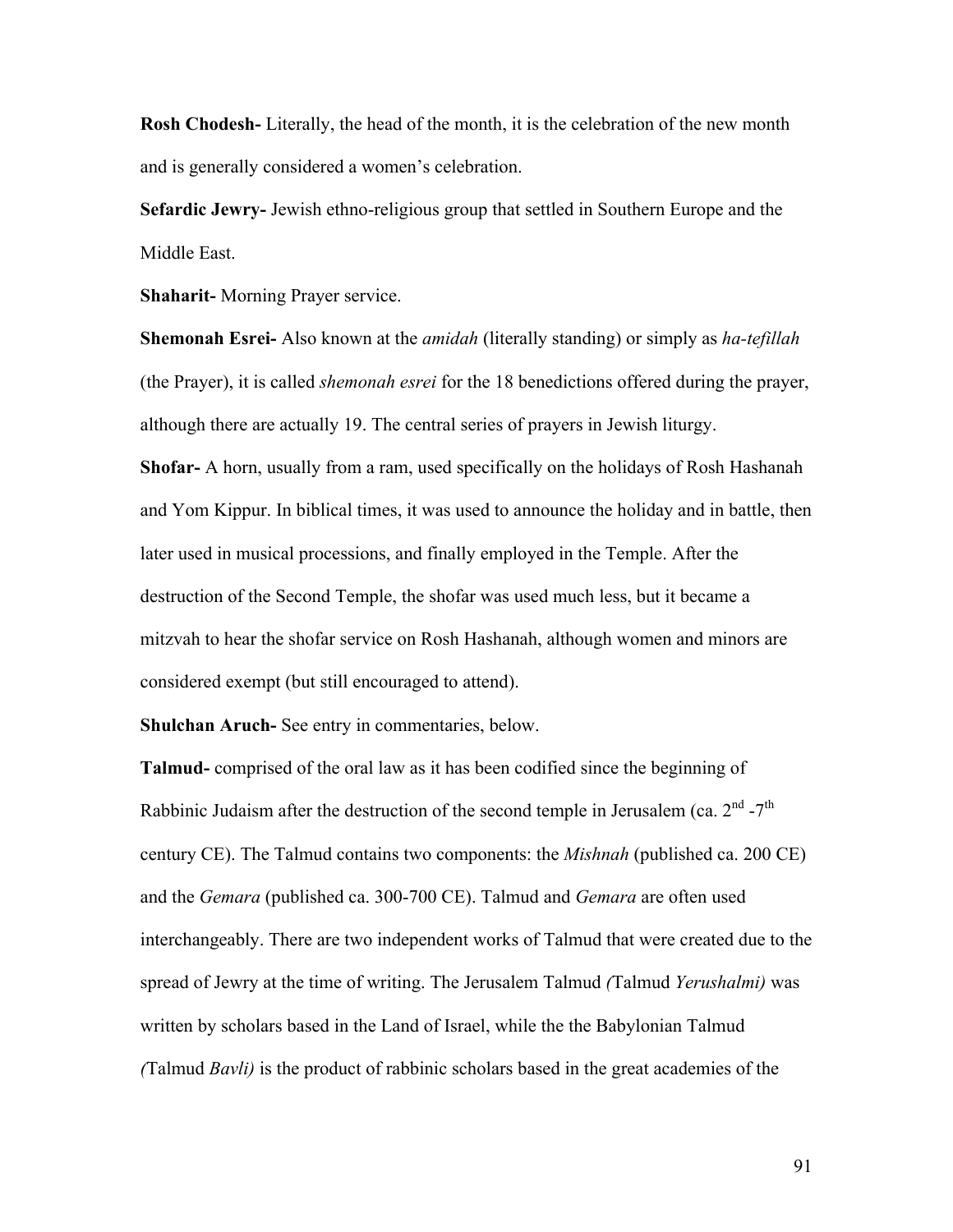Babylonian Jewish community*.* The Babylonian Talmud is more extensive and more authoritative. When Jewish works mention the Talmud without any additional clarifying information, it is understood to refer to the Babylonian Talmud.

**Tanna- (pl. tannaim)-** Rabbinic sages whose views are recorded in the *Mishnah* (lived between 10-220 CE). They came directly before the Amoraim, and lived in Israel, either in Jerusalem or Yavneh (near modern-day Tel Aviv).

**Tefillin-** Also called phylacteries in English, small black leather boxes containing verses from the Torah (Exodus 13: 1-16, Deuteronomy 6: 4-9 [the *shema*], Deuteronomy 11:13- 21), that are put on each weekday during the morning service. They are to serve as a reminder and "sign" of how God brought the Jews out of Egypt. Men are explicitly obligated, while women's obligation is not. However, scholars disagree over whether or not they can take on the obligation for themselves.

**Tiflut-** Literatally translated as obscenity; used as a source for prohibition of women learning Torah, as it is written in *Mishnah sotah* 3:4 "if any many teaches his daughter Torah, it is as if he taught her *tiflut*." See discussion of Torah study in Chapter 1. **Torah-** May refer to the Pentateuch, to the *Tanakh* in general (which contains the Torah, or five books of Moses, the *nevi'im* or Prophets, and the *Ketuvim* or Writings, or even to the entire corpus of religious texts. Jews believe that Revelation produced two Torahs, one in written form and the other passed down orally. See *aliyah* for explanation of Torah reading procedures.

**Tosefta-** literally 'additions', they are supplements to the Mishnah that were not part of the original text.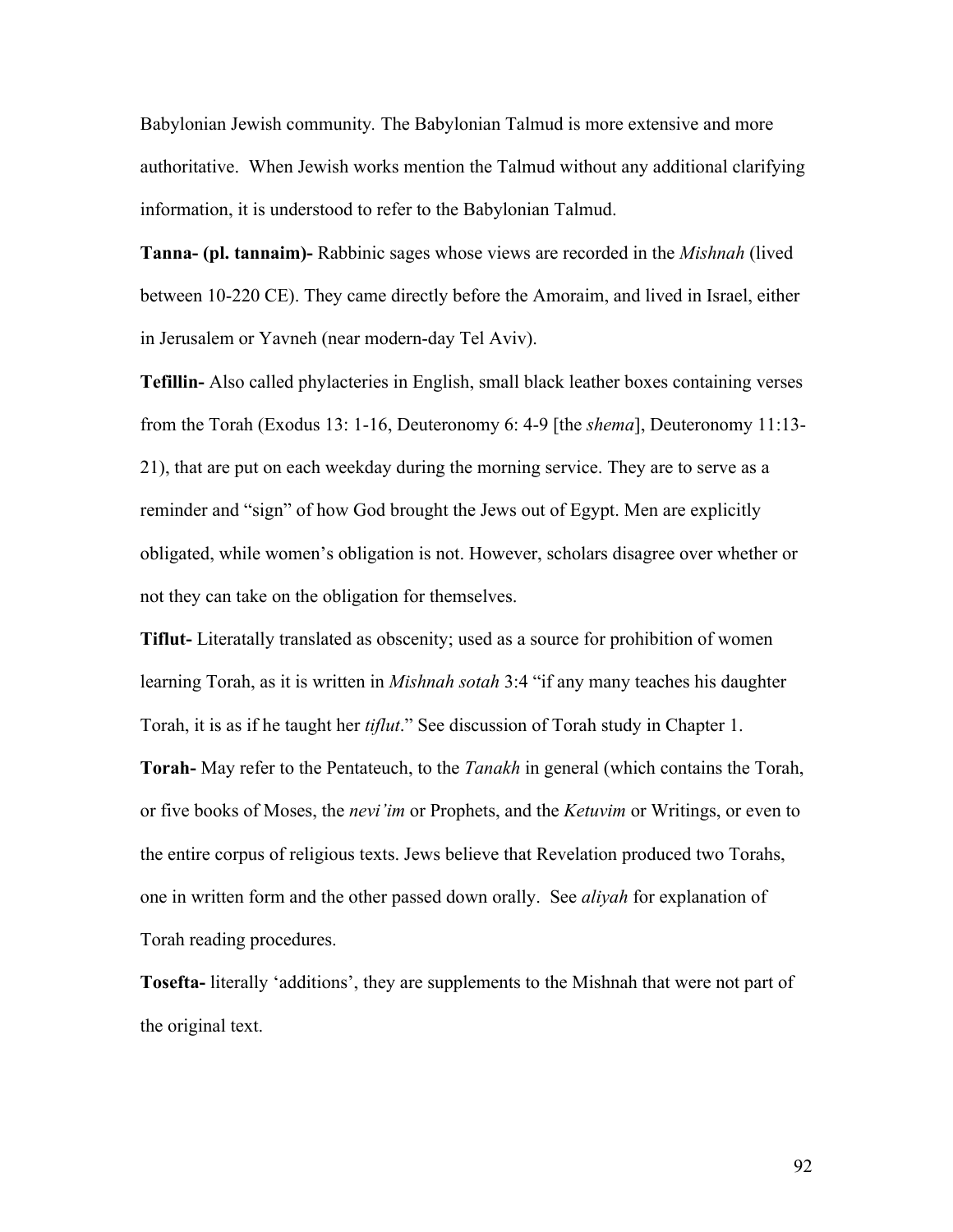**Tzedakah-** Literally meaning justice (tzedek), it is used to imply acts of charity, for which all Jews have an obligation to take part in.

**Yeshiva-** Jewish educational institution that focuses on the study of religious texts, historically restricted to males only; in recent years, co-ed or egalitarian Yeshivot (pl.) have emerged such as Yeshivat Hadar.

**Zimmun-** The obligation by three adults to say the grace after meals. If there are ten adults, then an additional portion is said which mentions the name of God. Scholars disagree about women's obligation in *zimmun* (even though the Talmud clearly states it in *Berachot* 45b), and whether a *zimmun* comprised of both men and women could fulfill the *mitzvah*.

### **Commentators**

**Abaye-** Rabbi of the Babylonian Talmud who lived in the third and fourth centuries and died around 339.

**Aruch HaShulchan (by Yechiel Epstein)-** A restatement of the *shulchan aruch* chapter by chapter, in a clearer, more organized way than the original. Published between 1884 and 1893.

**Avraham (Avi) Weiss-** Author of *Women at Prayer* (1990) and first Orthodox Rabbi to ordain a woman, in 2009.

Avudraham-  $14<sup>th</sup>$  century Rishon from Spain.

**Beit Yosef-** Book by Joseph Caro, author of *Shulchan Aruch.*

**Havot Yair (by Yair Bacharach)-** 17<sup>th</sup> century German Rabbi and major *posek*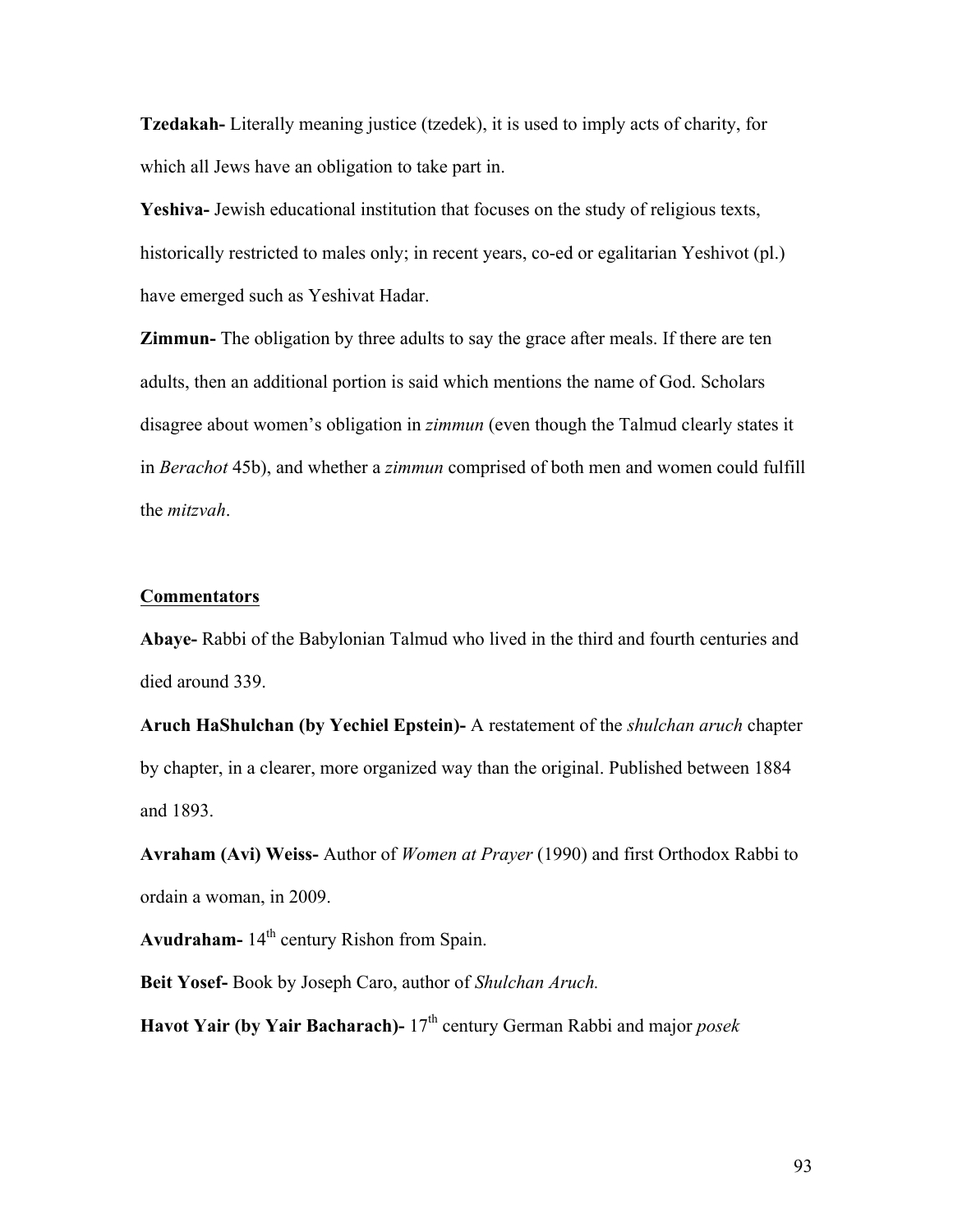**Hyrcanus-** Also known as Eliezer ben Hyrcanus, a kohen and a prominent Tanna in the first and second centuries in Israel.

**Kaunfer, Elie-** One of the Rabbis who founded Hadar; author of *Empowered Judaism.*

**Magen Avraham (Avraham Abele Gombiner)-** 17<sup>th</sup> century Polish rabbi known for his commentary the *Magen Avraham* on the *orach hayyim* section of the *shulchan aruch.*

**Maharam of Rothenburg (Rabbi Meir Ben Baruch)-13<sup>th</sup> century Rishon from** Germany, one of the major authors of tosafot, commentaries on Rashi's writings.

**Maimonides (also known as Rambam, Rabbi Moshe Ben Maimon)-**  $12<sup>th</sup>$  century philosopher, physician, rabbi, who was born in Spain, and lived most of his life in Morocco and Egypt, author of *Mishneh* Torah. He was one of the most important medieval Jewish legal scholars, and his writings are still followed with devotion today. **Meiri-** 13<sup>th</sup> century *rishon* (early commentator on the Talmud) from Spain.

**Mishnah Brurah (by Rabbi Yisrael Meir Kagan)-** Written by 19<sup>th</sup> Polish Rabbi Yisrael Meir Kagan, it is a commentary on the first section of the Shulchan Aruch, the Orach Chayim or 'way of life'.

**Ra'avad (Rabbi Avraham ben David)-** A Provençal (Southern France) Rabbi who lived in the  $12<sup>th</sup>$  century. He is considered a great Talmudic scholar and a father of the Kabbalist movement.

**Rabbeinu Simhah-** One of the authors of *Tosafot.*

**Rabbeinu Yonah (Yonah Gerondi)-** 13<sup>th</sup> century Rabbi and Talmudist from Spain. **Rabbi David son of Shmuel Kochavi-** A 14<sup>th</sup> century Rabbinic Sage.

**Rabbi Lezar-** Also known as Elazar ben Azariah, he was a first century Tanna in Israel.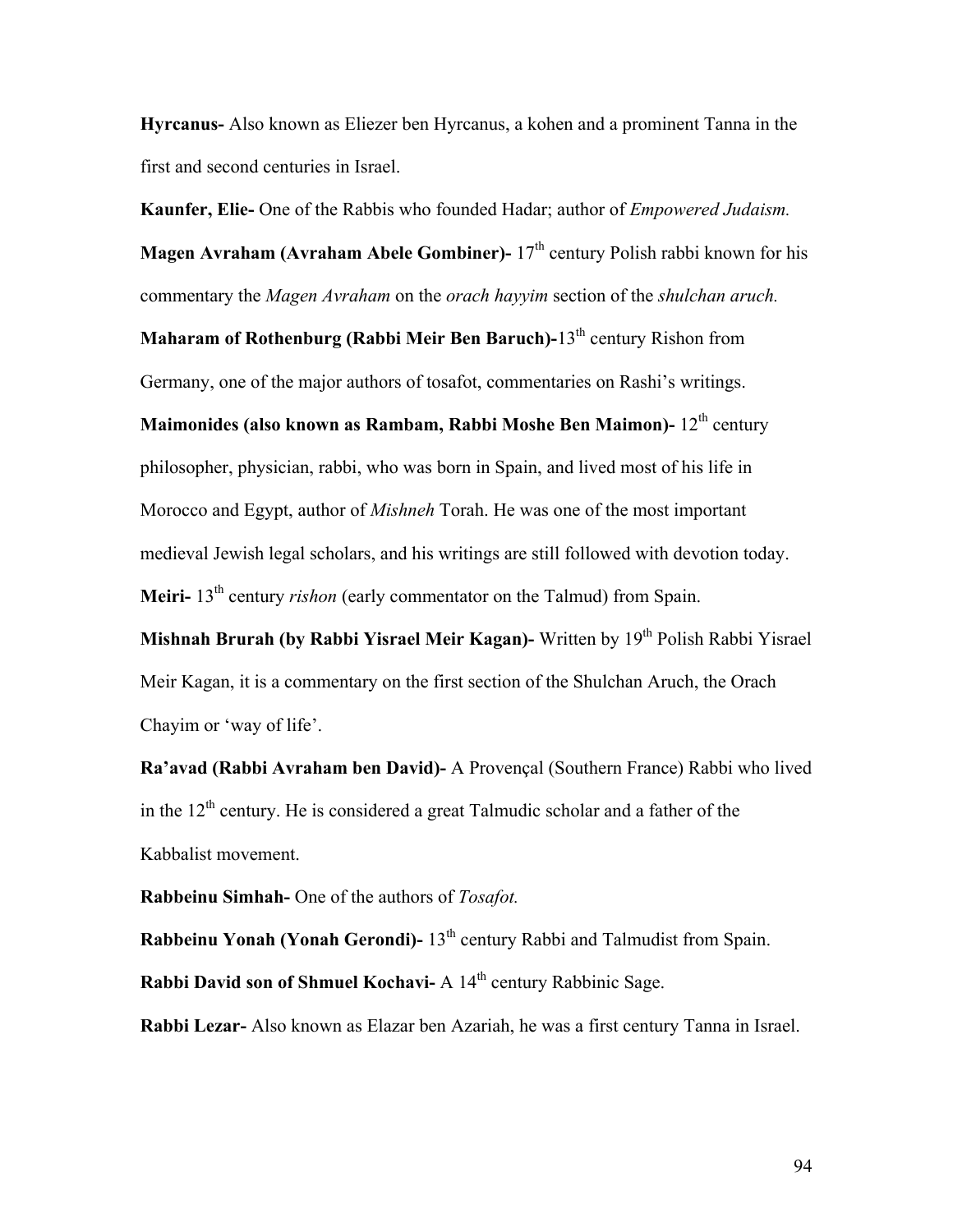**Rabbi Mordechai ben Hillel-** 13<sup>th</sup> century German rabbi and one of the sources for the *Shulchan Aruch.*

**Rabbi Natan Nata Landau-** A 19<sup>th</sup> century Hungarian Rabbi.

**Rambam-** See Maimonides.

**Ramban (Rabbi Moses ben Nahman Girondi)-** Leading 12<sup>th</sup> century medieval Spanish Rabbi, Philosopher, Physician, and Biblical Commentator.

**Ran (Rabbi Nissim ben Reuven)**- Talmudic commentator from Spain in the 14<sup>th</sup> century.

**Rashba (Rabbi Shlomo ben Aderet)-** Medieval Spanish Rabbi, lived from 1235-1310.

**Rashi (Rabbi Shlomo Yitzhaki)-** a medieval French Rabbi who is considered the 'father' of all other Talmud and biblical commentaries.

**Rema (Rabbi Moses Isserles)-** 16<sup>th</sup> century Polish rabbi and Talmudist, known for his commentary on the *Shulchan Aruch.*

**Rif (Rabbi Isaac al-Fasi)-** 11<sup>th</sup> century Rishon from Morocco.

**Shapiro, Mendel-** Prominent Modern Orthodox Rabbi who wrote one of the major responsa that provided justification for partnership *minyanim.*

**Shulchan Aruch (by Joseph Karo)-** Easily the most influential work of Jewish law for Ashkenazi Jews since the Talmud. Written by Joseph Karo in 1563, it provides a guide for Jews as to how to live every minute detail of their life within Jewish law, without having to 'refer' back to the Talmud for each question.

**Soloveichik, Aharon-** Brother of Joseph Soloveichik who was considered the father of Modern Orthodox Judaism. Aharon Soloveichitk was a renowned Torah scholar and Rosh *Yeshiva* (head of *Yeshiva*) in Chicago for over 50 years.